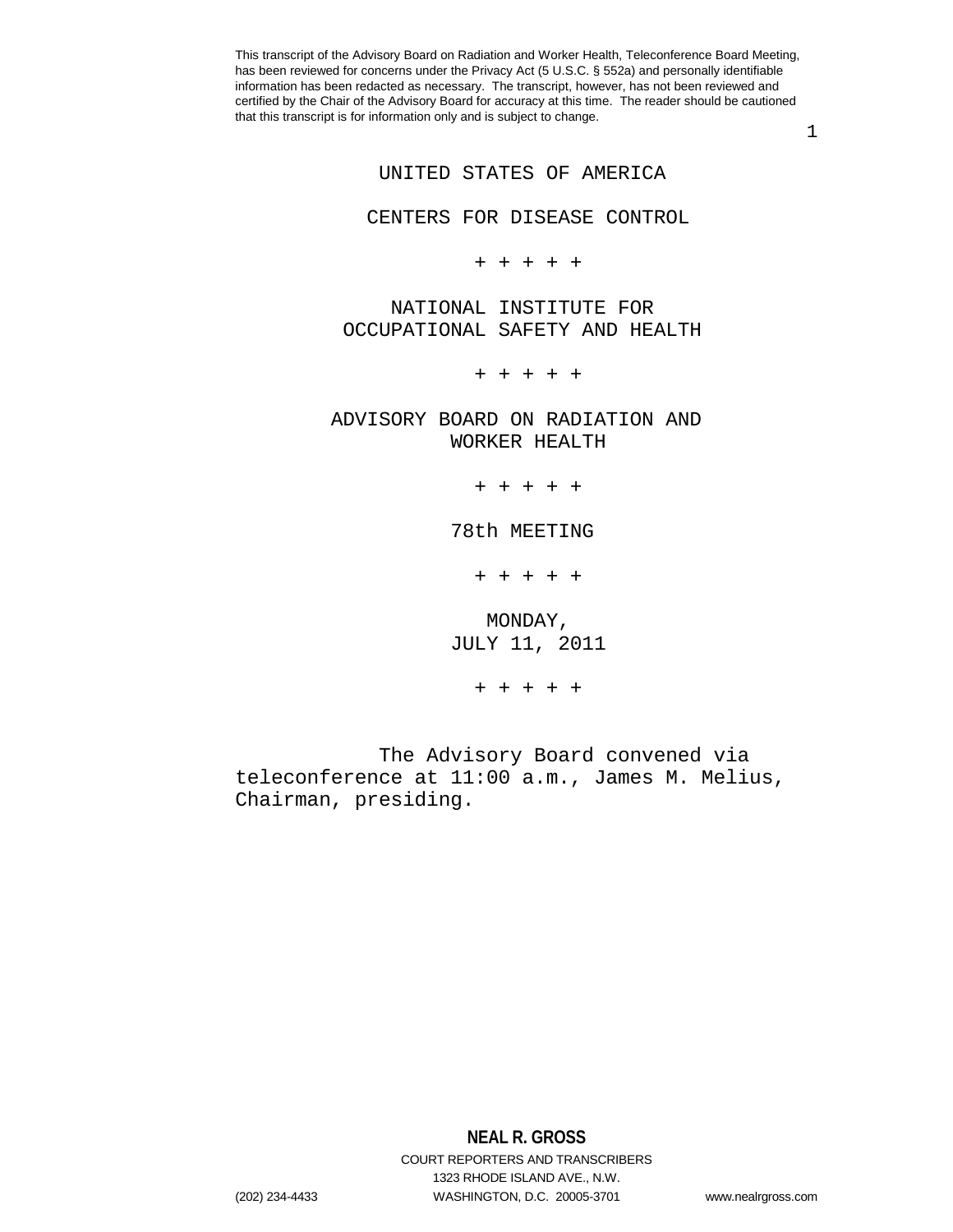2

## PRESENT:

JAMES M. MELIUS, Chairman HENRY ANDERSON, Member JOSIE BEACH, Member BRADLEY P. CLAWSON, Member R. WILLIAM FIELD, Member JAMES E. LOCKEY, Member WANDA I. MUNN, Member ROBERT W. PRESLEY, Member DAVID B. RICHARDSON, Member GENEVIEVE S. ROESSLER, Member PHILLIP SCHOFIELD, Member PAUL L. ZIEMER, Member TED KATZ, Designated Federal Official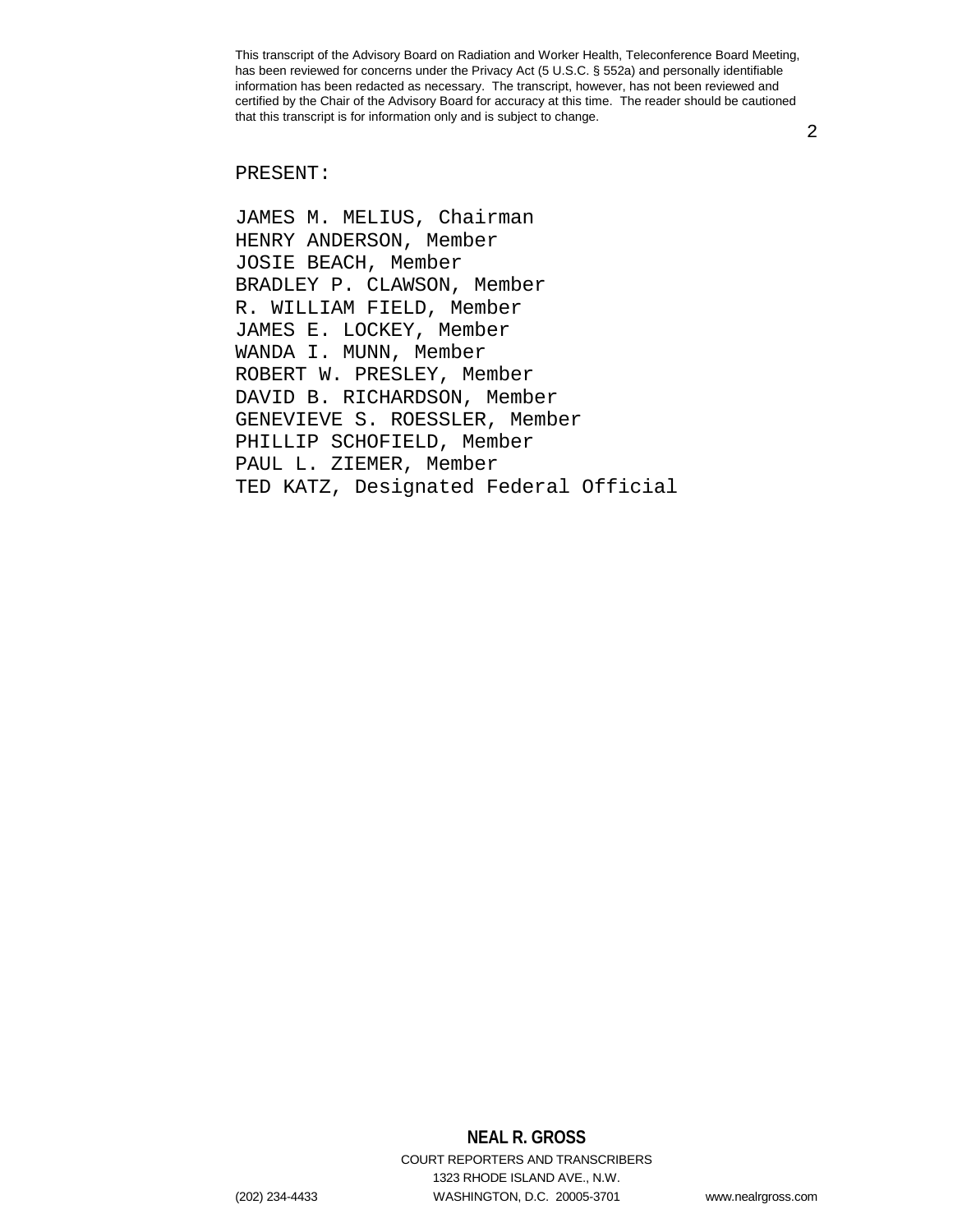3

## REGISTERED AND/OR PUBLIC COMMENT PARTICIPANTS:

ADAMS, Nancy, NIOSH Contractor AL-NABULSI, ISAF, DOE BARRIE, TERRIE HINNEFELD, STU, DCAS KINMAN, JOSH, DCAS Contractor KOTSCH, JEFFREY, DOL LIN, JENNY, HHS MAKHIJANI, ARJUN, SC&A MAURO, JOHN, SC&A NETON, JIM, DCAS RUTHERFORD, LAVON, DCAS STIVER, JOHN, SC&A WADE, LEW, NIOSH Contractor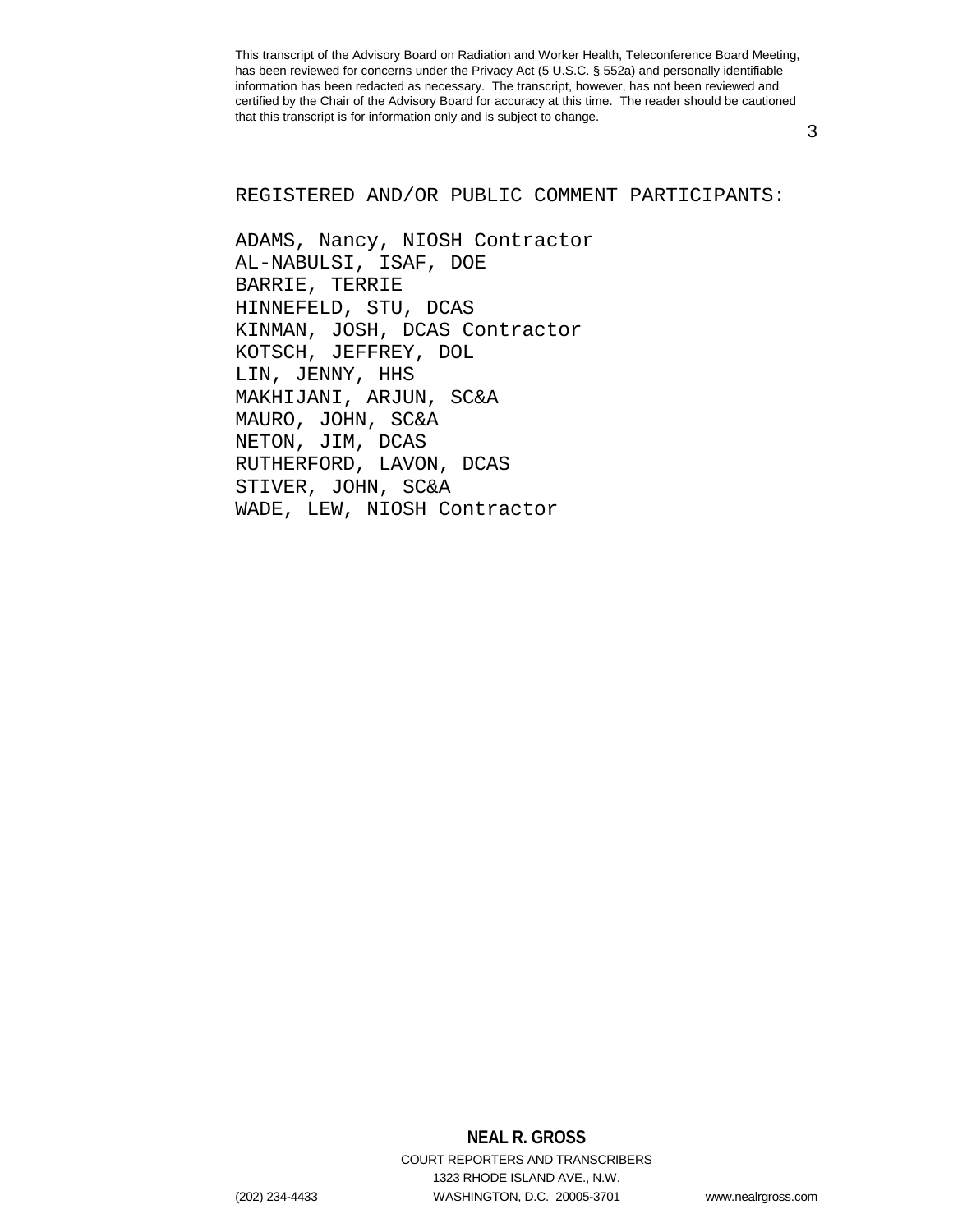4

### TABLE OF CONTENTS

| AGENDA ITEM                                                                        | PAGE |
|------------------------------------------------------------------------------------|------|
| Roll Call - Mr. Katz, DFO                                                          | 4    |
| Welcome - Dr. Melius, Chair                                                        | 4    |
| Recording Absent Member Votes from May<br>Meeting - Mr. Katz, DFO                  | 4    |
| HHS NPRM Amending 42 CFR Part 81 (CLL) -<br>Dr. Ziemer, Science Issues WG          | 6    |
| Ames SEC Petition -<br>Mr. Rutherford, DCAS                                        | 32   |
| GE Evendale SEC Petition -<br>Mr. Rutherford, DCAS                                 | 58   |
| NIOSH 10-Year Program Review Update -<br>Dr. Wade, NIOSH                           | 73   |
| Special Exposure Cohort (SEC) Petition<br>Status Update - Mr. Rutherford, DCAS     | 85   |
| Updates from Work Groups and<br>Subcommittees - WG/SC Chairs                       | 87   |
| Future Plans/Suggestions for the August<br>2011 Board Meeting Agenda - All Members | 93   |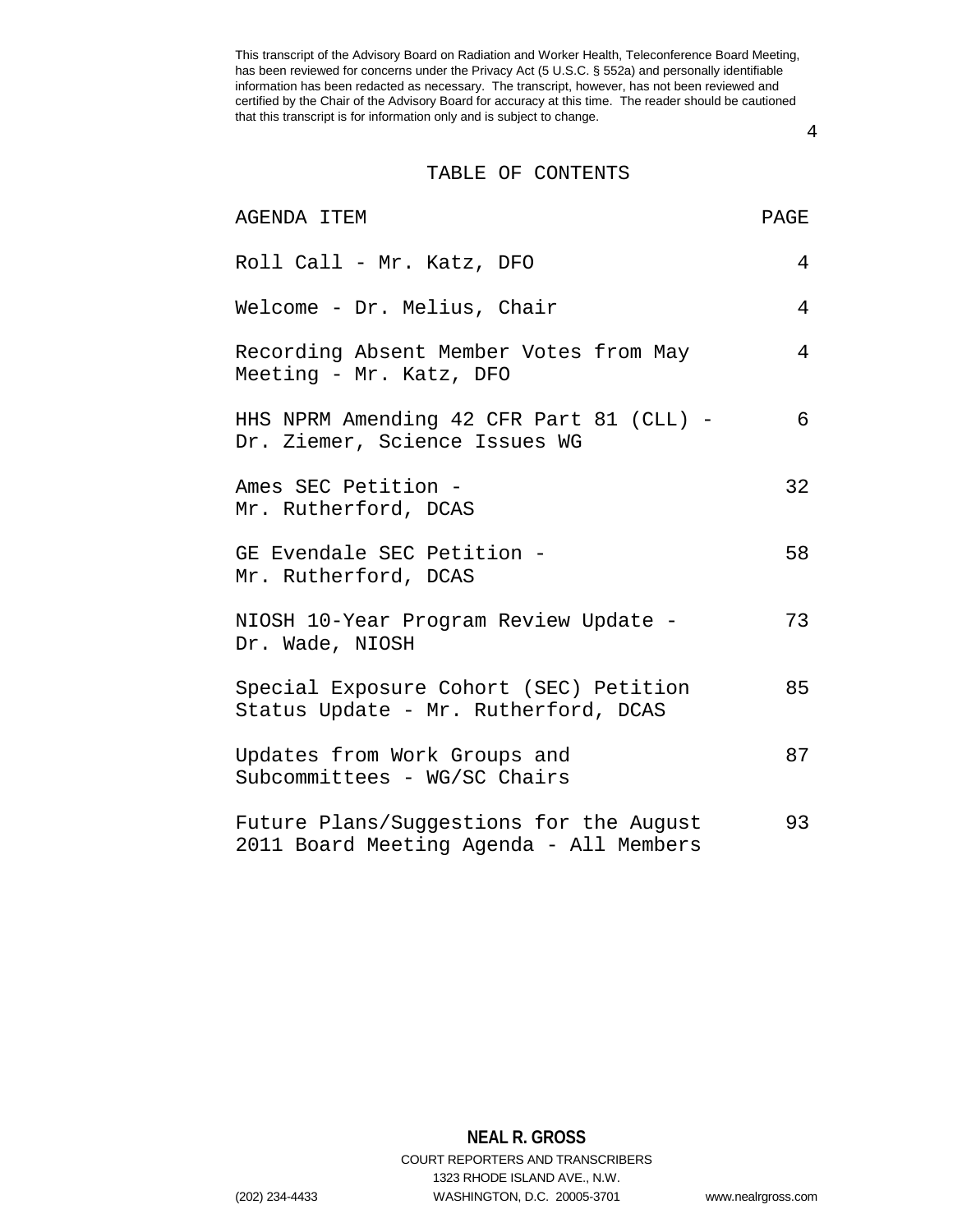1 P-R-O-C-E-E-D-I-N-G-S 2 10:58 a.m. 3 MR. KATZ: Let's get started with 4 roll call, beginning with Board Members, with 5 the Chair. 6 (Roll call.) 7 MR. KATZ: Okay, then. Let me give 8 this another go. This is Ted Katz, I am the 9 Designated Federal Official. This is the 10 Advisory Board on Radiation and Worker Health; 11 we have a teleconference. We began roll call; 12 I have five Members who have already 13 registered, including the Chair, Dr. Melius. 14 Any Board Members who have joined the call 15 since roll call, you want to let us know? 16 (Roll call.) 17 MR. KATZ: Okay, then. Let us 18 proceed to the agenda. 19 CHAIRMAN MELIUS: Okay. Welcome, 20 everybody. This is Jim Melius. And, again, 21 remind everybody when you are speaking to

5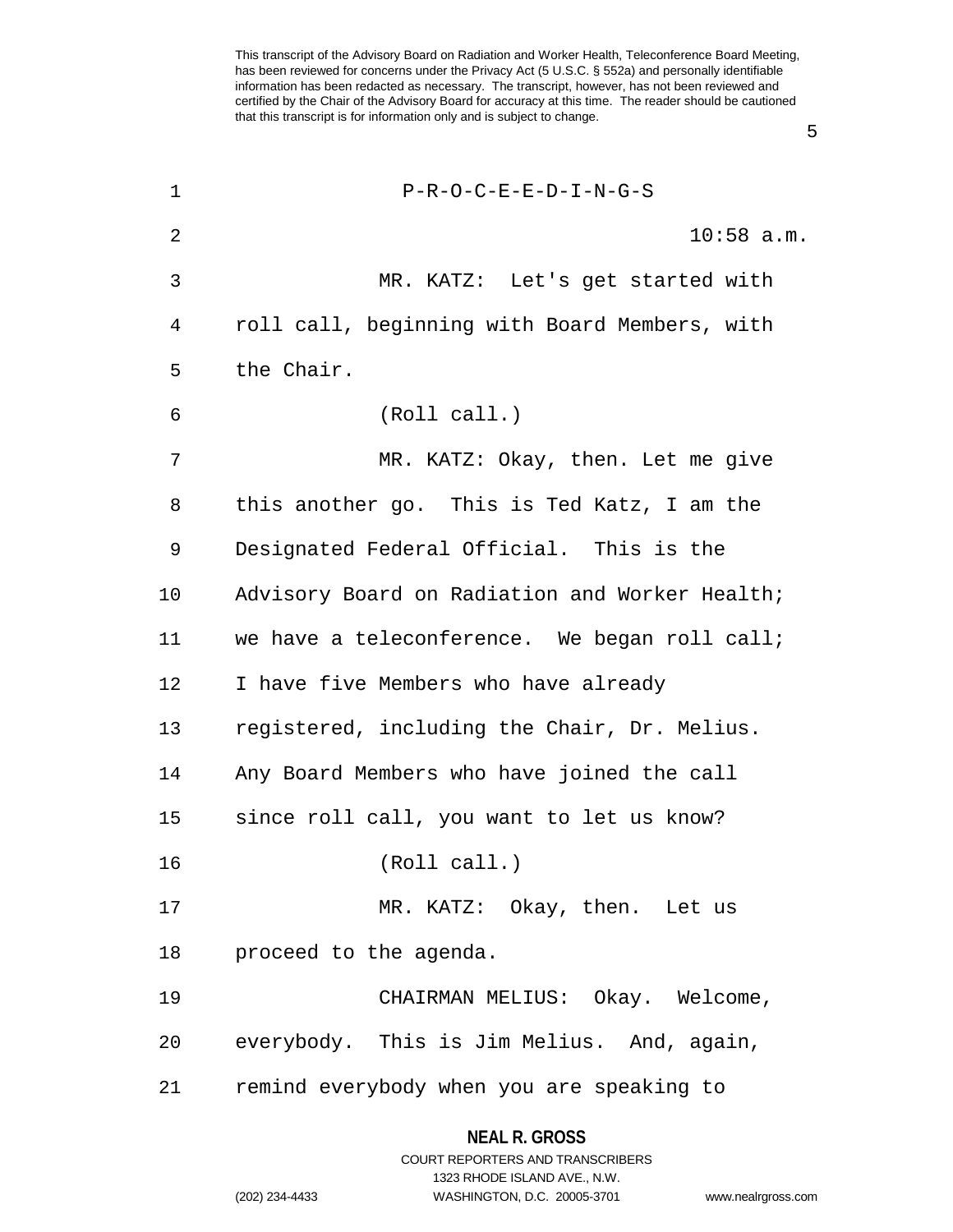6

| 1            | identify yourself for the Court Reporter.      |
|--------------|------------------------------------------------|
| $\mathbf{2}$ | And we'll start with -- Ted will               |
| 3            | update us on absent Member votes from the May  |
| 4            | meeting.                                       |
| 5            | MR. KATZ: Yes. Thank you.                      |
| 6            | Just another reminder for                      |
| 7            | everyone. Please mute your phone except when   |
| 8            | you are speaking to the group. And if you      |
| 9            | don't have a mute button, use *6 and *6 to     |
| 10           | take it off of mute.                           |
| 11           | So at the May meeting, we had two              |
| 12           | Members absent: Mr. Gibson and Dr.             |
| 13           | Richardson. So they missed the Sandia vote,    |
| 14           | which was a vote in favor of adding a Class at |
| 15           | Sandia to the Special Exposure Cohort.         |
| 16           | They have both voted since in the              |
| 17           | affirmative: Mr. Gibson on June 2nd, Dr.       |
| 18           | Richardson on July 7th. So it is unanimous in  |
| 19           | favor with two Members recused. And that will  |
| 20           | then go forward from the Board -- or actually, |
| 21           | already has.                                   |

**NEAL R. GROSS** COURT REPORTERS AND TRANSCRIBERS 1323 RHODE ISLAND AVE., N.W.

(202) 234-4433 WASHINGTON, D.C. 20005-3701 www.nealrgross.com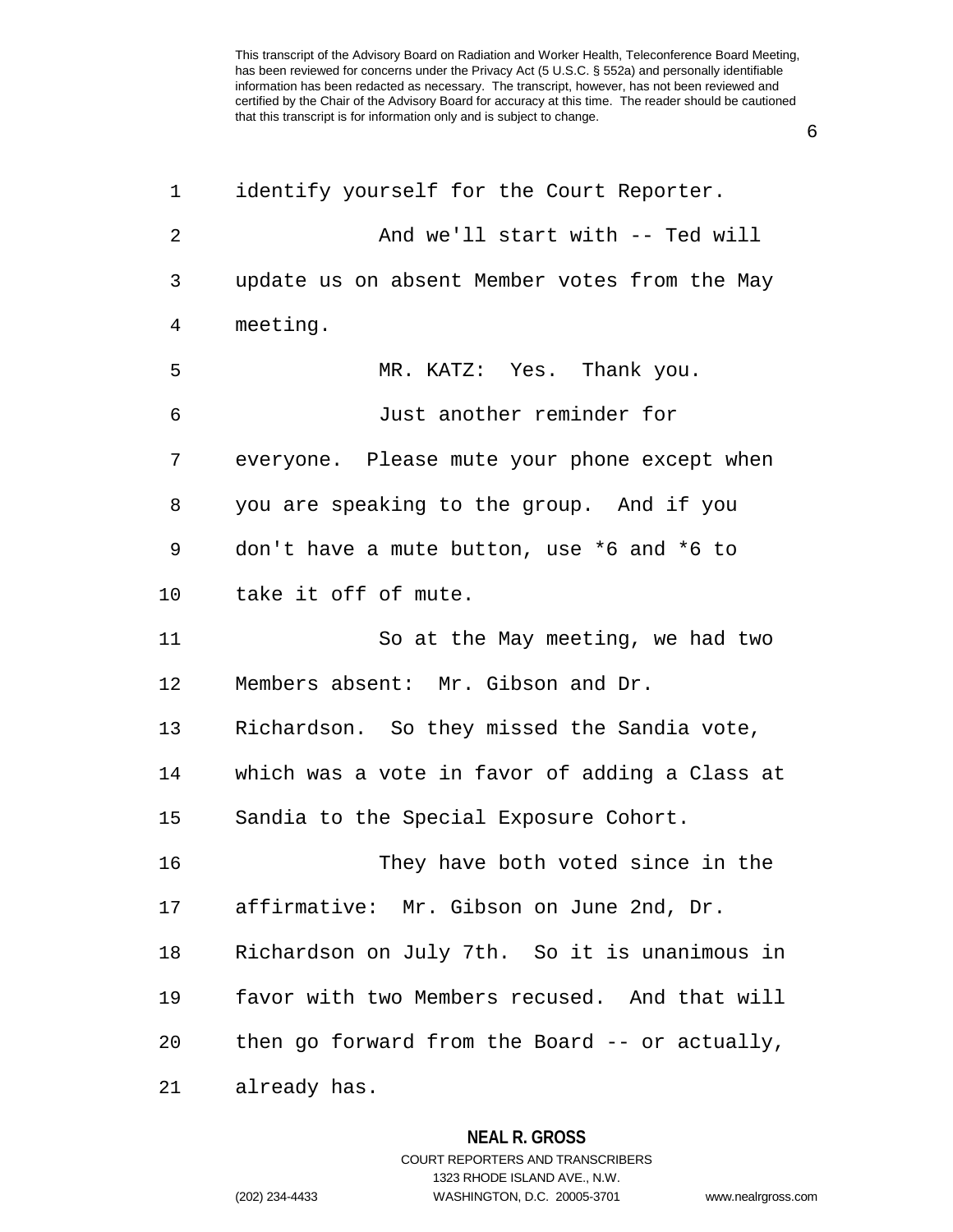7

| $\mathbf 1$    | CHAIRMAN MELIUS: Okay. Very                    |
|----------------|------------------------------------------------|
| 2              | good. Anybody have questions on that?          |
| 3              | (No response.)                                 |
| $\overline{4}$ | CHAIRMAN MELIUS: Okay. Moving                  |
| 5              | along, the next is we were reviewing the COL   |
| 6              | proposed rulemaking. And Paul Ziemer, who is   |
| 7              | acting as Chair of the Science Issues Work     |
| 8              | Group, led the review of that.                 |
| 9              | So, Paul, do you want to present               |
| 10             | your report?                                   |
| 11             | MEMBER ZIEMER: Yes. Thank you,                 |
| 12             | Dr. Melius.                                    |
| 13             | MEMBER ZIEMER: The Science Issues              |
| 14             | Work Group met a couple of weeks ago. I        |
| 15             | forget the exact date, actually, but basically |
| 16             | what we did was to focus on the primary        |
| 17             | questions that were given in the Federal       |
| 18             | Register; that is, the questions that NIOSH    |
| 19             | asked the commenters to address.               |
| 20             | Those questions are given in the               |
| 21             | Federal Register notice. And those were the    |

# **NEAL R. GROSS**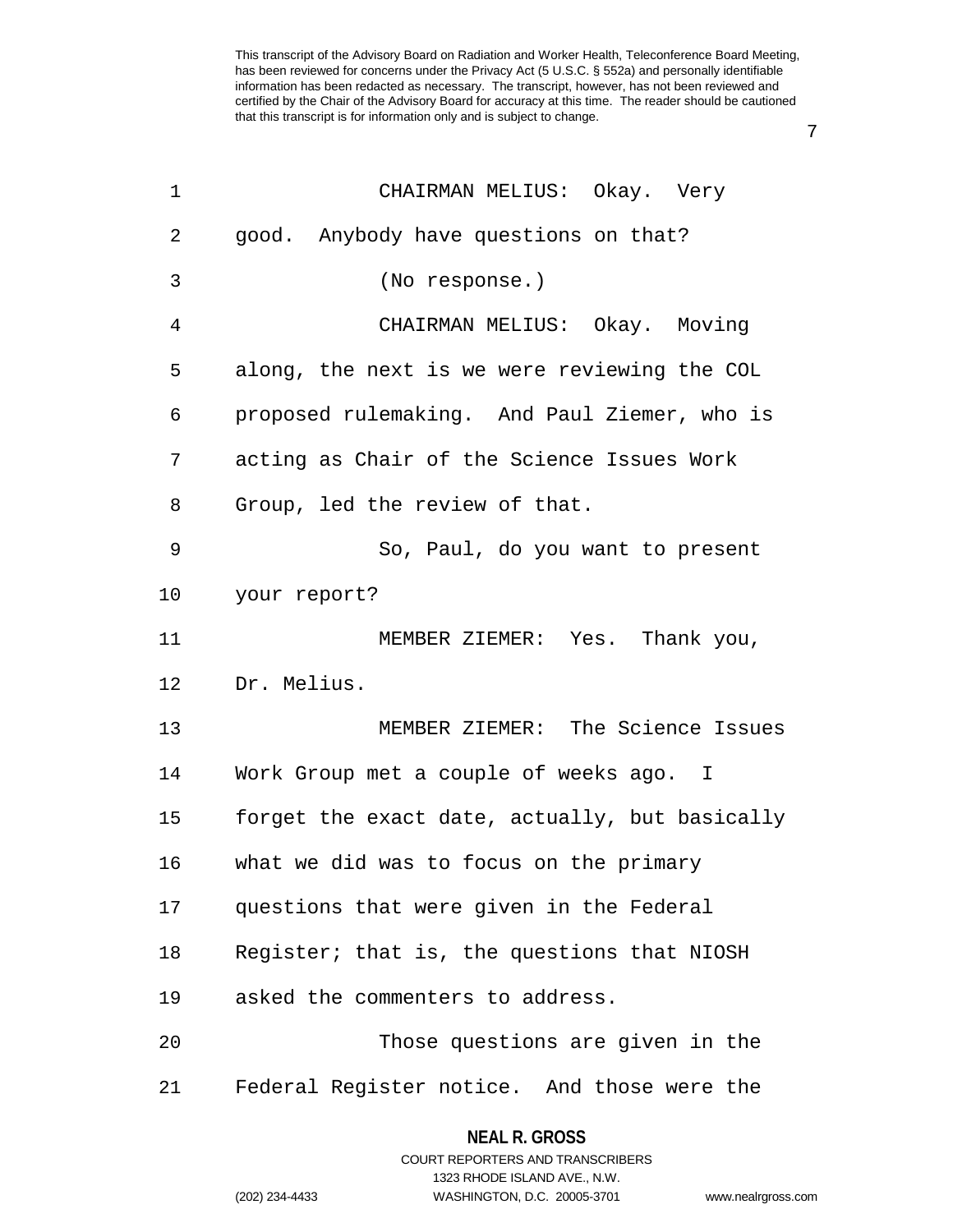8

| 1  | basis for the comments that were generated by  |
|----|------------------------------------------------|
| 2  | the group. I might take a moment and just      |
| 3  | tell you what those questions were. And        |
| 4  | these, for the record, occur on page 152-68 of |
| 5  | the Federal Register, volume 76, number 54,    |
| 6  | dated Monday, March 21st, 2011.                |
| 7  | Question 1 was, does                           |
| 8  | epidemiological and other scientific research  |
| 9  | support finding that CLL is caused by          |
| 10 | radiation? And what are the major limitations  |
| 11 | of the determination, whether affirmative or   |
| 12 | negative?                                      |
| 13 | The second question is, if CLL                 |
| 14 | were to be covered under EEOICPA, does the     |
| 15 | risk model proposed by the National Institute  |
| 16 | for Occupational Safety and Health use the     |
| 17 | best available science and methodological      |
| 18 | approaches to express the dose-response        |
| 19 | relationship between radiation exposure and    |
| 20 | CLL?                                           |
| 21 | I might add there is some                      |

**NEAL R. GROSS**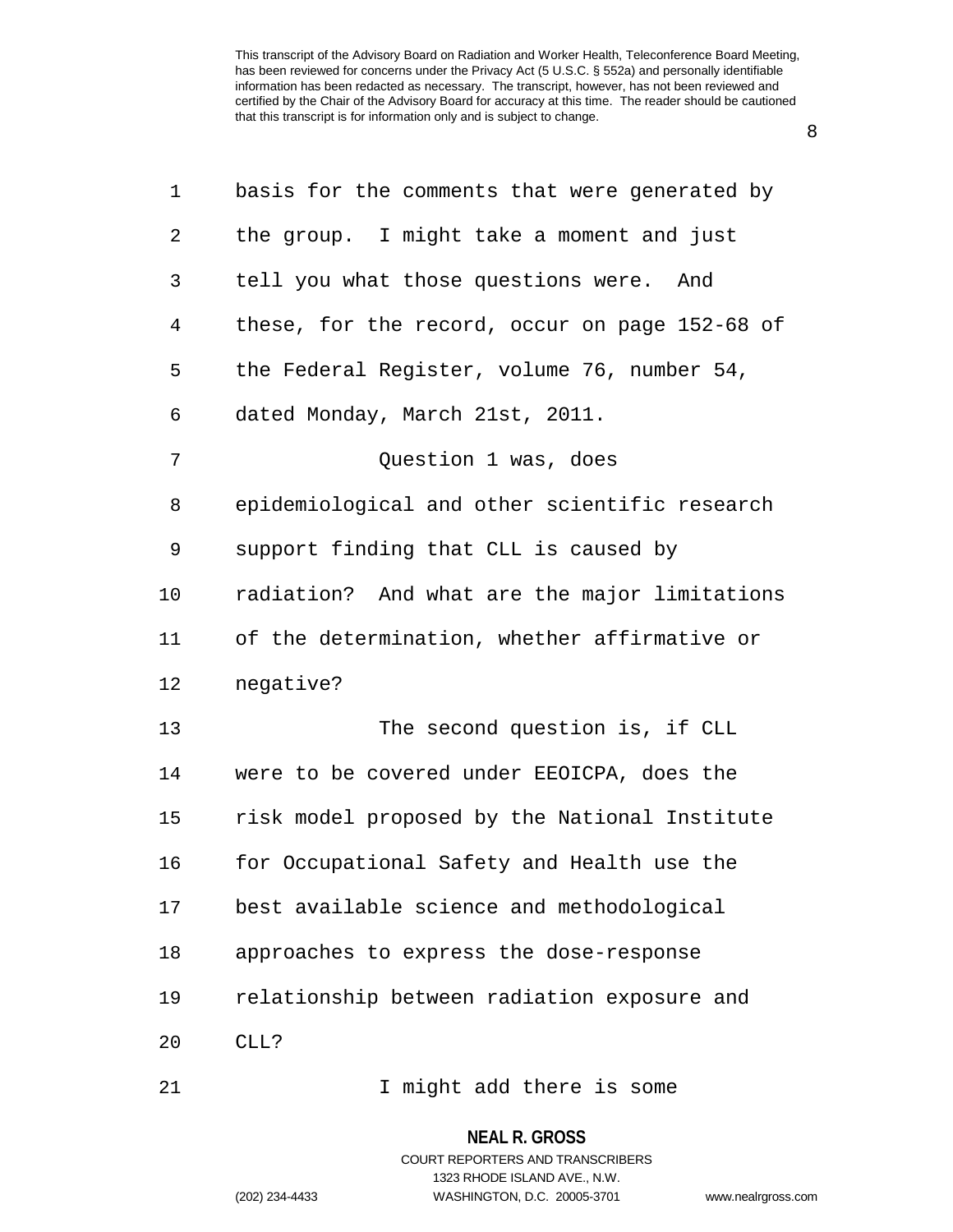9

| 1  | additional narration on those questions.      |
|----|-----------------------------------------------|
| 2  | Those are the two basic questions that we     |
| 3  | tried to focus on in our drafting of comments |
| 4  | to send to the Secretary.                     |
| 5  | As a result of our discussions, we            |
| 6  | generated a draft suggested letter for the    |
| 7  | Chair to send to the Secretary. That draft    |
| 8  | went through a couple of iterations after the |
| 9  | meeting, for both editorial comments as well  |
| 10 | as substantive comments.                      |
| 11 | And we subsequently distributed               |
| 12 | that draft to the full Board several days ago |
| 13 | and also indicated that on that draft, there  |
| 14 | was one section, actually one sentence, that  |
| 15 | was the cause of considerable discussion in   |
| 16 | terms of wording. We all agreed on the sort   |
| 17 | of concept of what the sentence was trying to |
| 18 | say, but we had differences in opinion as to  |
| 19 | how to properly state it.                     |
| 20 | With those preliminary comments,              |
| 21 | Mr. Chairman, I would offer that the draft be |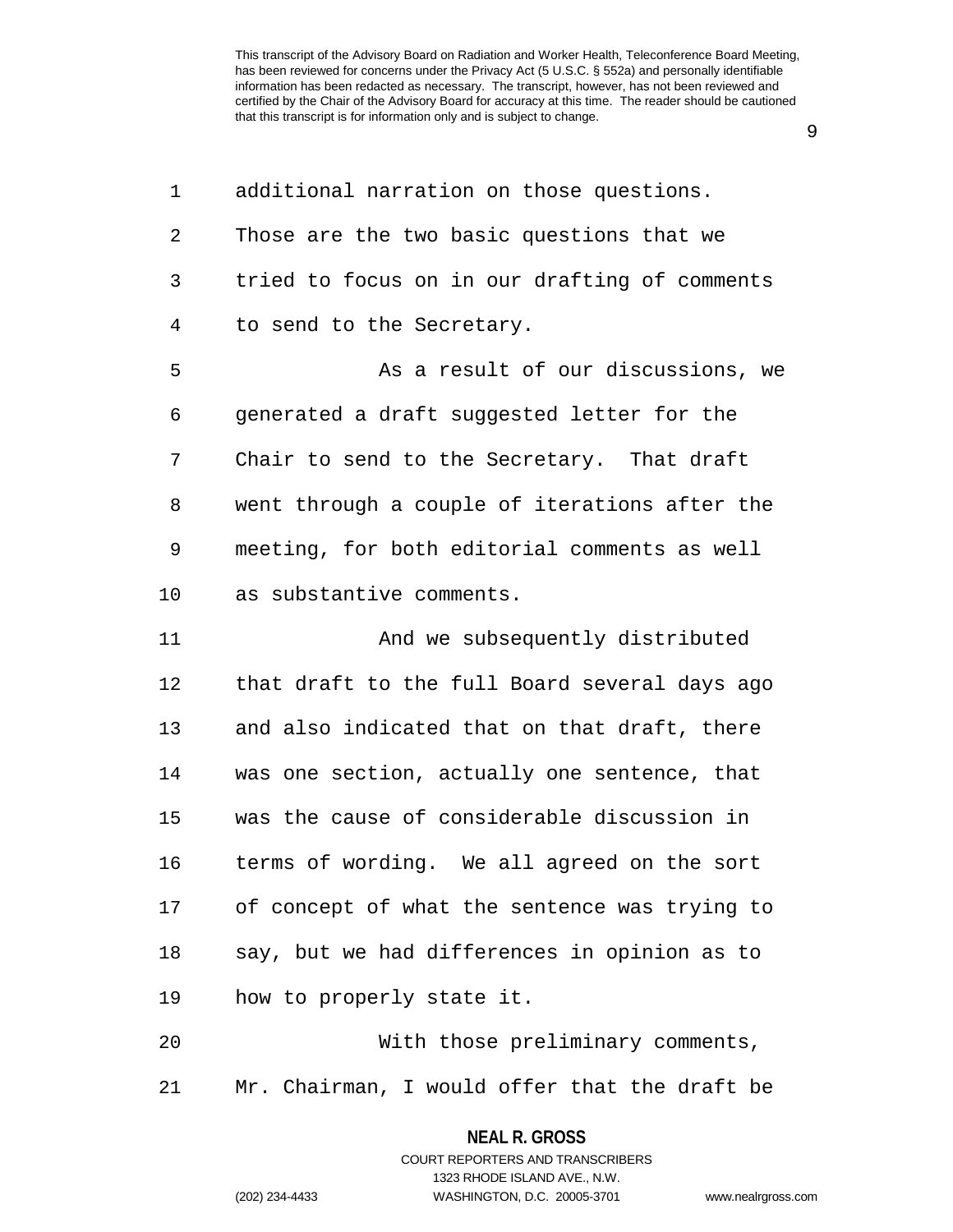10

| 1  | read into the record as a motion. And then     |
|----|------------------------------------------------|
| 2  | perhaps from there, you may wish to take       |
| 3  | either amendment or discussion on the draft as |
| 4  | it was distributed.                            |
| 5  | CHAIRMAN MELIUS: Okay. Thank                   |
| 6  | you. Thank you, Paul. Thank you for doing      |
| 7  | that work. I would just add that the one       |
| 8  | sentence has also generated a fair amount of   |
| 9  | correspondence trying to come up with          |
| 10 | alternatives or understanding.                 |
| 11 | MEMBER ZIEMER: Right. And a                    |
| 12 | number of comments by Board Members have been  |
| 13 | generated. And I think most of them have been  |
| 14 | distributed to the other Board Members as      |
| 15 | well, so I think the Board has a pretty good   |
| 16 | feel for what the issue is.                    |
| 17 | CHAIRMAN MELIUS: Okay.                         |
| 18 | MEMBER ZIEMER: Shall I proceed                 |
| 19 | and read the document? How do you want to      |
| 20 | proceed or do we need to read it?              |
| 21 | CHAIRMAN MELIUS: Yes. I think we               |

#### **NEAL R. GROSS**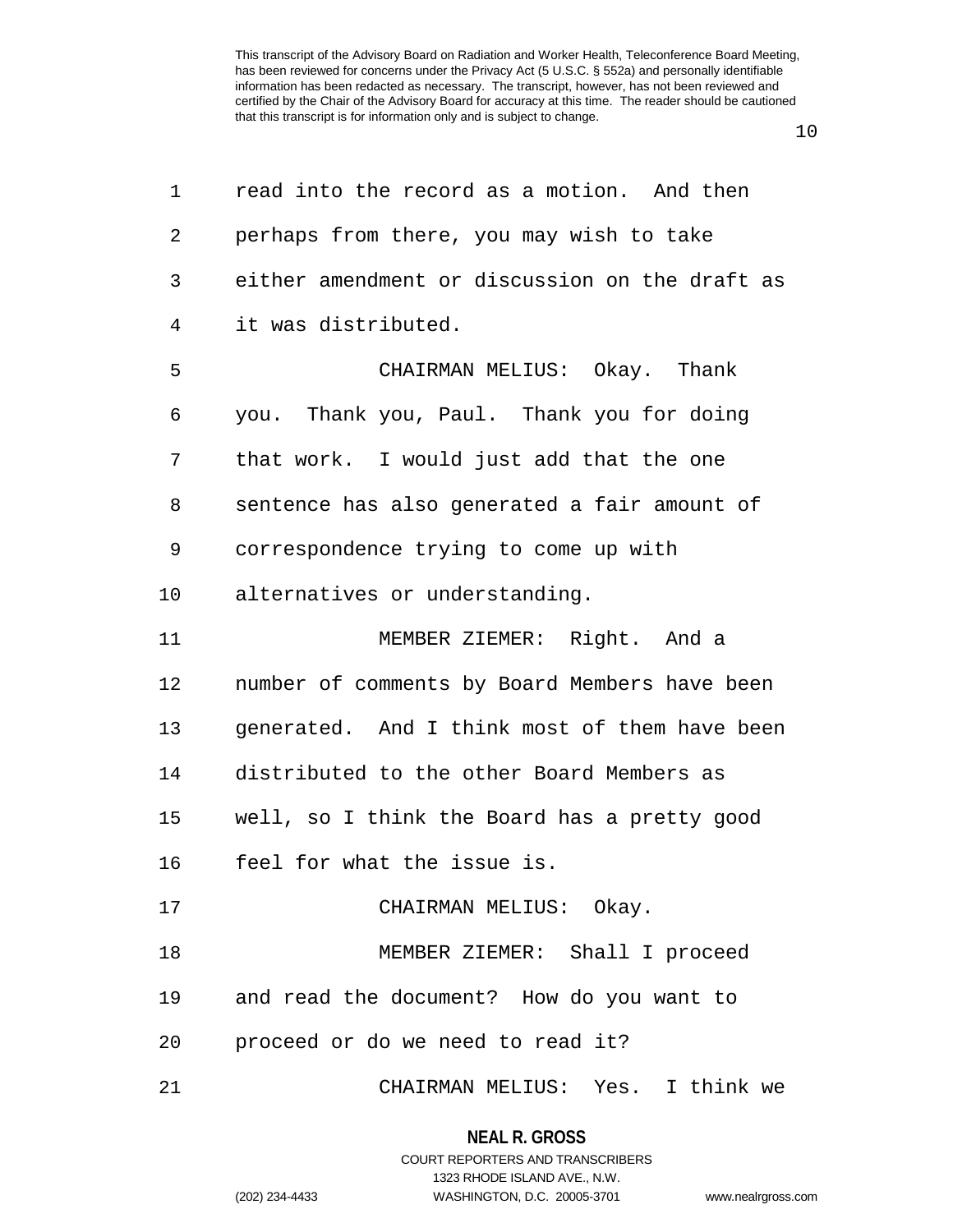11

| 1  | do need to read it into the record. So go     |
|----|-----------------------------------------------|
| 2  | ahead, Paul.                                  |
| 3  | MEMBER ZIEMER: Okay. So the                   |
| 4  | motion is to present the following letter to  |
| 5  | the Secretary as the comments of the Board.   |
| 6  | The letter would be to the Honorable Kathleen |
| 7  | Sebelius, Secretary of Health and Human       |
| 8  | Services.                                     |
| 9  | "Dear Madam Secretary:                        |
| 10 | "The Advisory Board on Radiation              |
| 11 | and Worker Health, ABRWH, is submitting       |
| 12 | comments to you pertaining to docket number   |
| 13 | NIOSH-209 (RIN 0920-AA39). These comments     |
| 14 | were approved by the Board at its recent      |
| 15 | meeting on July 11th, 2011.                   |
| 16 | "One, the ABRWH offers the                    |
| 17 | following comments on the question 'Does      |
| 18 | epidemiological and other scientific research |
| 19 | support finding that chronic lymphocytic      |
| 20 | leukemia, CLL, is caused by radiation?'"      |
| 21 | Bullet point one, "Although most              |

**NEAL R. GROSS**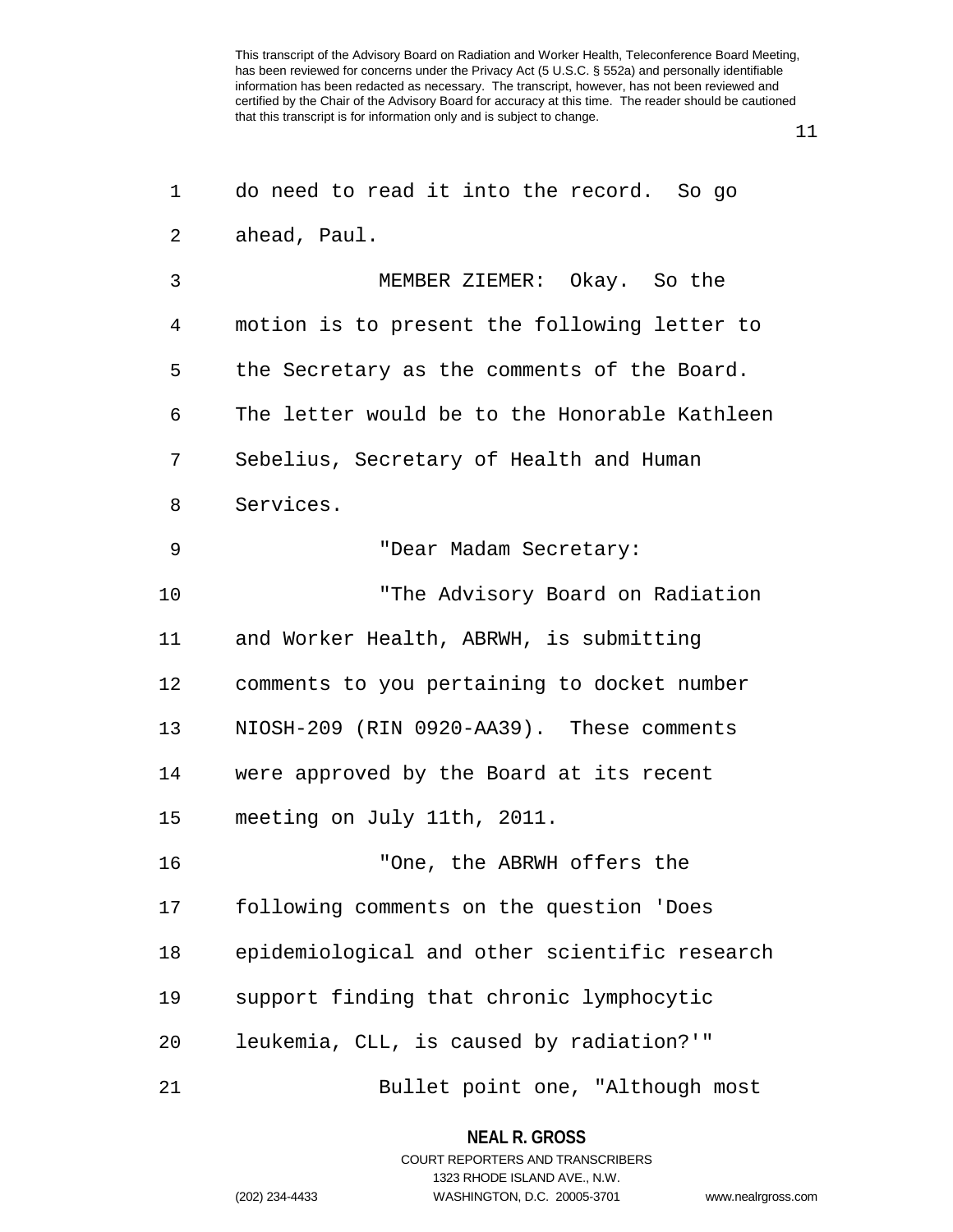12

| 1  | Members of this Board do not have expertise in |
|----|------------------------------------------------|
| 2  | epidemiological research, several do, and with |
| 3  | their expertise we were able as a Board to     |
| 4  | assess the approach used by NIOSH to answer    |
| 5  | this specific question. That approach has      |
| 6  | been detailed in docket number NIOSH-209.      |
| 7  | "Through the use of recognized                 |
| 8  | experts, NIOSH has been able to demonstrate    |
| 9  | that the available epidemiological evidence is |
| 10 | insufficient to rule out an association        |
| 11 | between ionizing radiation and CLL."           |
| 12 | Bullet point two, "Including CLL               |
| 13 | as radiogenic is appropriate in that it        |
| 14 | follows NIOSH's approach of erring on the side |
| 15 | of the claimant when scientific knowledge is   |
| 16 | lacking.                                       |
| 17 | "Two, ABRWH agrees with the NIOSH              |
| 18 | position set forth in the docket as follows."  |
| 19 | Bullet point, "Given that the law              |
| 20 | requires the use of the upper 99 percent       |
| 21 | credibility level in making compensation       |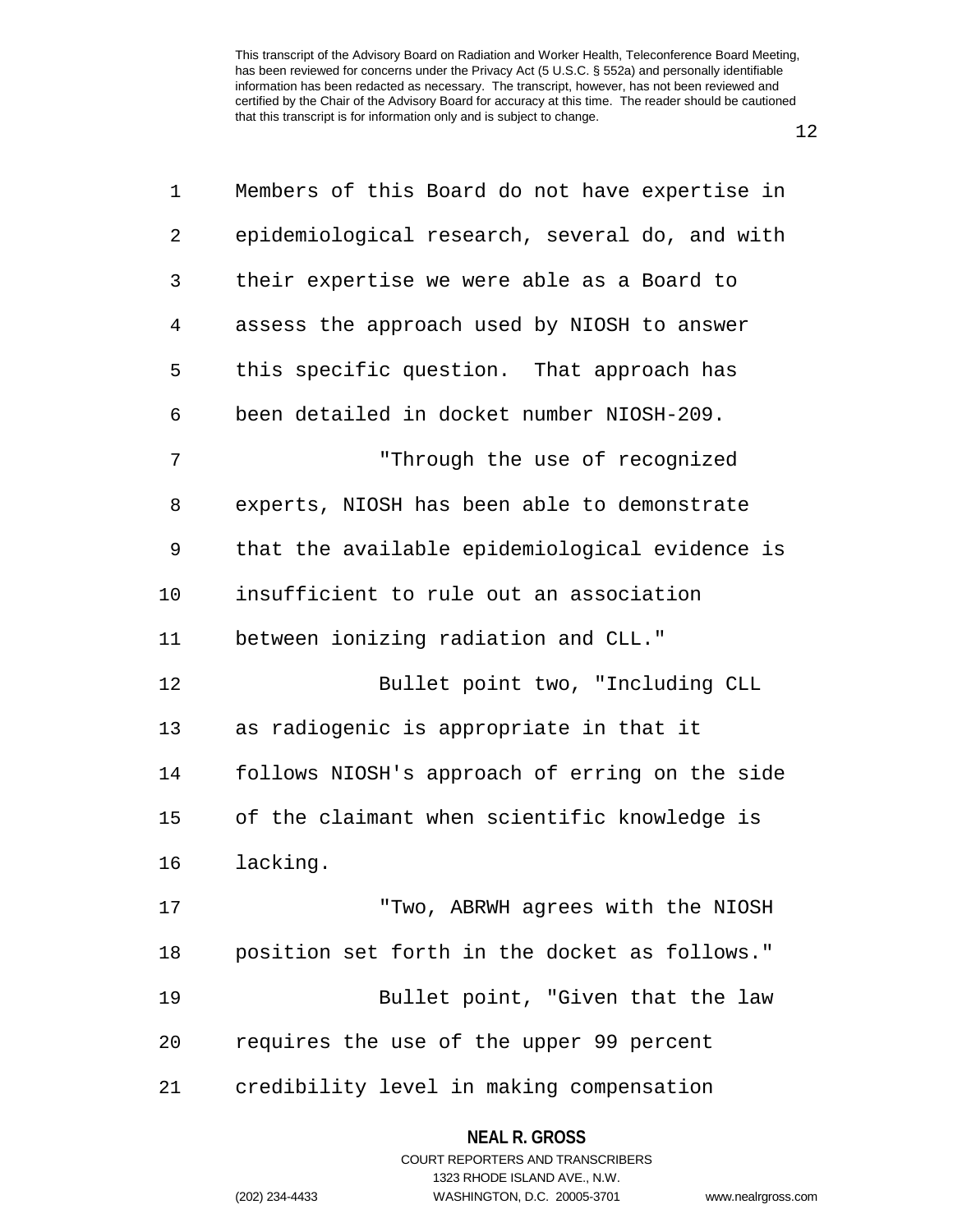13

| 1              | decisions, the inclusion of CLL, despite the   |
|----------------|------------------------------------------------|
| $\overline{2}$ | limited evidence of radiogenicity, is          |
| 3              | considered appropriate by NIOSH.               |
| $\overline{4}$ | "Three, the ABRWH offers the                   |
| 5              | following comments on the question 'If CLL     |
| 6              | were to be covered under EEOICPA, does the     |
| 7              | risk model proposed by the National Institute  |
| 8              | for Occupational Safety and Health use the     |
| 9              | best available scientific and methodological   |
| 10             | approaches to express the dose-response        |
| 11             | relationship between radiation and CLL?'"      |
| 12             | Bullet point one, "We agree that               |
| 13             | the use of the lymphoma and multiple myeloma   |
| 14             | risk models as a starting point is             |
| 15             | appropriate, given the fact that CLL is now    |
| 16             | classified by the National Cancer Institute    |
| 17             | and by the World Health Organization as a form |
| 18             | of non-Hodgkin's lymphoma."                    |
| 19             | Bullet point two, "The proposed                |
| 20             | risk model makes use of the available          |
| 21             | scientific literature concerning the latency   |

#### **NEAL R. GROSS**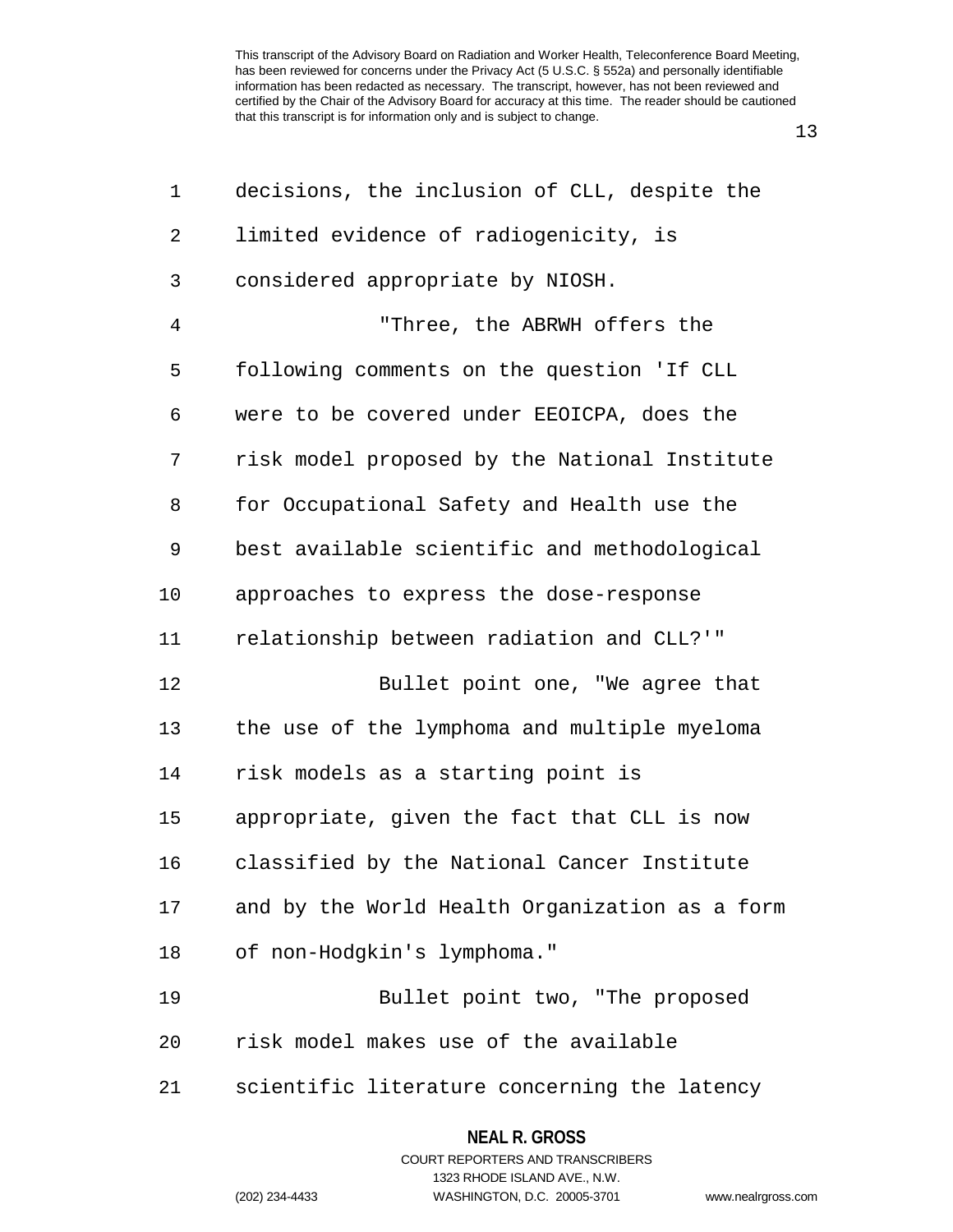14

| 1              | period for CLL and selects a conservative      |
|----------------|------------------------------------------------|
| $\overline{2}$ | (claimant-favorable) value for the midpoint of |
| 3              | the latency period and is, therefore,          |
| 4              | appropriate."                                  |
| 5              | Bullet point three, "The proposed              |
| 6              | uncertainty band for the midpoint of the       |
| 7              | latency period is sufficiently large so as to  |
| 8              | fairly reflect the spread seen in the          |
| 9              | available studies."                            |
| 10             | Bullet point four, "We concur with             |
| 11             | the approach of using the weighted radiation   |
| 12             | dose to the B lymphocytes based on the dose to |
| 13             | a given site and the probability that a B cell |
| 14             | precursor for CLL will occupy that site.       |
| 15             | "The Advisory Board appreciates                |
| 16             | the opportunity to comment on the proposed     |
| 17             | revision of the Guidelines for Determining     |
| 18             | Probability of Causation under the Federal     |
| 19             | Employees Occupational Illness Compensation    |
| 20             | Program Act of 2000.                           |
| 21             | "Sincerely, James M. Melius, MD,               |

**NEAL R. GROSS**

COURT REPORTERS AND TRANSCRIBERS 1323 RHODE ISLAND AVE., N.W.

(202) 234-4433 WASHINGTON, D.C. 20005-3701 www.nealrgross.com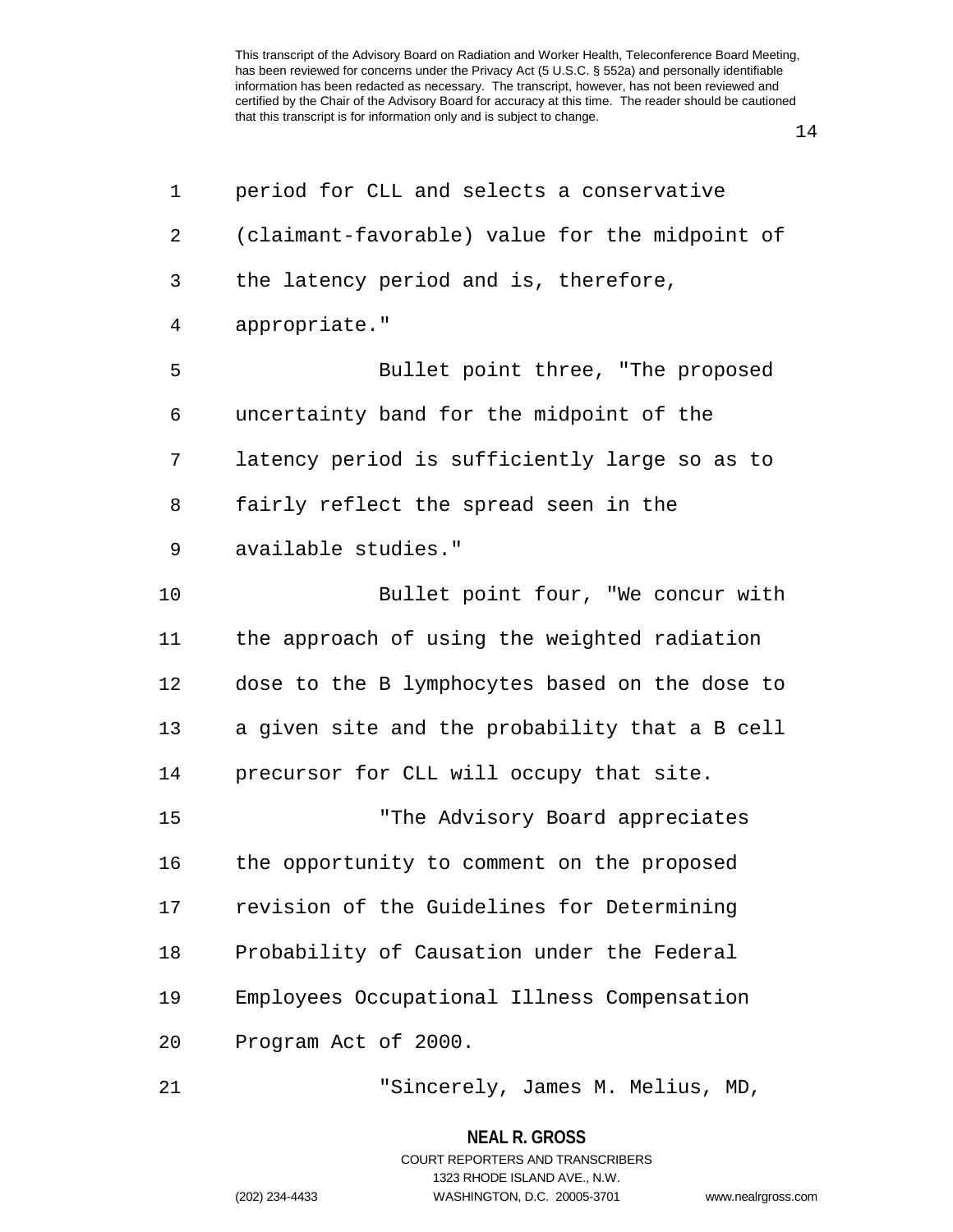15

| 1  | DPH, Chairman, Advisory Board on Radiation and |
|----|------------------------------------------------|
| 2  | Worker Health."                                |
| 3  | CHAIRMAN MELIUS: Thank you.                    |
| 4  | MEMBER ZIEMER: I move the                      |
| 5  | adoption of this comment or these comments.    |
| 6  | CHAIRMAN MELIUS: Okay. Thanks.                 |
| 7  | Thanks, Paul, for doing that.                  |
| 8  | As a place to start in this                    |
| 9  | process, I guess, do any Board Members have    |
| 10 | any comments or concerns about the letter      |
| 11 | other than that one sentence that has          |
| 12 | generated so much discussion? I don't want to  |
| 13 | lose track of other points. Yes? Go ahead.     |
| 14 | Somebody was going to say --                   |
| 15 | MEMBER ZIEMER: I was going to say              |
| 16 | that Dr. Lockey had proposed some alternate    |
| 17 | wording.                                       |
| 18 | CHAIRMAN MELIUS: Yes.                          |
| 19 | MEMBER ZIEMER: And I know from                 |
| 20 | the discussion that a number of people seemed  |
| 21 | to prefer that wording. I don't know if Dr.    |
|    |                                                |

**NEAL R. GROSS**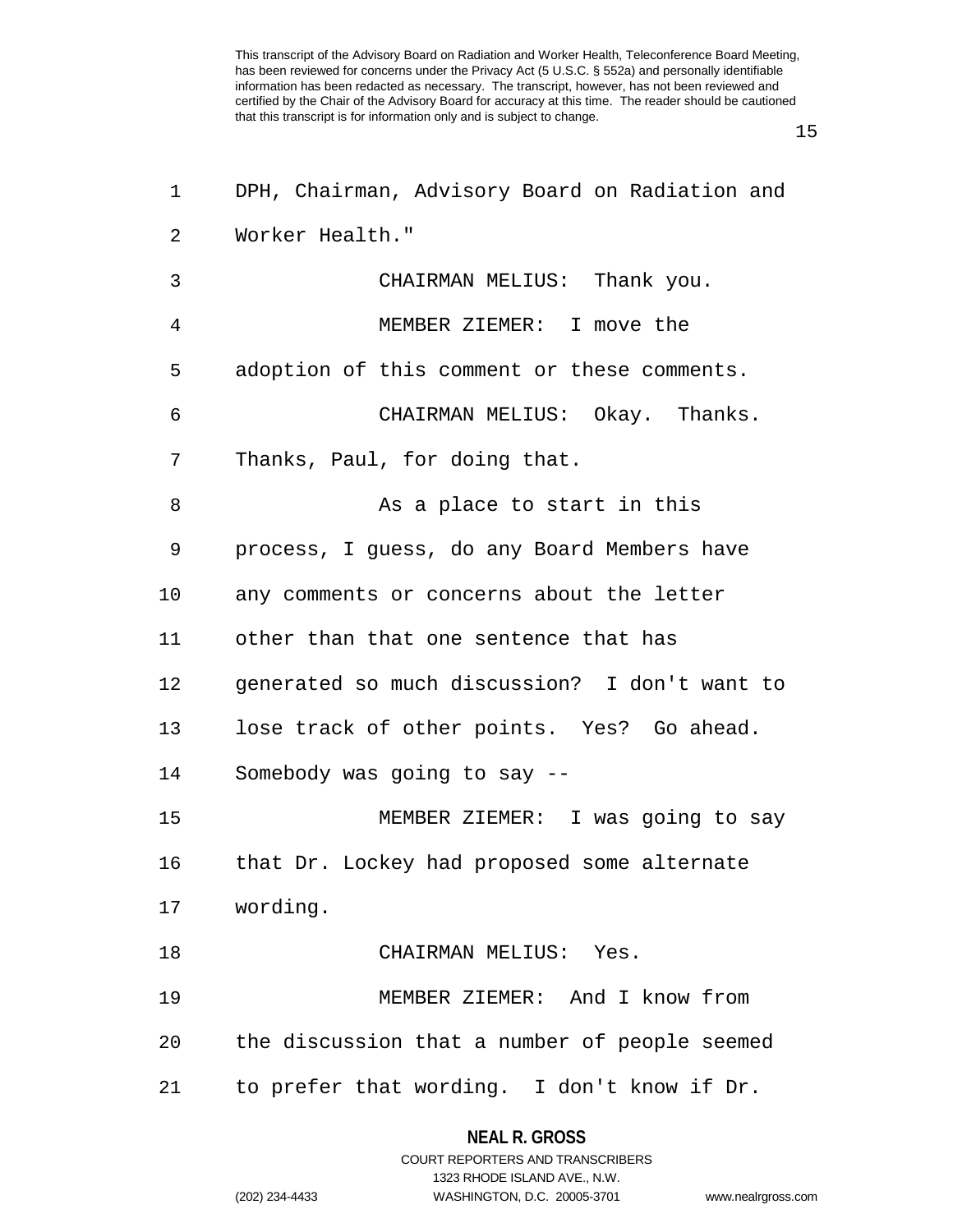16

| 1              | Lockey would like to move his wording as an   |
|----------------|-----------------------------------------------|
| $\overline{2}$ | amendment.                                    |
| 3              | CHAIRMAN MELIUS: That's fine. I               |
| 4              | was going to get there a little bit slower,   |
| 5              | but that $-$                                  |
| 6              | MEMBER ZIEMER: Oh, okay. It's                 |
| 7              | just a comment. You're in charge.             |
| 8              | CHAIRMAN MELIUS: No, no. That's               |
| 9              | fine. Dr. Lockey, are you still on the line?  |
| 10             | (No response.)                                |
| 11             | CHAIRMAN MELIUS: Let me move back             |
| 12             | a little bit. To clarify, any of the other    |
| 13             | Board Members who weren't Members of the Work |
| 14             | Group, in particular haven't, had a chance to |
| 15             | discuss this. Do they have any concerns other |
| 16             | than that one particular sentence which has   |
|                | 17 come up?                                   |
| 18             | (No response.)                                |
| 19             | CHAIRMAN MELIUS: Okay. Assuming               |
| 20             | not, then I think the issue is the --         |
| 21             | MEMBER LOCKEY: Hey, Jim, I'm                  |

### **NEAL R. GROSS**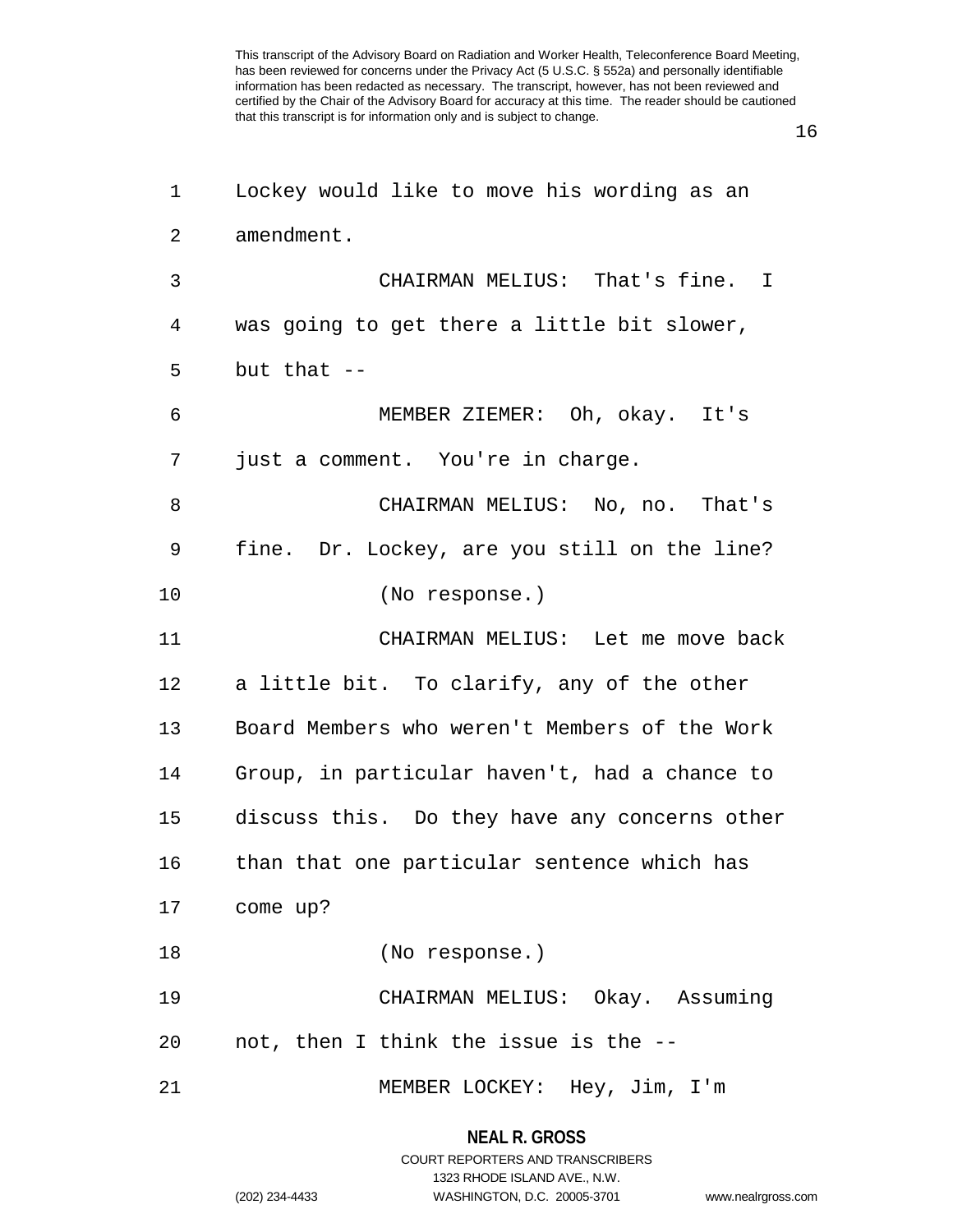17

| 1              | sorry. I cut myself off. Jim Lockey.          |
|----------------|-----------------------------------------------|
| $\overline{2}$ | CHAIRMAN MELIUS: So, then, the                |
| 3              | issue is, I guess, that one sentence. And I   |
| 4              | believe during the Work Group that Jim Lockey |
| 5              | had offered some alternative wording. And I   |
| 6              | don't know if you want to offer that as an    |
| 7              | amendment would be the way to go now. Just as |
| 8              | a way to get us into conversation on this.    |
| 9              | MEMBER LOCKEY: Right. I would                 |
| 10             | like to offer that as an alternative          |
| 11             | amendment.                                    |
| 12             | CHAIRMAN MELIUS: Okay. Can you                |
| 13             | read that wording into the record?            |
| 14             | MEMBER LOCKEY: You know, I don't              |
| 15             | have it in front of me right now, Jim.        |
| 16             | CHAIRMAN MELIUS: Okay. I do.                  |
| 17             | The wording is "Through the use of recognized |
| 18             | experts, NIOSH has been able to demonstrate   |
| 19             | that the available limited epidemiological    |
| 20             | evidence is supportive of a possible          |
| 21             | association between ionizing radiation and    |

# **NEAL R. GROSS**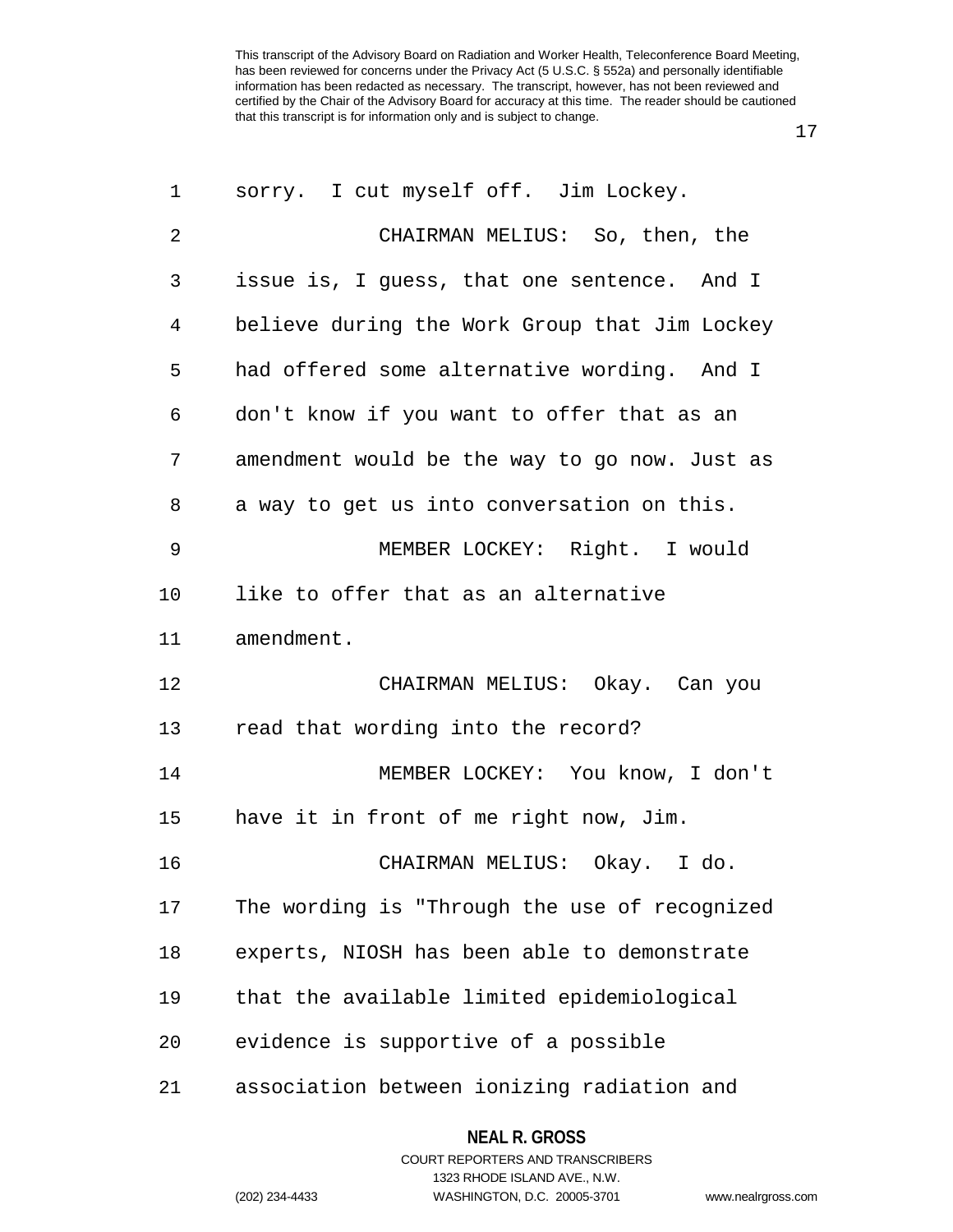18

| 1  | CLL."                                         |
|----|-----------------------------------------------|
| 2  | So I'll take that as the wording              |
| 3  | for the amendment. Do we have a second for    |
| 4  | the amendment?                                |
| 5  | MEMBER MUNN: I second. This is                |
| 6  | Wanda.                                        |
| 7  | CHAIRMAN MELIUS: Okay. Now --                 |
| 8  | MEMBER MUNN: I also have a                    |
| 9  | question.                                     |
| 10 | CHAIRMAN MELIUS: I'll open up                 |
| 11 | discussion. Yes?                              |
| 12 | MEMBER MUNN: And it doesn't have              |
| 13 | anything to do with the issue. Was Paul's     |
| 14 | phone cutting out from time to time or was it |
| 15 | my system that was breaking up as he was      |
| 16 | reading the motion?                           |
| 17 | CHAIRMAN MELIUS: I could hear all             |
| 18 | of it. There was occasionally a break, but I  |
| 19 | didn't think it -- it didn't lose any of the  |
| 20 | wording.                                      |
| 21 | MEMBER MUNN: No.                              |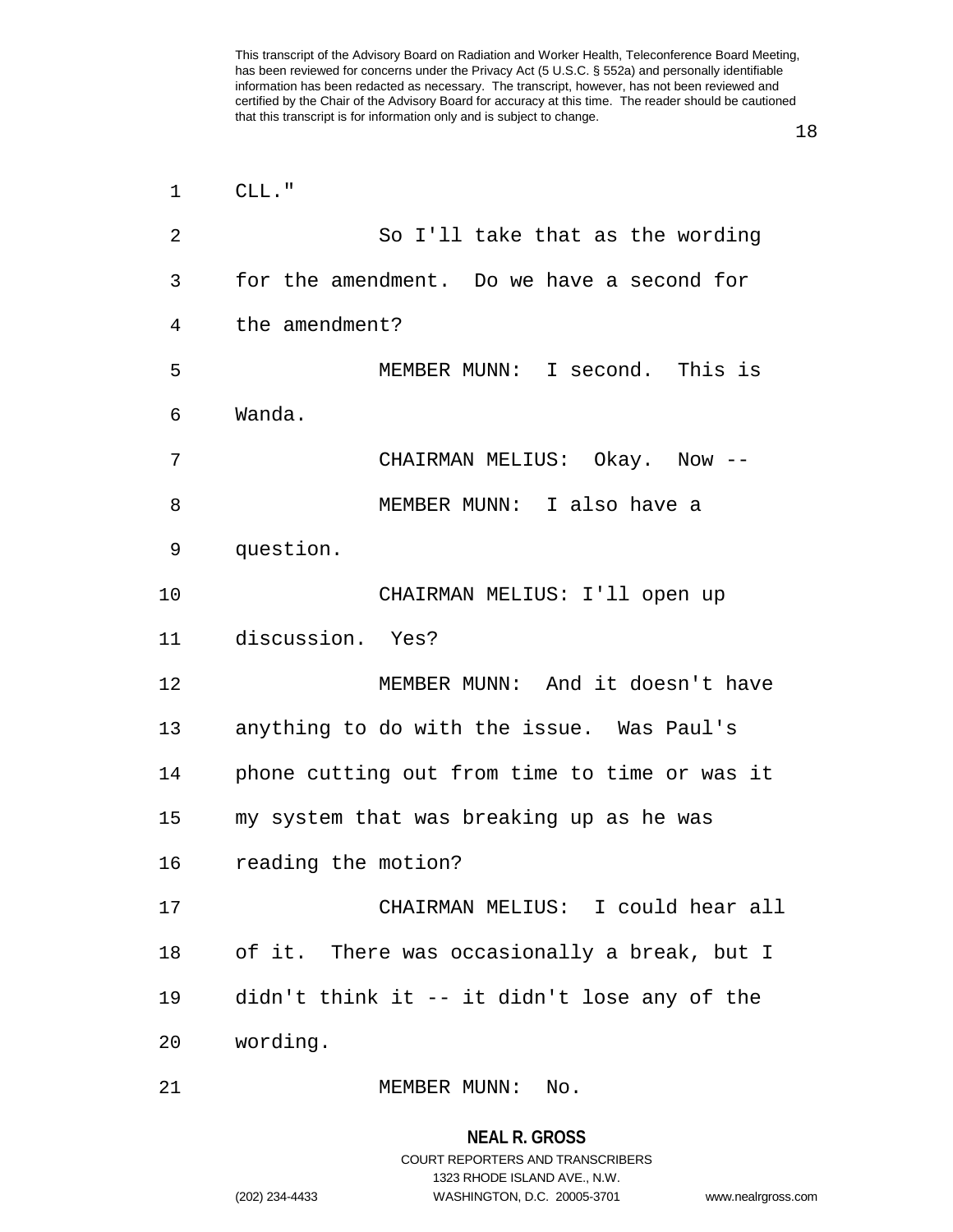19

| 1  | CHAIRMAN MELIUS: And we can make               |
|----|------------------------------------------------|
| 2  | sure that the Court Reporter has a copy of the |
| 3  | written motion.                                |
| 4  | MEMBER MUNN: I was aware of what               |
| 5  | he was reading, but I was missing major words  |
| 6  | from time to time.                             |
| 7  | CHAIRMAN MELIUS: Were you? Okay.               |
| 8  | $Well1$ --                                     |
| 9  | MEMBER MUNN: But that's all                    |
| 10 | right.                                         |
| 11 | MEMBER ZIEMER: It could have been              |
| 12 | my phone. I'm having to be on a cell phone     |
| 13 | today, and cell phones are sort of notorious   |
| 14 | for that.                                      |
| 15 | MEMBER MUNN: Yes, they are.                    |
| 16 | MEMBER ZIEMER: So that may be the              |
| 17 | problem.                                       |
| 18 | MEMBER MUNN: I'm sure that                     |
| 19 | explains it. Thanks.                           |
| 20 | CHAIRMAN MELIUS: Thanks for                    |
| 21 | bringing that up, Wanda.                       |
|    |                                                |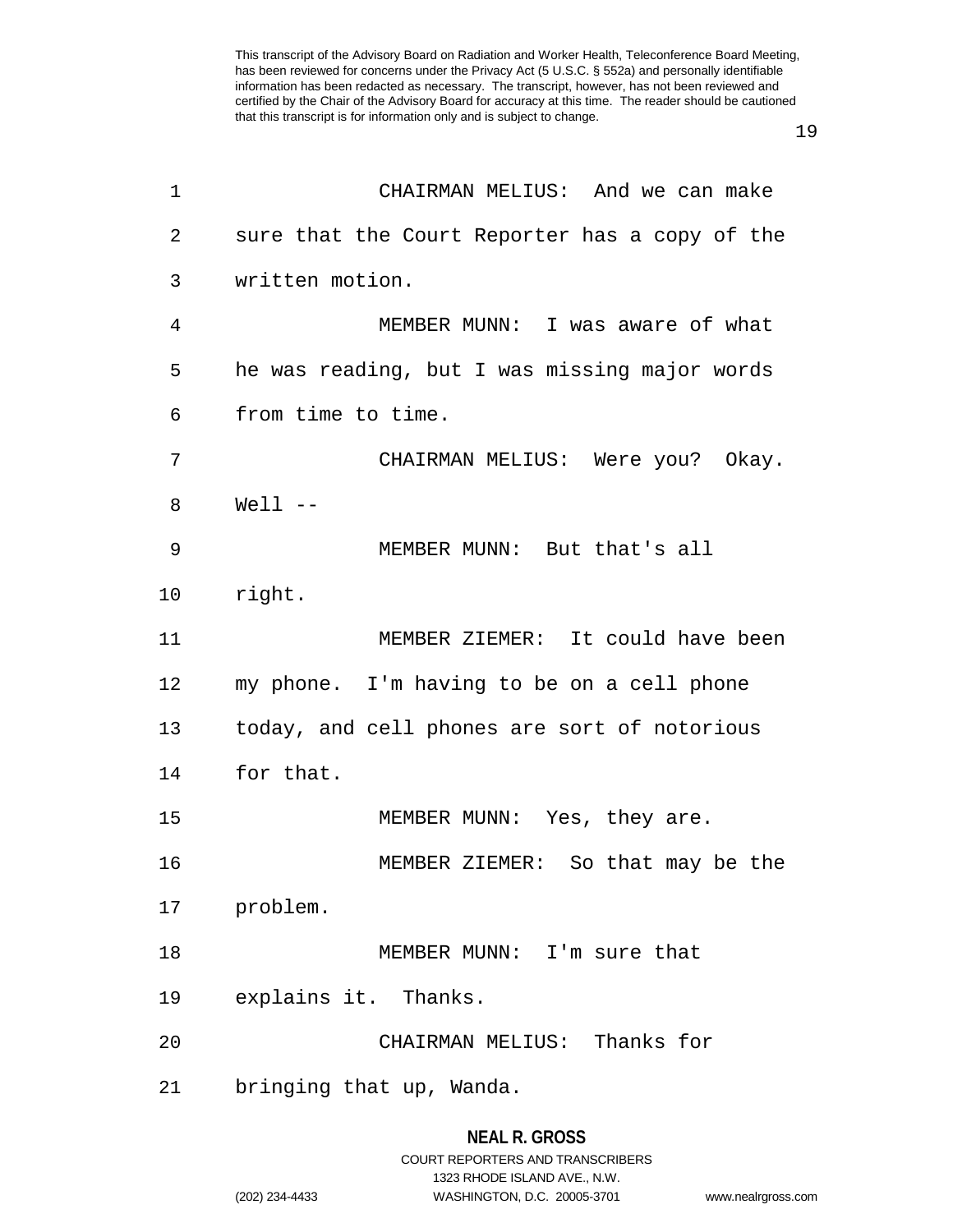20

| 1              | MEMBER ZIEMER: Could I make one                |
|----------------|------------------------------------------------|
| 2              | comment on the amendment? Paul Ziemer here.    |
| 3              | Can you hear me?                               |
| $\overline{4}$ | CHAIRMAN MELIUS: Yes. Go ahead,                |
| 5              | Paul.                                          |
| 6              | MEMBER ZIEMER: Okay. I was just                |
| 7              | going to say that, actually, the proposed      |
| 8              | amendment actually wasn't presented at the     |
| 9              | Work Group meeting. Dr. Lockey provided it     |
| 10             | afterwards because we knew we had some         |
| 11             | differences on how to put that particular      |
| 12             | sentence. And we asked him to give it some     |
| 13             | thought and then give us some feedback.        |
| 14             | And Dr. Lockey provided feedback a             |
| 15             | day or two later, and I think it was the only  |
| 16             | one who provided some alternate wording. And   |
| 17             | then there was some discussion back and forth  |
| 18             | on that.                                       |
| 19             | I think Dr. Field, like the early              |
| 20             | wording -- I might mention to you, in fact, in |
| 21             | case you are wondering where the early wording |

COURT REPORTERS AND TRANSCRIBERS 1323 RHODE ISLAND AVE., N.W. (202) 234-4433 WASHINGTON, D.C. 20005-3701 www.nealrgross.com

**NEAL R. GROSS**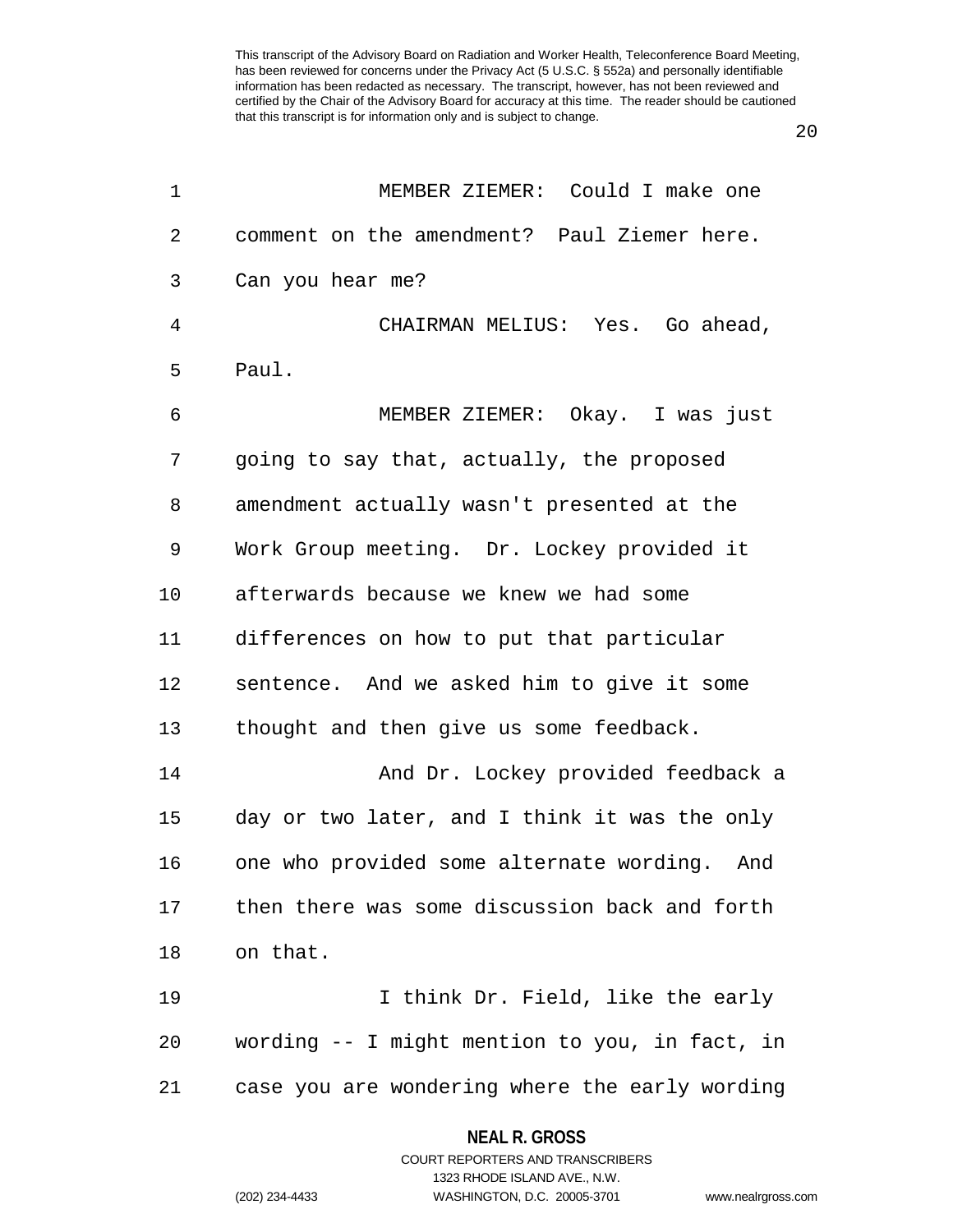| 1              | came from, since the early straw man document  |
|----------------|------------------------------------------------|
| 2              | was one that I had developed.                  |
| $\mathfrak{Z}$ | I actually used the wording of one             |
| 4              | of the reviewers, Reviewer 1. And that         |
| 5              | actually is a quote from Reviewer 1 that said  |
| 6              | the "available evidence is insufficient to     |
| 7              | rule out any association." And I kind of       |
| 8              | adopted that ruling since I thought it         |
| 9              | captured the idea. But, nonetheless, I         |
| 10             | actually like Dr. Lockey's words there;        |
| 11             | instead of a double negative there, more       |
| 12             | positive.                                      |
| 13             | And the only other thing I will                |
| 14             | mention is that NIOSH's actual sort of bottom  |
| 15             | line, which is on page 15-271 of the document, |
| 16             | says that: "NIOSH no longer believes it is     |
| 17             | possible to state that the Probability of      |
| 18             | Causation equals zero." All of those are the   |
| 19             | same, different ways of saying the same thing. |
| 20             | CHAIRMAN MELIUS: Yes.                          |
| 21             | MEMBER ZIEMER: But certainly I am              |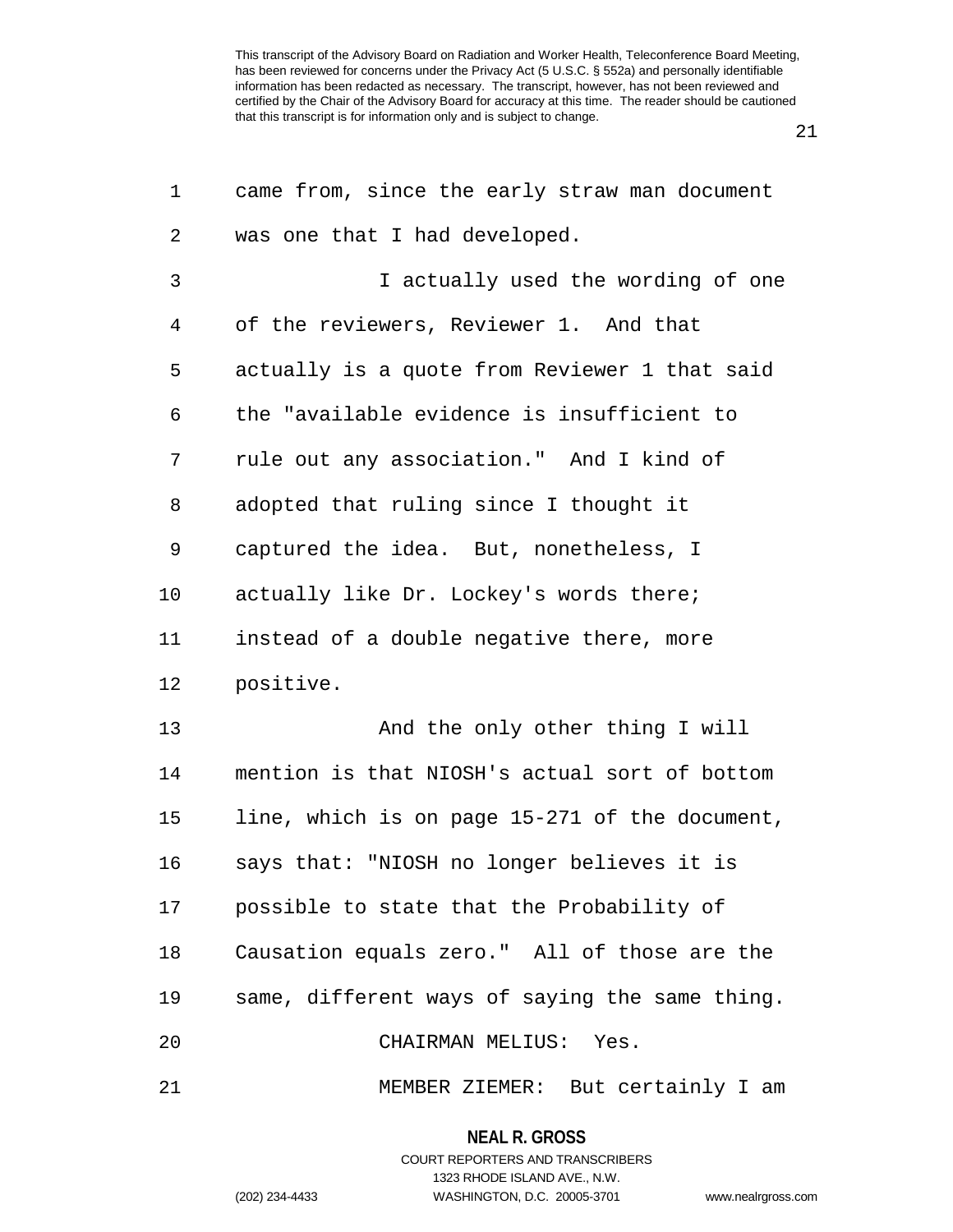22

| 1              | supportive of Dr. Lockey's proposed amendment, |
|----------------|------------------------------------------------|
| 2              | personally.                                    |
| 3              | CHAIRMAN MELIUS: Yes.                          |
| $\overline{4}$ | MEMBER ROESSLER: This is Gen.                  |
| 5              | You mentioned Dr. Field's comments. And I      |
| 6              | actually liked -- he added a few words to it.  |
| 7              | I think I am looking up the right thing here.  |
| 8              | He added the words that "some of the available |
| 9              | limited epidemiological evidence" and so on    |
| 10             | and so forth.                                  |
| 11             | Are we going to discuss that at                |
| 12             | all or am I misinterpreting what was said      |
| 13             | here?                                          |
| 14             | CHAIRMAN MELIUS: No, we can.<br>I.             |
| 15             | am trying to figure out how we -- let's maybe  |
| 16             | discuss it in terms of Dr. Lockey's amendment, |
| 17             | which we have out there with a second and so   |
| 18             | forth to move forward.                         |
| 19             | My personal comment on Bill                    |
| 20             | Field's additional wording is that I did not   |
| 21             | think that that was necessary; I thought it    |

**NEAL R. GROSS** COURT REPORTERS AND TRANSCRIBERS

1323 RHODE ISLAND AVE., N.W.

(202) 234-4433 WASHINGTON, D.C. 20005-3701 www.nealrgross.com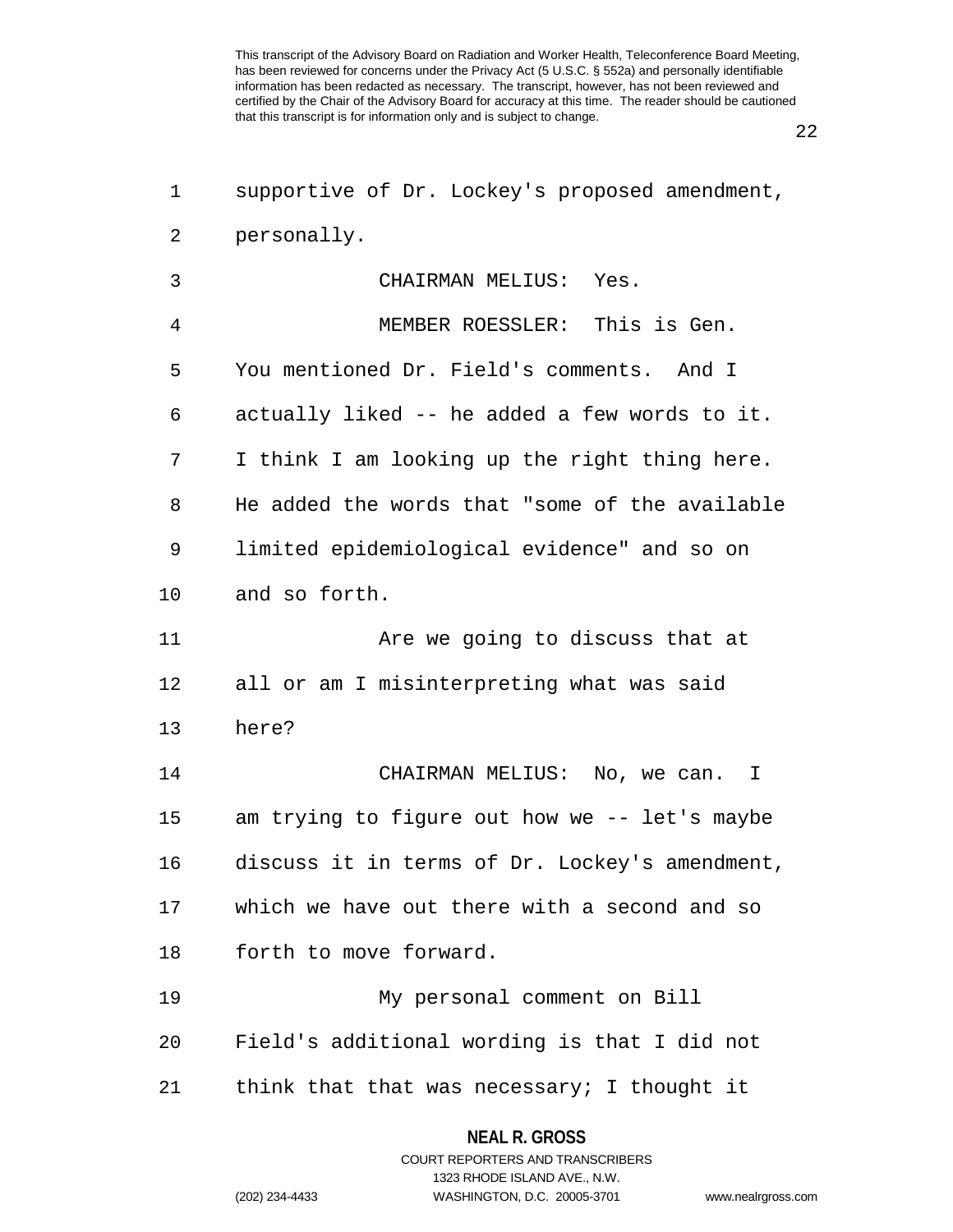| $\mathbf 1$ | was already captured in Dr. Lockey's           |
|-------------|------------------------------------------------|
| 2           | amendment. It somewhat depends on whether you  |
| 3           | view "evidence" as referring to specific       |
| 4           | studies or how I would interpret it, referring |
| 5           | to the overall body of scientific study that's |
| 6           | reflected there.                               |
| 7           | MEMBER ANDERSON: It's kind of the              |
| 8           | weight of the evidence.                        |
| 9           | CHAIRMAN MELIUS: Yes. So you                   |
| 10          | think, at least in the epidemiological side of |
| 11          | the world, we tend to view it that way. So     |
| 12          | it's already -- his wording is, I think,       |
| 13          | redundant. It's already captured in that       |
| 14          | sentence, at least in my interpretation of     |
| 15          | that sentence.                                 |
| 16          | Jim, this is Bill.<br>MEMBER FIELD:            |
| 17          | My thinking is that if it is evidence that it  |
| 18          | is supportive is how I am reading what is      |
| 19          | written. So if there is any evidence at all,   |
| 20          | it is supportive.                              |
| 21          | But how I kind of look at evidence             |

# **NEAL R. GROSS**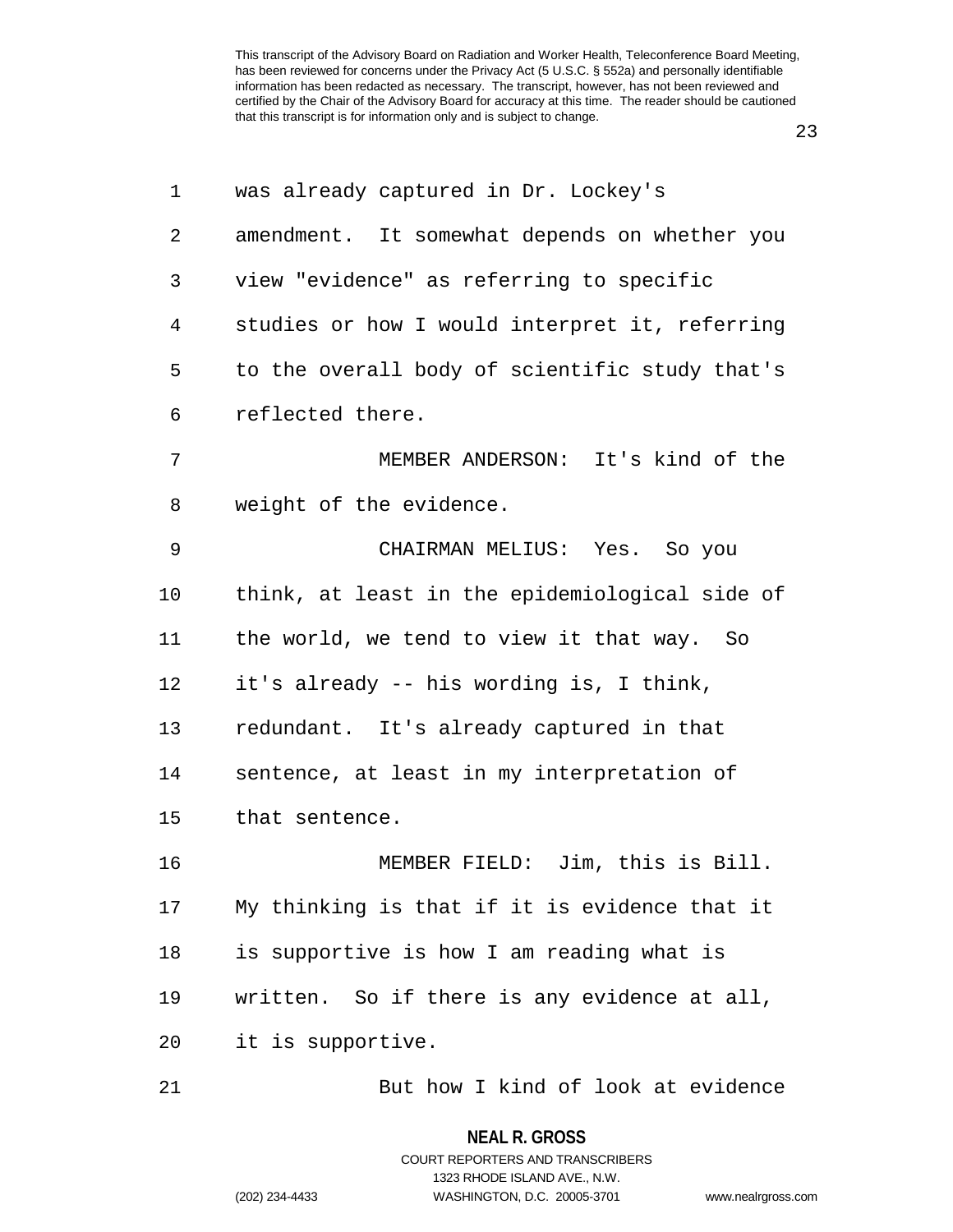24

| 1  | is I look at evidence as supporting evidence,  |
|----|------------------------------------------------|
| 2  | evidence to the contrary, or evidence that     |
| 3  | does not support an association.               |
| 4  | So if there is evidence that does              |
| 5  | not support an association, I also consider    |
| 6  | that evidence, but it is not positive          |
| 7  | evidence. That's why I recommended that we     |
| 8  | add that "demonstrate that some of the         |
| 9  | available evidence is supportive."             |
| 10 | So I guess it is just how you view             |
| 11 | what you consider to be evidence because there |
| 12 | is obviously evidence to the contrary in some  |
| 13 | cases if you don't find an association.        |
| 14 | Now, does that mean there is lack              |
| 15 | of power or does that mean no association      |
| 16 | exists?                                        |
| 17 | CHAIRMAN MELIUS: Well, it may be               |
| 18 | a combination of those. I think this is a      |
| 19 | hard body of evidence to summarize in one      |
| 20 | sentence.                                      |
| 21 | MEMBER FIELD: I just didn't want               |

## **NEAL R. GROSS**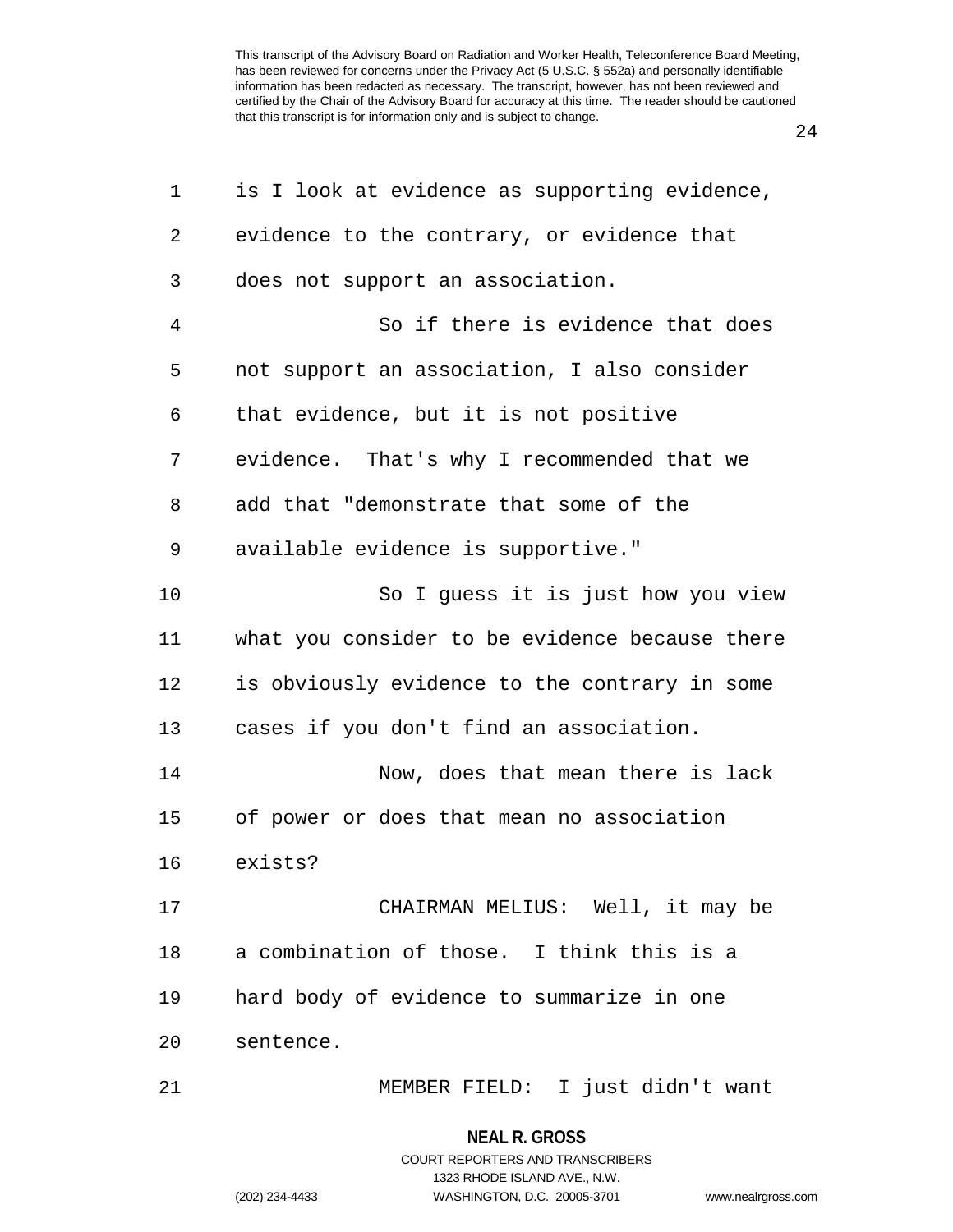25

| 1              | to give the misimpression that the Board      |
|----------------|-----------------------------------------------|
| 2              | thinks that, really, all of the evidence that |
| 3              | is out there is supportive.                   |
| $\overline{4}$ | CHAIRMAN MELIUS: Right.                       |
| 5              | MEMBER FIELD: From my view, there             |
| 6              | is evidence that it is not supportive.        |
| 7              | CHAIRMAN MELIUS: Yes. And at                  |
| 8              | least my interpretation of it would be that   |
| 9              | the weight of the evidence points to a        |
| 10             | possible association.                         |
| 11             | MEMBER FIELD: Right, right, but               |
| 12             | we're not saying that.                        |
| 13             | CHAIRMAN MELIUS: Well, I would                |
| 14             | say, again, my personal interpretation by the |
| 15             | word "limited" in there, that sort of also    |
| 16             | captures that it's not, you know, all of the  |
| 17             | evidence.                                     |
| 18             | MEMBER FIELD: Yes. I can live                 |
| 19             | with it. I just wanted to bring up, you know, |
| 20             | my concern as far as interpretation.          |
| 21             | David, if you are online, I would             |

**NEAL R. GROSS** COURT REPORTERS AND TRANSCRIBERS

1323 RHODE ISLAND AVE., N.W.

(202) 234-4433 WASHINGTON, D.C. 20005-3701 www.nealrgross.com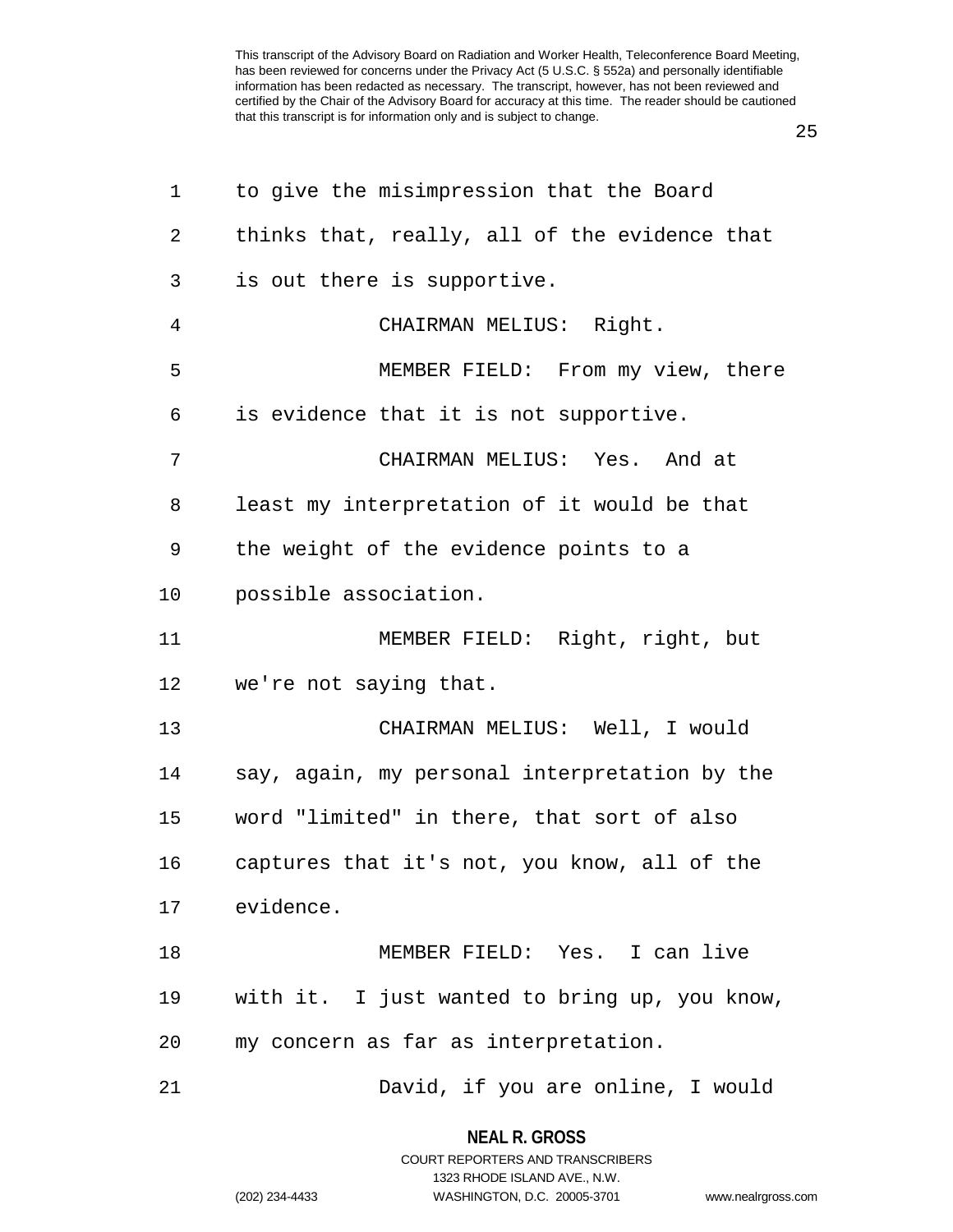26

| 1  | like to hear your opinion on this             |
|----|-----------------------------------------------|
| 2  | MR. KATZ: Actually, Bill, David               |
| 3  | is recused from this.                         |
| 4  | CHAIRMAN MELIUS: Yes.                         |
| 5  | MEMBER FIELD: Oh, okay. Never                 |
| 6  | mind, then. Don't want to hear your opinion.  |
| 7  | (Laughter.)                                   |
| 8  | CHAIRMAN MELIUS: Yes. You'll                  |
| 9  | have to do it offline or whatever.            |
| 10 | MEMBER FIELD: Okay. I see. All                |
| 11 | right.                                        |
| 12 | MEMBER LOCKEY: Jim Lockey. What               |
| 13 | I adapted was -- I'm used to IARC and that -- |
| 14 | CHAIRMAN MELIUS: Yes.                         |
| 15 | MEMBER LOCKEY: And that is what               |
| 16 | this is sort of paralleled on or it's -- from |
| 17 | an epi perspective, I agree with you, it's    |
| 18 | sort of the weight of the evidence. And that  |
| 19 | is their classification system. And I think   |
| 20 | a lot of people on a national as well as an   |
| 21 | international basis sort of recognize that.   |

**NEAL R. GROSS** COURT REPORTERS AND TRANSCRIBERS

1323 RHODE ISLAND AVE., N.W.

(202) 234-4433 WASHINGTON, D.C. 20005-3701 www.nealrgross.com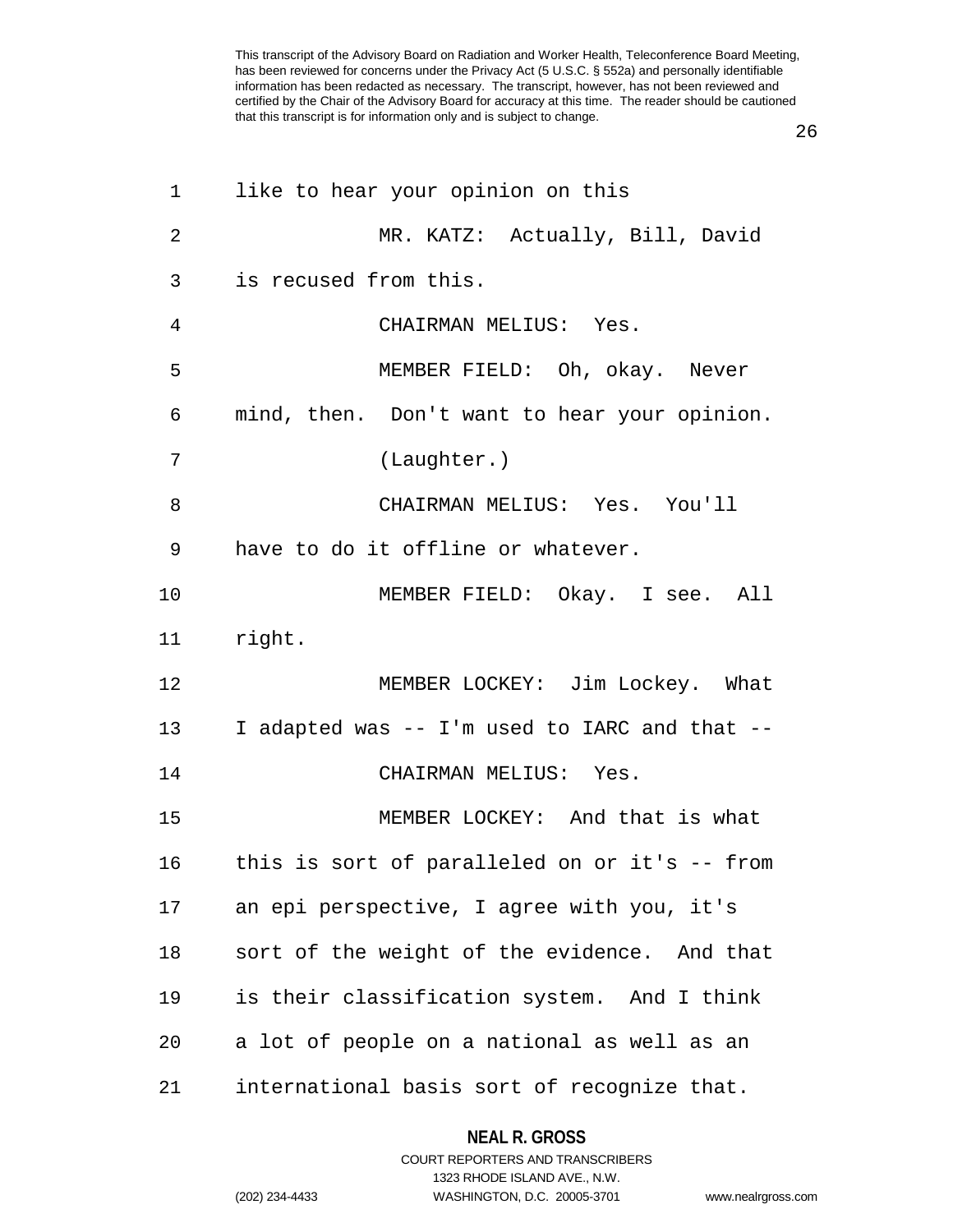27

| 1              | CHAIRMAN MELIUS: Yes. And saying               |
|----------------|------------------------------------------------|
| 2              | that it's under the IARC classification,       |
| 3              | saying something is a possible association is  |
| $\overline{4}$ | not a strong statement of association.         |
| 5              | MEMBER LOCKEY: No, it's not.                   |
| 6              | CHAIRMAN MELIUS: Yes.                          |
| 7              | MEMBER MUNN: No, but -- this is                |
| 8              | Wanda.                                         |
| 9              | CHAIRMAN MELIUS: Yes?                          |
| 10             | MEMBER MUNN: The reason I                      |
| 11             | supported the original language and would      |
| 12             | support the proposed amendment is a very       |
| 13             | simple one. I would not anticipate most of     |
| 14             | the people who would be reading this, assuming |
| 15             | that it's going to be a public document since  |
| 16             | it's going to the Secretary. Most are          |
| 17             | unfamiliar with epidemiological studies and    |
| 18             | the language that is associated with them.     |
| 19             | Any language that attempts to show             |
| 20             | that you can't disprove a negative is          |
| 21             | difficult to formulate. I think the efforts    |

### **NEAL R. GROSS**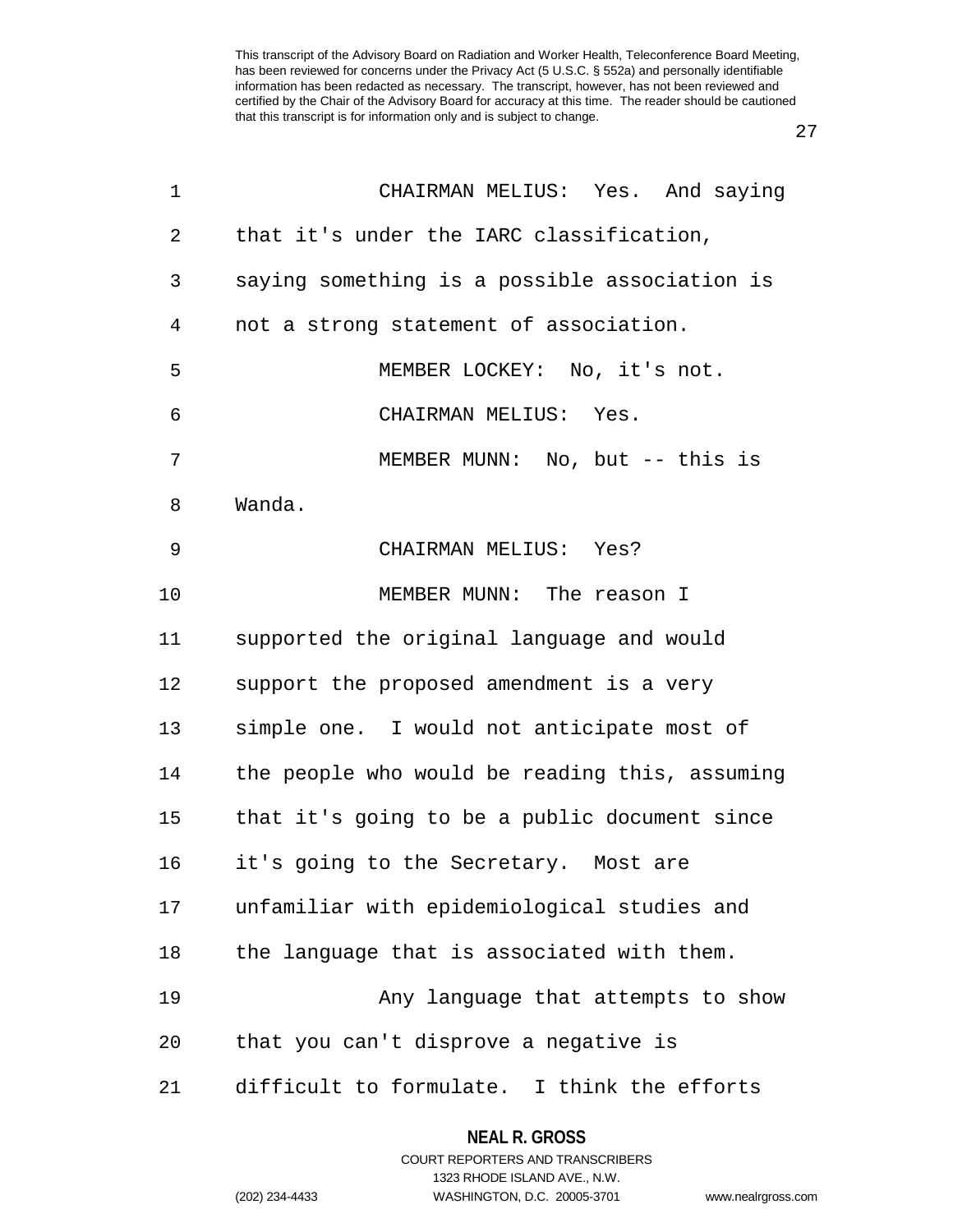28

| 1              | that we have made here have been precisely     |
|----------------|------------------------------------------------|
| $\overline{2}$ | struggling with that exact concept. We don't   |
| 3              | have a sure-fire thing, neither do we have --  |
| 4              | either in the positive or the negative.        |
| 5              | And the original wording, even                 |
| 6              | though it was considered by some of the        |
| 7              | readers to be a double negative, was, in fact, |
| 8              | saying we can't prove a negative.              |
| 9              | In addition, the alternative that              |
| 10             | has been proposed makes a point that not all   |
| 11             | of the evidence can support what we are        |
| 12             | attempting to relay here. So if we do not      |
| 13             | accept the original wording, then I would      |
| 14             | certainly support a proposed alternative.      |
| 15             | MEMBER ZIEMER: This is Ziemer                  |
| 16             | again. I think it is important to recognize    |
| 17             | that, in essence, what we are saying is that   |
| 18             | we agree with NIOSH's approach to this. And    |
| 19             | it all goes back to what they have put in the  |
| 20             | public record.                                 |
|                |                                                |

21 So the details on what is meant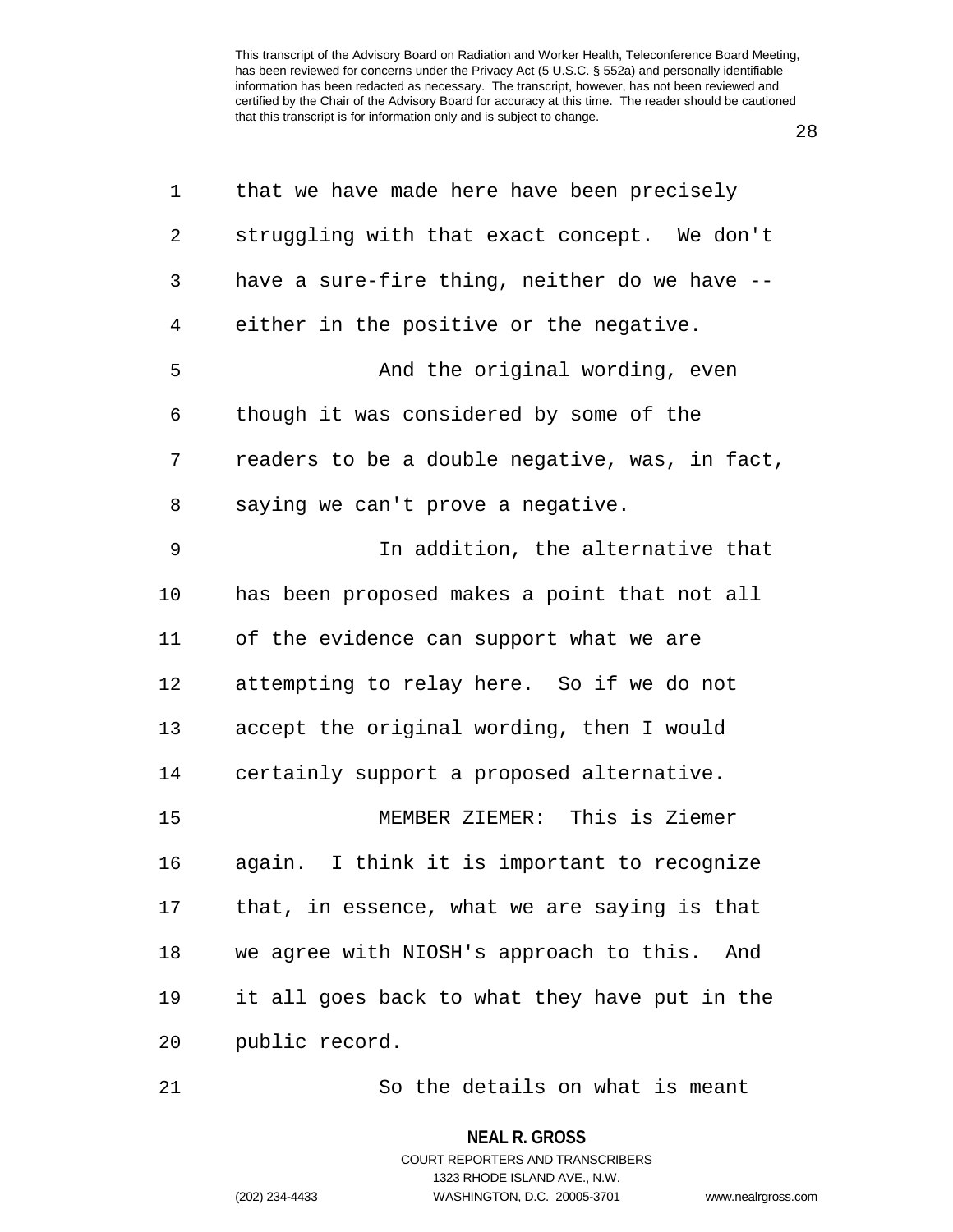29

| 1  | here, really, the basis is what is in that        |
|----|---------------------------------------------------|
| 2  | record. And that is pretty clearly outlined       |
| 3  | in terms of those studies, those individuals      |
| 4  | who assessed it and what they did and why         |
| 5  | NIOSH reached the conclusion it did.              |
| 6  | And I might point out,                            |
| 7  | incidentally, in my mind NIOSH's conclusion is    |
| 8  | also a double negative conclusion. It's not       |
| 9  | zero, so it's sort of a double negative           |
| 10 | conclusion.                                       |
| 11 | But, in any event, I don't think                  |
| 12 | we have to detail fully what is meant by this     |
| 13 | other than, in essence, we are saying we are      |
| 14 | agreeing with how NIOSH went about reaching       |
| 15 | its conclusion here and that basically we         |
| 16 | believe that they have reached the right          |
|    | 17 conclusion based on what the assessments were. |
| 18 | MEMBER ROESSLER: This is Gen.<br>I.               |
| 19 | wanted to bring up Dr. Field's wording so we      |
| 20 | would put it on the table and discuss it, but,    |
| 21 | actually, I think any one of the three            |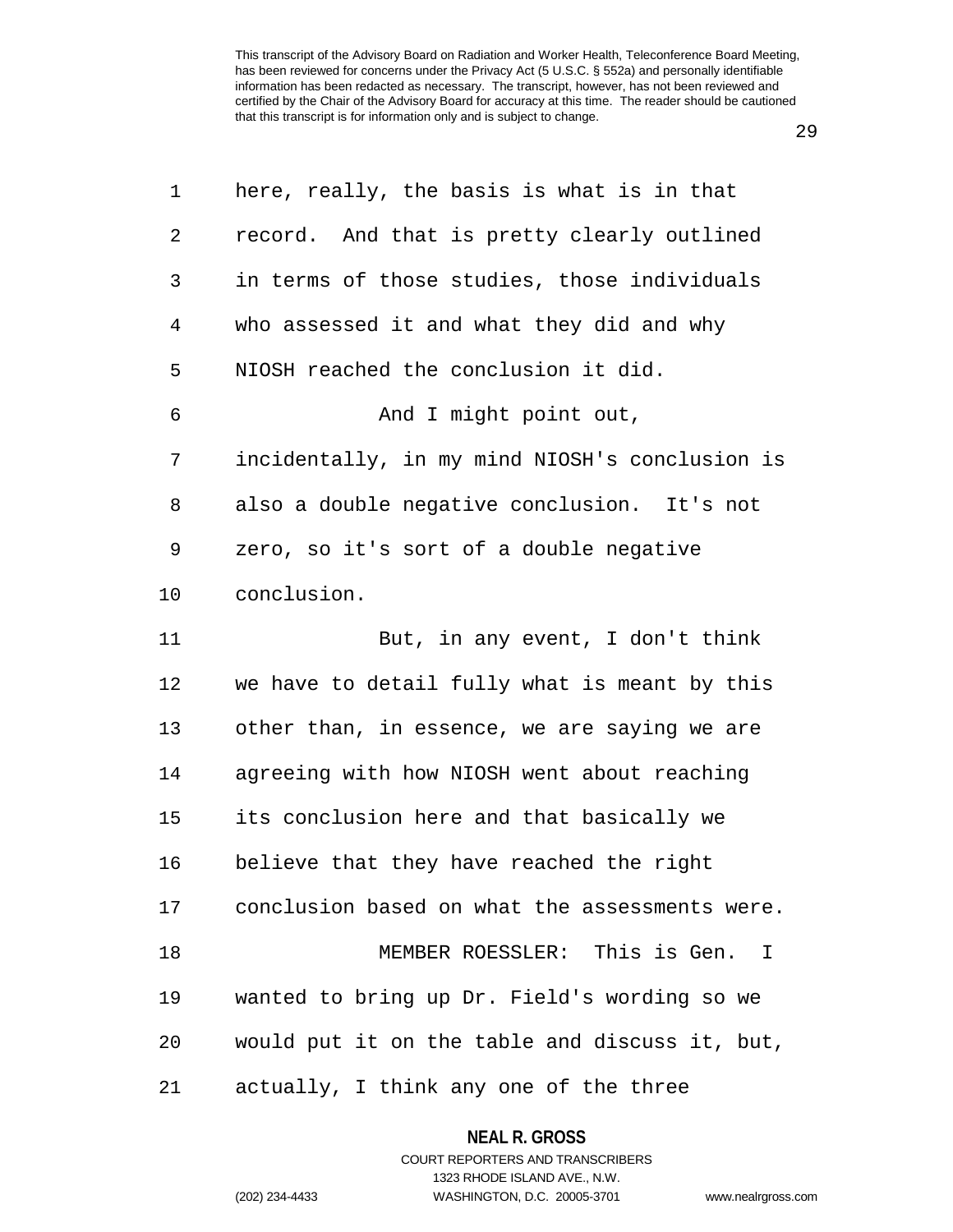| ۰.<br>i<br>v<br>۰.<br>. .<br>× |  |
|--------------------------------|--|
|--------------------------------|--|

| $\mathbf 1$    | approaches is fine. Perhaps if I were voting,  |
|----------------|------------------------------------------------|
| 2              | I would take Dr. Field's first and Dr.         |
| 3              | Lockey's second, but I have really no          |
| $\overline{4}$ | objection to moving on and accepting Dr.       |
| 5              | Lockey's.                                      |
| 6              | CHAIRMAN MELIUS: Yes. Would                    |
| 7              | anybody else like to speak?                    |
| 8              | (No response.)                                 |
| 9              | CHAIRMAN MELIUS: I would just                  |
| 10             | concur with Gen. I think any of the three we   |
| 11             | could live with and, as Dr. Ziemer said, it's  |
| 12             | sort of in the context, I think.               |
| 13             | In fact, the latter parts, our                 |
| 14             | other recommendations, I think, were support   |
| 15             | for NIOSH's moving forward in terms of the     |
| 16             | risk model and so forth are probably more      |
| 17             | important and more associated with sort of the |
| 18             | usual part of the mandate of the Board and     |
| 19             | what we have been providing input on.          |
| 20             | So why don't we just call a vote               |
| 21             | on Dr. Lockey's amendment? And I'll let Ted    |

## **NEAL R. GROSS** COURT REPORTERS AND TRANSCRIBERS

1323 RHODE ISLAND AVE., N.W. (202) 234-4433 WASHINGTON, D.C. 20005-3701 www.nealrgross.com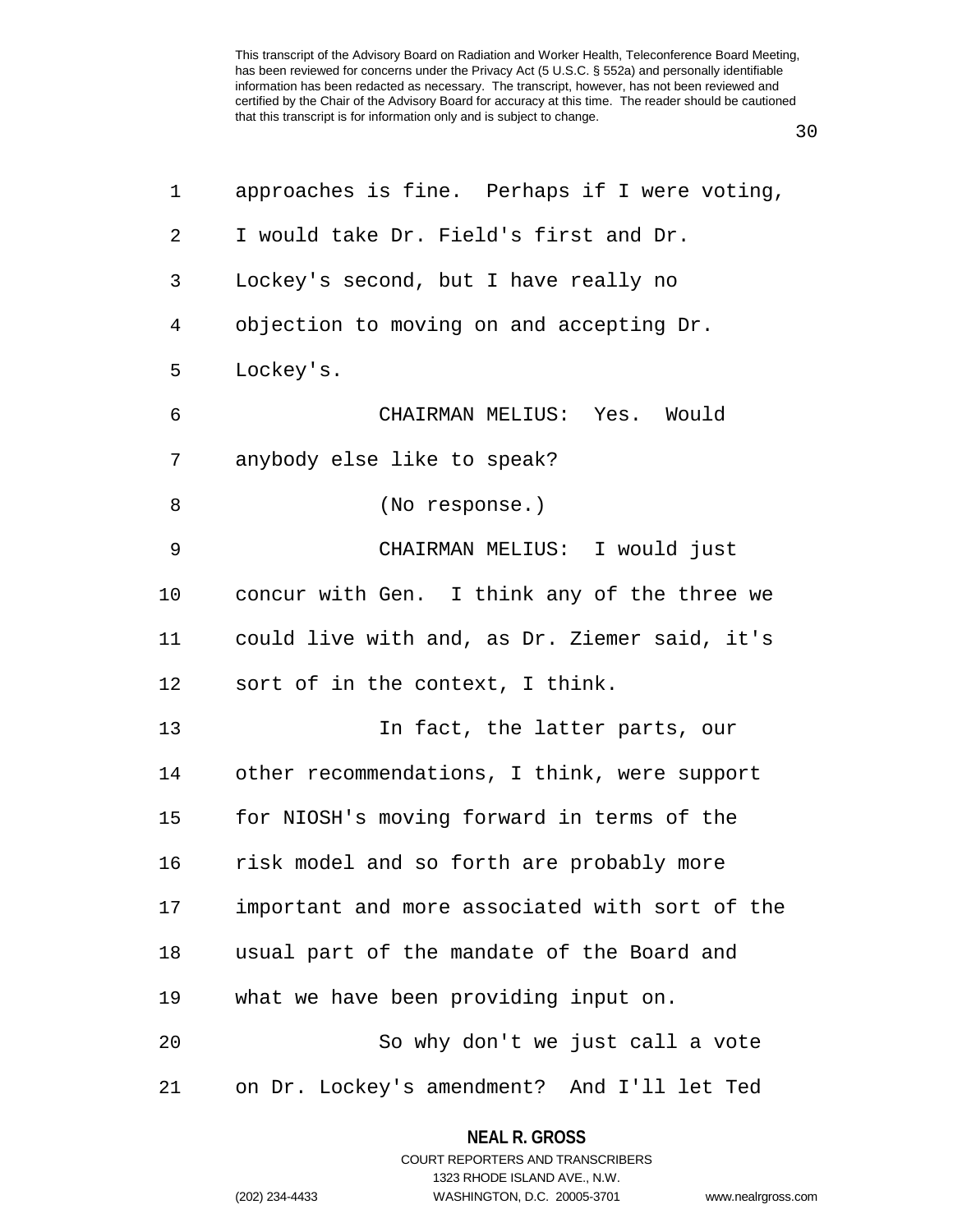31

| $\mathbf 1$    | just read the roll call. And then we'll move   |
|----------------|------------------------------------------------|
| 2              | from there.                                    |
| $\mathbf{3}$   | MR. KATZ: Okay. Dr. Anderson?                  |
| $\overline{4}$ | MEMBER ANDERSON: Yes.                          |
| 5              | MR. KATZ: Ms. Beach?                           |
| 6              | MEMBER BEACH: Yes.                             |
| 7              | MR. KATZ: Mr. Clawson?                         |
| 8              | MEMBER CLAWSON: Yes.                           |
| 9              | MR. KATZ: Dr. Field?                           |
| 10             | MEMBER FIELD: Yes.                             |
| 11             | MR. KATZ: I'm going to check. He               |
| 12             | hasn't checked in, but, Mr. Gibson, are you on |
| 13             | the line?                                      |
| 14             | (No response.)                                 |
| 15             | MR. KATZ: Okay. He's still                     |
|                | 16 absent. And Mr. Griffon, I assume, is still |
|                | 17 absent. Okay. And then Lemen is absent. Dr. |
| 18             | Lockey?                                        |
| 19             | MEMBER LOCKEY: Yes.                            |
| 20             | MR. KATZ: Dr. Melius?                          |
| 21             | CHAIRMAN MELIUS: Yes.                          |

## **NEAL R. GROSS**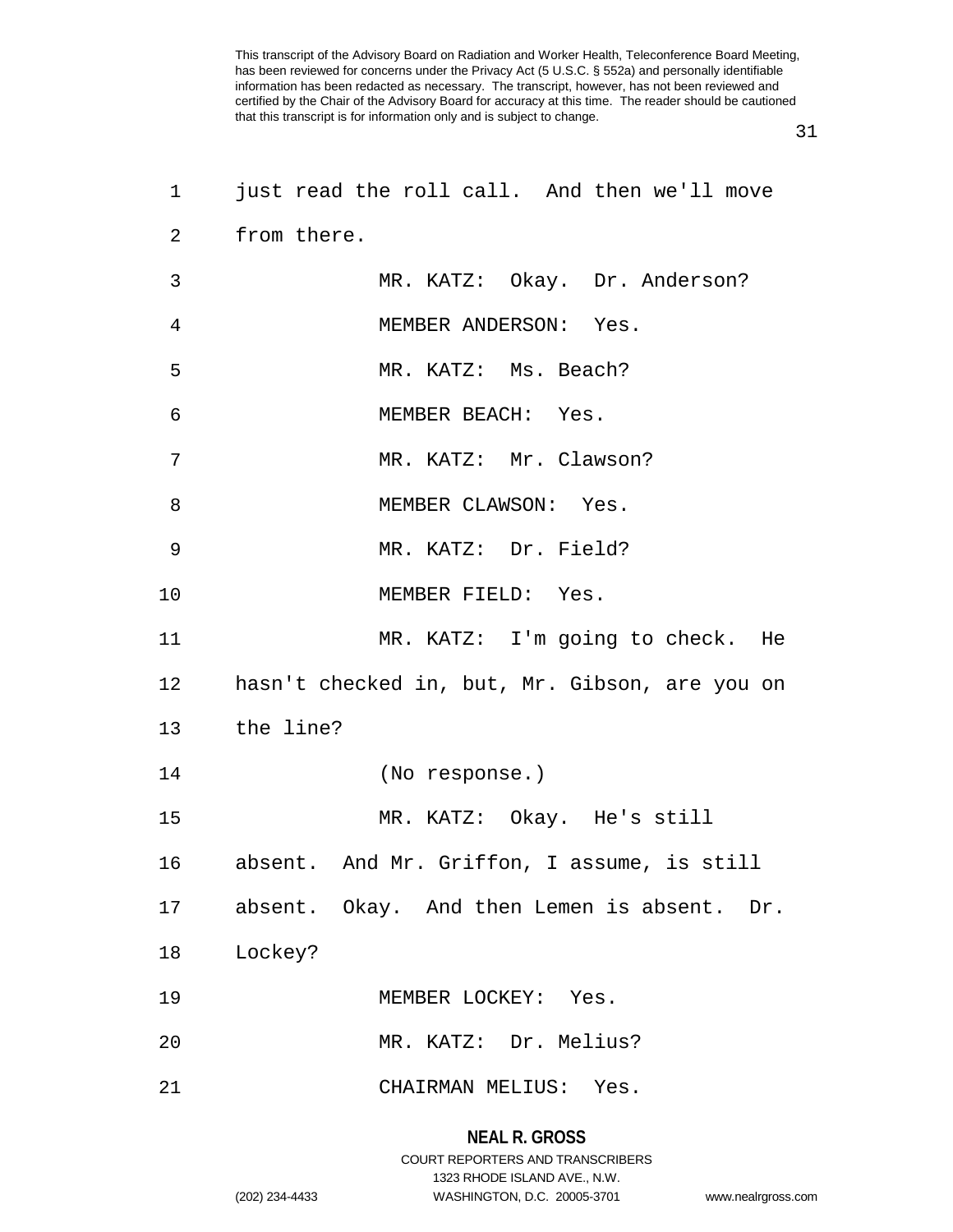32

| 1               |                       | MR. KATZ: Ms. Munn?                            |
|-----------------|-----------------------|------------------------------------------------|
| $\overline{2}$  |                       | MEMBER MUNN: Yes.                              |
| 3               |                       | MR. KATZ: Dr. Poston, I believe,               |
| 4               |                       | is absent. But Dr. Poston, are you with us?    |
| 5               |                       | (No response.)                                 |
| $\epsilon$      |                       | MR. KATZ: Okay. Absent. Mr.                    |
| 7               | Presley?              |                                                |
| 8               |                       | MEMBER PRESLEY: Yes.                           |
| 9               |                       | MR. KATZ: And then Dr. Richardson              |
| 10 <sub>o</sub> |                       | is recused. Dr. Roessler?                      |
| 11              |                       | MEMBER ROESSLER: Yes.                          |
| 12              |                       | MR. KATZ: Mr. Schofield?                       |
| 13              |                       | MEMBER SCHOFIELD: Yes.                         |
| 14              |                       | MR. KATZ: And Dr. Ziemer?                      |
| 15              |                       | MEMBER ZIEMER: Yes.                            |
| 16              |                       | MR. KATZ: So it is unanimous. We               |
| 17              |                       | have a couple of Members' vote who are absent, |
| 18              |                       | but it is unanimous among -- and there is a    |
| 19              | quorum. So it passes. |                                                |
| 20              |                       | CHAIRMAN MELIUS: Okay. And then                |
| 21              |                       | are there any other further comments on the    |

## **NEAL R. GROSS** COURT REPORTERS AND TRANSCRIBERS

1323 RHODE ISLAND AVE., N.W. (202) 234-4433 WASHINGTON, D.C. 20005-3701 www.nealrgross.com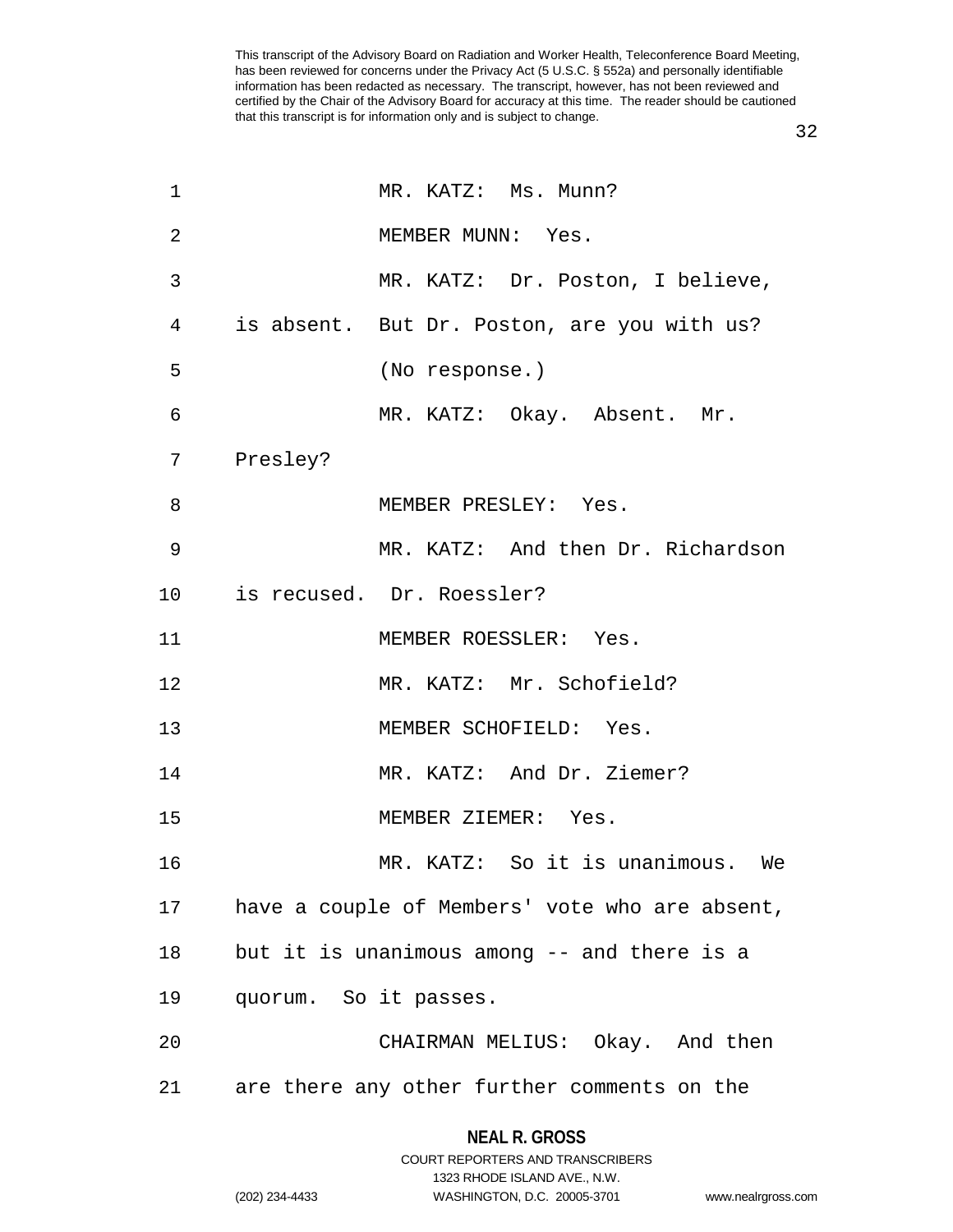33

| 1              | letter? Because we need to go back to the      |
|----------------|------------------------------------------------|
| 2              | original motion, which was Dr. Ziemer's, as it |
| 3              | is now amended. So, Ted, do it again.          |
| $\overline{4}$ | MR. KATZ: I'm sorry. So I                      |
| 5              | thought that vote included the amendment.      |
| 6              | CHAIRMAN MELIUS: No. The vote                  |
| 7              | was just $--$                                  |
| 8              | MEMBER ZIEMER: No. We were                     |
| 9              | voting on the amendment.                       |
| 10             | MR. KATZ: Okay. I'm sorry. I                   |
| 11             | thought we were voting that as the first       |
| 12             | option.                                        |
| 13             | CHAIRMAN MELIUS: No, no. We have               |
| 14             | to vote again now on the whole motion --       |
| 15             | MR. KATZ: Okay. Thank you.                     |
| 16             | CHAIRMAN MELIUS: -- as amended.                |
| 17             | MR. KATZ: Okay. Very good. Dr.                 |
| 18             | Anderson?                                      |
| 19             | MEMBER ANDERSON: Yes.                          |
| 20             | MR. KATZ: Beach?                               |
| 21             | MEMBER BEACH: Yes.                             |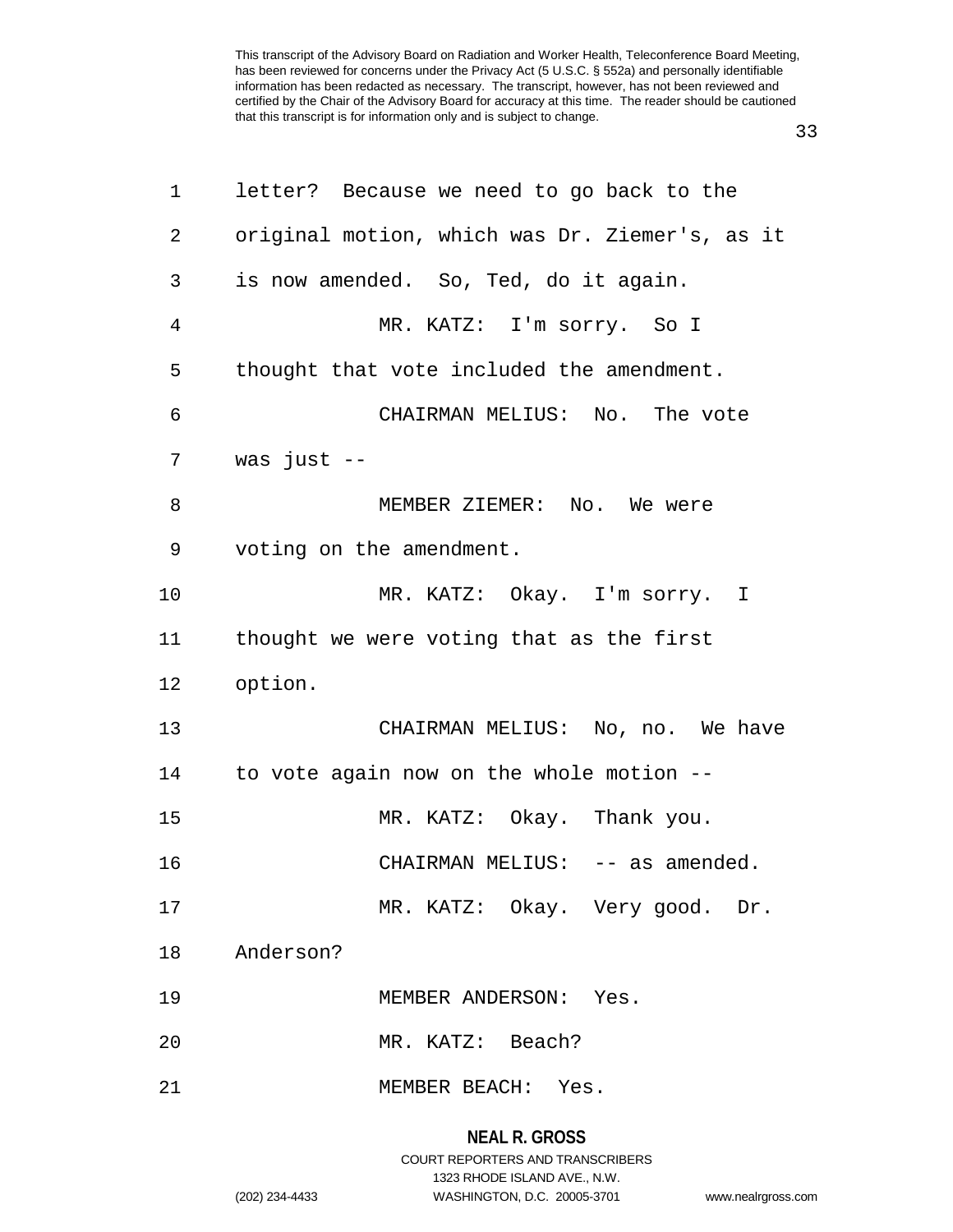| 1  |             | MR. KATZ: Mr. Clawson?            |
|----|-------------|-----------------------------------|
| 2  |             | MEMBER CLAWSON: Yes.              |
| 3  |             | MR. KATZ: Dr. Field?              |
| 4  |             | MEMBER FIELD: Yes.                |
| 5  |             | MR. KATZ: Dr. Lockey?             |
| 6  |             | MEMBER LOCKEY: Yes.               |
| 7  |             | MR. KATZ: Dr. Melius?             |
| 8  |             | CHAIRMAN MELIUS: Yes.             |
| 9  |             | MR. KATZ: Ms. Munn?               |
| 10 |             | MEMBER MUNN: Yes.                 |
| 11 |             | MR. KATZ: Mr. Presley?            |
| 12 |             | MEMBER PRESLEY: Yes.              |
| 13 |             | MR. KATZ: Dr. Roessler?           |
| 14 |             | MEMBER ROESSLER: Yes.             |
| 15 |             | MR. KATZ: Mr. Schofield?          |
| 16 |             | MEMBER SCHOFIELD: Yes.            |
| 17 |             | MR. KATZ: And Dr. Ziemer?         |
| 18 |             | MEMBER ZIEMER: Yes.               |
| 19 |             | MR. KATZ: So it remains unanimous |
| 20 | and passes. |                                   |
| 21 |             | CHAIRMAN MELIUS: Okay. Very       |

34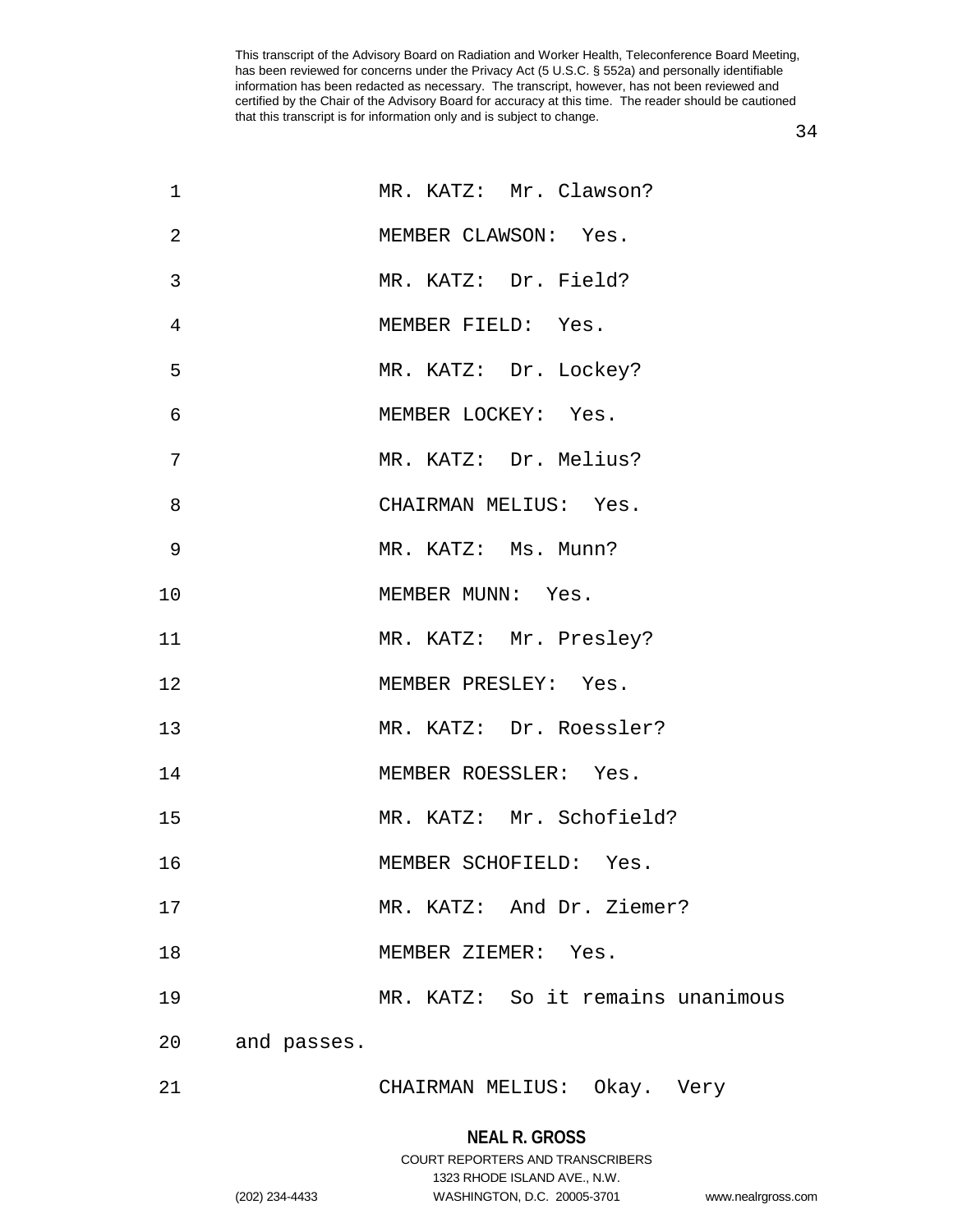1 good. Thanks. And thanks, Paul and the 2 Science Issues Work Group, for putting 3 together the letter and the comments and 4 discussing this. 5 The next item on our agenda is the 6 Ames SEC petition and LaVon? 7 MR. RUTHERFORD: Yes. This is 8 LaVon Rutherford. I am on. And I have 9 provided the Board a presentation. And that 10 presentation has also been put on our website. 11 It's under the Advisory Board section under 12 meetings, 2011 meetings, and for this date. 13 And you can find that presentation. There is 14 also a printer-friendly version there as well. 15 I am going to discuss the Ames 16 Laboratory SEC petition. This is an 83.14. 17 If you go to slide 2, on March 31st, we 18 informed an Ames Laboratory claimant that we 19 were unable to reconstruct the radiation dose 20 for the claim. On April 7th of this year, we 21 received an 83.14 SEC petition. And then on

> COURT REPORTERS AND TRANSCRIBERS 1323 RHODE ISLAND AVE., N.W.

**NEAL R. GROSS**

(202) 234-4433 WASHINGTON, D.C. 20005-3701 www.nealrgross.com

35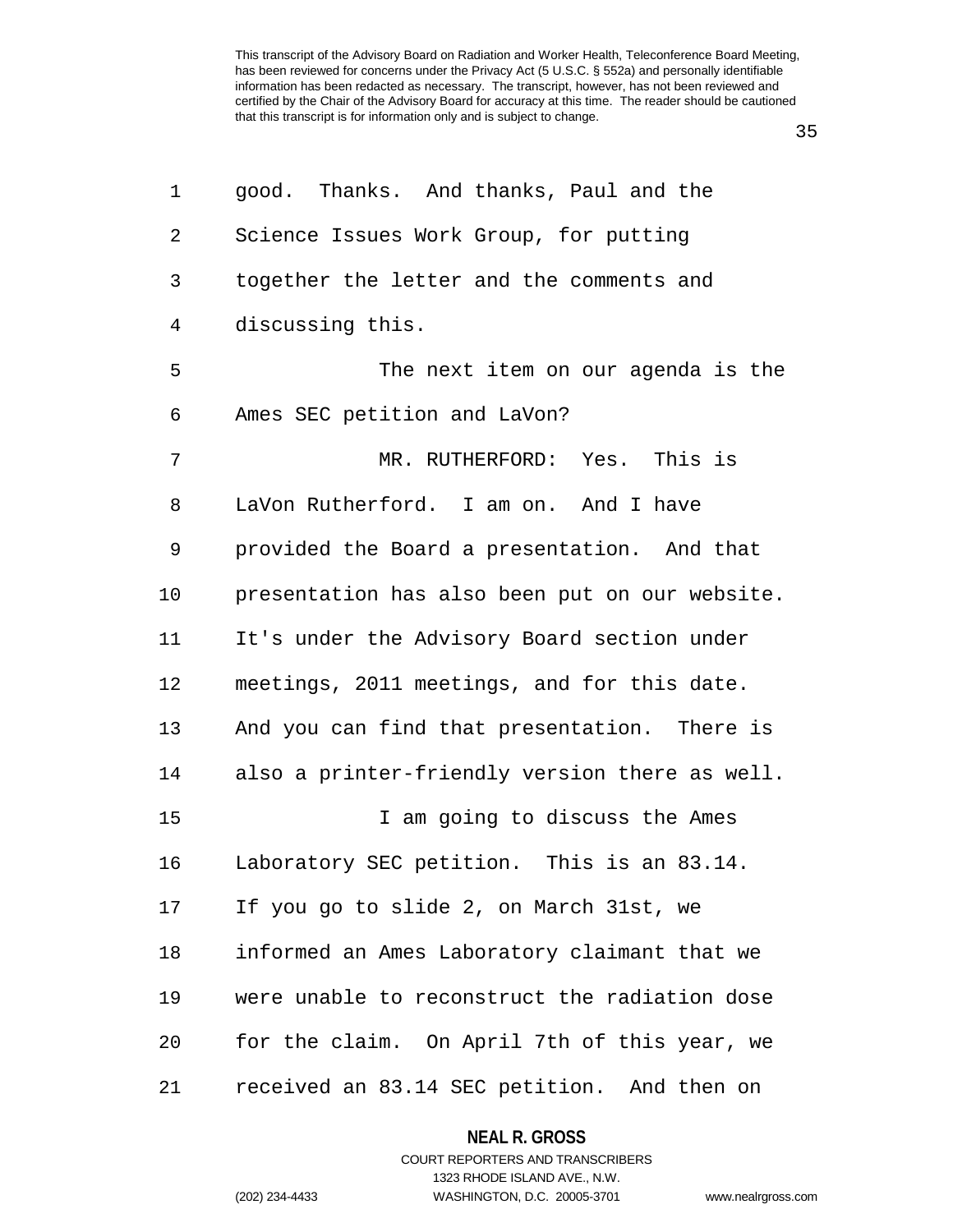36

| 1  | April 13, we qualified that petition for      |  |  |
|----|-----------------------------------------------|--|--|
| 2  | evaluation, and we issued our Evaluation      |  |  |
| 3  | Report on June 9th.                           |  |  |
| 4  | Next slide. We are proposing a                |  |  |
| 5  | Class under this 83.14 of all Department of   |  |  |
| 6  | Energy employees, its predecessor agencies,   |  |  |
| 7  | its contractors and subcontractors who worked |  |  |
| 8  | in any area of the Ames Laboratory at Iowa    |  |  |
| 9  | State University during the period from       |  |  |
| 10 | January 1, 1942 through December 31st, 1970.  |  |  |
| 11 | And there is standard language after that.    |  |  |
| 12 | Next slide. A little background               |  |  |
| 13 | information on Ames. Ames Laboratory is       |  |  |
| 14 | located at Iowa State University in Ames,     |  |  |
| 15 | Iowa. It is a DOE facility, with operations   |  |  |
| 16 | beginning in 1942 and continuing to the       |  |  |
| 17 | present day.                                  |  |  |
| 18 | During the World War II years and             |  |  |
| 19 | shortly thereafter, their primary mission at  |  |  |
| 20 | the Ames Laboratory was the process           |  |  |
| 21 | development and production of uranium and     |  |  |

**NEAL R. GROSS**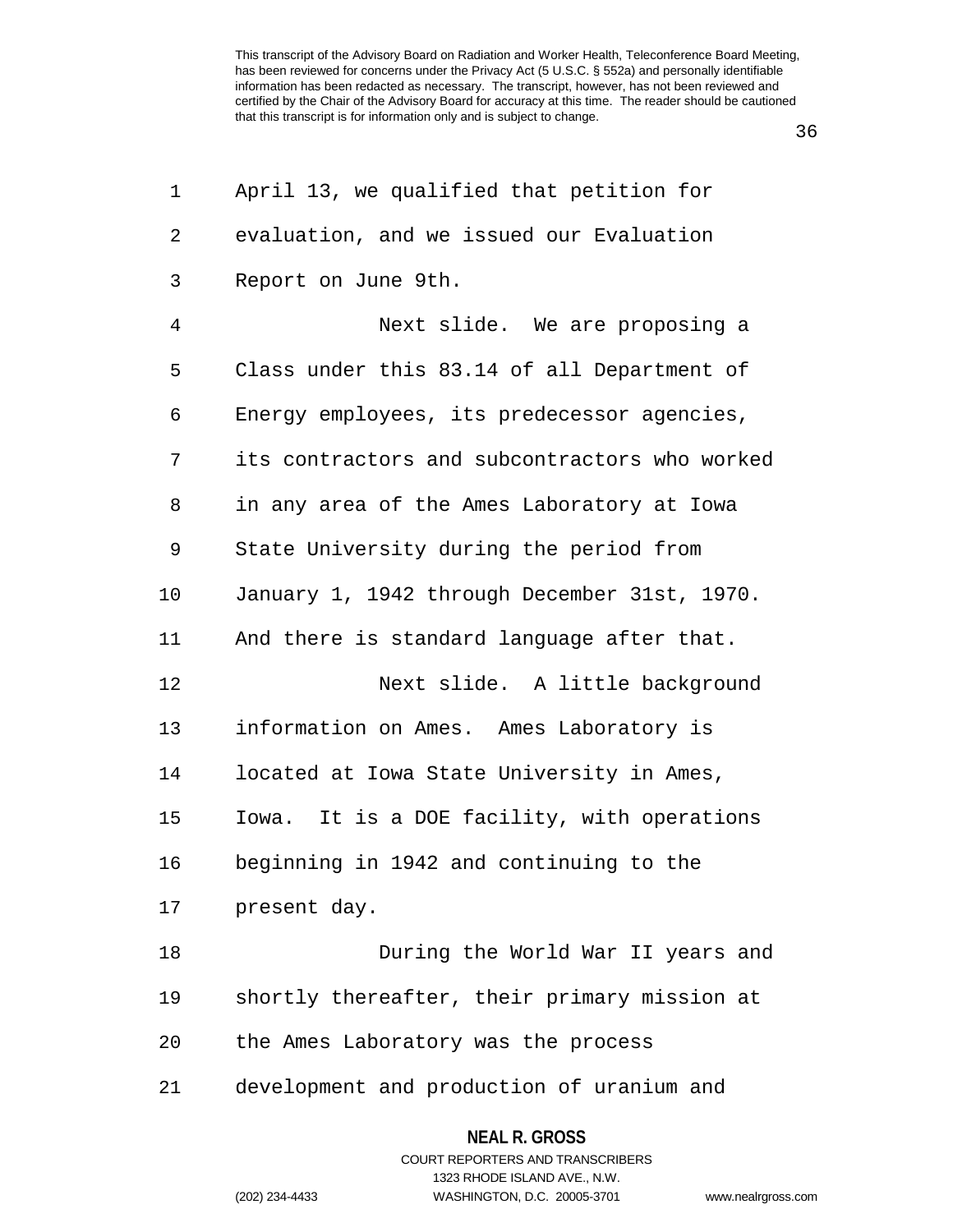| ۰<br>i<br>v<br>× |  |
|------------------|--|
|------------------|--|

| 1              | thorium metal in support of the war effort.   |
|----------------|-----------------------------------------------|
| $\overline{2}$ | After the war, the mission -- really,         |
| 3              | actually, early 1950s, it really shifted, but |
| 4              | after the war, the mission of the Ames        |
| 5              | Laboratory shifted to mainly research and     |
| 6              | development.                                  |
| 7              | Next slide. Currently we have                 |
| 8              | three SEC Classes associated with the Ames    |
| 9              | Laboratory. And that's ultimately going to go |
| 10             | through. And I'll explain why we're getting   |
| 11             | to this one.                                  |
| 12             | The first Class Definition was an             |
| 13             | early Class, SEC-38. And we were in the       |
| 14             | infancy stages of the SEC program. It was a   |
| 15             | facility-specific Class Definition: all DOE   |
| 16             | employees or contractors who worked at one of |
| 17             | the following facilities. So it was very      |
| 18             | facility-specific. However, it covers all of  |
| 19             | the buildings at Ames Laboratory. And it's    |
| 20             | from January 1, 1942 through December 31st,   |
| 21             | 1954.                                         |

COURT REPORTERS AND TRANSCRIBERS

**NEAL R. GROSS**

1323 RHODE ISLAND AVE., N.W.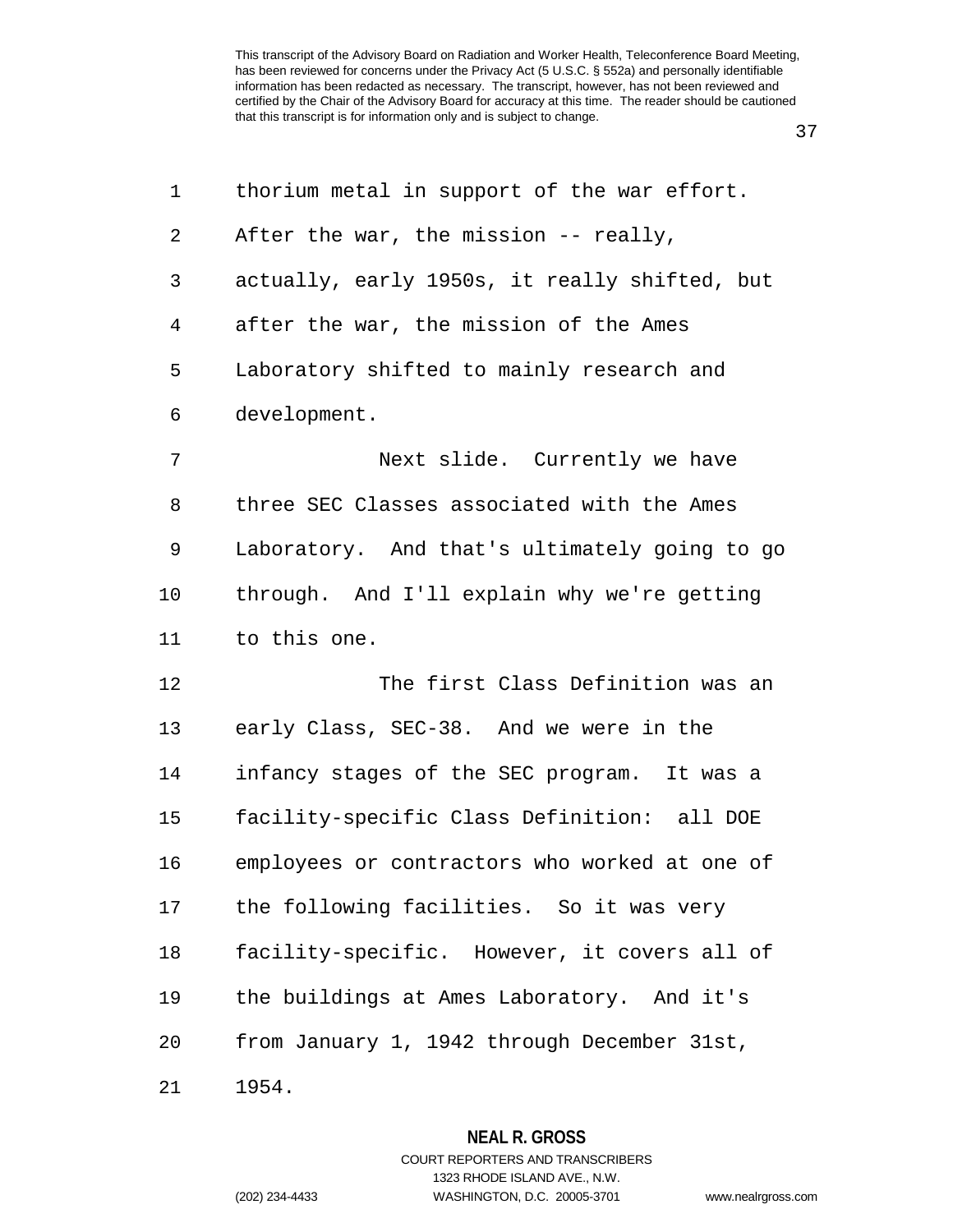38

| 1  | The second Class is a very                      |
|----|-------------------------------------------------|
| 2  | job-specific Class Definition. And it's sheet   |
| 3  | metal workers, physical plant maintenance       |
| 4  | workers, and associated support staff, and      |
| 5  | supervisory staff who were monitored or should  |
| 6  | have been monitored for potential internal      |
| 7  | radiation exposures associated with the         |
| 8  | maintenance and renovation activities of the    |
| 9  | thorium production areas in Wilhelm Hall.<br>So |
| 10 | we have a job-specific Class Definition. It's   |
| 11 | monitored or should have been monitored for     |
| 12 | thorium exposures and at Wilhelm Hall or        |
| 13 | Metallurgy Lab from 1955 through 1970. So       |
| 14 | SEC-38 and SEC-75, you combine them together,   |
| 15 | you cover a period of 1942 up through 1970.     |
| 16 | Then we have a very recent Class                |
| 17 | Definition from last year for all employees of  |
| 18 | the Department of Energy, its predecessor       |
| 19 | agencies, and its contractors and               |
| 20 | subcontractors who worked in any area from      |
| 21 | January 1, 1955 through December 31st, 1960.    |

**NEAL R. GROSS**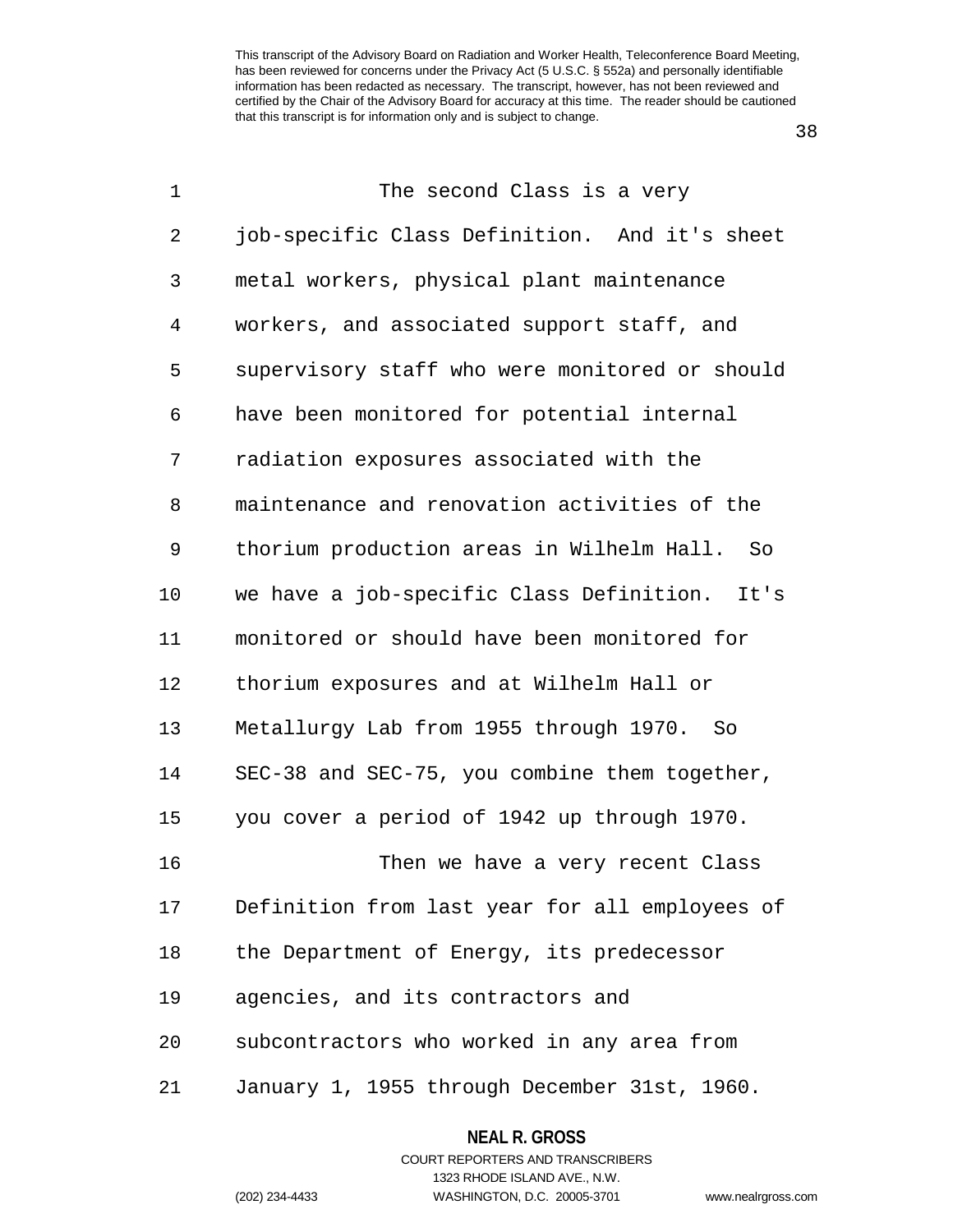1 And that's for SEC-166. SEC-166 is a more --

39

| 2  | I mean, it's obviously closer to how we would  |
|----|------------------------------------------------|
| 3  | define Classes, have been defining Classes     |
| 4  | today.                                         |
| 5  | Next slide. Those of you who will              |
| 6  | remember that in November of last year, we did |
| 7  | a review. Actually, we issued a report in      |
| 8  | November of last year, but last year we        |
| 9  | actually went back, we reviewed all of our     |
| 10 | existing SEC Class Definitions, you know, from |
| 11 | the first ones, like Mallinckrodt in Y-12,     |
| 12 | early years, all the way up to our present     |
| 13 | Class Definitions. And we reviewed the Class   |
| 14 | Definitions.                                   |
| 15 | Basically, we were looking at the              |
| 16 | criteria that was used in development. So we   |
| 17 | were looking for our consistency, our          |
| 18 | applicability, and whether we needed to take   |
| 19 | any actions to correct any of the existing     |
| 20 | Class Definitions because of possible problems |
| 21 | with implementation of the Class Definition    |

**NEAL R. GROSS** COURT REPORTERS AND TRANSCRIBERS

1323 RHODE ISLAND AVE., N.W.

(202) 234-4433 WASHINGTON, D.C. 20005-3701 www.nealrgross.com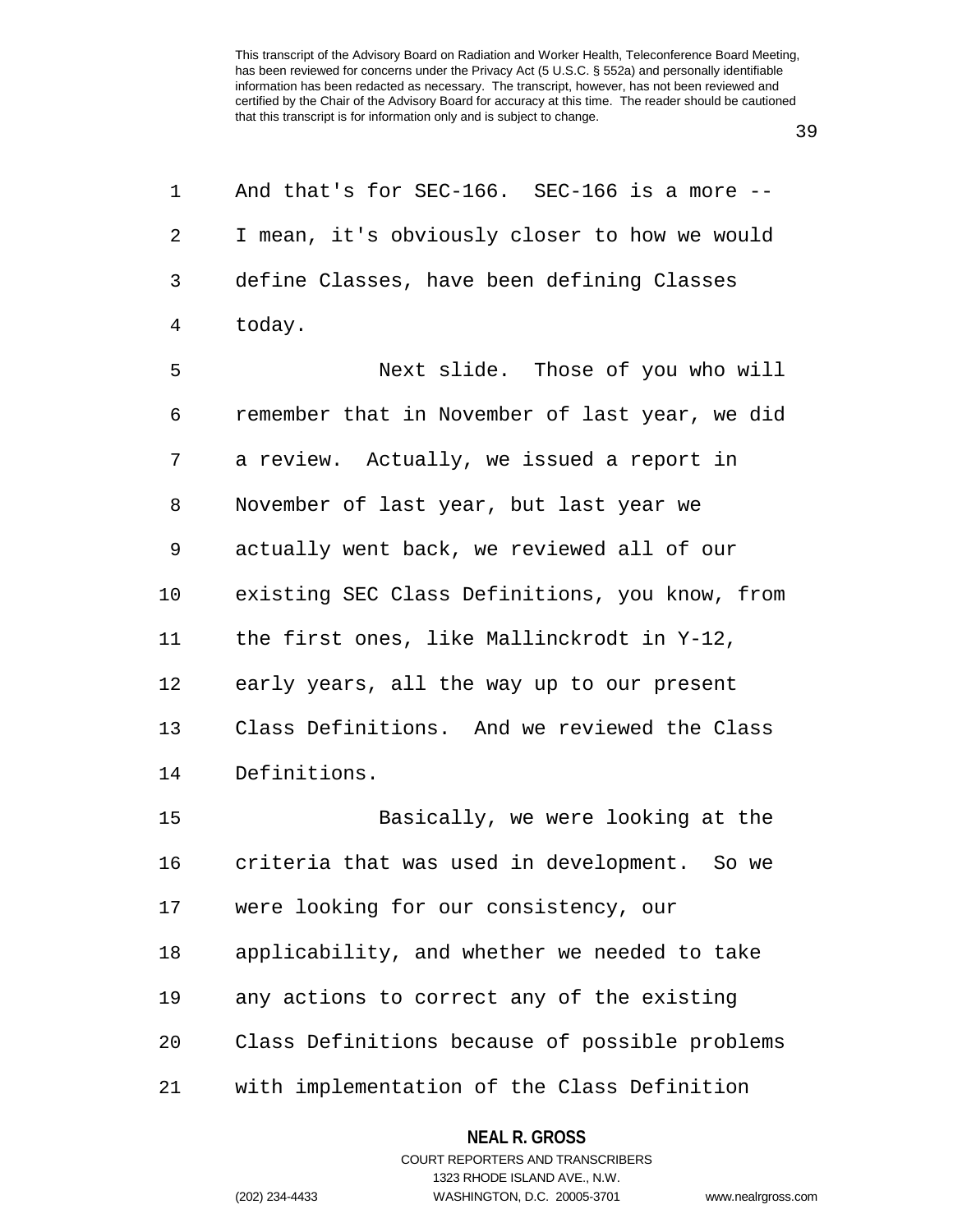40

| and so on. |  |
|------------|--|
|            |  |

| 2  | The review was specific to the                  |
|----|-------------------------------------------------|
| 3  | criteria used in the SEC Evaluation Report to   |
| 4  | develop the Class Definition. So what we were   |
| 5  | looking at was did we base our time periods on  |
| 6  | the feasibility time period, our access         |
| 7  | controls, our DOL implementation?               |
| 8  | Okay. Next slide. Our findings                  |
| 9  | from that were: most of the issues and          |
| 10 | discrepancies identified in the report were     |
| 11 | associated with the evolution of the process    |
| 12 | of defining a Class.                            |
| 13 | Early Classes, we tended to try to              |
| 14 | use a lot of the language that was in the       |
| 15 | proposed Class Definition by the petitioners.   |
| 16 | And our limitations that we put on our Classes  |
| 17 | were sometimes perceived limitations.<br>And we |
| 18 | also did not get -- on some of the early Class  |
| 19 | Definitions, we did not get Department of       |
| 20 | Labor's review on those to ensure that they     |
| 21 | could be implemented as written.                |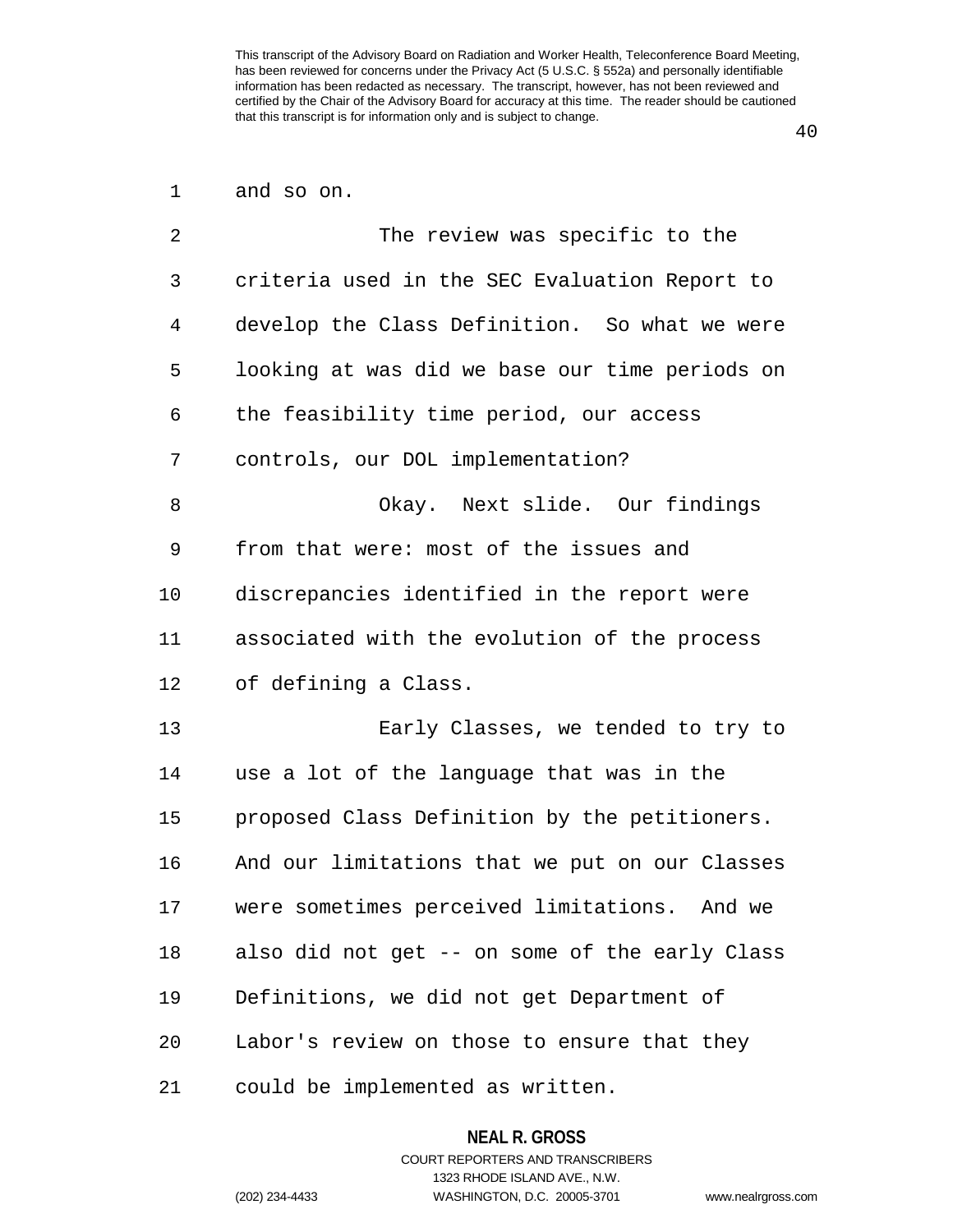41

| 1  | So over time, the need to expand               |
|----|------------------------------------------------|
| 2  | and/or adjust the proposed Class to address    |
| 3  | DOL Class implementation issues was recognized |
| 4  | to ensure claimants were not inadvertently     |
| 5  | excluded.                                      |
| 6  | Next slide. With the Ames, the                 |
| 7  | report identified a couple of issues           |
| 8  | associated with the Classes at Ames            |
| 9  | Laboratory. Again, SEC-38 is a                 |
| 10 | facility-specific Class Definition. It does    |
| 11 | list all of the facilities that would be part  |
| 12 | of the Ames Laboratory from 1942 through 1954. |
| 13 | And when we actually reviewed this             |
| 14 | Class Definition and looked at DOL's           |
| 15 | implementation, we recognized that DOL         |
| 16 | implements this Class as if it were all        |
| 17 | employees. So although the language is not     |
| 18 | language we would use today for that SEC-38,   |
| 19 | it does identify facility-specific language.   |
| 20 | And it seems that DOL implements this as all   |
| 21 | employees.                                     |

**NEAL R. GROSS** COURT REPORTERS AND TRANSCRIBERS 1323 RHODE ISLAND AVE., N.W.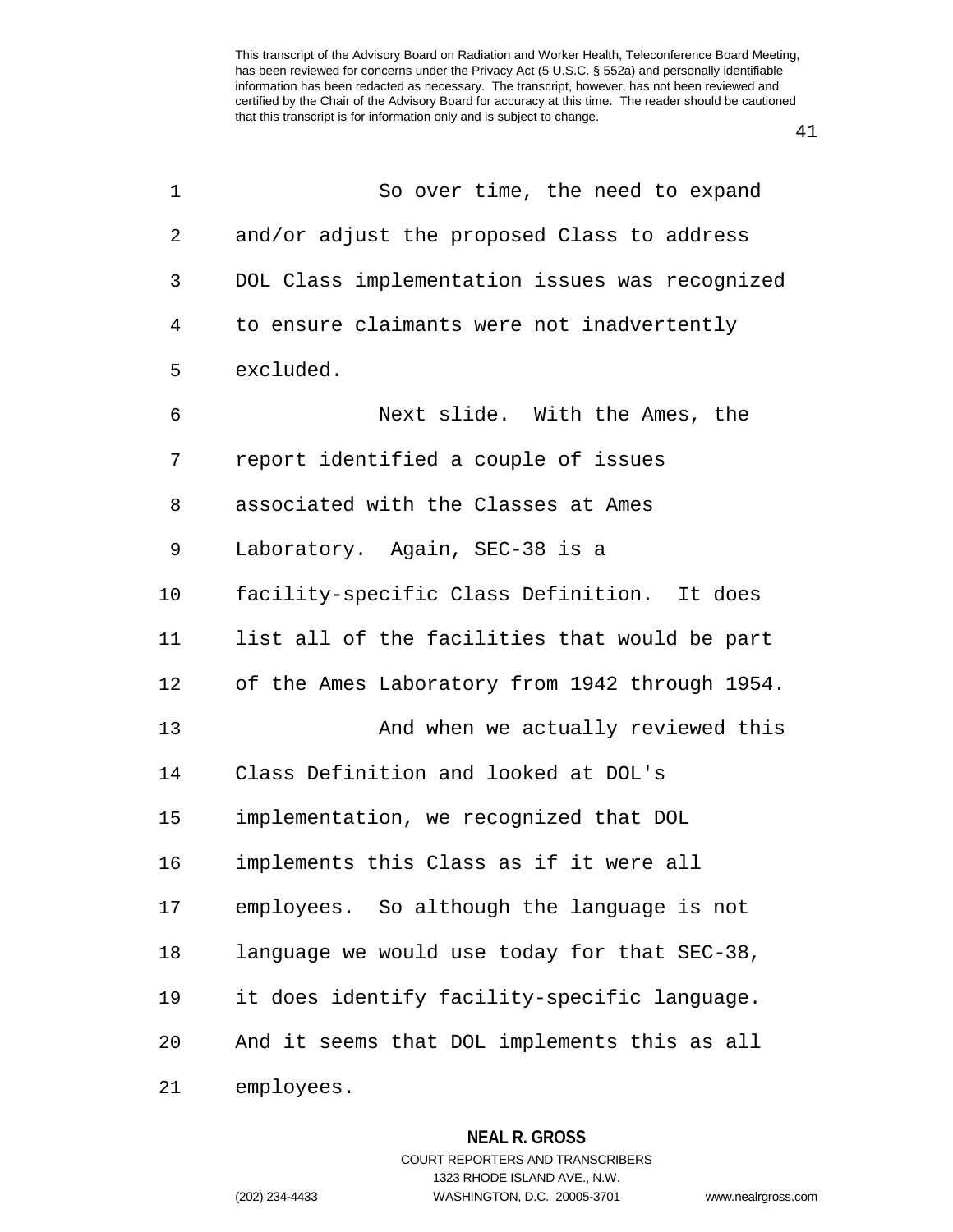42

| 1  | Now, SEC-75, it, as I mentioned,                 |
|----|--------------------------------------------------|
| 2  | included job-specific requirements and           |
| 3  | monitored or should have been monitored.<br>That |
| 4  | language, "monitored or should have been         |
| 5  | monitored," we stopped using that language       |
| 6  | because of issues with DOL. And it had           |
| 7  | criteria from 1955 through 1970.                 |
| 8  | We went back, and we looked at the               |
| 9  | -- yes, we identified job-specific and           |
| 10 | area-specific, facility-specific. However, we    |
| 11 | looked at the access control issues and such     |
| 12 | associated with that Class Definition, and we    |
| 13 | would have not defined that Class that way       |
| 14 | today.                                           |
| 15 | All right. Next slide. The third                 |
| 16 | issue that kind of rolls into this Evaluation    |
| 17 | Report is SEC-166. That's the third Class        |
| 18 | Definition, the one that's more of a standard    |
| 19 | Class Definition that we would use today.        |
| 20 | When we presented that report at                 |
| 21 | the August Board meeting in 2010, we             |
|    |                                                  |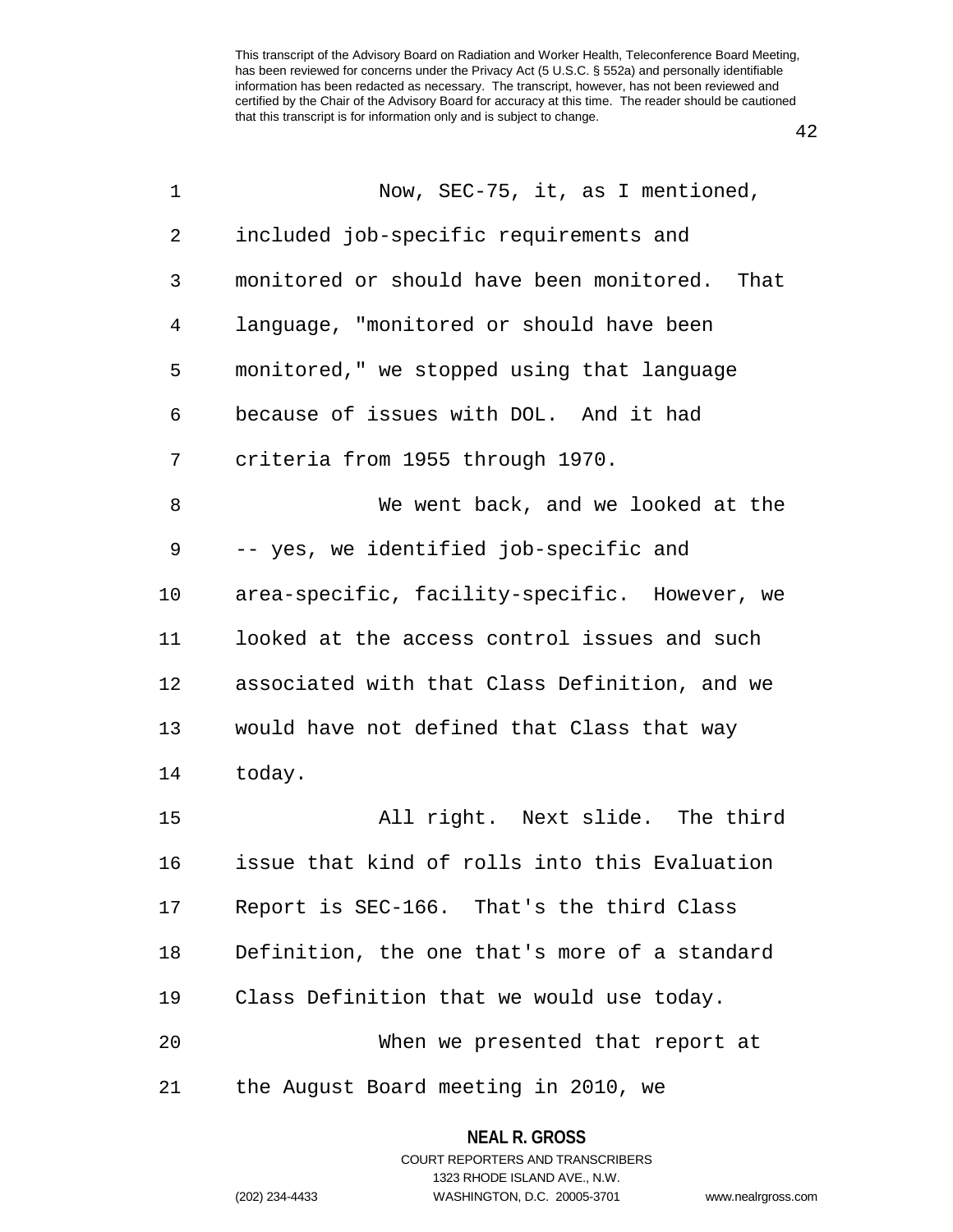43

| 1              | identified the Class Period of 1955 through    |
|----------------|------------------------------------------------|
| $\overline{2}$ | 1960. The 1960 end date was a date proposed    |
| 3              | by the petitioner. Those of you who may        |
| 4              | remember that Board meeting, we identified at  |
| 5              | that time we were going to continue our        |
| 6              | evaluation of that end date of 1960 and        |
| 7              | provide a proper end date. If the 1960 date    |
| 8              | was not proper, we would come back with an     |
| 9              | 83.14 to modify that end date to a better end  |
| 10             | date associated with our feasibility           |
| 11             | determination.                                 |
| 12             | Our next slide. So, again, this                |
| 13             | Evaluation Report actually resolves a couple   |
| 14             | of issues. It resolves the issues of the       |
| 15             | Class Definitions of SEC-38 and SEC-75. And    |
| 16             | it also establishes a proper -- it works to    |
| 17             | close out the issues associated with SEC-166   |
| 18             | of a proper end date.                          |
| 19             | Next slide. As for the                         |
| 20             | feasibility of dose reconstruction, again SEC- |
| 21             | 38 and 75 encompassed that 1942 to 1970        |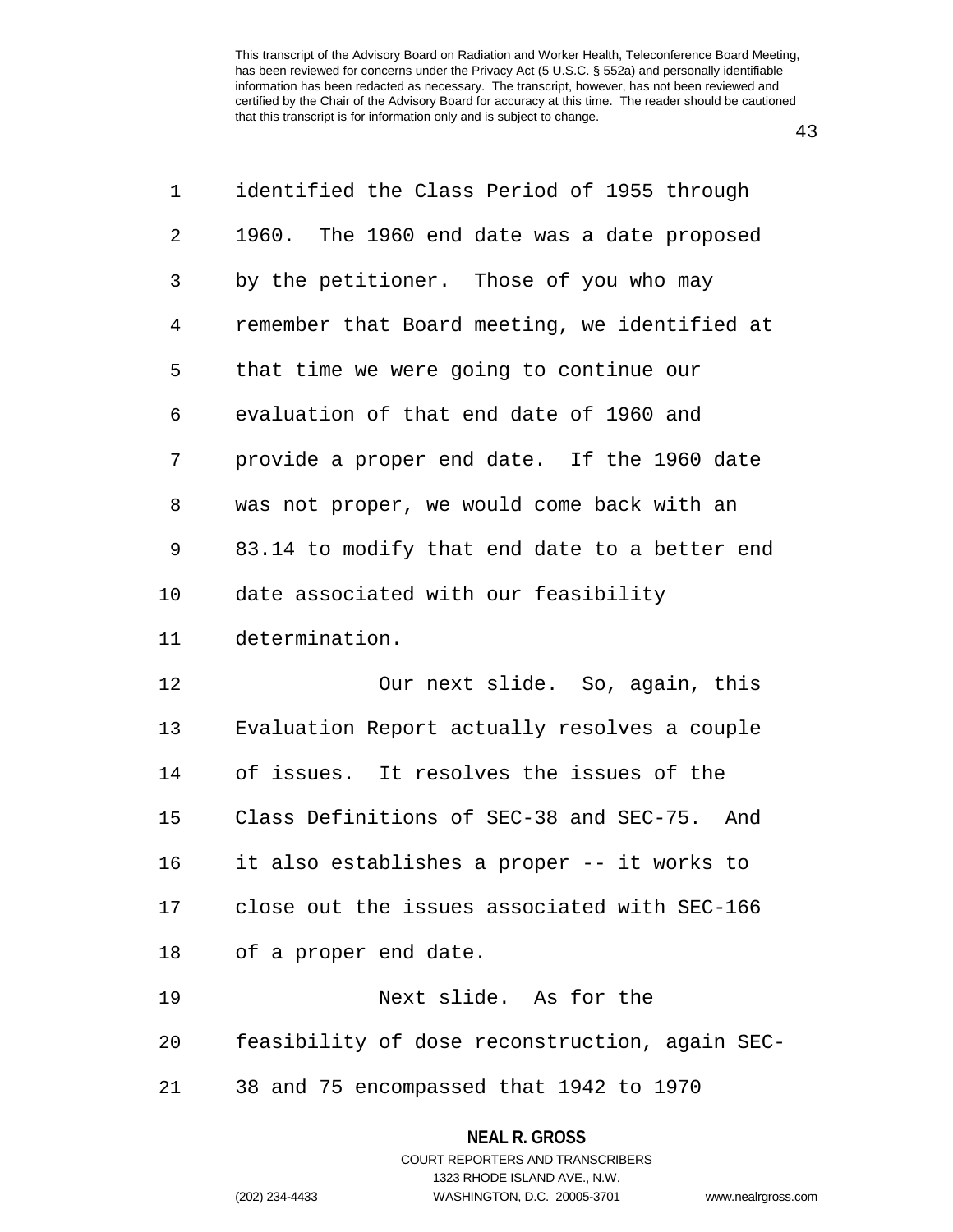44

| 1  | period. And SEC-166 was kind of in the middle  |
|----|------------------------------------------------|
| 2  | of that.                                       |
| 3  | SEC-38 infeasibility was driven by             |
| 4  | our inability to bound internal exposures from |
| 5  | thorium operations. SEC-75 -- this was after   |
| 6  | thorium operations stopped, beginning in 1955. |
| 7  | It focused on our inability to bound thorium   |
| 8  | exposures during routine maintenance and       |
| 9  | renovation activities at Wilhelm Hall. And     |
| 10 | those were associated with thorium exposures   |
| 11 | from that.                                     |
| 12 | And then SEC-166, our infusibility             |
| 13 | centered around the inability to bound         |
| 14 | internal exposures from other radionuclides in |
| 15 | the Research Building hot cave. The hot cave,  |
| 16 | there was a lot of work, hot cell work and     |
| 17 | stuff that was going on.                       |
| 18 | We could not bound our internal                |
| 19 | exposures. We had identified 1960 as our end   |
| 20 | date during that. After review of --           |
| 21 | continued evaluation of that 1960 end date, we |

### **NEAL R. GROSS**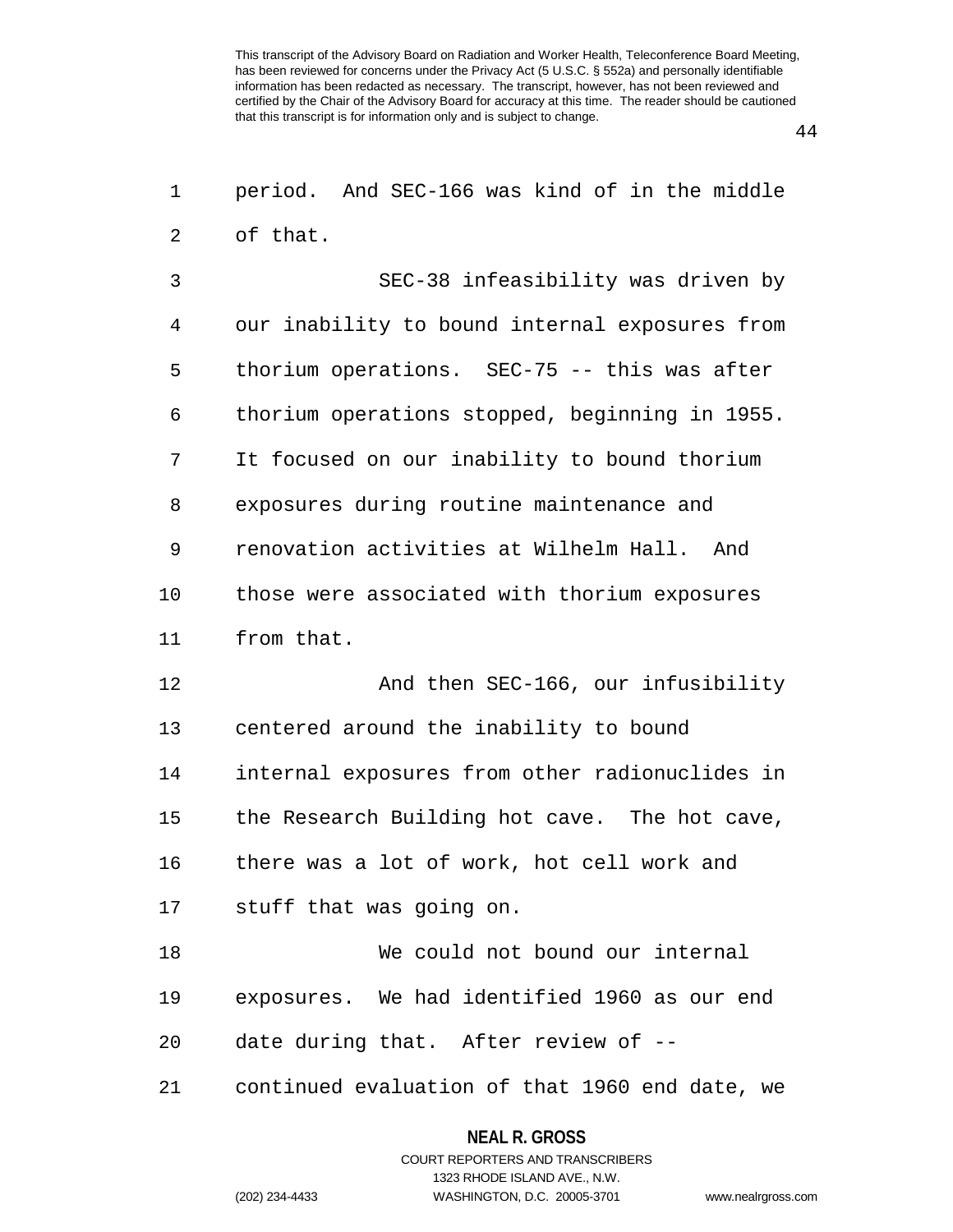| 1  | found that the hot cave continued operations   |
|----|------------------------------------------------|
| 2  | up until around the middle of 1960, '65-'66    |
| 3  | period, and then was used for mainly tours and |
| 4  | such afterwards. So the actual end date for    |
| 5  | the hot cave operations should have probably   |
| 6  | been around the mid '60s.                      |
| 7  | Our next slide, please. So our                 |
| 8  | feasibility findings for SEC-185 is: internal  |
| 9  | exposures cannot be reconstructed for the 1942 |
| 10 | to 1970 period, and external exposures can,    |
| 11 | including medical X-rays.                      |
| 12 | Our next slide is our standard                 |
| 13 | health endangerment. The evidence reviewed in  |
| 14 | the evaluation indicates that some workers in  |
| 15 | the Class may have accumulated chronic         |
| 16 | radiation exposures through intake of          |
| 17 | radionuclides and direct exposure to           |
| 18 | radioactive material. And, consequently, we    |
| 19 | find that health may have been endangered.     |
| 20 | Next slide. So, again, our                     |
| 21 | proposed Class is all Department of Energy     |

**NEAL R. GROSS** COURT REPORTERS AND TRANSCRIBERS 1323 RHODE ISLAND AVE., N.W. (202) 234-4433 WASHINGTON, D.C. 20005-3701 www.nealrgross.com

45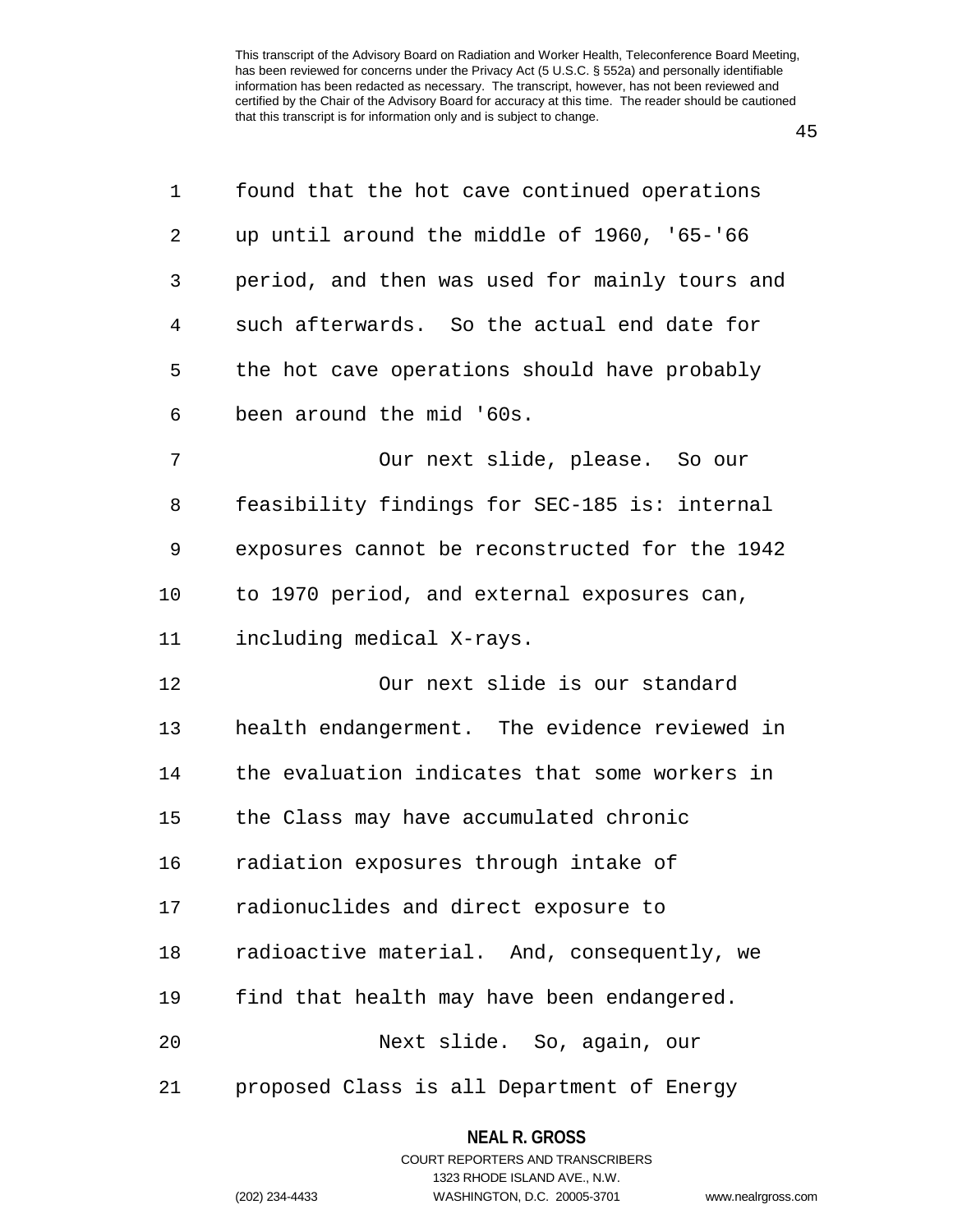46

| 1              | employees, its predecessor agencies, and its  |
|----------------|-----------------------------------------------|
| 2              | contractors and subcontractors who worked in  |
| 3              | any area of the Ames Laboratory at Iowa State |
| $\overline{4}$ | University during the period of January 1,    |
| 5              | 1942 through December 31st of 1970 and then   |
| 6              | the standard language that follows.           |
| 7              | And the next slide is our final,              |
| 8              | our recommendation again. And the feasibility |
| 9              | is a no. Our health endangerment is yes for   |
| 10             | 1942 through 1970 period. And that's it.      |
| 11             | CHAIRMAN MELIUS: Thank you,                   |
| 12             | LaVon.                                        |
| 13             | Just to inform the Board, SEC                 |
| 14             | Review Work Group had a conference call       |
| 15             | meeting on Friday, mostly to talk about the   |
| 16             | General Electric petition, which is coming up |
| 17             | next, but we also added on a brief discussion |
| 18             | of this just to help clarify this sort of     |
| 19             | combination of three SECs and to make sure we |
| 20             | understood, the Work Group understood, what   |
| 21             | changes were being made in the Class          |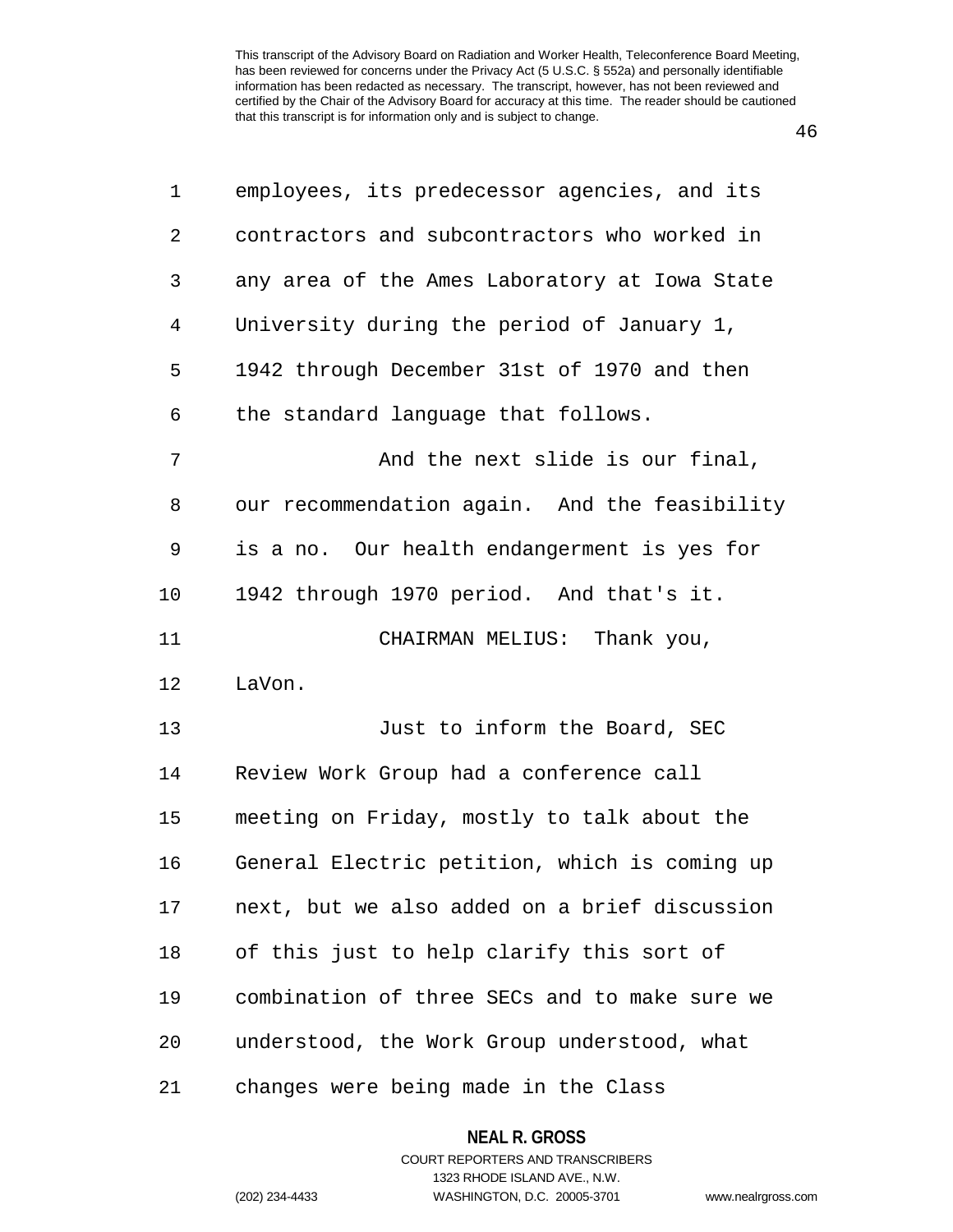47

# 1 Definitions.

| 2  | We did not take any action one way            |
|----|-----------------------------------------------|
| 3  | or the other on it, partly because it was     |
| 4  | added to the agenda just a few days earlier.  |
| 5  | Not everybody had had a chance to review all  |
| 6  | of the materials, but we certainly found the  |
| 7  | information helpful. And we also asked for    |
| 8  | some further clarification on the issues      |
| 9  | related to why -- what was happening with the |
| 10 | implementation of the Class Definitions. I    |
| 11 | think LaVon has outlined those. He basically  |
| 12 | went through the same presentation with us,   |
| 13 | and the Work Group asked questions.           |
| 14 | So, with that, any of the Board               |
| 15 | Members have questions on this?               |
| 16 | (No response.)                                |
| 17 | CHAIRMAN MELIUS: Hearing no                   |
| 18 | questions, do I hear a motion?                |
| 19 | MEMBER CLAWSON: Jim, this is                  |
| 20 | Brad. I make a motion to accept as LaVon      |
| 21 | portrayed.                                    |

1323 RHODE ISLAND AVE., N.W.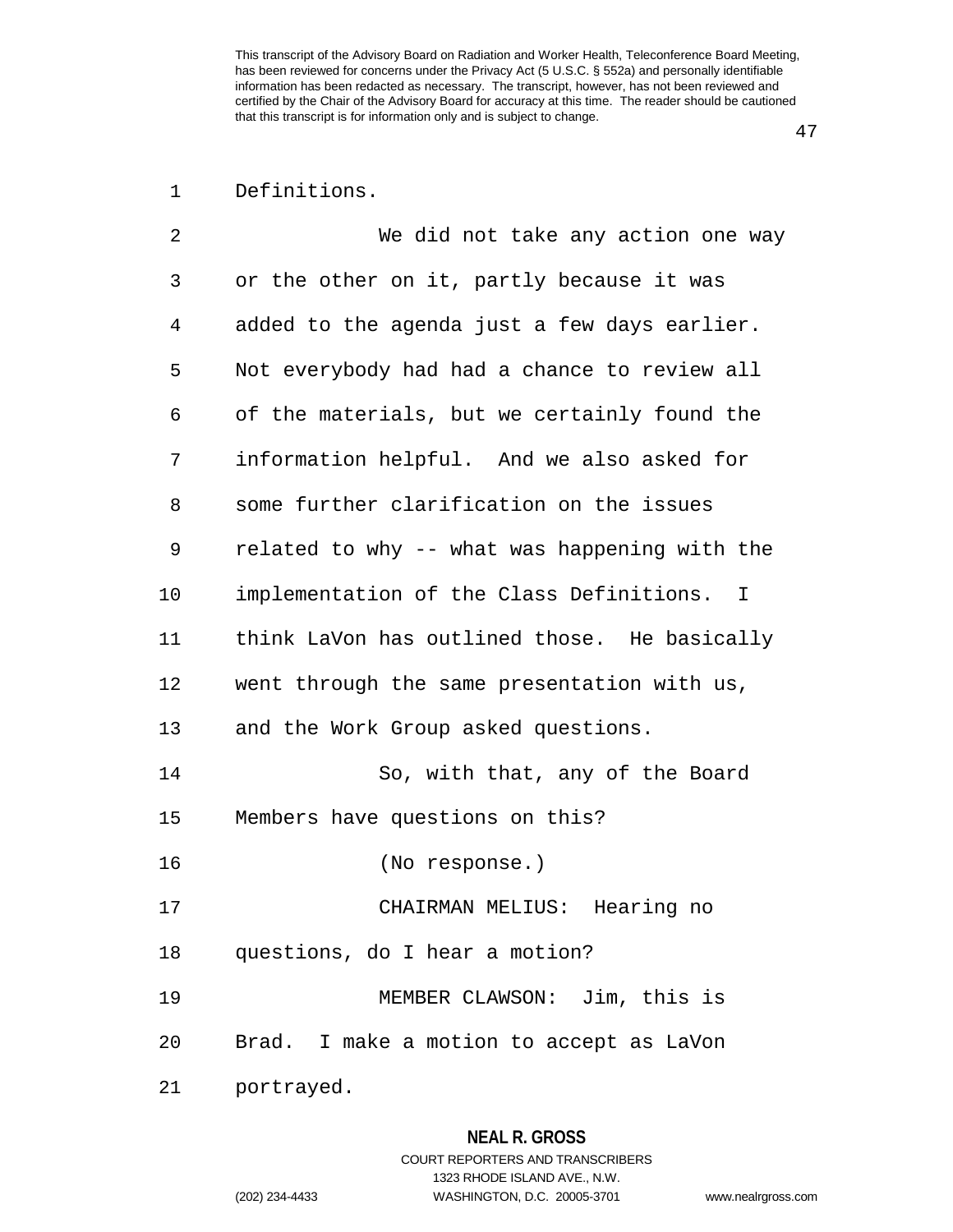48

| 1              | MEMBER BEACH: This is Josie.                   |
|----------------|------------------------------------------------|
| $\overline{2}$ | I'll second that.                              |
| 3              | CHAIRMAN MELIUS: So that would be              |
| 4              | a motion to approve the recommendation from    |
| 5              | NIOSH for their recommendation, including the  |
| 6              | Class Definition -- proposed Class Definition, |
| 7              | that NIOSH laid out in their report. Any       |
| 8              | further --                                     |
| 9              | MEMBER RICHARDSON: Could I ask                 |
| 10             | LaVon to just talk for a second about -- there |
| 11             | was a period at Ames where there was           |
| 12             | production going on. For uranium, it ended     |
| 13             | very early, right, like '45 or something.      |
| 14             | MR. RUTHERFORD: Yes. Actually,                 |
| 15             | the uranium production period $-$ and I can't  |
| 16             | remember the exact date, but it was shifted to |
| 17             | industry around '45 time period roughly, 1945  |
| 18             | time period. And thorium work continued up     |
| 19             | until actually 1952-53, the renovation         |
| 20             | activities and tear-down of equipment in that  |
| 21             | time period.                                   |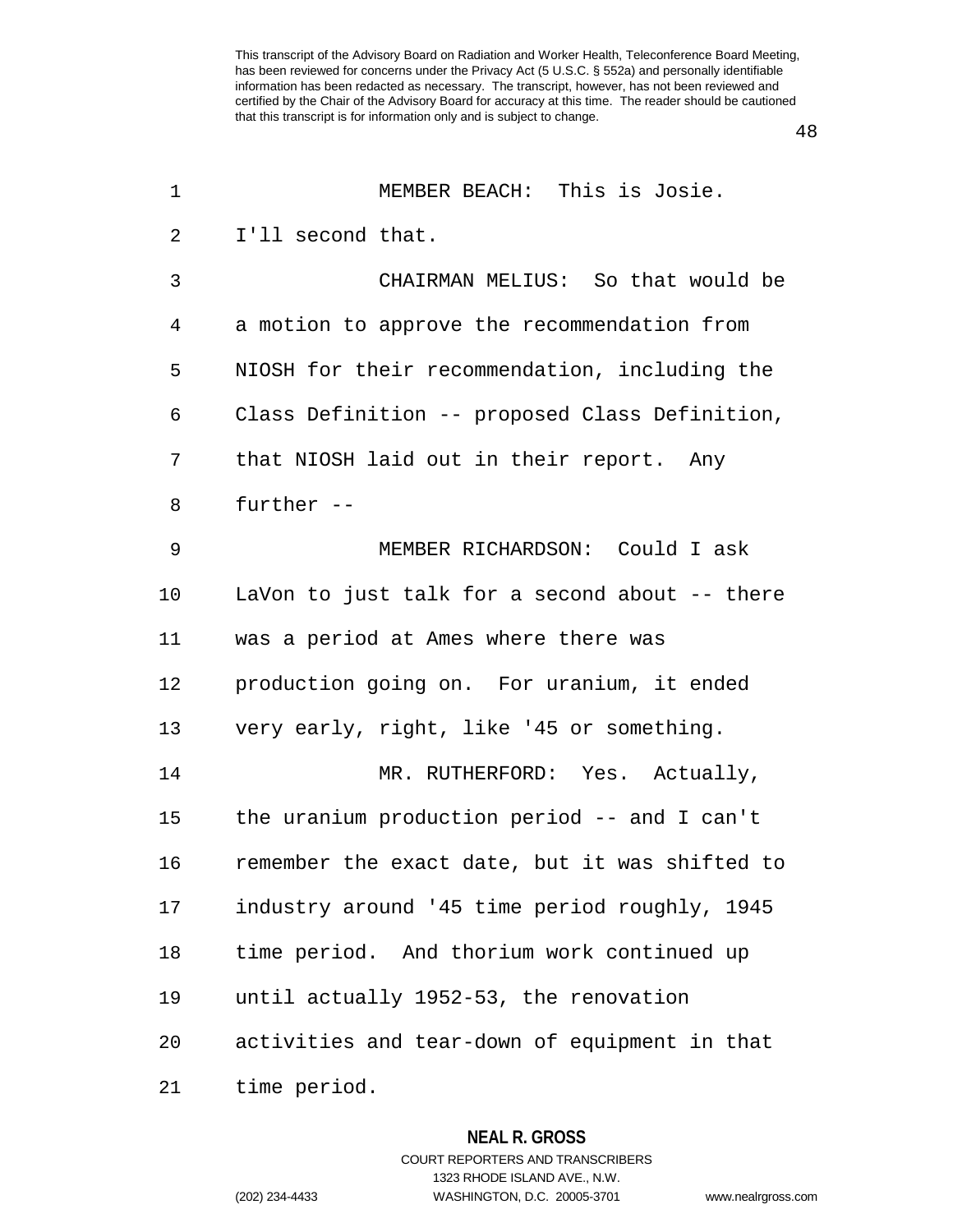1 And then '54, I mean, the actual

2 stop of the work, '54 time frame, was there. 3 And then the '55 through '70 period was purely 4 renovation activities and maintenance 5 activities. 6 MEMBER RICHARDSON: Okay. So this 7 Class, then, for those people in '55 through 8 '70, after the thorium work has stopped and 9 the uranium work has stopped probably almost 10 a decade earlier, is people who were involved 11 in -- not in research activities anymore at 12 Ames but in the decontamination and -- 13 MR. RUTHERFORD: Yes. Part of 14 that was, yes. '55 through '70 was the 15 renovation and decontamination. However, 16 recognize there was another Class that was 17 added thereafter. That included all 18 employees, '55 through '60. And then 19 ultimately we're expanding that because of the 20 hot cave work. And that is more associated 21 with the research activities within the hot

49

**NEAL R. GROSS**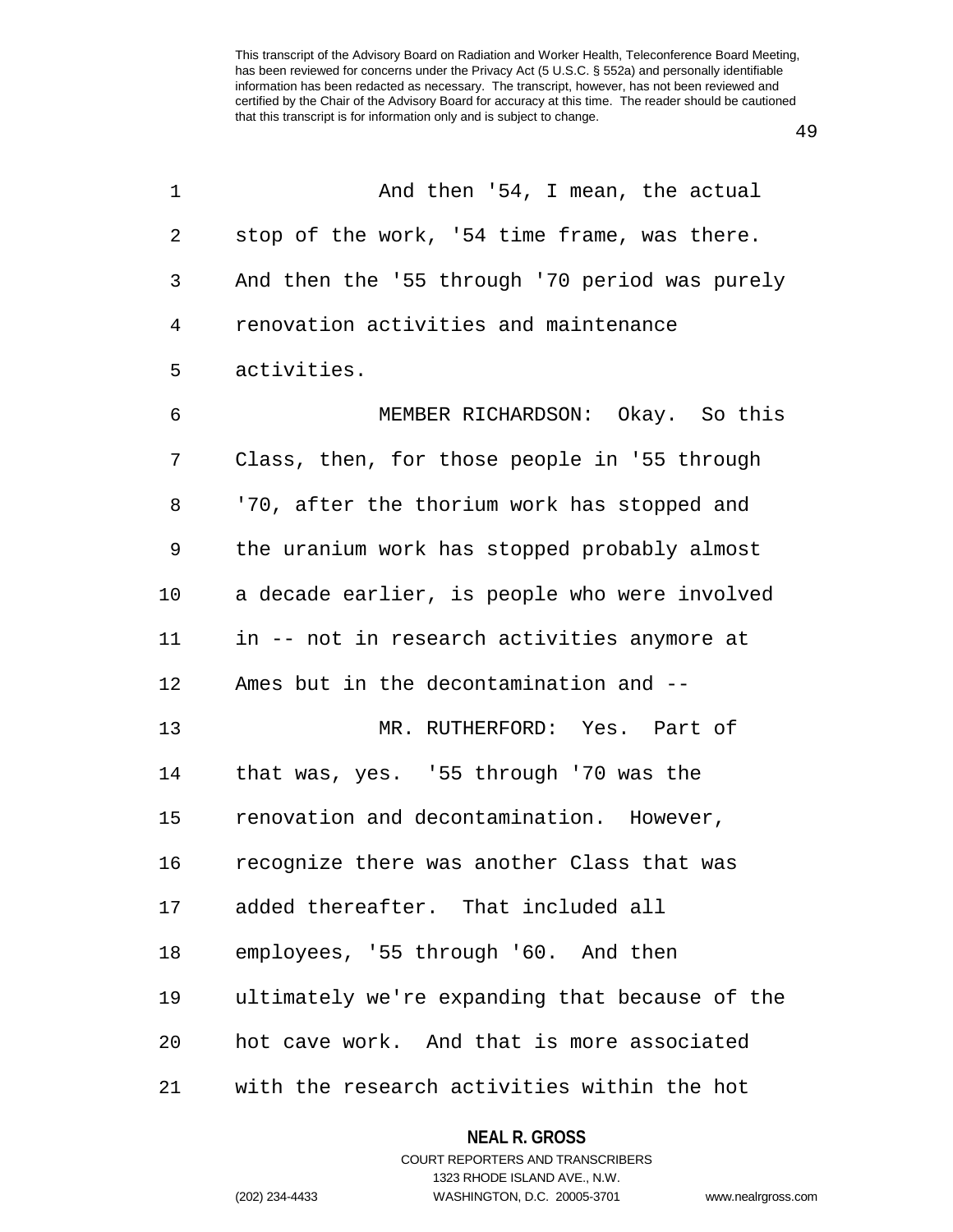50

| 1  | cave.                                          |
|----|------------------------------------------------|
| 2  | So you had kind of two different               |
| 3  | Classes there, but the one Class, actually,    |
| 4  | the most recent one, encompassed all of them.  |
| 5  | CHAIRMAN MELIUS: And, Dave, I                  |
| 6  | think one of the issues is that the records    |
| 7  | also don't support separating out people by    |
| 8  | job task or location or --                     |
| 9  | MR. RUTHERFORD: Yes. And that                  |
| 10 | brings up another good point that I forgot to  |
| 11 | mention. I apologize. In our process of        |
| 12 | doing the Class Definition last year for SEC-  |
| 13 | 166, Department of Labor, we sent them a       |
| 14 | proposed Class Definition. And in their        |
| 15 | response to us in that Class Definition, they  |
| 16 | -- and I'll read some of the language directly |
| 17 | from it. It says, "We contacted staff at the   |
| 18 | Ames Laboratory to discuss employment          |
| 19 | information and whether it contains specific   |
| 20 | information on buildings. They indicated that  |
| 21 | the employment data rarely contain information |

**NEAL R. GROSS**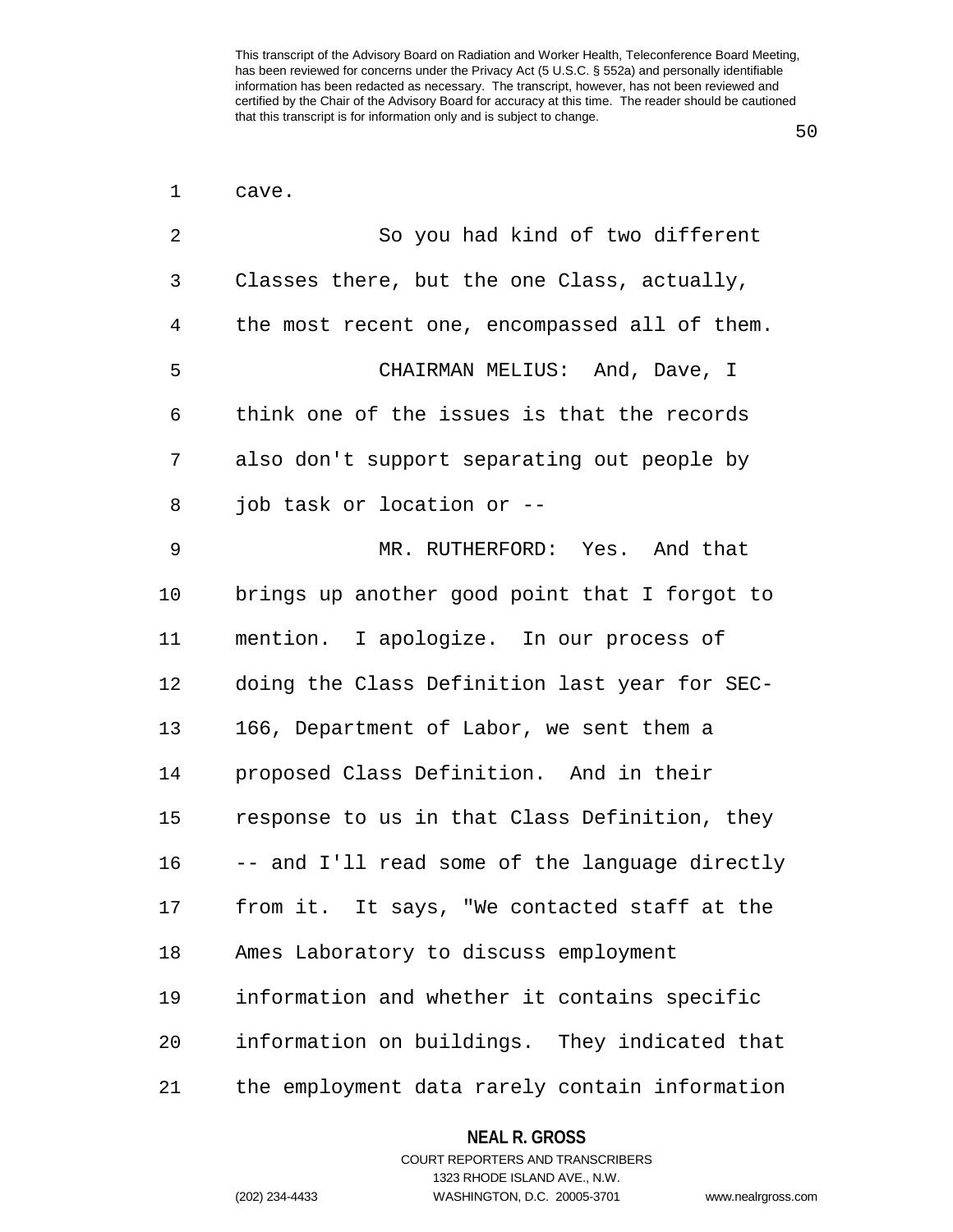51

| 1              | on room or building location. Consequently,    |
|----------------|------------------------------------------------|
| $\overline{2}$ | we would be unable to place employees in the   |
| 3              | research building, as indicated in the first   |
| $\overline{4}$ | proposed SEC Class Definition."                |
| 5              | So we had actually looked at                   |
| 6              | limiting it to the research building. And      |
| 7              | based on DOL's response that they could not    |
| 8              | identify specific locations and work locations |
| $\mathsf 9$    | for workers, we expanded that.                 |
| 10             | MEMBER RICHARDSON: Yes. I mean,                |
| 11             | that's what I was thinking about. So I'm       |
| 12             | looking at this campus map. And, you know,     |
| 13             | nothing like that could happen at North        |
| 14             | Carolina either. You've hired people. And      |
| 15             | then you've got chemistry next to agriculture  |
| 16             | next to the science hall and not very far away |
| 17             | from the library.                              |
| 18             | What does it mean to be an                     |
| 19             | employee or a subcontractor employee or        |
| 20             | anything like that in, let's say, 1969-1970 on |
| 21             | this campus? How is this going to be           |

# **NEAL R. GROSS** COURT REPORTERS AND TRANSCRIBERS 1323 RHODE ISLAND AVE., N.W.

(202) 234-4433 WASHINGTON, D.C. 20005-3701 www.nealrgross.com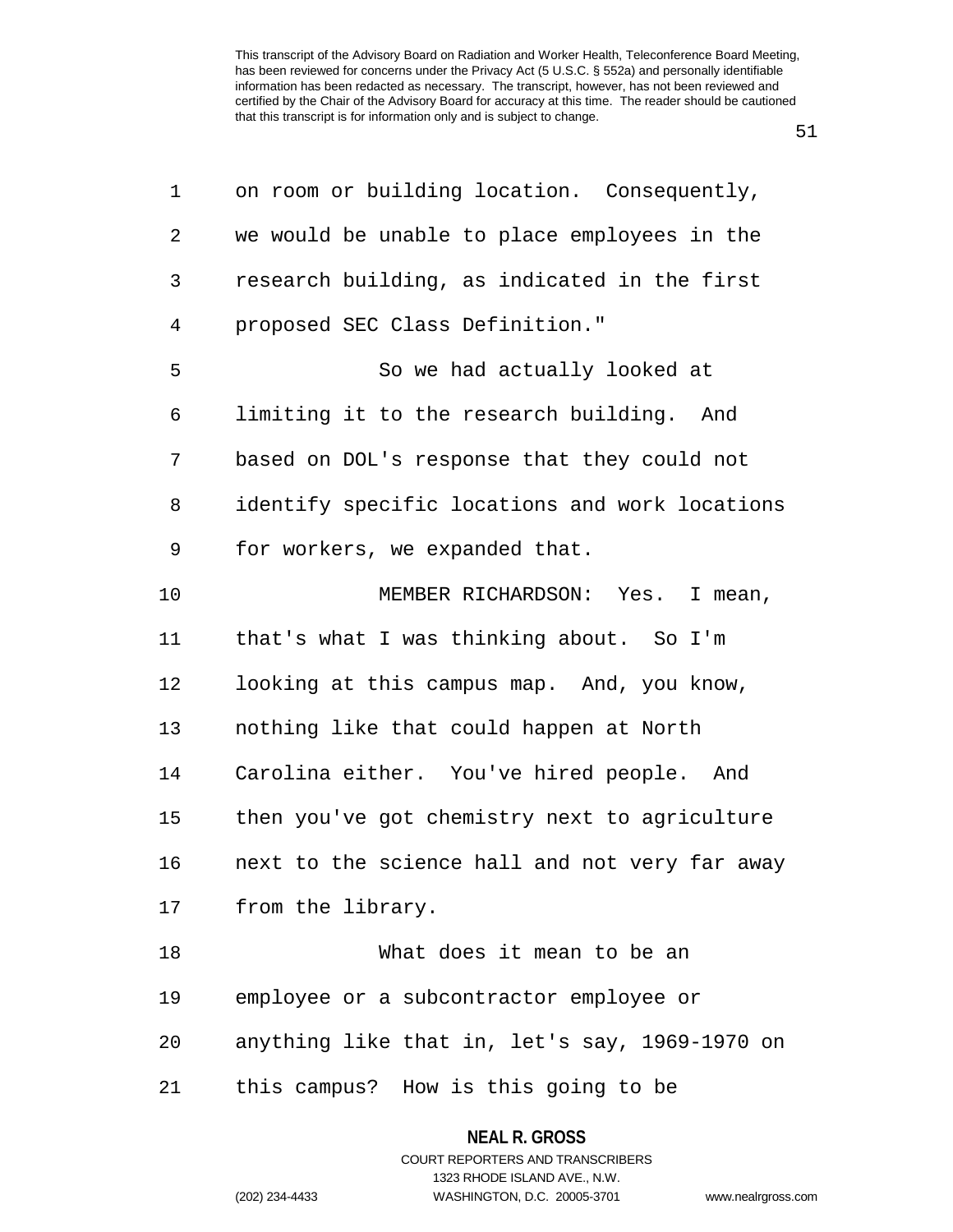52

# 1 implemented?

| 2            | MR. RUTHERFORD: Well, I think the              |
|--------------|------------------------------------------------|
| $\mathbf{3}$ | way I understand it -- and this is pretty much |
| 4            | the same discussions we have had in the past   |
| 5            | on this subject -- is if a claim is submitted  |
| 6            | to the Department of Labor and the Department  |
| 7            | of Labor accepts that claim, then it would be  |
| 8            | administered as long as they had one of the 22 |
| 9            | specified cancers that would be accepted.      |
| 10           | I can't speak for Labor on how                 |
| 11           | Labor defines who is accepted or not.          |
| 12           | MEMBER RICHARDSON: Yes. I mean,                |
| 13           | again, it's just kind of difficult for me to   |
| 14           | imagine. Anybody at housekeeping on the        |
| 15           | campus, for example, has the potential that    |
| 16           | they went through these buildings. I mean,     |
| 17           | that's how it would be at our campus. You      |
| 18           | know, whoever the supervisor says, you know,   |
| 19           | one day may go in and clean chemistry, I would |
| 20           | suspect.                                       |

21 CHAIRMAN MELIUS: I think, given

**NEAL R. GROSS**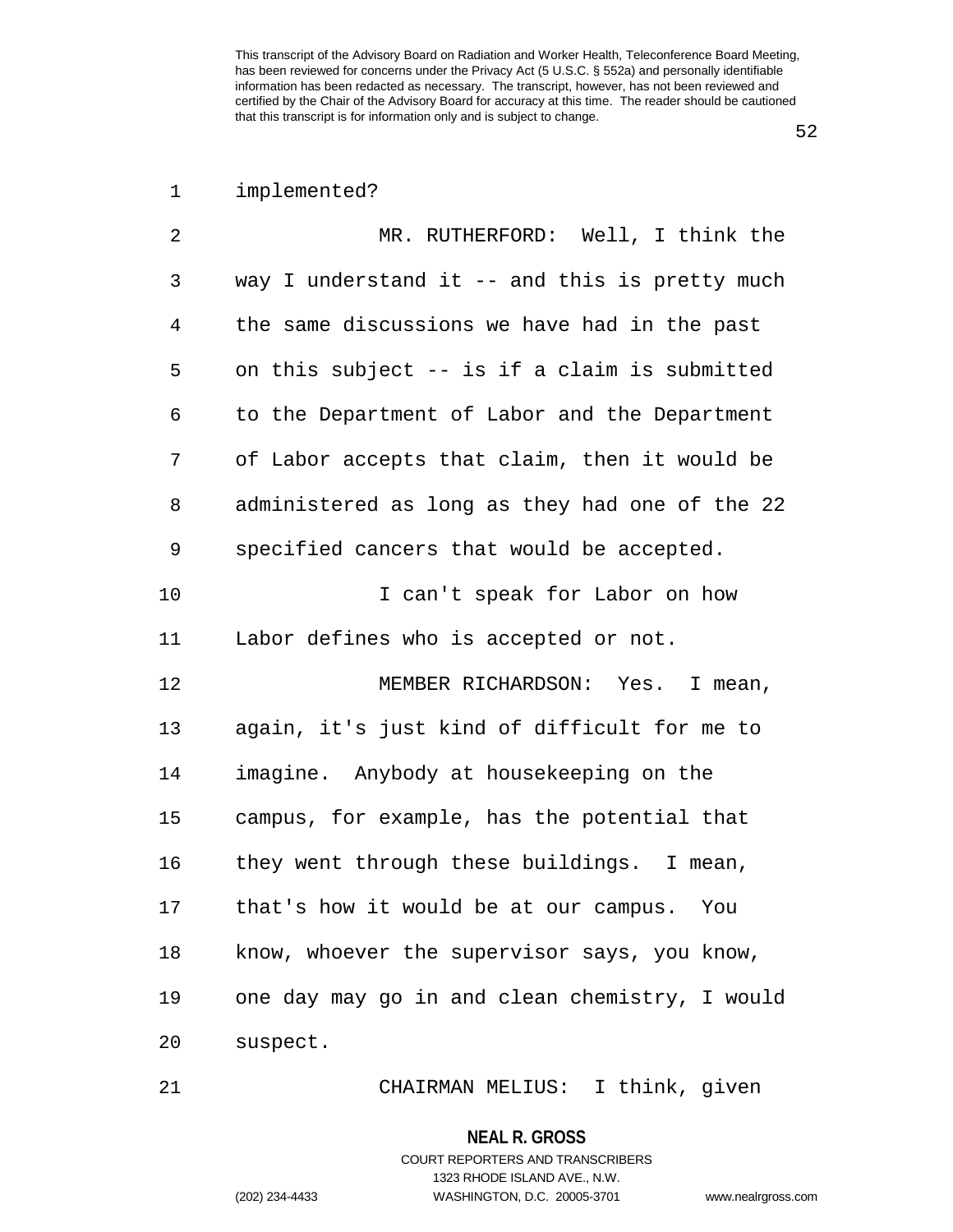53

| 1            | the nature of this site, it's hard to $-$ and  |
|--------------|------------------------------------------------|
| $\mathbf{2}$ | the nature of how the university kept records  |
| 3            | and so forth, which is probably the same as    |
| 4            | other universities, it would be hard to -- you |
| 5            | know, it does tend to be broad in that way.    |
| 6            | MEMBER ZIEMER: Well, the                       |
| 7            | individuals involved have to be on the         |
| 8            | contract, though, right, or is the university  |
| 9            | itself considered a subcontractor?             |
| 10           | CHAIRMAN MELIUS: You know, I                   |
| 11           | can't answer that. Again, I would have to      |
| 12           | defer back to the Department of Labor.         |
| 13           | MEMBER ZIEMER: I mean, there is a              |
| 14           | defined group of people who were on the        |
| 15           | project. They get paid. I mean, you can        |
| 16           | identify people who get paid by the contract.  |
| 17           | MEMBER RICHARDSON: Right, Paul.                |
| 18           | I guess that is what I was getting at. I       |
| 19           | mean, that's a small list of people in the     |
| 20           | 1970s. But if we're talking about -- what      |
| 21           | we're saying is we're covering basically       |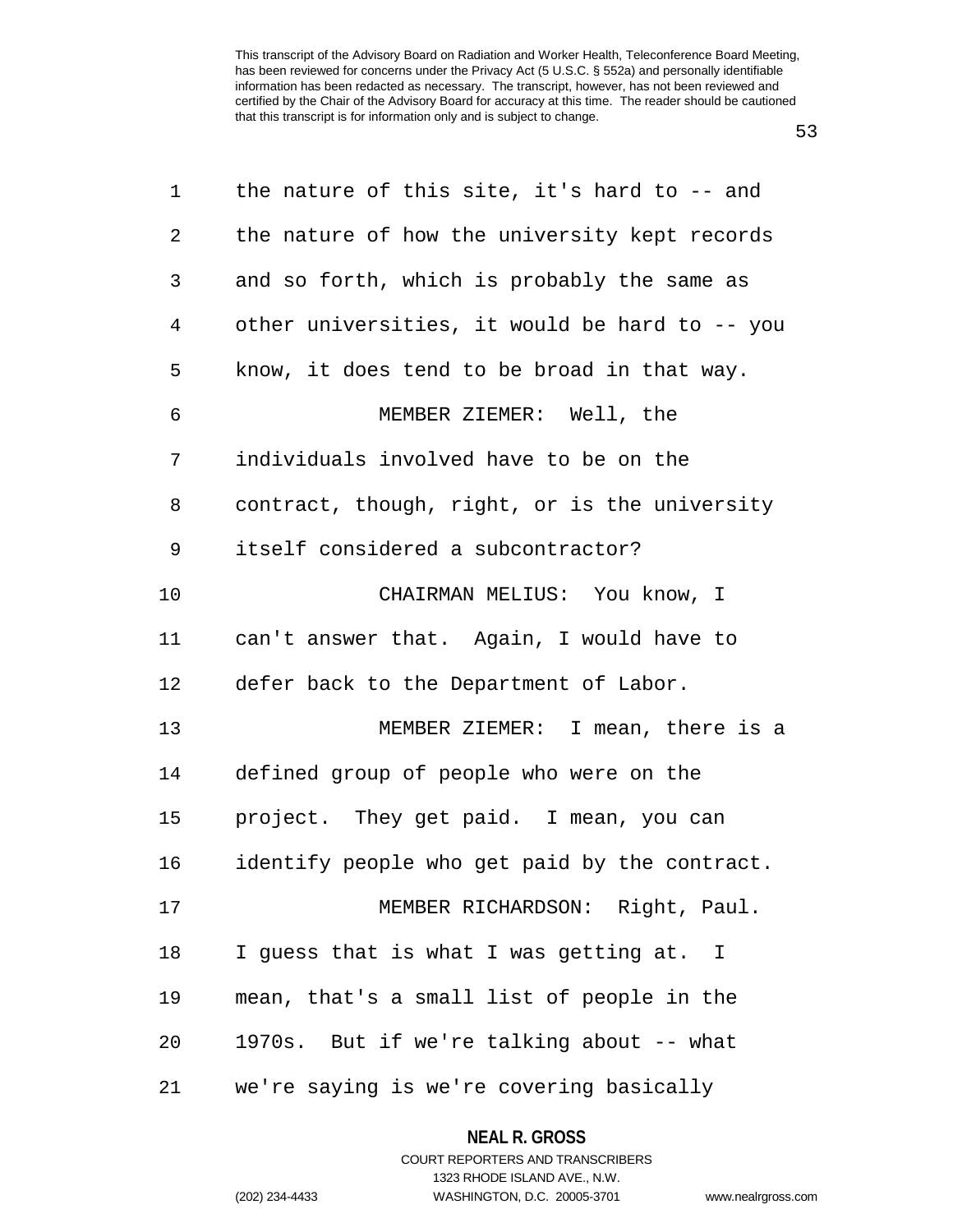54

| 1              | anybody in the campus who has got any of these |
|----------------|------------------------------------------------|
| 2              | vast number of jobs that you're not going to   |
| 3              | be able to place in these buildings,           |
| $\overline{4}$ | secretaries, housekeeping, I mean, anybody in  |
| 5              | the physics department, then it's huge.        |
| 6              | MEMBER ZIEMER: Well, they still                |
| 7              | have to be a subcontractor or a contractor of  |
| 8              | the project.                                   |
| 9              | MEMBER RICHARDSON: Yes, but what               |
| 10             | does that mean, I guess, is the question?      |
| 11             | Does it mean they're a state employee on the   |
| 12             | campus at that time?                           |
| 13             | MEMBER MUNN: Once again, this is               |
| 14             | one more instance of the how can you prove a   |
| 15             | negative. And, in any case, this is a          |
| 16             | headache that DOL has to face. Their           |
| 17             | interpretation of what does and does not       |
| 18             | constitute the subcontractor is hopefully      |
| 19             | outside our purview. I hope we don't have to   |
| 20             | address that.                                  |
| 21             | MEMBER ZIEMER: Well, I think it                |

**NEAL R. GROSS** COURT REPORTERS AND TRANSCRIBERS

1323 RHODE ISLAND AVE., N.W.

(202) 234-4433 WASHINGTON, D.C. 20005-3701 www.nealrgross.com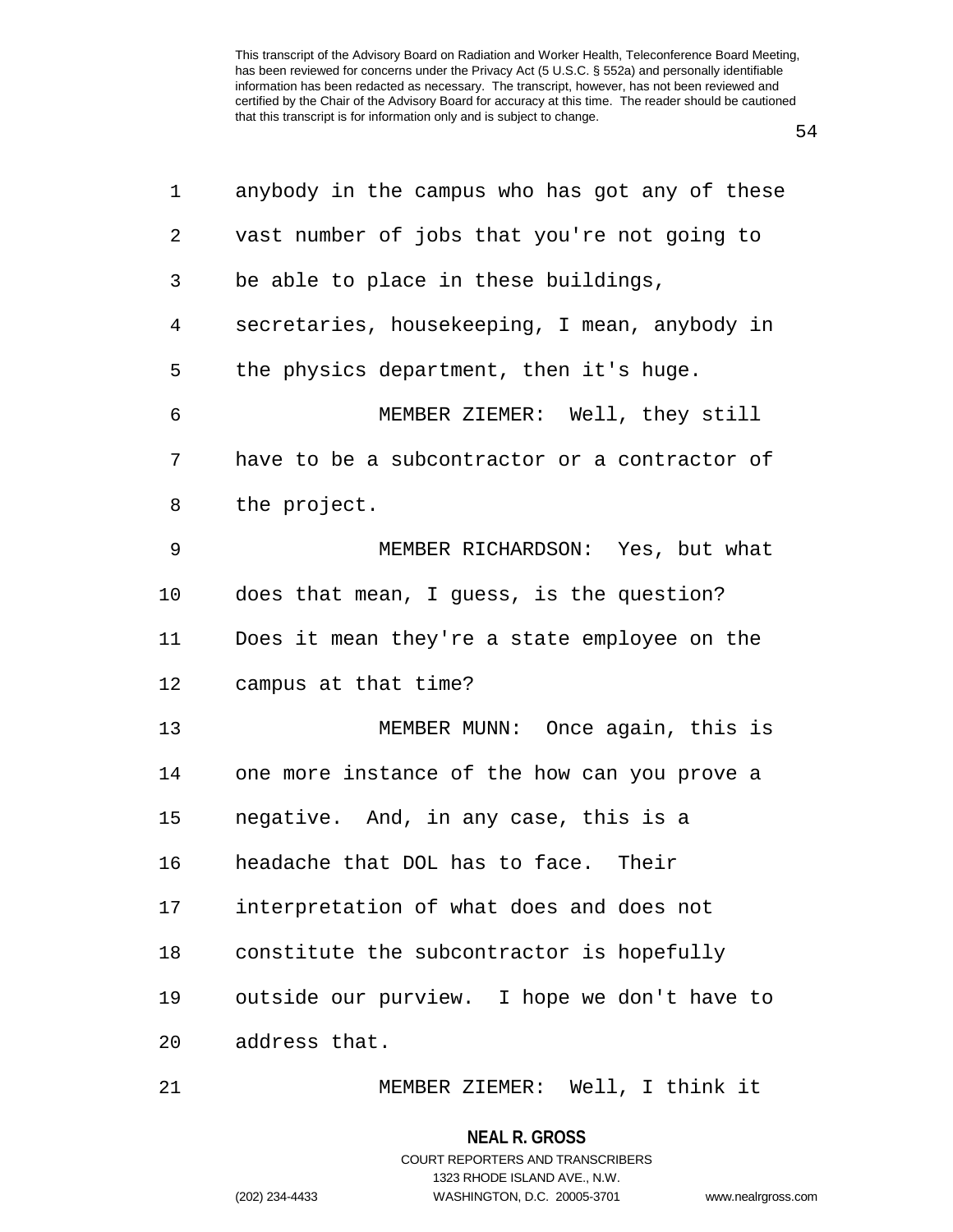55

| 1  | would be fairly easy to show that a lot of    |
|----|-----------------------------------------------|
| 2  | people on the campus are not paid out of that |
| 3  | contract.                                     |
| 4  | MEMBER RICHARDSON: But is the                 |
| 5  | university the contractor maybe? They're not  |
| 6  | even a subcontractor. The university between  |
| 7  |                                               |
| 8  | MEMBER MUNN: Well, again, that's              |
| 9  | the Department of Labor's definitions.        |
| 10 | MEMBER RICHARDSON: Well, I guess              |
| 11 | I would like just a clear idea of what we are |
| 12 | saying this Class is. I mean, we can punt it, |
| 13 | $but --$                                      |
| 14 | MR. RUTHERFORD: The only thing I              |
| 15 | can say, I mean, from our perspective is that |
| 16 | we are defining the Class based on the        |
| 17 | facility database, covered facility           |
| 18 | description, as all employees under that      |
| 19 | covered facility.                             |
| 20 | And, again, that becomes a Labor              |
| 21 | issue beyond that. And I'm not sure if you    |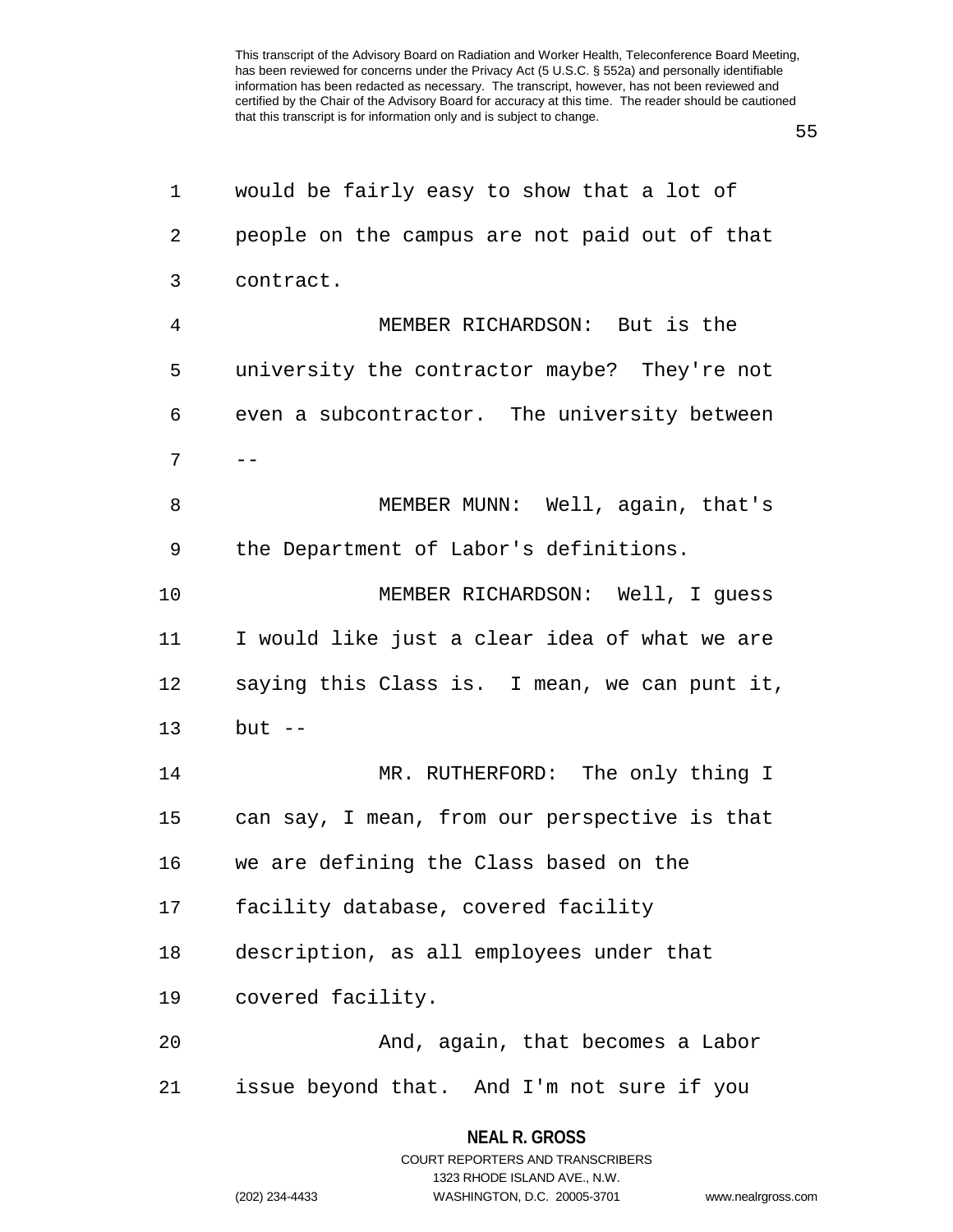56

| 1              | want to get Labor involved or not. But I will   |
|----------------|-------------------------------------------------|
| $\overline{2}$ | say that this is consistent with how we have    |
| $\mathfrak{Z}$ | been defining Classes over the last few years.  |
| 4              | MEMBER MUNN: I think it's the way               |
| 5              | we must define Classes.                         |
| 6              | CHAIRMAN MELIUS: Well, this                     |
| 7              | doesn't necessarily help, but I have actually   |
| 8              | looked at the copy of the letter from DOL.      |
| 9              | It's referenced in the report. It's dated       |
| 10             | July 2010. And it really doesn't address the    |
| 11             | question that Dave raised.                      |
| 12             | My recollection is that we did                  |
| 13             | discuss this with the Department of Labor at    |
| 14             | some point as to how this was being done.       |
| 15             | Maybe it's a different university I'm thinking  |
| 16             | of, but I thought we had discussed this.        |
| 17             | And I think if Board Members are                |
| 18             | not comfortable, would like to have more        |
| 19             | information, I think that's appropriate.<br>And |
| 20             | we can ask DOL to address it at the August      |
| 21             | meeting.                                        |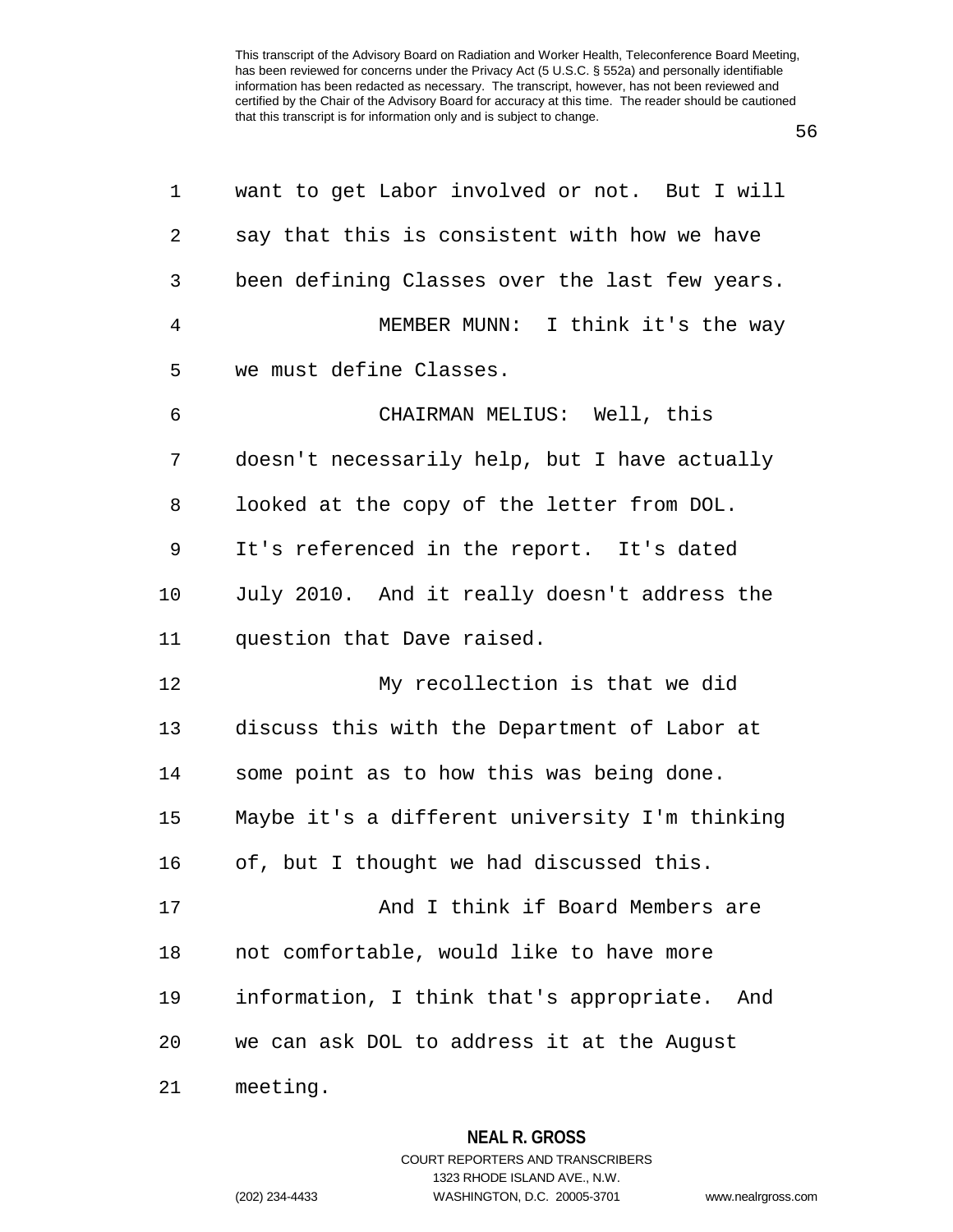57

| 1      | I believe that it's late in the                |
|--------|------------------------------------------------|
| 2      | schedule to be there. So we can ask her to     |
| 3      | address it before we take action.              |
| 4      | MEMBER ZIEMER: This is Ziemer. I               |
| 5      | would like some degree of assurance that we're |
| 6      | not saying that, okay, if the head of the      |
| 7      | English Department in Ames, Iowa gets cancer,  |
| 8      | that he is eligible or that she is eligible.   |
| 9      | It's not that difficult for a                  |
| 10     | university to tell you exactly who got paid by |
| 11     | what funds and who, therefore, was on a        |
| 12     | contract. I mean, I think all universities     |
| 13     | have the records of who was on what contract   |
| 14     | over what time period.                         |
| 15     | And so, I mean, if a university                |
| 16     | itself and any of their employees are          |
| 17     | considered subcontractors of this activity,    |
| $18\,$ | then we have got the wrong definition. It's    |
| 19     | got to be people who are on the payroll where  |
| 20     | the funds are these project funds.             |
| 21     | MEMBER RICHARDSON: Yes. This is                |

**NEAL R. GROSS** COURT REPORTERS AND TRANSCRIBERS

1323 RHODE ISLAND AVE., N.W.

(202) 234-4433 WASHINGTON, D.C. 20005-3701 www.nealrgross.com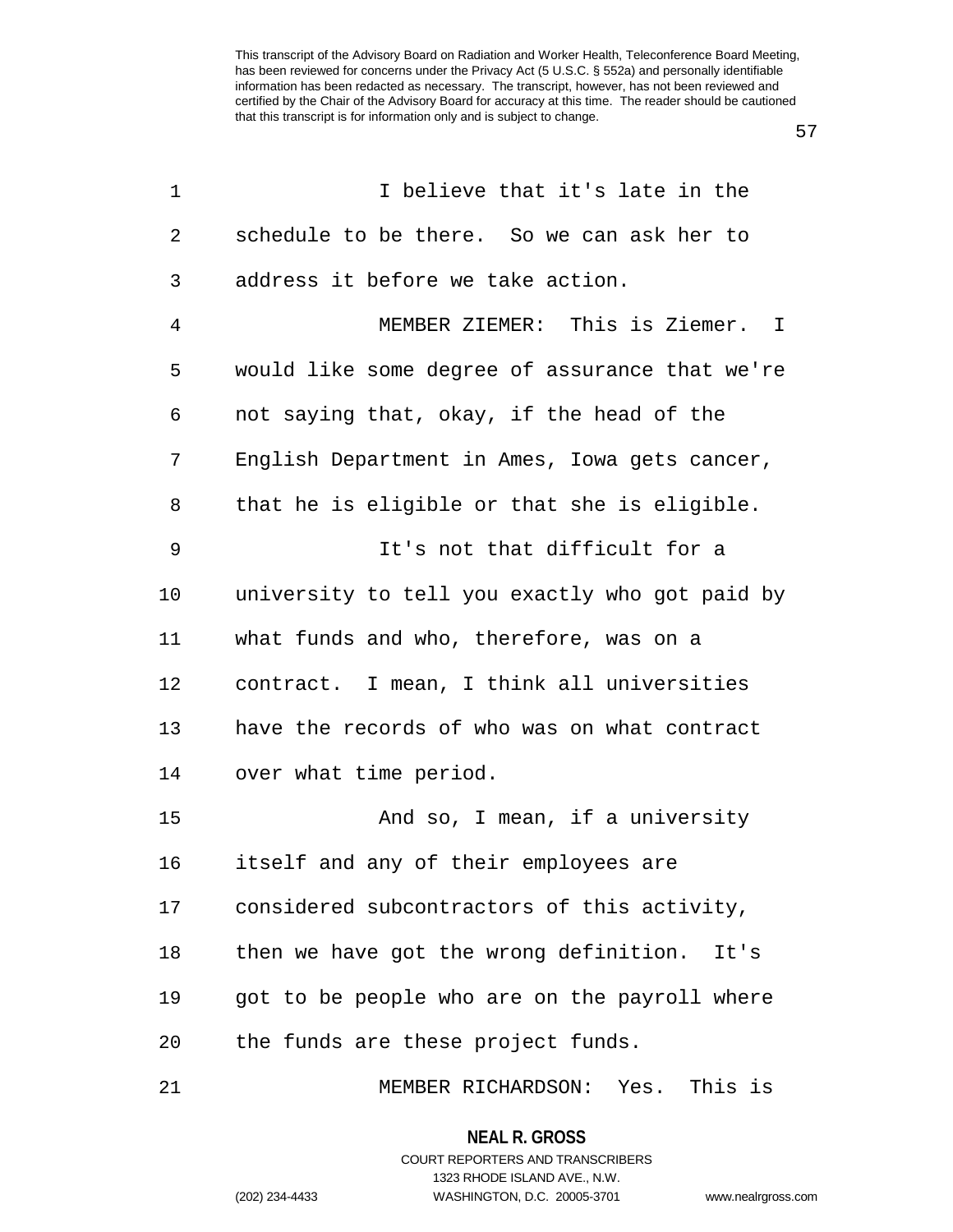58

| 1              | David Richardson. But I think the university   |
|----------------|------------------------------------------------|
| $\overline{2}$ | -- let's say they take 50 to 70 percent        |
| 3              | indirect and they use that for all the         |
| 4              | facility support that support those            |
| 5              | activities. And that's where you get the       |
| 6              | librarians, the housekeepers, the secretarial  |
| 7              | staff. They're not paid directly off funds,    |
| 8              | but they may or may not be in those buildings. |
| 9              | And that's an enormous sort of number of       |
| 10             | people on a campus like that.                  |
| 11             | CHAIRMAN MELIUS: This is Jim                   |
| 12             | Melius. There may be some of them that could   |
| 13             | be involved because housekeeping --            |
| 14             | MEMBER RICHARDSON: Right.                      |
| 15             | CHAIRMAN MELIUS: -- and so forth,              |
| 16             | you know, could be working and could be        |
| 17             | working fairly full-time in those buildings.   |
| 18             | So it's difficult.                             |
| 19             | MEMBER RICHARDSON: Right. You                  |
| 20             | know, I just started from the position of      |
| 21             | thinking, "Well, okay. Production activities   |

#### **NEAL R. GROSS**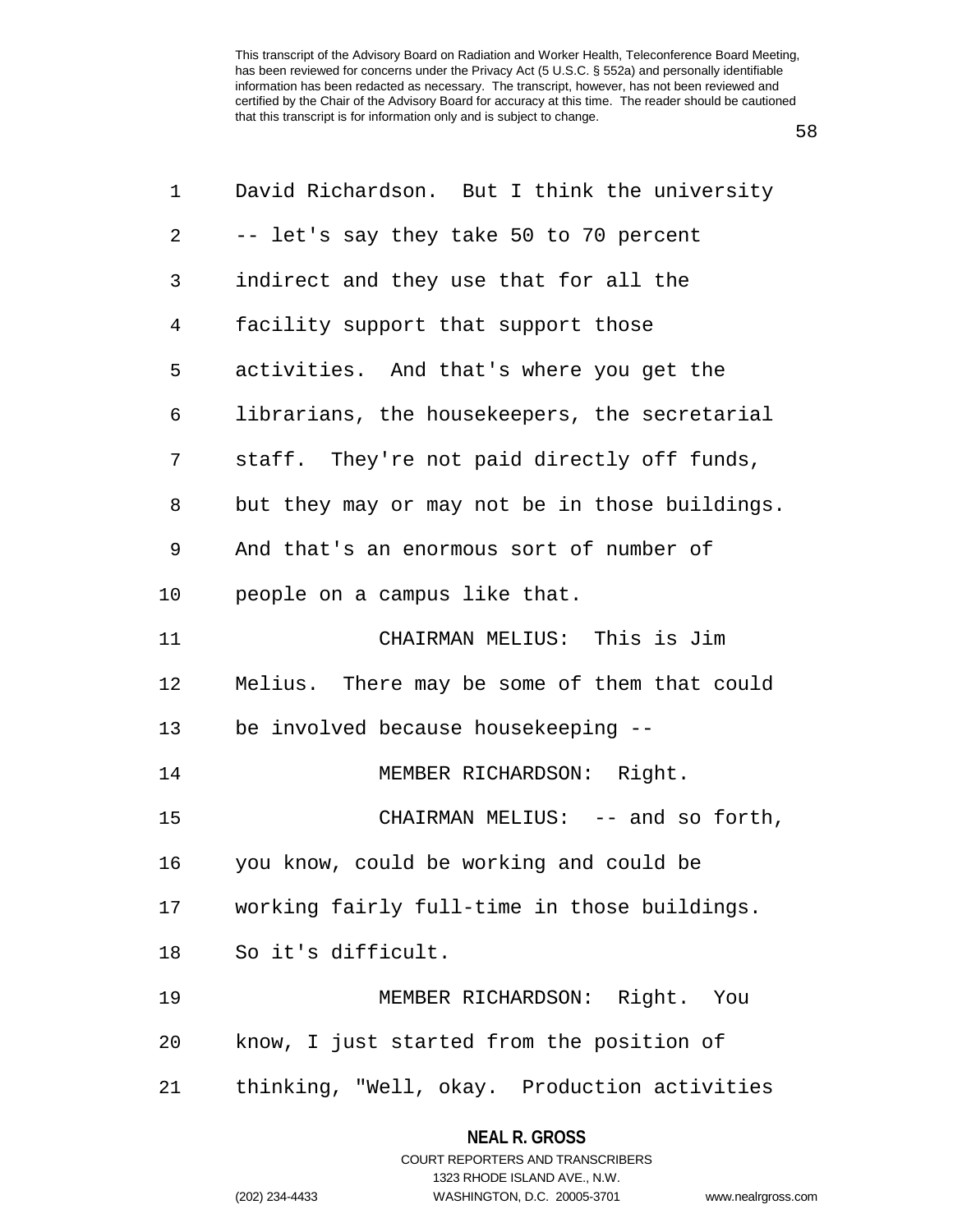59

| 1              | stopped in the 1950s. Are we then kind of      |
|----------------|------------------------------------------------|
| $\overline{2}$ | considering this Class as basically almost all |
| 3              | the support staff at this university up        |
| $\overline{4}$ | through the 1970s because we can't do better?" |
| 5              | I mean, I guess that could be, and             |
| 6              | we may say that is fine. It's just not clear   |
| 7              | to me what the Class actually is at this       |
| 8              | point.                                         |
| 9              | MR. RUTHERFORD: This is LaVon                  |
| 10             | again. I mean, the only question, really, is   |
| 11             | how DOL can administer the Class because what  |
| 12             | happens is -- and we have been through this    |
| 13             | battle with GE, and we can go through the      |
| 14             | battle with this one as well. But we are       |
| 15             | going to go down. And we are going to look at  |
| 16             | access controls into areas.                    |
| 17             | We're going to look at trying to               |
| 18             | see what workforce we can break it down to,    |
| 19             | what the data will allow us to do. And the     |
| 20             | problem is unless you've got good access       |
| 21             | controls, unless you've got really good data   |

**NEAL R. GROSS** COURT REPORTERS AND TRANSCRIBERS

1323 RHODE ISLAND AVE., N.W.

(202) 234-4433 WASHINGTON, D.C. 20005-3701 www.nealrgross.com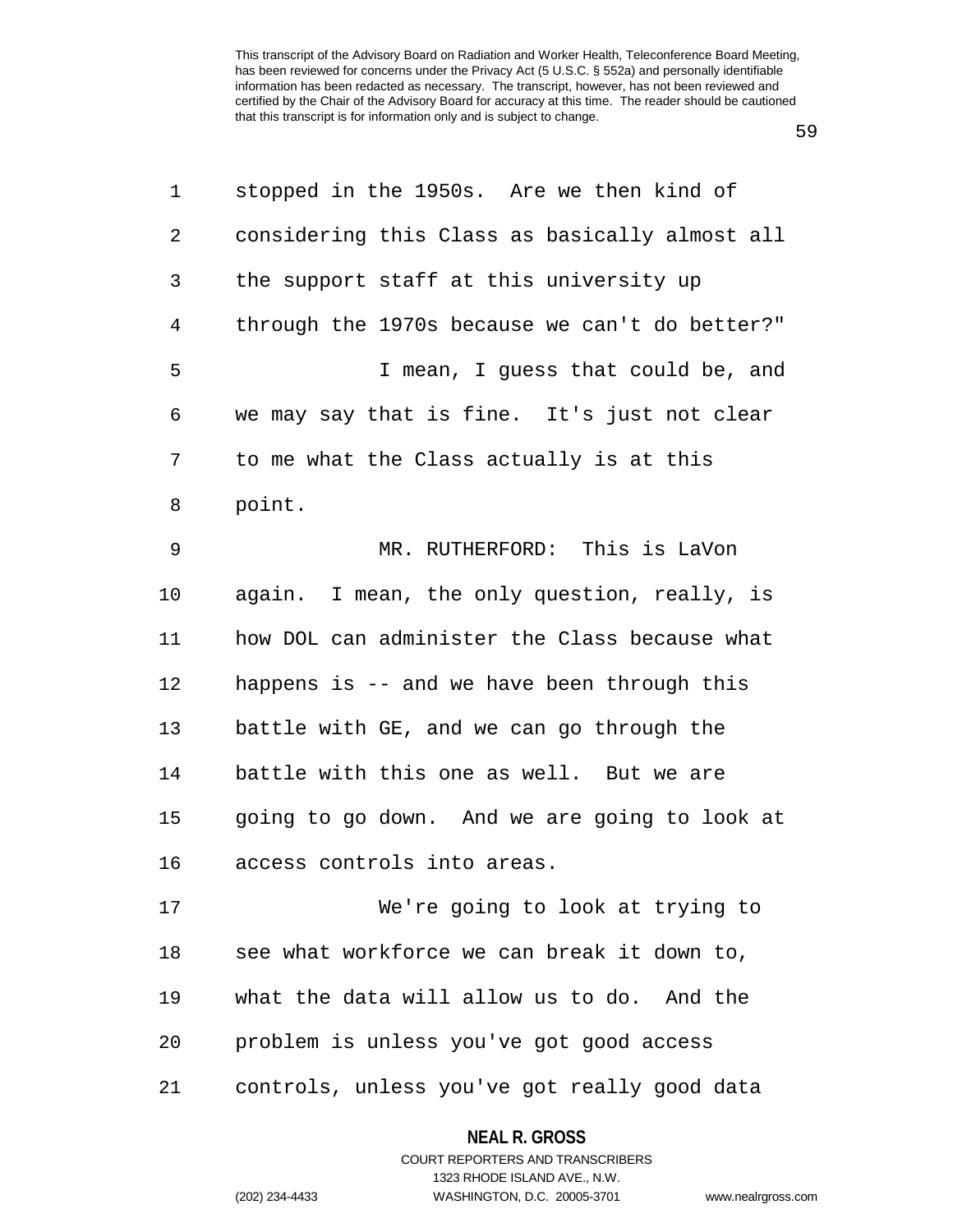| 1  | that tells who worked in what building and     |
|----|------------------------------------------------|
| 2  | that type of information, we at NIOSH can do   |
| 3  | nothing else. We've got to define it as all    |
| 4  | employees. And then DOL will have to           |
| 5  | implement it.                                  |
| 6  | CHAIRMAN MELIUS: Well, I think                 |
| 7  | it's a bigger issue. And you're asking the     |
| 8  | Board to make the recommendation regarding     |
| 9  | this. And it's difficult because the Board is  |
| 10 | not implementing the Class Definition. We try  |
| 11 | to recommend a Class Definition to DOL, as     |
| 12 | does NIOSH, that can be implemented, but we    |
| 13 | also have to take other issues into account in |
| 14 | making our recommendation to the Secretary.    |
| 15 | So I think this issue deserves follow-up, and  |
| 16 | I think we should continue that.               |
| 17 | So is there any objection to                   |
| 18 | asking for a clarification from Department of  |
| 19 | Labor as part of our discussions at the next   |
| 20 | Board meeting and that we add this to the      |
| 21 | agenda for the next Board meeting in August?   |

60

**NEAL R. GROSS**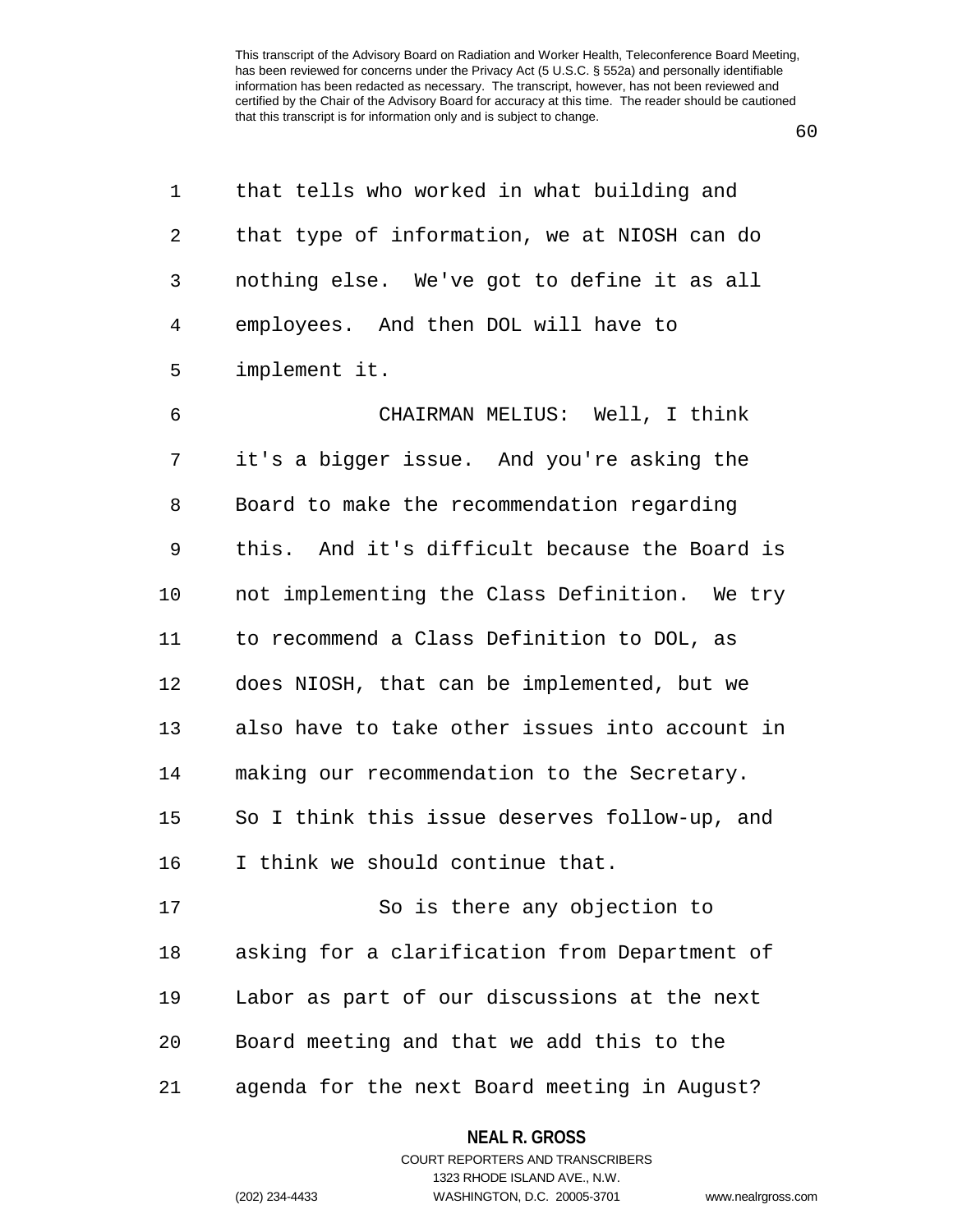61

| $\mathbf 1$ | MEMBER PRESLEY: Hey, Jim. This                 |
|-------------|------------------------------------------------|
| 2           | is Bob Presley. I think that's a good idea.    |
| 3           | CHAIRMAN MELIUS: Okay.                         |
| 4           | MEMBER ZIEMER: I agree.                        |
| 5           | CHAIRMAN MELIUS: Okay. I don't                 |
| 6           | think we need a vote on that. Well, I guess    |
| 7           | we do. We have a motion. I take that back.     |
| 8           | We do have a motion. It's been seconded. And   |
| 9           | I guess we are asking for a motion to postpone |
| 10          | consideration of this, of that motion until    |
| 11          | the August meeting, when we have had a chance  |
| 12          | to discuss this issue with Department of       |
| 13          | Labor.                                         |
| 14          | MEMBER PRESLEY: This is Bob                    |
| 15          | Presley. I'll make that motion.                |
| 16          | CHAIRMAN MELIUS: Do I hear a                   |
| 17          | second?                                        |
| 18          | MEMBER BEACH: Jim, can we just                 |
| 19          | vote to table the motion that's currently on   |
| 20          |                                                |
| 21          | MEMBER PRESLEY: There you go.                  |

### **NEAL R. GROSS**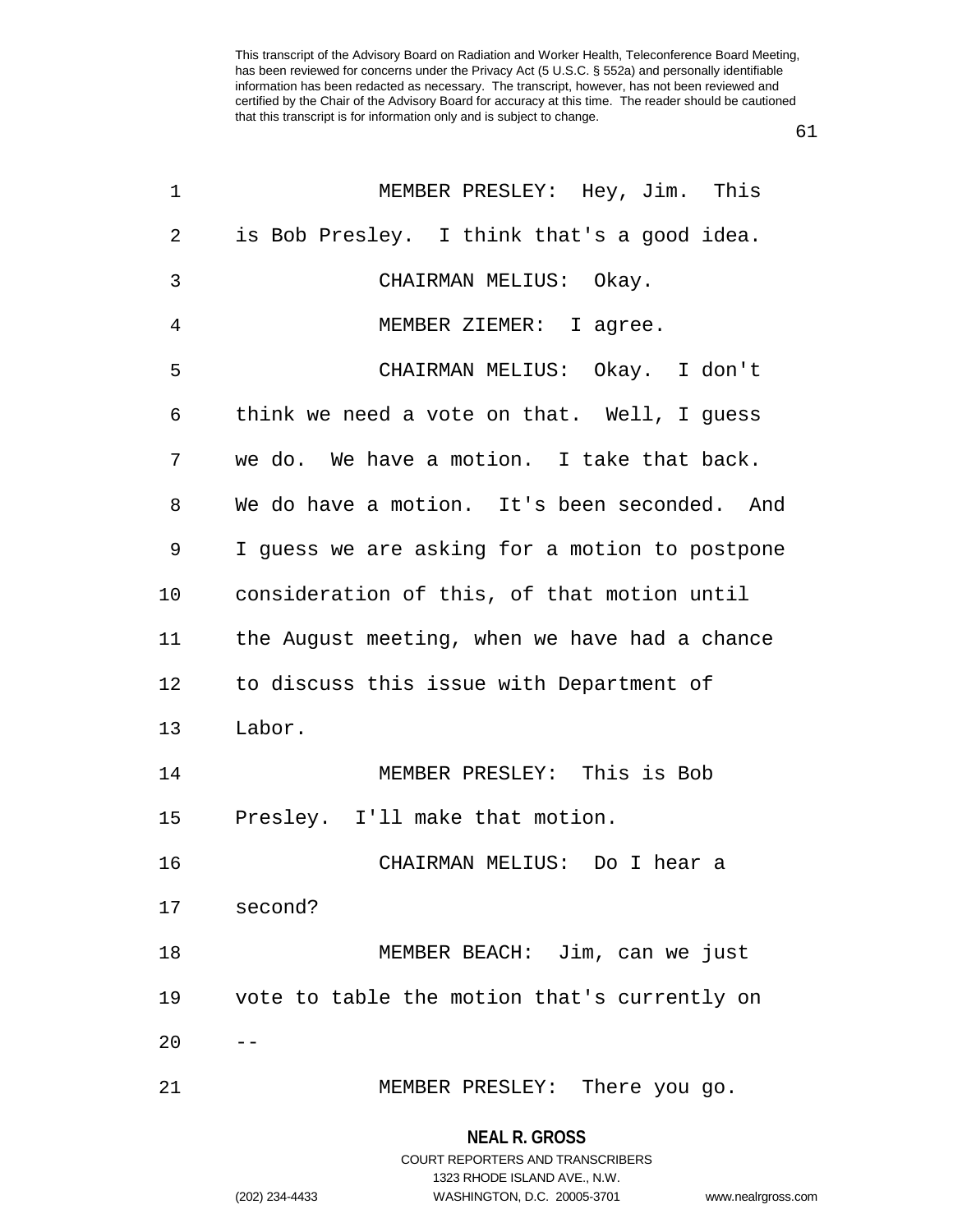62

| 1  | CHAIRMAN MELIUS: Postpone or                  |
|----|-----------------------------------------------|
| 2  | table is the same.                            |
| 3  | MEMBER BEACH: Okay. I'll second               |
| 4  | it.                                           |
| 5  | CHAIRMAN MELIUS: Yes. Okay. All               |
| 6  | in favor, say aye.                            |
| 7  | (Chorus of ayes.)                             |
| 8  | CHAIRMAN MELIUS: Anybody opposed?             |
| 9  | (No response.)                                |
| 10 | CHAIRMAN MELIUS: Okay. Good.                  |
| 11 | Okay. LaVon, General Electric Evendale.       |
| 12 | MR. RUTHERFORD: Okay. Refocus                 |
| 13 | here. All right. I'm going to kind of go      |
| 14 | over the work activities. I'm going to try to |
| 15 | get everybody back up to speed as much as     |
| 16 | possible on this one and then ultimately get  |
| 17 | down to where we have defined the Class and   |
| 18 | why.                                          |
| 19 | Work activities during the 1961 to            |
| 20 | 1970 period. Again, GE is covered from        |
| 21 | January 1, 1961 through 1970. At the time in  |
|    |                                               |

**NEAL R. GROSS** COURT REPORTERS AND TRANSCRIBERS

1323 RHODE ISLAND AVE., N.W.

(202) 234-4433 WASHINGTON, D.C. 20005-3701 www.nealrgross.com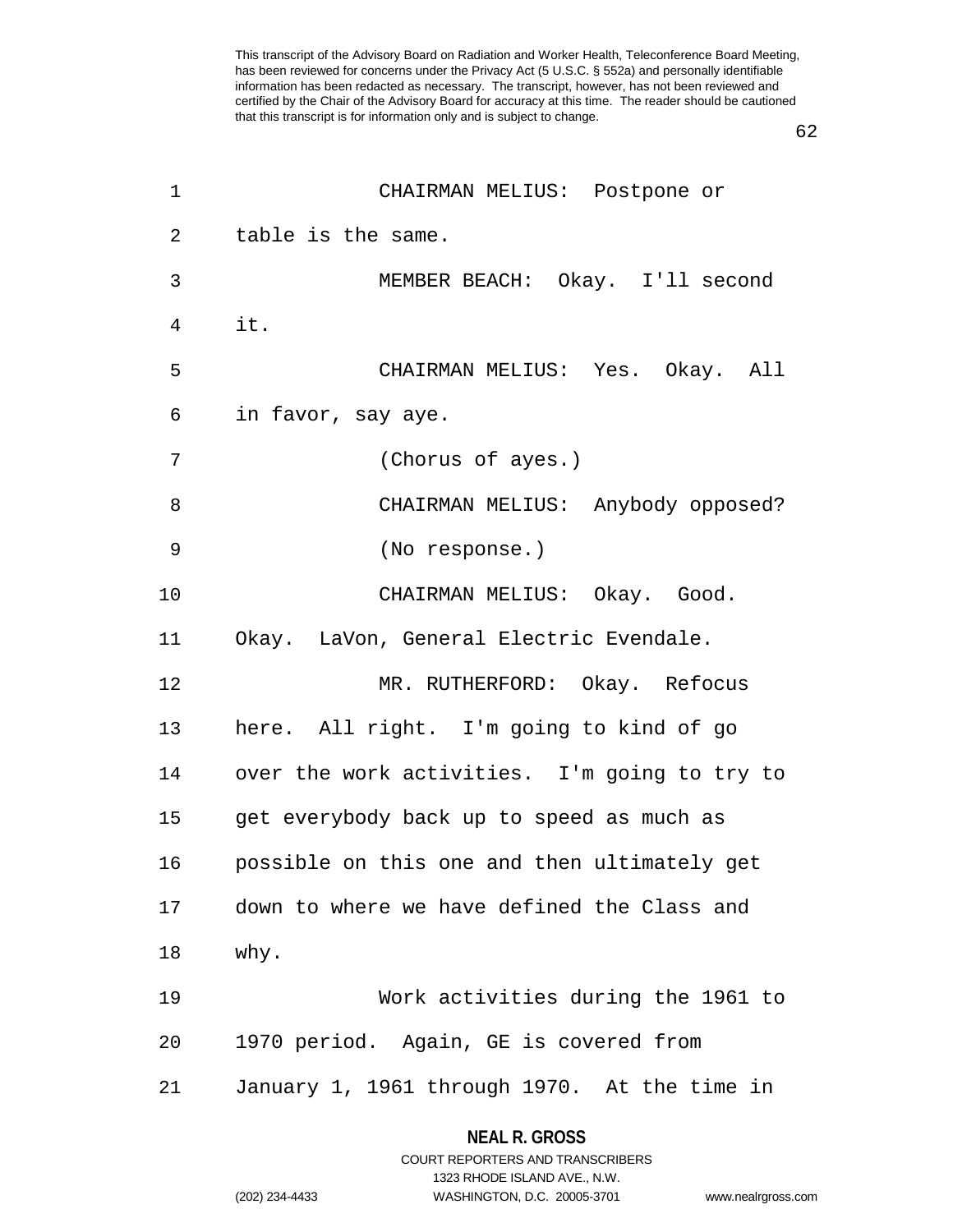63

| 1              | that period, the Aircraft Nuclear Propulsion   |
|----------------|------------------------------------------------|
| 2              | Project stopped in 1961. And then the          |
| 3              | activity shifted to other AEC programs. They   |
| $\overline{4}$ | were testing fuel element materials and        |
| 5              | high-temperature reactor materials, testing    |
| 6              | the effects of radiation on refractory         |
| 7              | materials and alloys, examining radiation      |
| 8              | effects in beryllium oxide, examining fission  |
| 9              | product transport processes in reactor fuels.  |
| 10             | They were testing the effects of clad uranium  |
| 11             | oxide fuels and meltdown environments and      |
| 12             | developing a densification process for thoria. |
| 13             | And they were calcining thorium in             |
| 14             | high-temperature furnaces. So they were doing  |
| 15             | a broad array of activities at the time.       |
| 16             | The monitoring data. I'm going to              |
| 17             | talk mainly about the internal monitoring data |
| 18             | for that period. Personal monitoring data, we  |
| 19             | have no internal bioassay data from 1961 to    |
| 20             | 1964. We have some thorium urine samples from  |
| 21             | 1964 through 1967. We have approximately --    |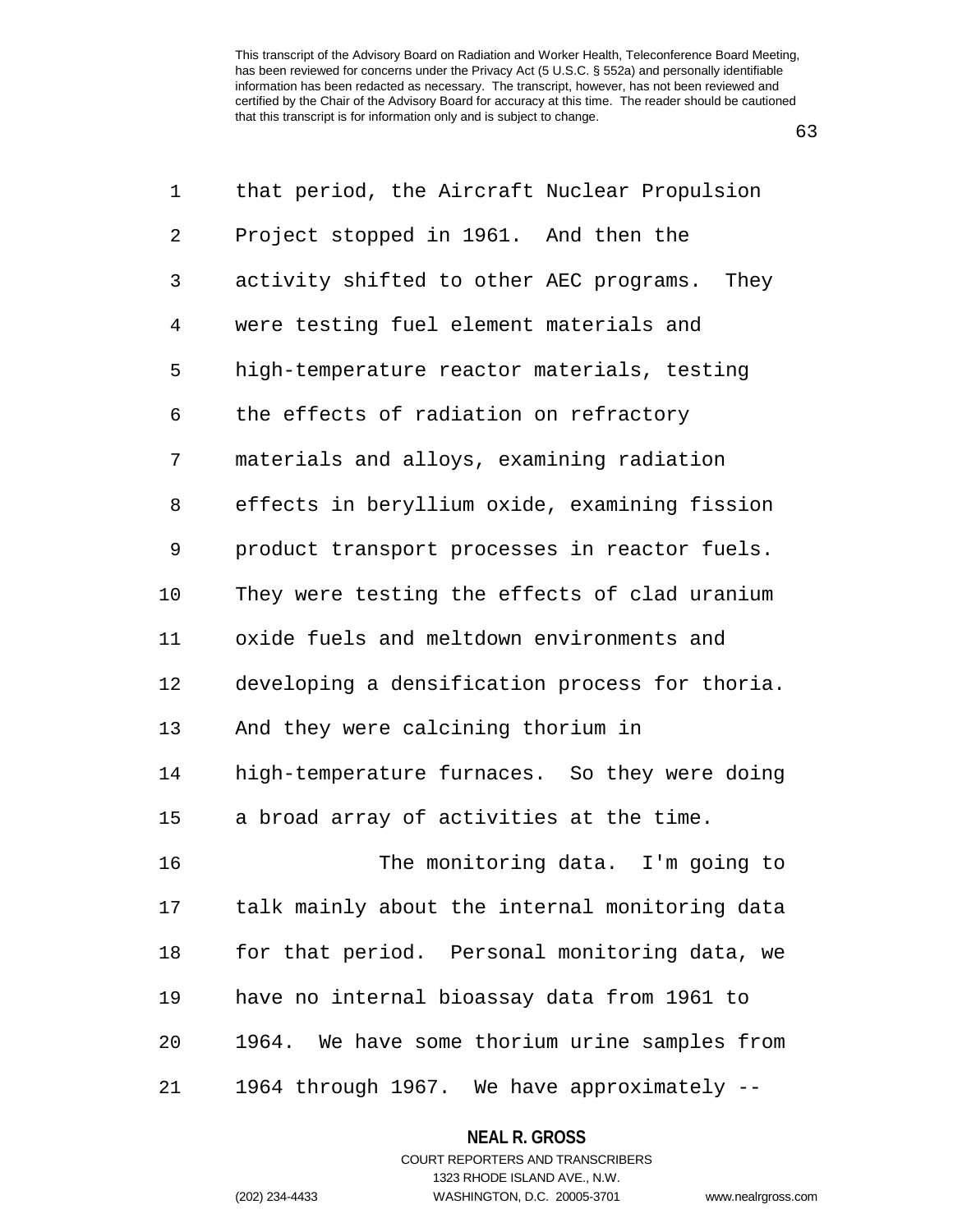64

| 1  | over 400 urine samples for uranium for 1965    |
|----|------------------------------------------------|
| 2  | through 1967. And we have no internal          |
| 3  | monitoring, personal monitoring, from 1968 and |
| 4  | '69 and two uranium urine samples in 1970.     |
| 5  | We talked to the health and safety             |
| 6  | manager. He indicated that bioassay samples    |
| 7  | were taken when workers were exposed. This     |
| 8  | kind of implies to us this is more an          |
| 9  | incident-driven program.                       |
| 10 | Area monitoring data. We have                  |
| 11 | some air sample data for the first part of     |
| 12 | 1961. We believe that is part of the Aircraft  |
| 13 | Nuclear Propulsion Program, which is not       |
| 14 | covered under this program. The reason we      |
| 15 | believe that is part of that Aircraft Nuclear  |
| 16 | Propulsion Program is because the data         |
| 17 | actually started in 1956, when the Aircraft    |
| 18 | Nuclear Propulsion Program was kind of at its  |
| 19 | peak. And it stopped in the early '60s, when   |
| 20 | the Aircraft Nuclear Propulsion Program        |
| 21 | stopped.                                       |

**NEAL R. GROSS**

COURT REPORTERS AND TRANSCRIBERS

1323 RHODE ISLAND AVE., N.W. (202) 234-4433 WASHINGTON, D.C. 20005-3701 www.nealrgross.com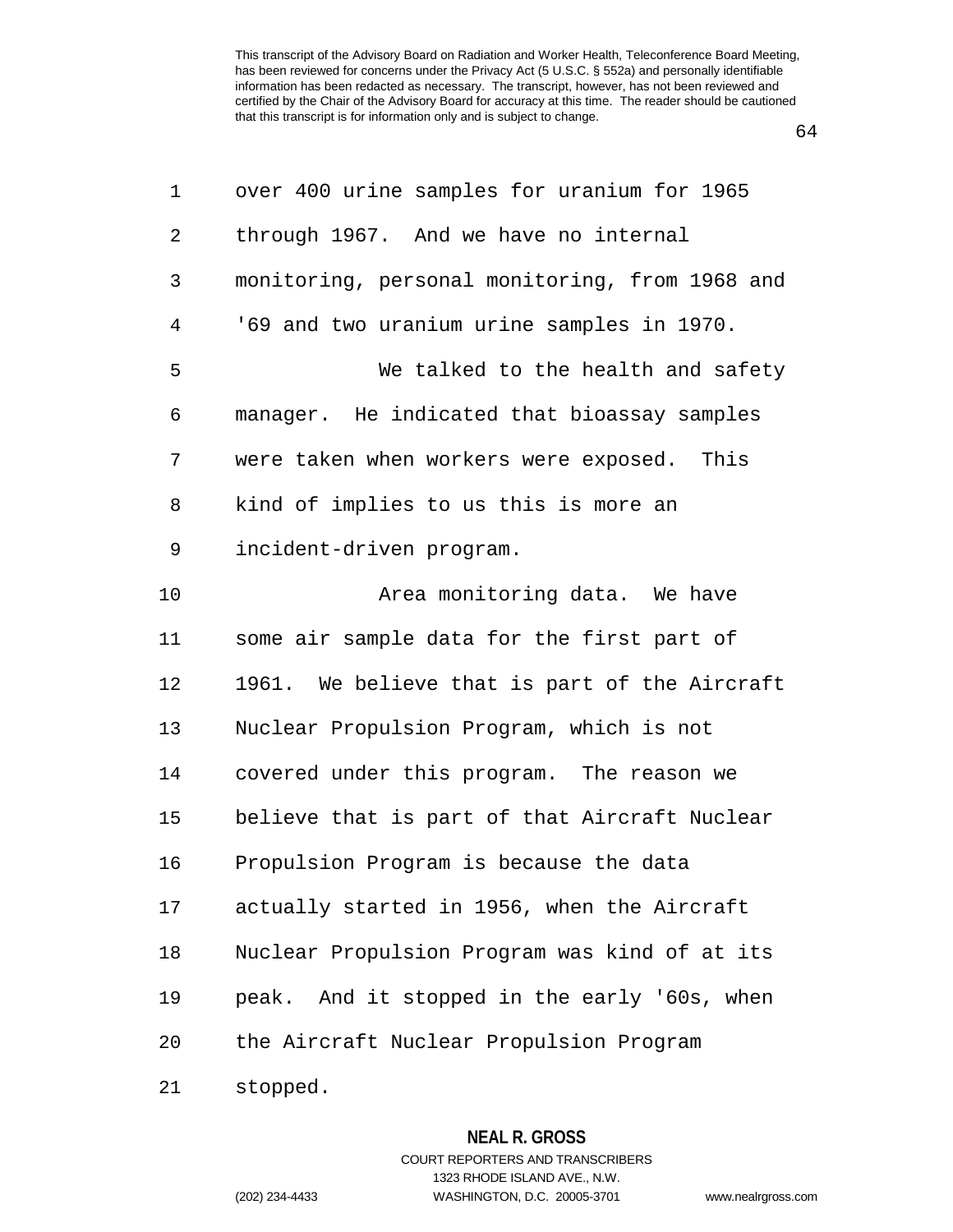65

| $\mathbf 1$ | So we have no air sample data for              |
|-------------|------------------------------------------------|
| 2           | the second half of 1961 through 1970. And the  |
| 3           | health and safety manager for that period      |
| 4           | indicated that air sampling was performed, but |
| 5           | no data has been found to date.                |
| 6           | The health and safety manager also             |
| 7           | indicated they rarely perform radiological     |
| 8           | monitoring in non-radiological areas. And I    |
| 9           | think this is important because if they had    |
| 10          | good access controls to radiological areas, if |
| 11          | we had boundary air monitoring data, those     |
| 12          | types of information are information that we   |
| 13          | would use to limit the Class.                  |
| 14          | As for surface contamination, we               |
| 15          | have a good survey that was taken, radiation   |
| 16          | survey, in 1969. However, that survey was      |
| 17          | mainly alpha/beta and was not                  |
| 18          | isotopic-specific.                             |
| 19          | Our feasibility determination was              |
| 20          | that we could not draw conclusions about the   |
| 21          | magnitude of internal dose from exposure to    |
|             |                                                |

### **NEAL R. GROSS** COURT REPORTERS AND TRANSCRIBERS

1323 RHODE ISLAND AVE., N.W. (202) 234-4433 WASHINGTON, D.C. 20005-3701 www.nealrgross.com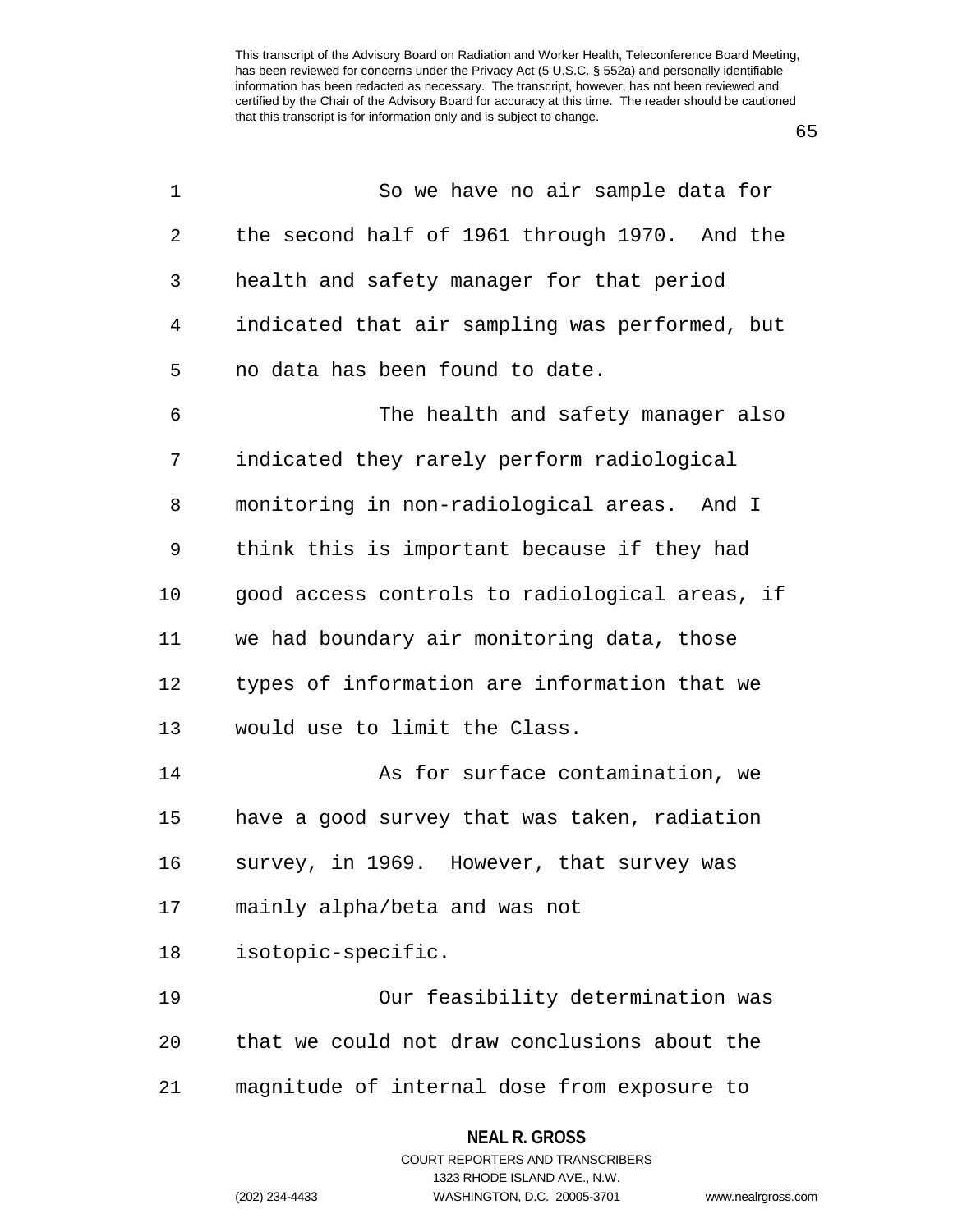66

| 1              | uranium, thorium, or fission products for the  |
|----------------|------------------------------------------------|
| 2              | entire period. If you looked at it, we had     |
| 3              | gaps in monitoring data. The early years, '61  |
| $\overline{4}$ | to '64, we had no internal monitoring data.    |
| 5              | And then the '64 to '67 period, we have a few  |
| 6              | thorium -- some thorium bioassay samples.      |
| 7              | However, the majority of the thorium work      |
| 8              | really didn't begin until '67.                 |
| 9              | So we have breaks in data over the             |
| 10             | time period. The uranium and thorium bioassay  |
| 11             | data do not represent potential exposures      |
| 12             | during the entire operational period, as I had |
| 13             | mentioned. We have little to no air            |
| 14             | monitoring data for the operational period.    |
| 15             | And we have a workplace survey. It's           |
| 16             | comprehensive, but it's at the end of          |
| 17             | operations or the end of the operational time  |
| 18             | period. And we don't have, really, any         |
| 19             | isotopic-specific data for that.               |
| 20             | Our external exposure, we have a               |
| 21             | lot of film badge data over the time period.   |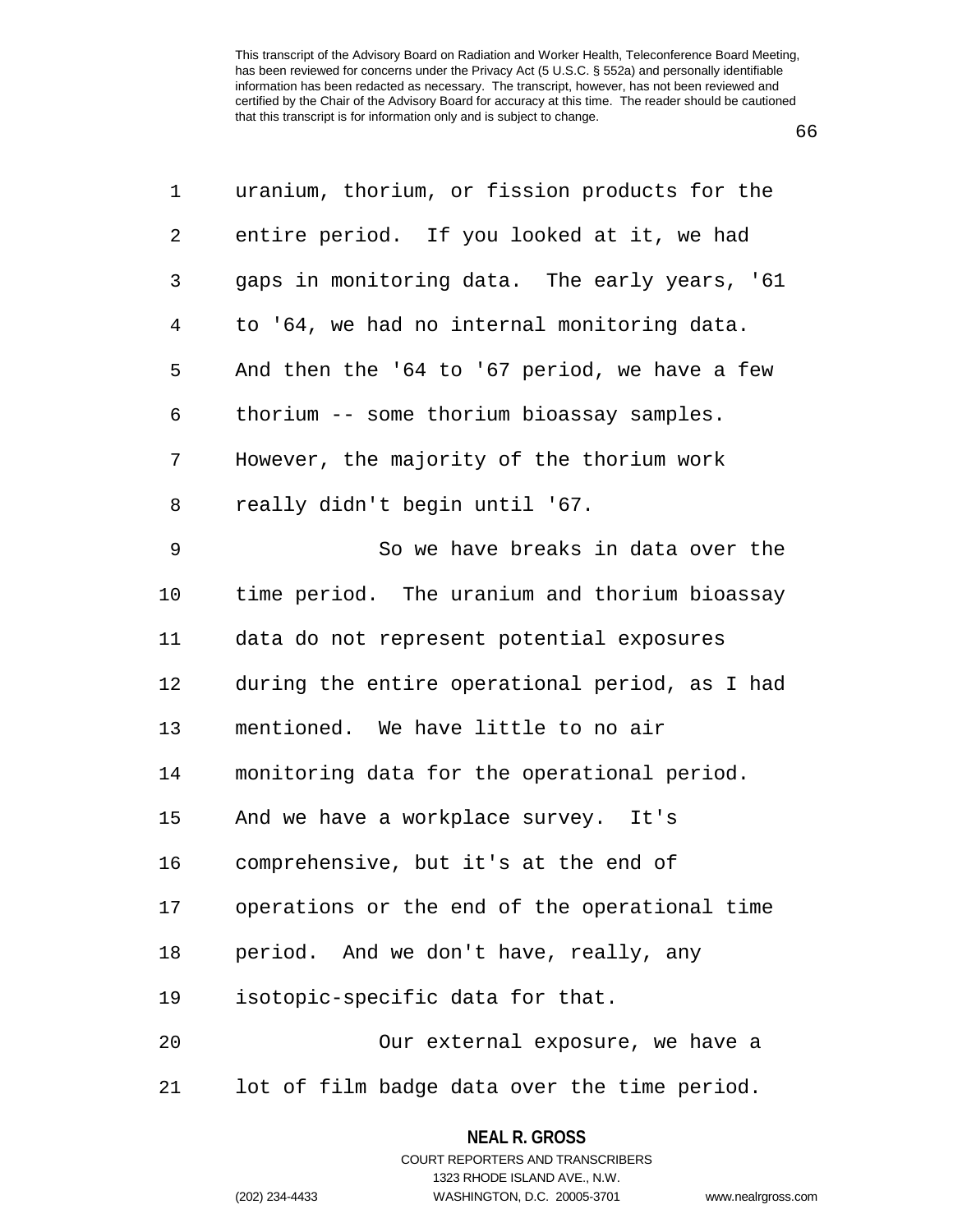67

| 1  | We do not feel that this film badge data can   |
|----|------------------------------------------------|
| 2  | be used to develop a coworker model. We have   |
| 3  | evaluated the external data.                   |
| 4  | As I mentioned to the Work Group               |
| 5  | yesterday, there's a broad exposure potential  |
| 6  | between the various projects that GE was       |
| 7  | involved with. There are significant exposure  |
| 8  | differences between working with uranium and   |
| 9  | doing high-intensity radiation studies on      |
| 10 | materials. And it is also difficult to know    |
| 11 | how many people were involved in each of these |
| 12 | operations and where the work occurred when 95 |
| 13 | percent of the data does not indicate work     |
| 14 | location or activities.                        |
| 15 | Adequate reconstruction of medical             |
| 16 | dose is feasible.                              |
| 17 | Access controls. The majority of               |
| 18 | the radiological work occurred in buildings C  |
| 19 | and D. We know that there was a storage area   |
| 20 | just north of D that stored drums and other    |
| 21 | radioactive material.                          |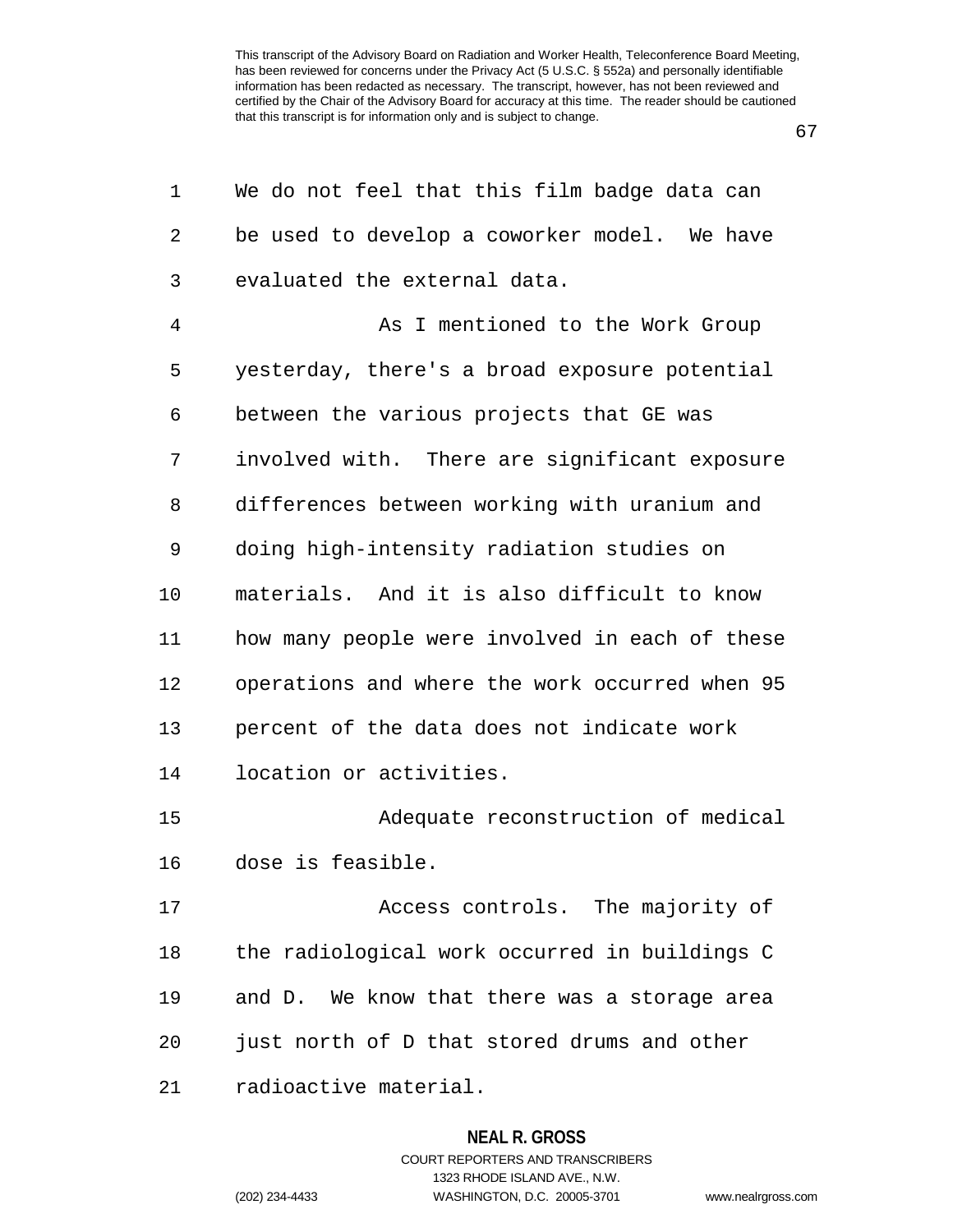68

| 1  | Air Force Plant 36 was not                    |
|----|-----------------------------------------------|
| 2  | physically separated from the rest of the     |
| 3  | plant. There was no fence around it. There    |
| 4  | was a guard that guarded the access gate to   |
| 5  | the sites in that area, and we do have        |
| 6  | indications that the hot cells were locked as |
| 7  | well.                                         |
| 8  | The health and safety manager                 |
| 9  | indicated that non-radiological workers were  |
| 10 | not permitted into radiological areas. This   |
| 11 | was controlled by postings. And, again, as I  |
| 12 | mentioned, hot cells were locked.             |
| 13 | Worker interviews indicate that               |
| 14 | there were no access control requirements for |
| 15 | entering the buildings. And they also pointed |
| 16 | out that the hot cells were locked.           |
| 17 | I also want to point out                      |
| 18 | non-radiological workers worked in the same   |
| 19 | area as radiological workers. Building C was  |
| 20 | split into operations at one part of the      |
| 21 | facility and administration activities in the |

#### **NEAL R. GROSS**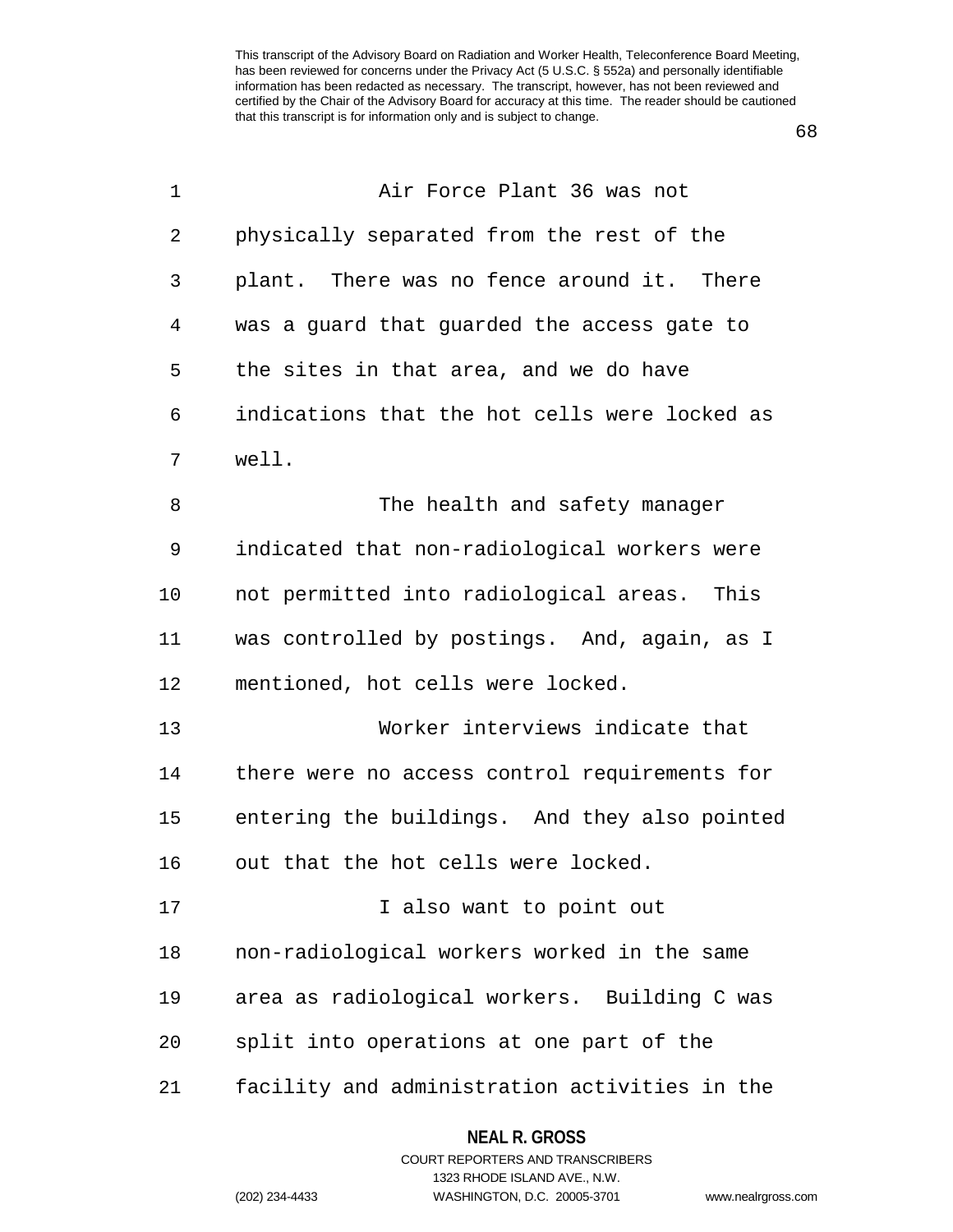69

| 1              | other part of the facility, as well as we know |
|----------------|------------------------------------------------|
| 2              | that there was a mezzanine that the health and |
| 3              | safety manager had indicated that              |
| $\overline{4}$ | administrative support staff worked on the     |
| 5              | mezzanine that were not radiological workers,  |
| 6              | just above the work that was going on in the   |
| 7              | operations area.                               |
| 8              | We went to the Department of Labor             |
| 9              | in November of last year looking at ways to    |
| 10             | implement this Class and ways to define this   |
| 11             | Class. And in a letter dated November 12th,    |
| 12             | 2010, DOL indicated they were unaware of any   |
| 13             | records in their possession or in the          |
| 14             | possession of DOE that would allow them to     |
| 15             | determine whether a worker at GE Evendale      |
| 16             | worked specifically at Air Force Plant 36      |
| 17             | versus other parts of the plant.               |
| 18             | So there were no records that                  |
| 19             | actually came out and said, "Okay. You were    |
| 20             | under the AEC contract for Air Force Plant 36  |
| 21             | and we could identify you from that." So they  |

### **NEAL R. GROSS**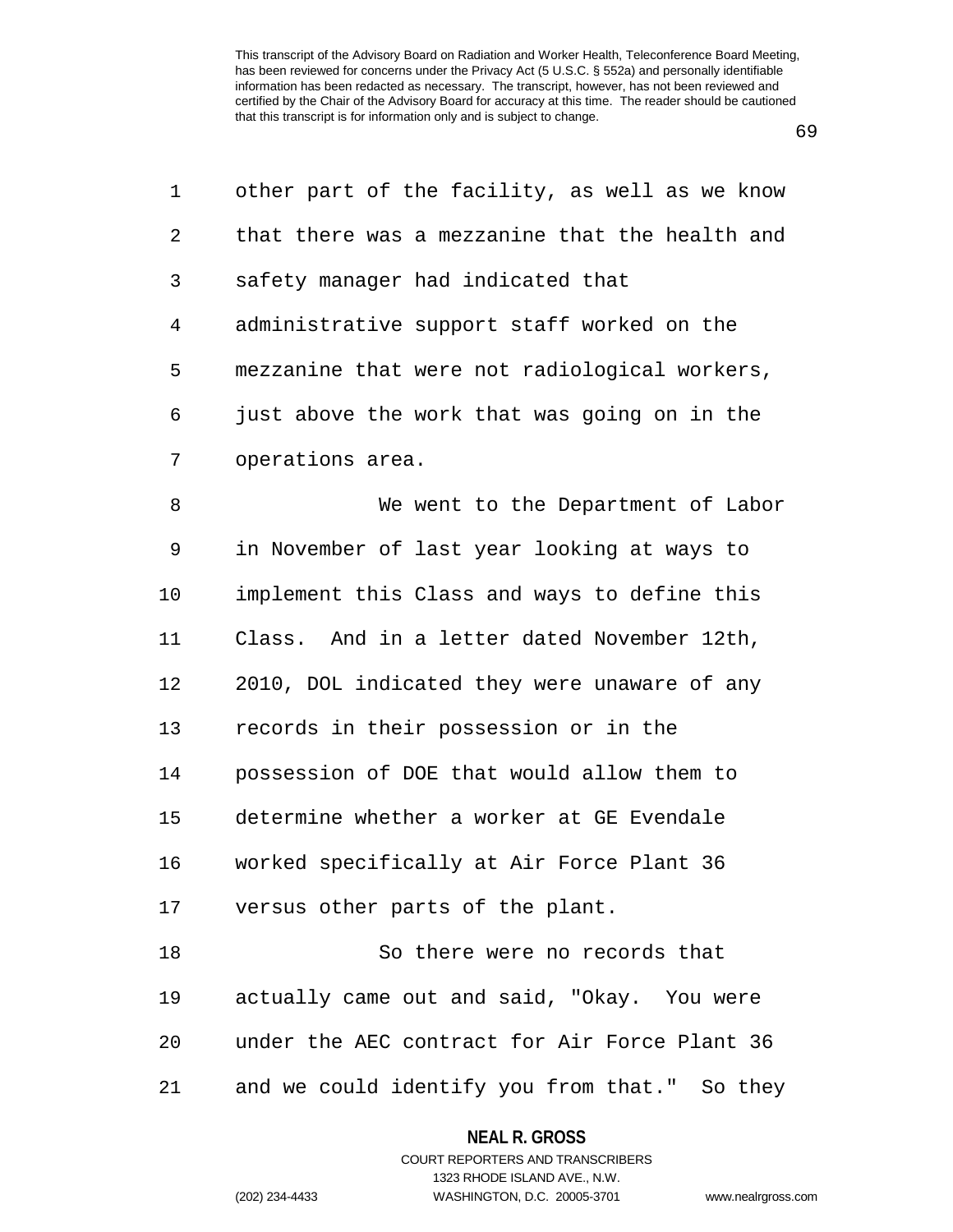70

| 1  | don't have that information.                   |
|----|------------------------------------------------|
| 2  | The last Work Group meeting, one               |
| 3  | of the biggest things, prior to Friday's Work  |
| 4  | Group meeting, one of the issues, action items |
| 5  | that came up was this POPSEE list. The POPSEE  |
| 6  | list is an actual -- it's a name that was      |
| 7  | derived from acronyms or other projects that   |
| 8  | occurred under the AEC time period or the AEC  |
| 9  | work. And this list was developed of workers   |
| 10 | who were part of that, one of those programs   |
| 11 | under that AEC contract.                       |
| 12 | And so what we were tasked to do               |
| 13 | was to go back, interview personnel to         |
| 14 | determine the purpose and how the personnel on |
| 15 | the POPSEE list were related to the covered    |
| 16 | activities. And does the POPSEE list contain   |
| 17 | everyone who was potentially exposed during    |
| 18 | the period?                                    |
| 19 | And the thought was, can we define             |
| 20 | this Class around the POPSEE list? Ultimately  |
| 21 | we interviewed, we only interviewed one        |

### **NEAL R. GROSS**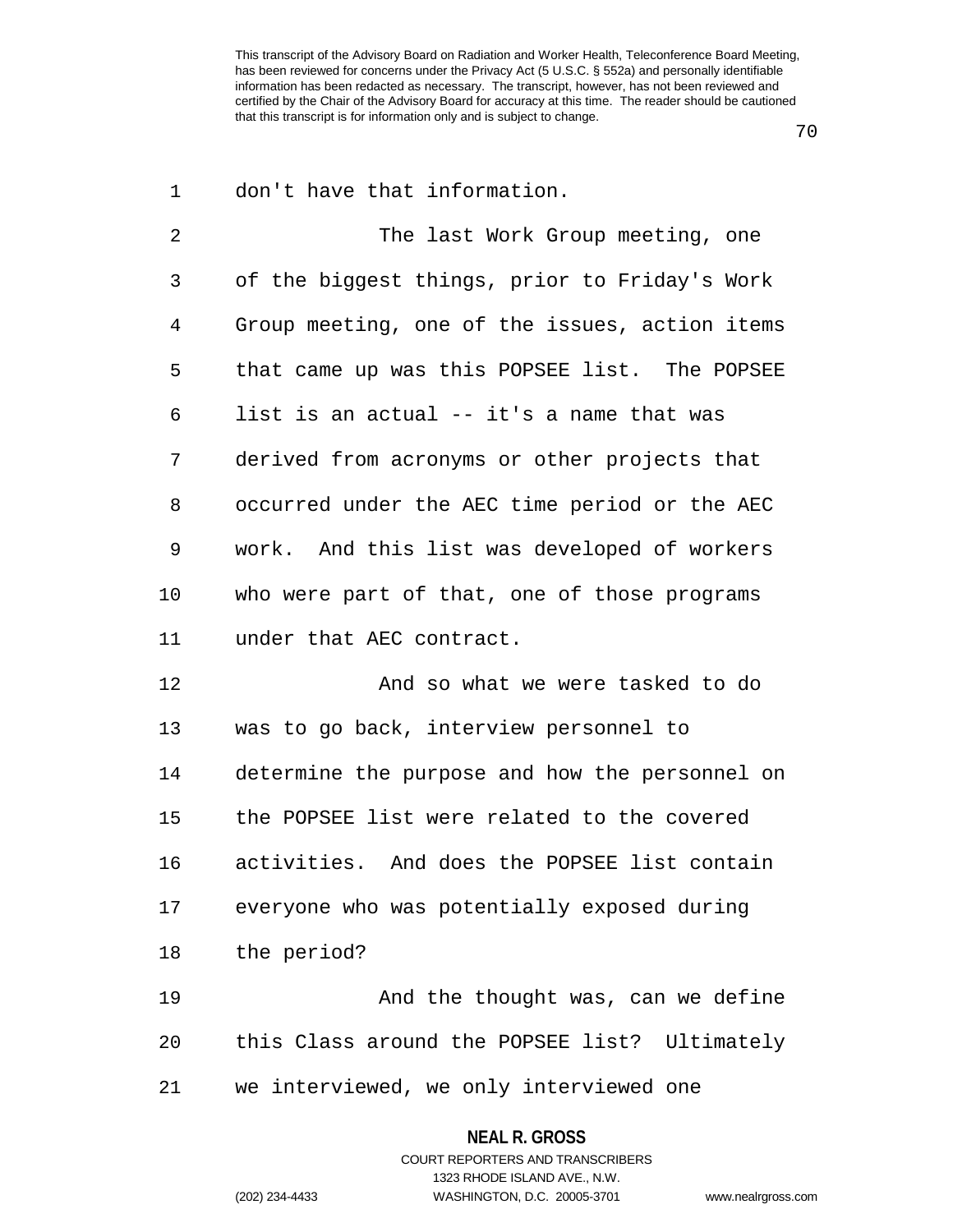| 1              | person. That was the health and safety         |
|----------------|------------------------------------------------|
| 2              | manager at that time period. And the reason    |
| 3              | why we only interviewed him was because he     |
| $\overline{4}$ | gave us good information and we felt we really |
| 5              | didn't need any more.                          |
| 6              | The term "POPSEE" again is not an              |
| 7              | acronym. It's a compilation of the letters     |
| 8              | comprising the various programs, names during  |
| 9              | GE, Nuclear Propulsion, AEC era. It's a        |
| 10             | compilation with no real meaning. They had     |
| 11             | ANPO, ENPO, all of these different acronyms of |
| 12             | programs that were occurring at that time.     |
| 13             | The POPSEE organization was a                  |
| 14             | social organization that consisted of workers  |
| 15             | over various years from various programs       |
| 16             | listed in bullet 1 or listed above. POPSEE     |
| 17             | included only those workers that wished to     |
| 18             | participate in the organization.               |
| 19             | So they went out. They talked to               |
| 20             | workers and people, professionals and so on,   |

21 that were involved in the programs. They were

**NEAL R. GROSS** COURT REPORTERS AND TRANSCRIBERS 1323 RHODE ISLAND AVE., N.W. (202) 234-4433 WASHINGTON, D.C. 20005-3701 www.nealrgross.com

71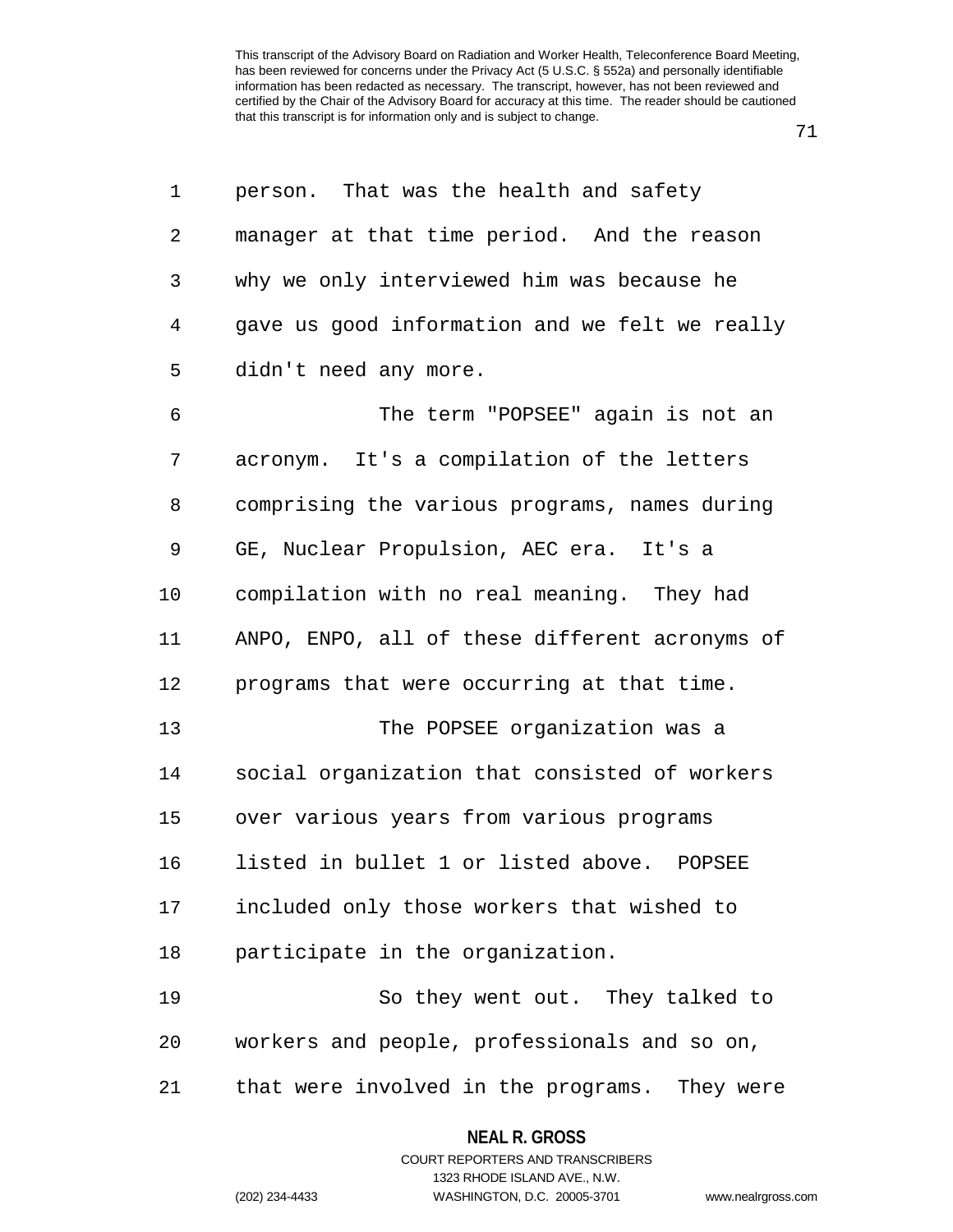| 1  | gathering this, basically this reunion         |
|----|------------------------------------------------|
| 2  | organization, and putting names on this list.  |
| 3  | But if you did not want to be on the list, you |
| 4  | were not on the list.                          |
| 5  | So the POPSEE roster included                  |
| 6  | employees that never worked in buildings C and |
| 7  | D. So individuals, engineers and such that     |
| 8  | weren't part of the production processes but   |
| 9  | played a role in these various programs ended  |
| 10 | up on that POPSEE list, even though they       |
| 11 | didn't work in C and D. And, again, it would   |
| 12 | not necessarily include all employees that did |
| 13 | work in C and D.                               |
| 14 | Also, what we did was we took that             |
| 15 | POPSEE list, and we put it in an Excel         |
| 16 | spreadsheet. We took our list of claims that   |
| 17 | we had in NOCTS. And we laid them out. We      |
| 18 | wanted to do a comparison, how many names of   |
| 19 | the claims that we have are on the POPSEE      |
| 20 | list.                                          |
|    |                                                |

21 And let's not limit it to that.

**NEAL R. GROSS**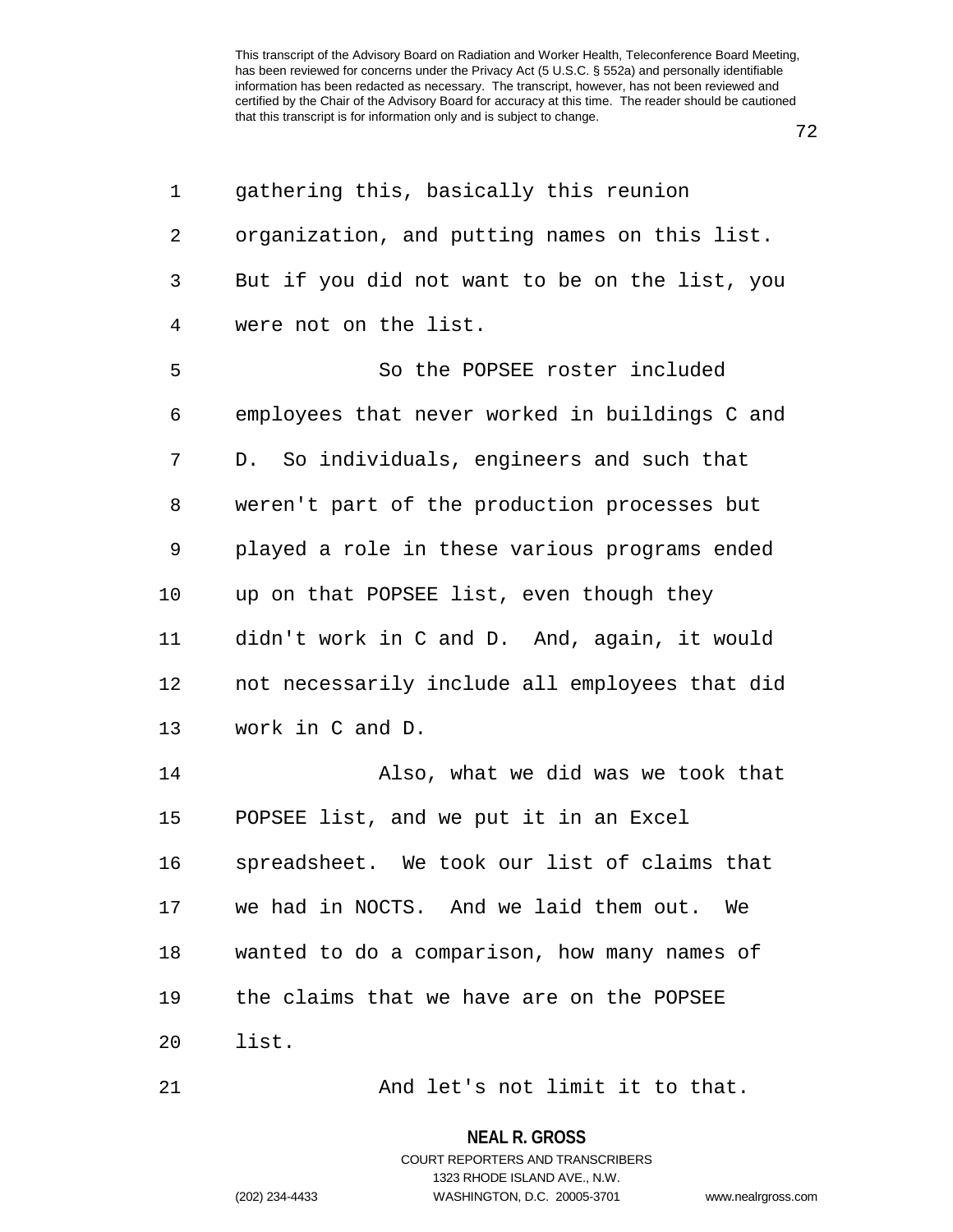| 1              | Let's take and list all our claims and list    |
|----------------|------------------------------------------------|
| $\overline{2}$ | whether they have internal or external         |
| 3              | monitoring and then see how many of those      |
| 4              | claimants, the ones with personal monitoring   |
| 5              | data, actually show up on the POPSEE list.     |
| 6              | That Excel spreadsheet is in the               |
| 7              | Board's directory. And we did talk about it    |
| 8              | a little bit on Friday.                        |
| 9              | We only found six names of the                 |
| 10             | claimants, of our existing claimants, that are |
| 11             | actually on the POPSEE list. And we have a     |
| 12             | number of claimants with external monitoring   |
| 13             | data that were not on the POPSEE list.         |
| 14             | What we concluded from that was                |
| 15             | the POPSEE list could not be used as a         |
| 16             | mechanism for limiting our Class Definition.   |
| 17             | So ultimately, at the end of the day, we've    |
| 18             | come back with the same Class Definition that  |
| 19             | we had, which was all employees. And that's    |
| 20             | pretty much it.                                |
|                |                                                |

21 CHAIRMAN MELIUS: Okay. Thank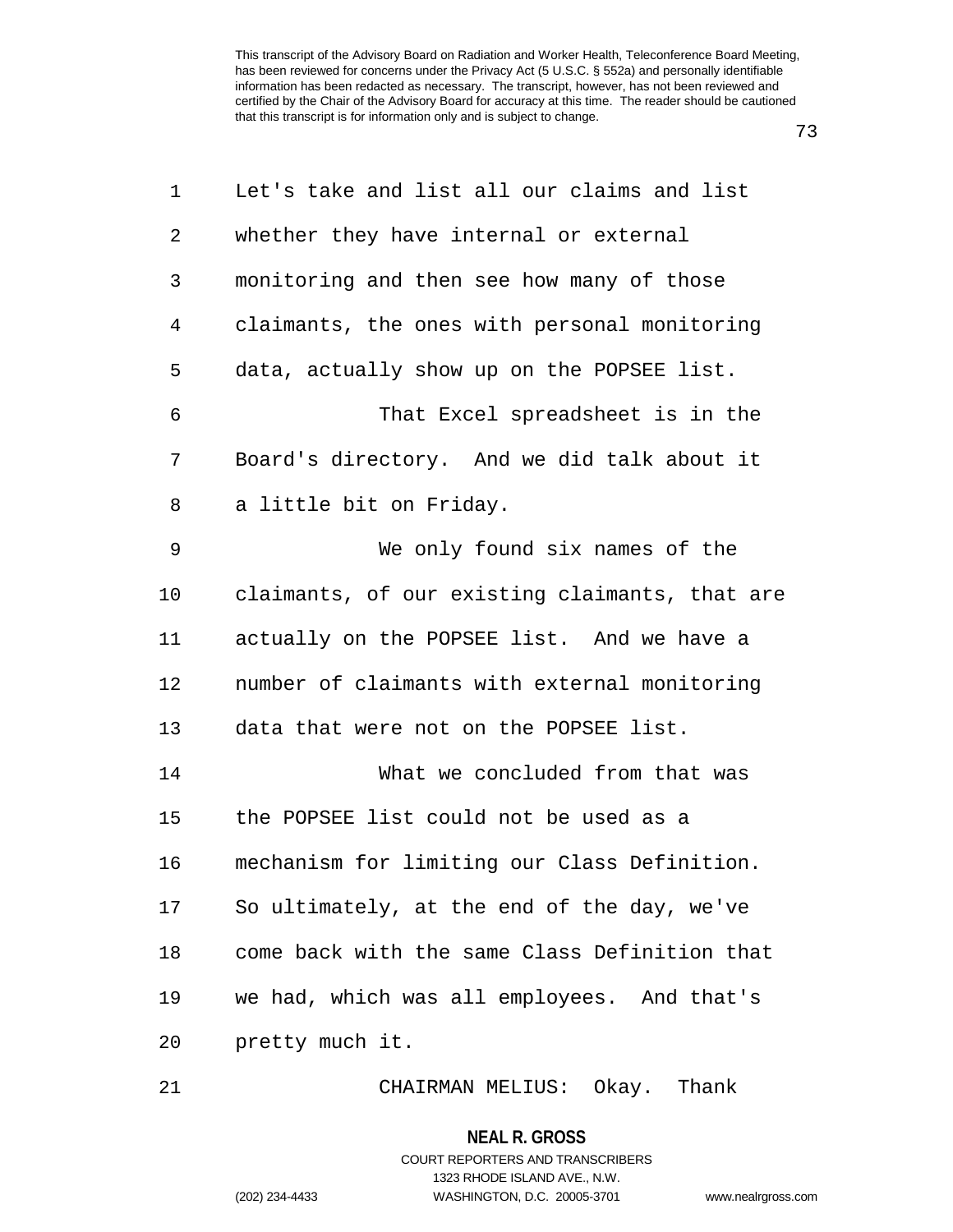74

| 1<br>you, | LaVon. |
|-----------|--------|
|-----------|--------|

| $\overline{2}$ | I'll just add the SEC Review Work              |
|----------------|------------------------------------------------|
| 3              | Group met on Friday. We had been following     |
| 4              | up on this. And it was our group that had      |
| 5              | actually asked for some of the risk            |
| 6              | comparisons that LaVon just went through.      |
| 7              | And so the Work Group went through             |
| 8              | this review of this information. At least I,   |
| 9              | maybe other Members of the Work Group had also |
| 10             | looked at the O: drive information, where the  |
| 11             | spreadsheets were set up to look at.           |
| 12             | And I think we reached agreement               |
| 13             | that there really was no list. Neither the     |
| 14             | POPSEE list, nor list of monitored workers     |
| 15             | would be satisfactory in terms of defining who |
| 16             | was at risk because of their work during this  |
| 17             | time period.                                   |
| 18             | So based on that review, our                   |
| 19             | previous work on this, the Work Group is       |
| 20             | recommending that we accept the NIOSH          |
|                |                                                |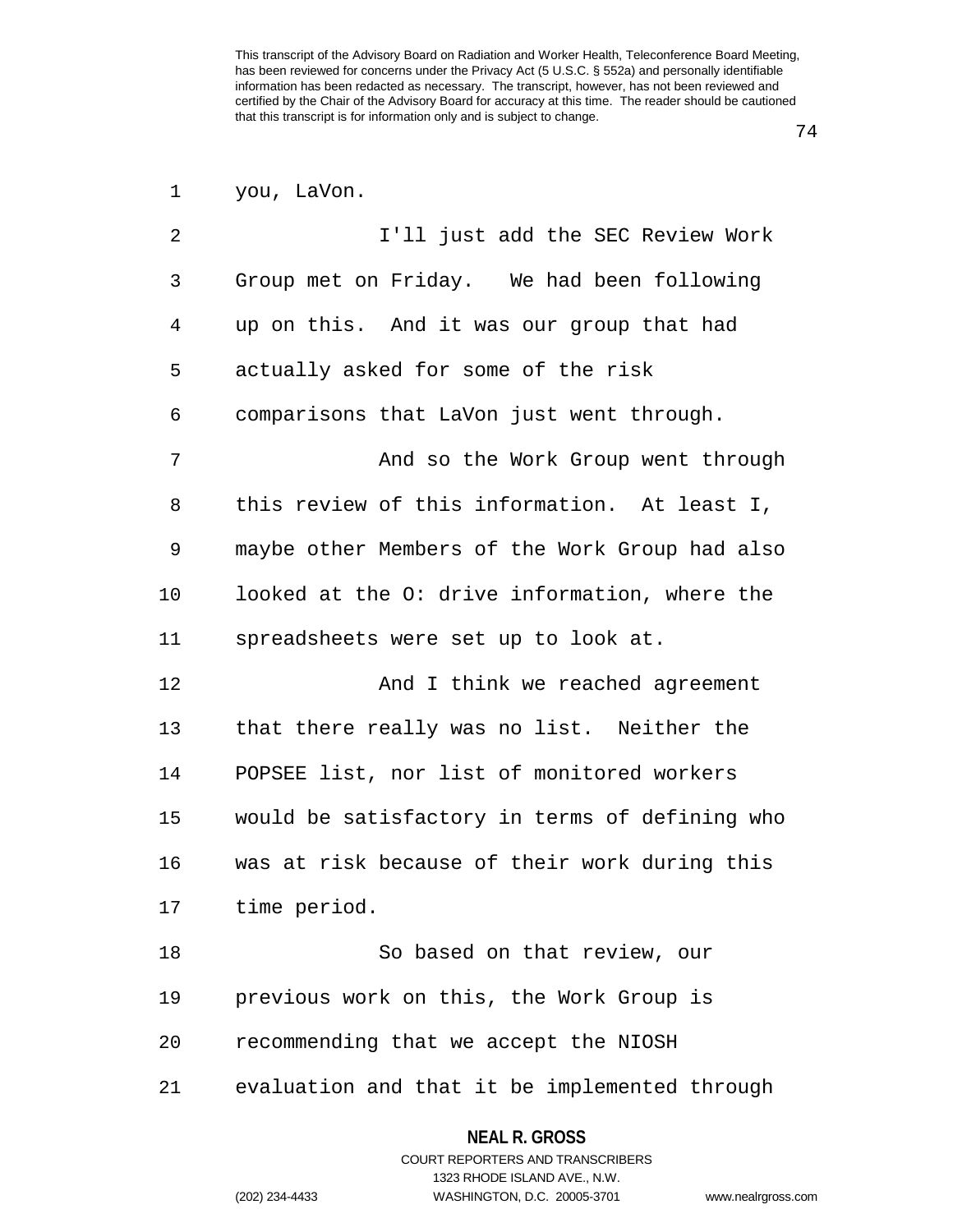75

| 1  | the Class Definition that is in the report. |
|----|---------------------------------------------|
| 2  | And so we'll enter that as a motion to the  |
| 3  | Board.                                      |
| 4  | Are there questions on the                  |
| 5  | information that LaVon provided or on the   |
| 6  | overall evaluation?                         |
| 7  | (No response.)                              |
| 8  | CHAIRMAN MELIUS: If not, I think            |
| 9  | we need a vote on the motion.               |
| 10 | MEMBER BEACH: Jim, I'll second              |
| 11 | your motion.                                |
| 12 | CHAIRMAN MELIUS: Okay. I'm                  |
| 13 | sorry. I forgot the second. Thank you.      |
| 14 | MR. KATZ: Very good. This is                |
| 15 | Ted. I'll take a roll call vote. Dr.        |
| 16 | Anderson?                                   |
| 17 | MEMBER ANDERSON: Yes.                       |
| 18 | MR. KATZ: Ms. Beach?                        |
| 19 | MEMBER BEACH: Yes.                          |
| 20 | MR. KATZ: Mr. Clawson?                      |
| 21 | MEMBER CLAWSON: Yes.                        |

### **NEAL R. GROSS**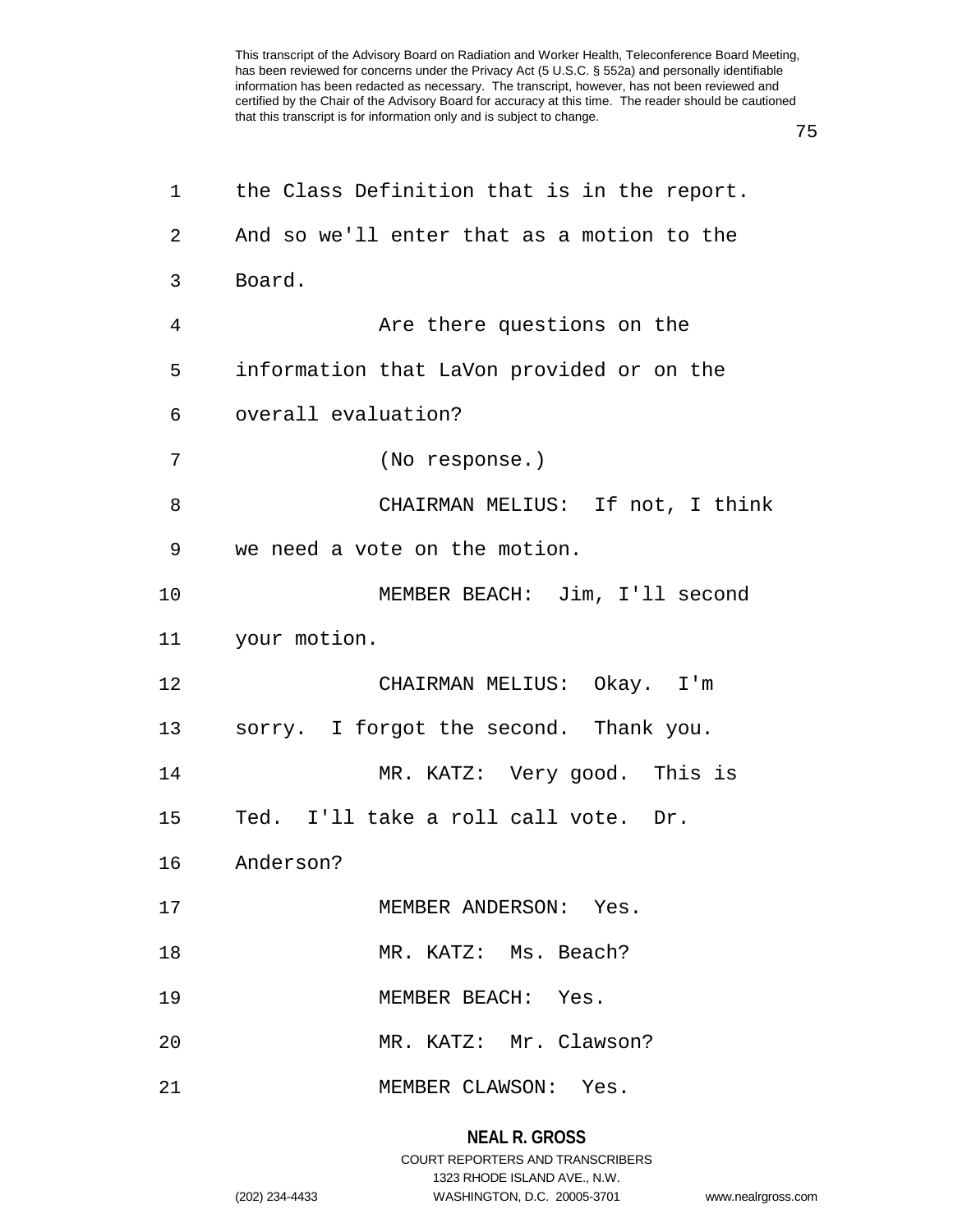76

| $\mathbf 1$    |                 | MR. KATZ: Dr. Field?                       |
|----------------|-----------------|--------------------------------------------|
| $\overline{2}$ |                 | MEMBER FIELD: Yes.                         |
| 3              |                 | MR. KATZ: I'm just going to check          |
| 4              |                 | again. I don't believe Mr. Gibson is here, |
| 5              | but Mr. Gibson? |                                            |
| $\epsilon$     |                 | (No response.)                             |
| 7              |                 | MR. KATZ: Okay. And Mr. Griffon?           |
| 8              |                 | (No response.)                             |
| $\overline{9}$ |                 | MR. KATZ: No. Okay. Dr. Lockey?            |
| 10             |                 | MEMBER LOCKEY: Yes.                        |
| 11             |                 | MR. KATZ: Dr. Melius?                      |
| 12             |                 | CHAIRMAN MELIUS: Yes.                      |
| 13             |                 | MR. KATZ: Ms. Munn?                        |
| 14             |                 | MEMBER MUNN: Yes.                          |
| 15             |                 | MR. KATZ: I'll check again. Dr.            |
| 16             |                 | Poston, are you on the line?               |
| 17             |                 | (No response.)                             |
| 18             |                 | MR. KATZ: Okay. No. Mr.                    |
| 19             | Presley?        |                                            |
| 20             |                 | MEMBER PRESLEY: Yes.                       |
| 21             |                 | MR. KATZ: Dr. Richardson?                  |
|                |                 |                                            |

#### **NEAL R. GROSS**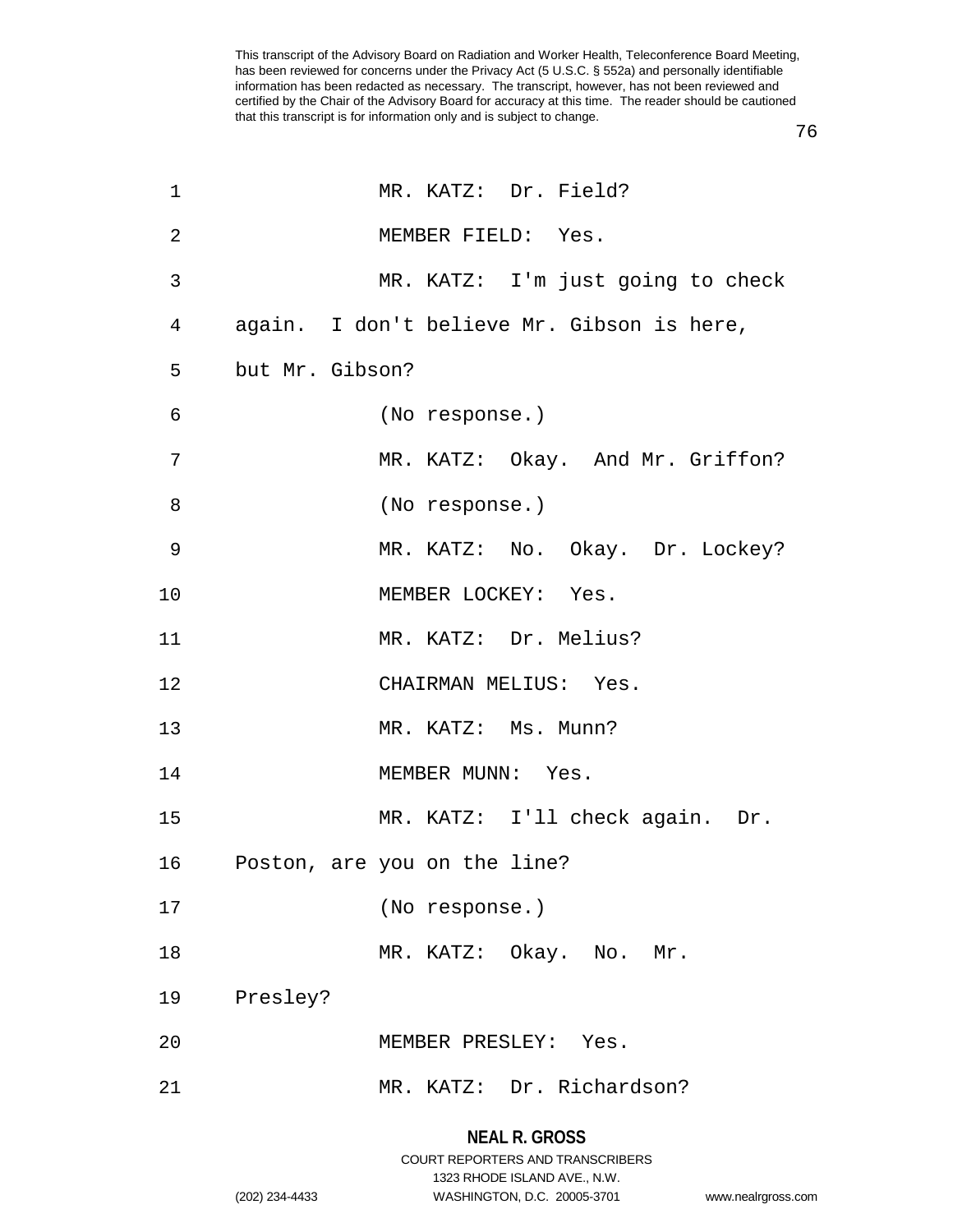77

| 1               |                   | MEMBER RICHARDSON: Yes.                       |
|-----------------|-------------------|-----------------------------------------------|
| $\overline{2}$  |                   | MR. KATZ: Dr. Roessler?                       |
| 3               |                   | MEMBER ROESSLER: Yes.                         |
| 4               |                   | MR. KATZ: Mr. Schofield? Mr.                  |
| 5               |                   | Schofield? No? You might be on mute.          |
| 6               |                   | MEMBER SCHOFIELD: Yes. Sorry. I               |
| 7               | had it on mute.   |                                               |
| 8               |                   | MR. KATZ: Thank you.                          |
| 9               |                   | Dr. Ziemer?                                   |
| 10              |                   | MEMBER ZIEMER: Yes.                           |
| 11              |                   | MR. KATZ: Okay. Then it's                     |
| 12 <sub>1</sub> |                   | unanimous. I have four Board Members, though, |
| 13              |                   | who are absent. I'll need to collect their    |
| 14              | votes after this. |                                               |
| 15              |                   | CHAIRMAN MELIUS: Okay.                        |
| 16              |                   | MR. KATZ: The motion passes.                  |
| 17              |                   | CHAIRMAN MELIUS: Good. Okay.                  |
| 18              | Thank you.        |                                               |
| 19              |                   | The next item on our agenda is the            |
| 20              |                   | NIOSH ten-year program review.                |
| 21              |                   | DR. WADE: Yes. This is Lew Wade.              |

#### **NEAL R. GROSS**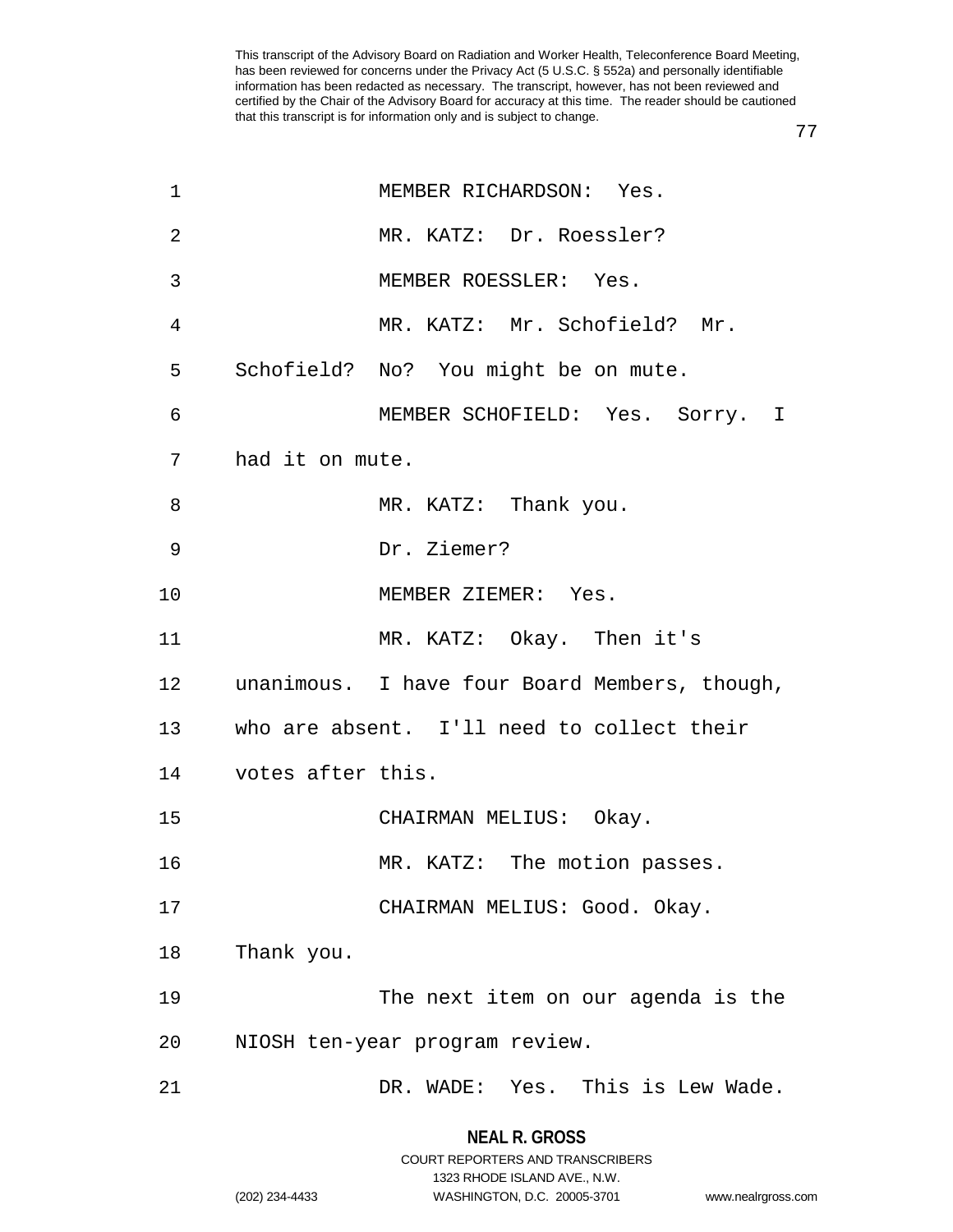78

| 1  | I trust you can hear me.                       |
|----|------------------------------------------------|
| 2  | CHAIRMAN MELIUS: Yes.                          |
| 3  | DR. WADE: The program review                   |
| 4  | continues to move along. My purpose today is   |
| 5  | to continue the practice of updating the Board |
| 6  | at each of the Board's meetings as to the      |
| 7  | progress being made and, as always, give Board |
| 8  | Members or the Board as an entity an           |
| 9  | opportunity to provide input.                  |
| 10 | As you remember, the program                   |
| 11 | review really was divided into two phases:     |
| 12 | the first phase, data-driven look at aspects   |
| 13 | of NIOSH's performance, looking at science,    |
| 14 | timing, dose reconstructions, SEC petitions,   |
| 15 | customer service, and the like. You have       |
| 16 | reviewed those reports.                        |
| 17 | At the last meeting of the                     |
| 18 | Advisory Board, I shared with you the          |
| 19 | recommendations from those five reports and    |
| 20 | gave you a sense of the priority               |
| 21 | recommendations that were being looked at by   |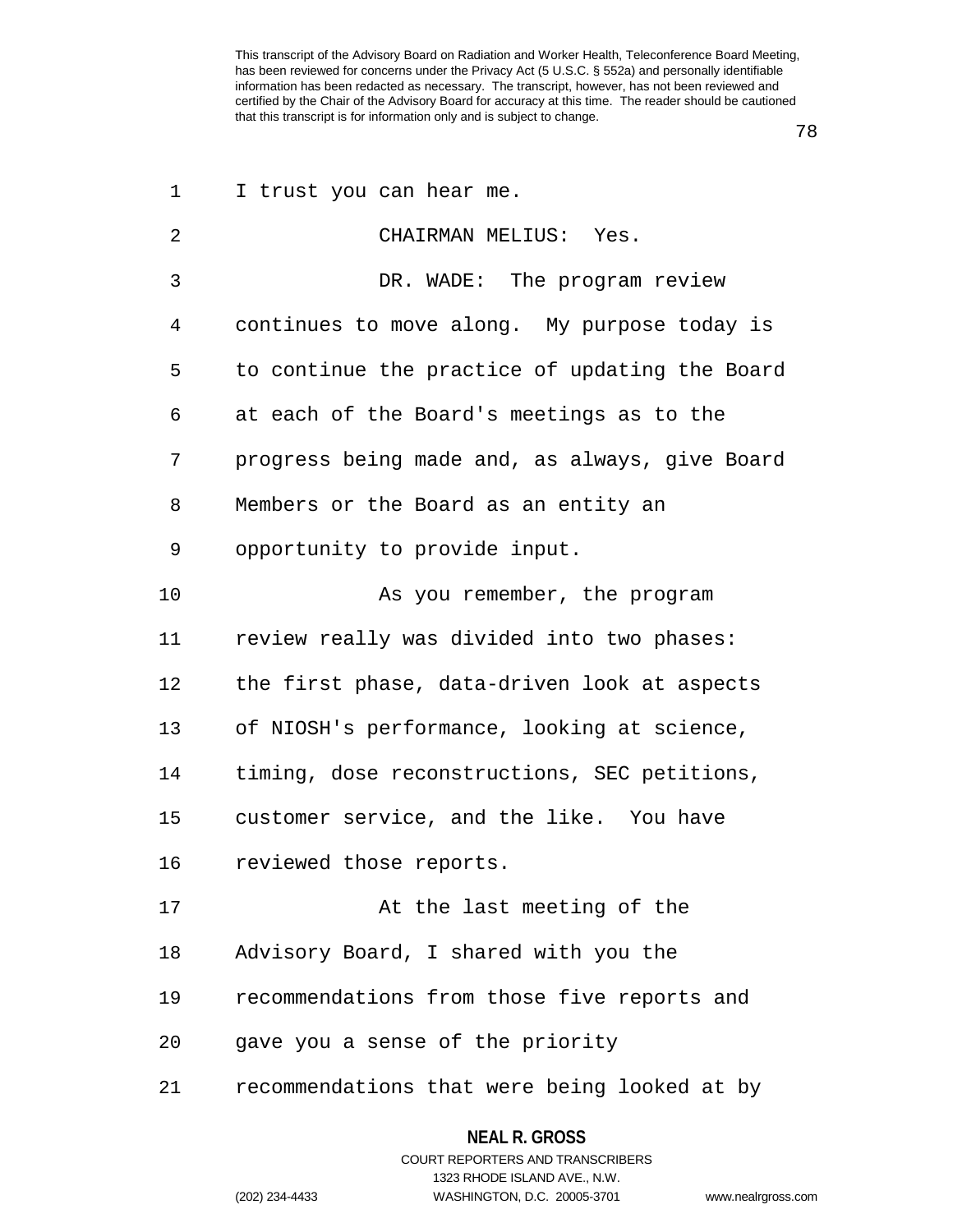79

| NIOSH. |
|--------|
|        |

| 2              | What happened subsequent to that                         |
|----------------|----------------------------------------------------------|
| 3              | last Board meeting is the NIOSH Director                 |
| $\overline{4}$ | convened a meeting of NIOSH leaders and DCAS             |
| 5              | staff and looked at those high-priority                  |
| 6              | recommendations, debated what should be added            |
| 7              | to them or what should stand from them, and              |
| 8              | then began to look at the development of an              |
| 9              | action plan for each of the high-priority                |
| 10             | recommendations.                                         |
| 11             | On Friday, I asked Zaida to share                        |
| 12             | with you all the report that resulted from the           |
| 13             | NIOSH Director's meeting on high-priority                |
| 14             | recommendation and action items. And I trust             |
| 15             | all of you have received that e-mail.                    |
| 16             | I won't go through all of the                            |
| 17             | action plans. Again, it is a draft list.<br>$\mathbb{I}$ |
| 18             | will just walk you through some of them to               |
| 19             | give you the flavor of it.                               |
| 20             | If you look at the first page,                           |
| 21             | where we are looking at dose reconstruction,             |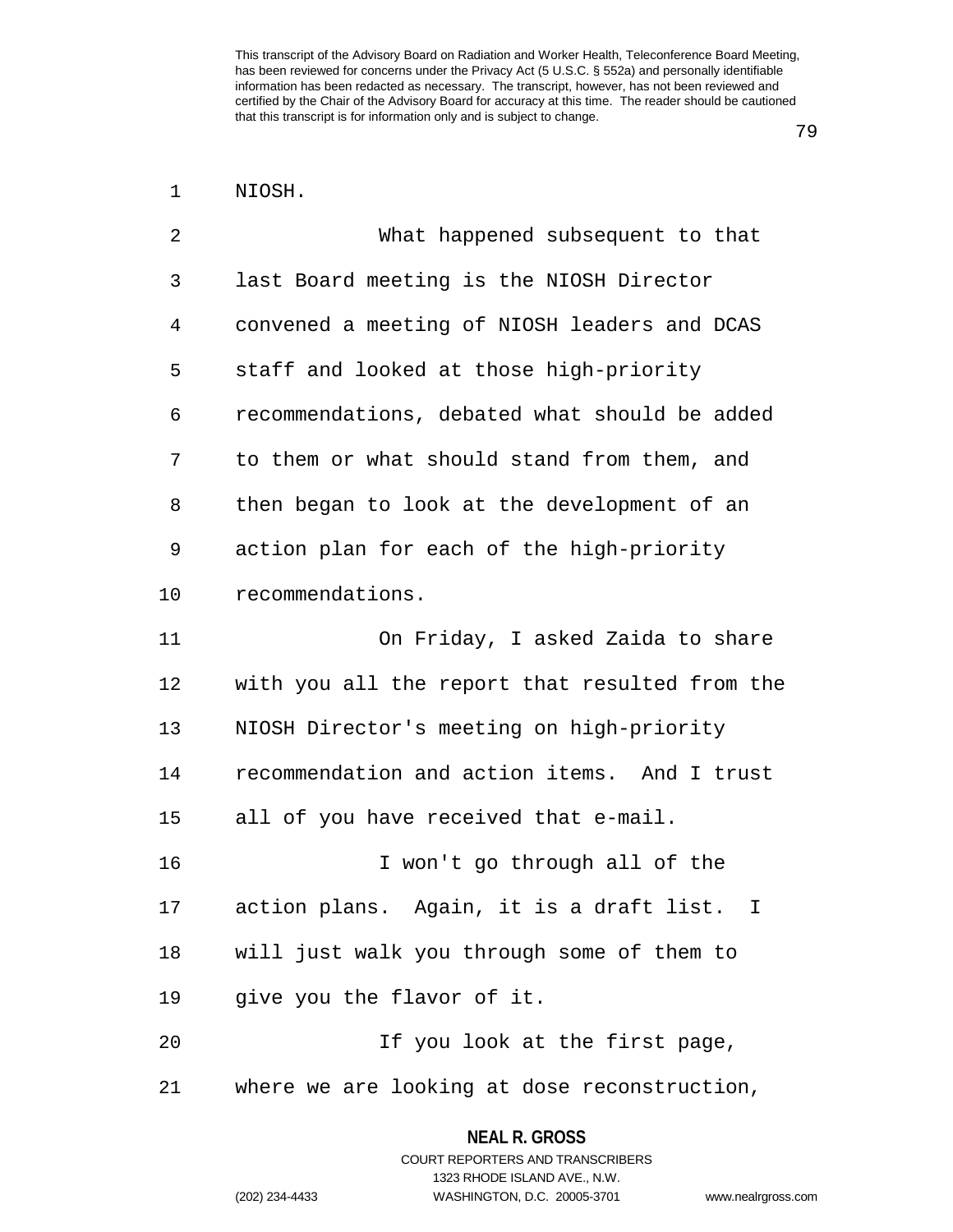80

| 1  | one of the high-priority recommendations was   |
|----|------------------------------------------------|
| 2  | to look at the QA/QC efforts. This is driven   |
| 3  | by the fact that the Board finds issues when   |
| 4  | it reviews NIOSH work. And the question is,    |
| 5  | what does this speak to in terms of NIOSH's    |
| 6  | internal QA/QC program? And you can see the    |
| 7  | actions that result from that, the use of      |
| 8  | efficiency measures and the actions that       |
| 9  | result from that.                              |
| 10 | The quality of service, a number               |
| 11 | of recommendations. One I will highlight to    |
| 12 | you is to see that prior to Board meeting and  |
| 13 | Work Group meetings, that work products are    |
| 14 | posted so that members of the public can have  |
| 15 | access to the same material, assuming that the |
| 16 | Privacy Act doesn't intervene as those are     |
| 17 | discussing it. And you can read the others.    |
| 18 | With regard to timing, the                     |
| 19 | aggressive limits on DR. Stu talks to you      |
| 20 | often about that. More aggressive limits on    |
| 21 | SEC petitions. There Ted and Stu really need   |

## **NEAL R. GROSS**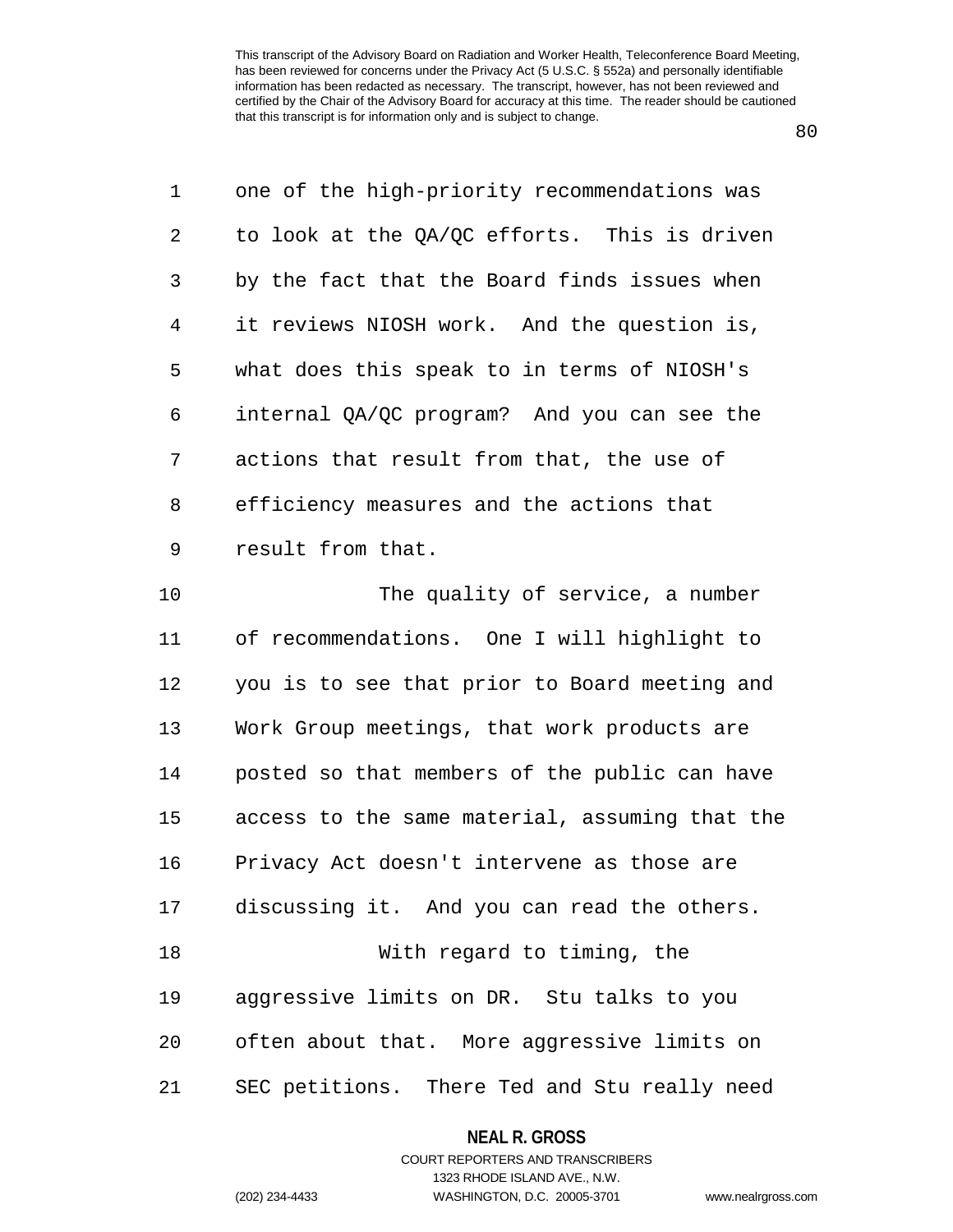81

| 1  | to start to interact with the Board Chair and  |
|----|------------------------------------------------|
| 2  | the Board to decide how we can together work   |
| 3  | on that issue. Again, the Board is a partner   |
| 4  | with us in terms of that effort.               |
| 5  | When you look at the SEC petition              |
| 6  | recommendations, those were the most           |
| 7  | interesting to discuss, I believe. The first   |
| 8  | one really speaks to the fact that if you look |
| 9  | at a Petition Evaluation Report, there is a    |
| 10 | blurring between policy issues and science     |
| 11 | issues. And John Howard felt particularly      |
| 12 | that the distinction needs to be clearly laid  |
| 13 | out.                                           |
| 14 | So he did ask that Petition                    |
| 15 | Evaluation Report, we pick one and we          |
| 16 | deconstruct it looking at key decision points  |
| 17 | that are spoken to in that report and that we  |
| 18 | clearly identify those that are policy and     |
| 19 | those that are science. And then we see that   |
| 20 | the right level of NIOSH is weighing in on the |
| 21 | policy decisions.                              |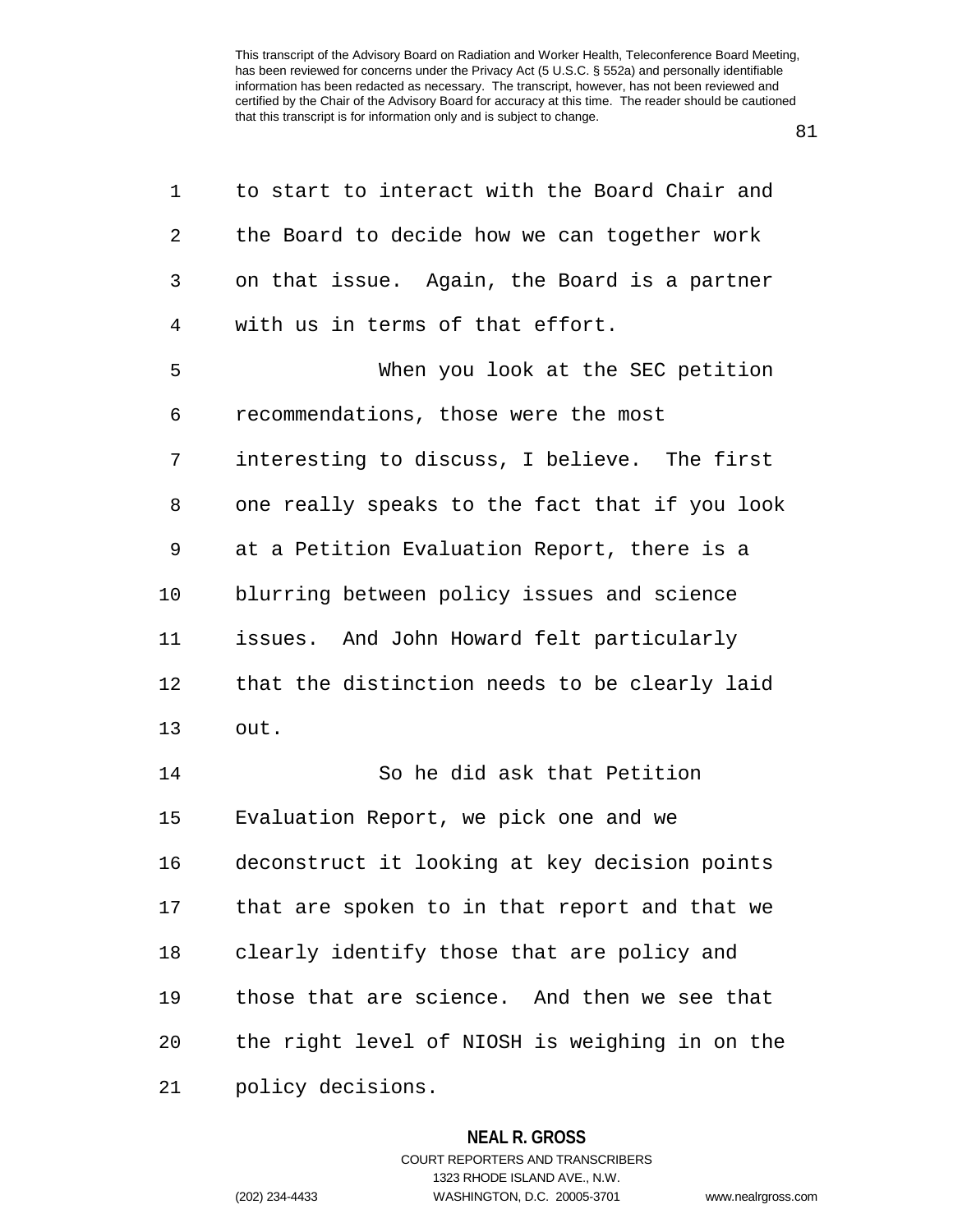82

| $\mathbf 1$    | You can look at surrogate data and             |
|----------------|------------------------------------------------|
| $\overline{2}$ | aspects of it really represent the policy      |
| 3              | judgment on the part of the agency, and others |
| 4              | represent the scientific determination.        |
| 5              | Having the differences between policy and      |
| 6              | science clearly identified, was thought to be  |
| 7              | an important step forward.                     |
| 8              | With regard to sufficient                      |
| 9              | accuracy, the second there, we have all lived  |
| 10             | in a world that has long debated what does     |
| 11             | sufficient accuracy mean? And there are        |
| 12             | action items developed to try and hone in on   |
| 13             | that, at least within NIOSH's own discussion.  |
| 14             | I am sure the Board would take great interest  |
| 15             | in what NIOSH prepared there.                  |
| 16             | There was this issue of health                 |
| 17             | physicists' bias. And attempts are made in     |
| 18             | the action items to try and bring in voices of |
| 19             | other than health physicists to comment upon   |
| 20             | various work products being developed, both    |
| 21             | here in number 3 on SEC petitions. It also     |

**NEAL R. GROSS** COURT REPORTERS AND TRANSCRIBERS

1323 RHODE ISLAND AVE., N.W.

(202) 234-4433 WASHINGTON, D.C. 20005-3701 www.nealrgross.com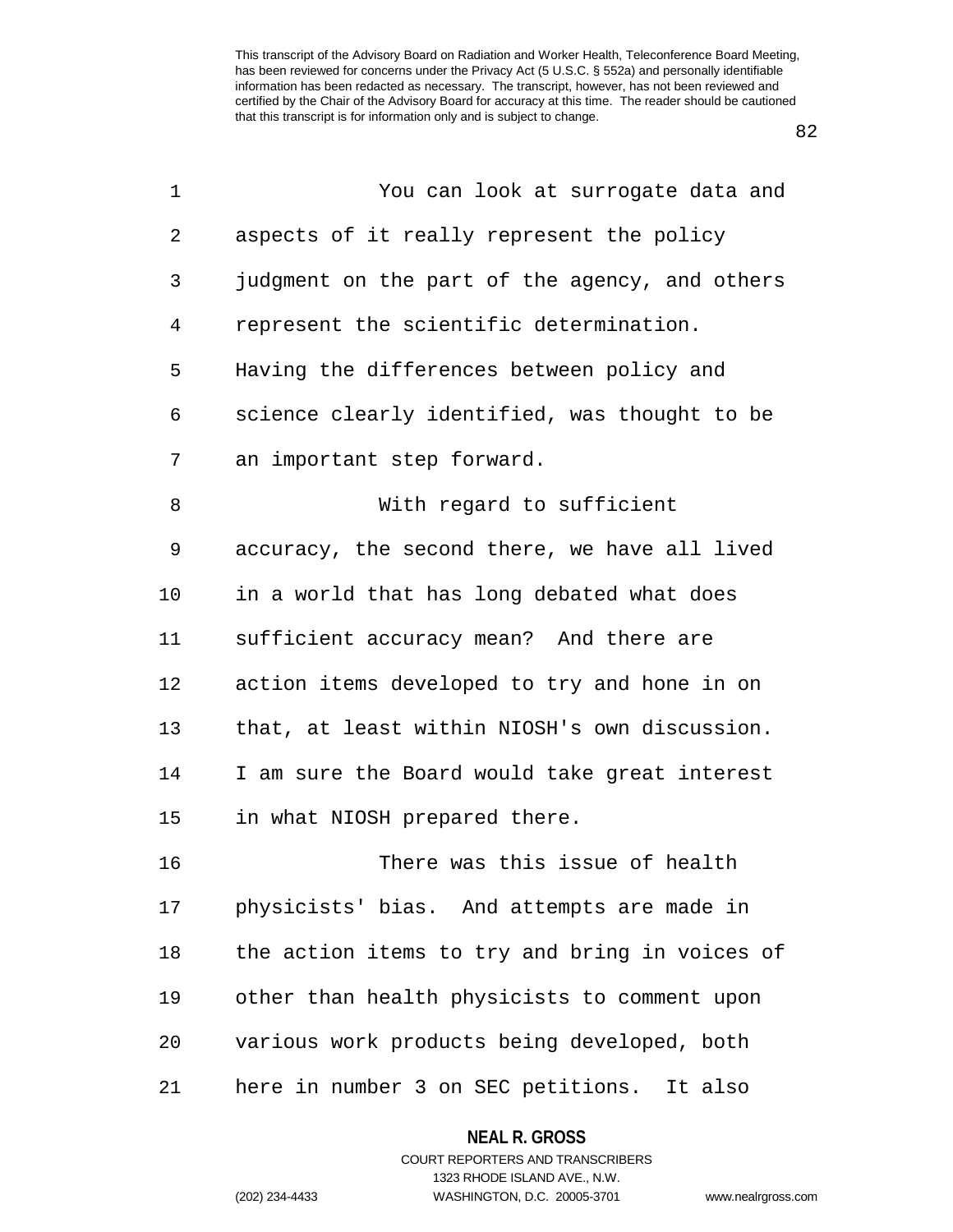83

| 1              | comes up again in the quality of science       |
|----------------|------------------------------------------------|
| 2              | debates.                                       |
| 3              | Relative to quality of science,                |
| $\overline{4}$ | this issue of indirect exposure assessment and |
| 5              | trying to ground truth NIOSH's indirect        |
| 6              | exposure assessments in ways that will allow   |
| 7              | for those to be carefully and critically       |
| 8              | looked at.                                     |
| 9              | If we remember, the quality of                 |
| 10             | science report attempted to do that for the    |
| 11             | Savannah River Site. The action item really    |
| 12             | suggests that we do that more frequently and   |
| 13             | then apply the lessons learned towards NIOSH's |
| 14             | indirect exposure assessment activities.       |
| 15             | So you can read it in detail. As               |
| 16             | always, individual Board Members' comments are |
| 17             | welcome, better made to the docket, which will |
| 18             | remain open.                                   |
| 19             | What will happen now is that Stu               |
| 20             | and his staff will put together a detailed     |
| 21             | timeline for each of the action items          |
|                |                                                |

## COURT REPORTERS AND TRANSCRIBERS 1323 RHODE ISLAND AVE., N.W. (202) 234-4433 WASHINGTON, D.C. 20005-3701 www.nealrgross.com

**NEAL R. GROSS**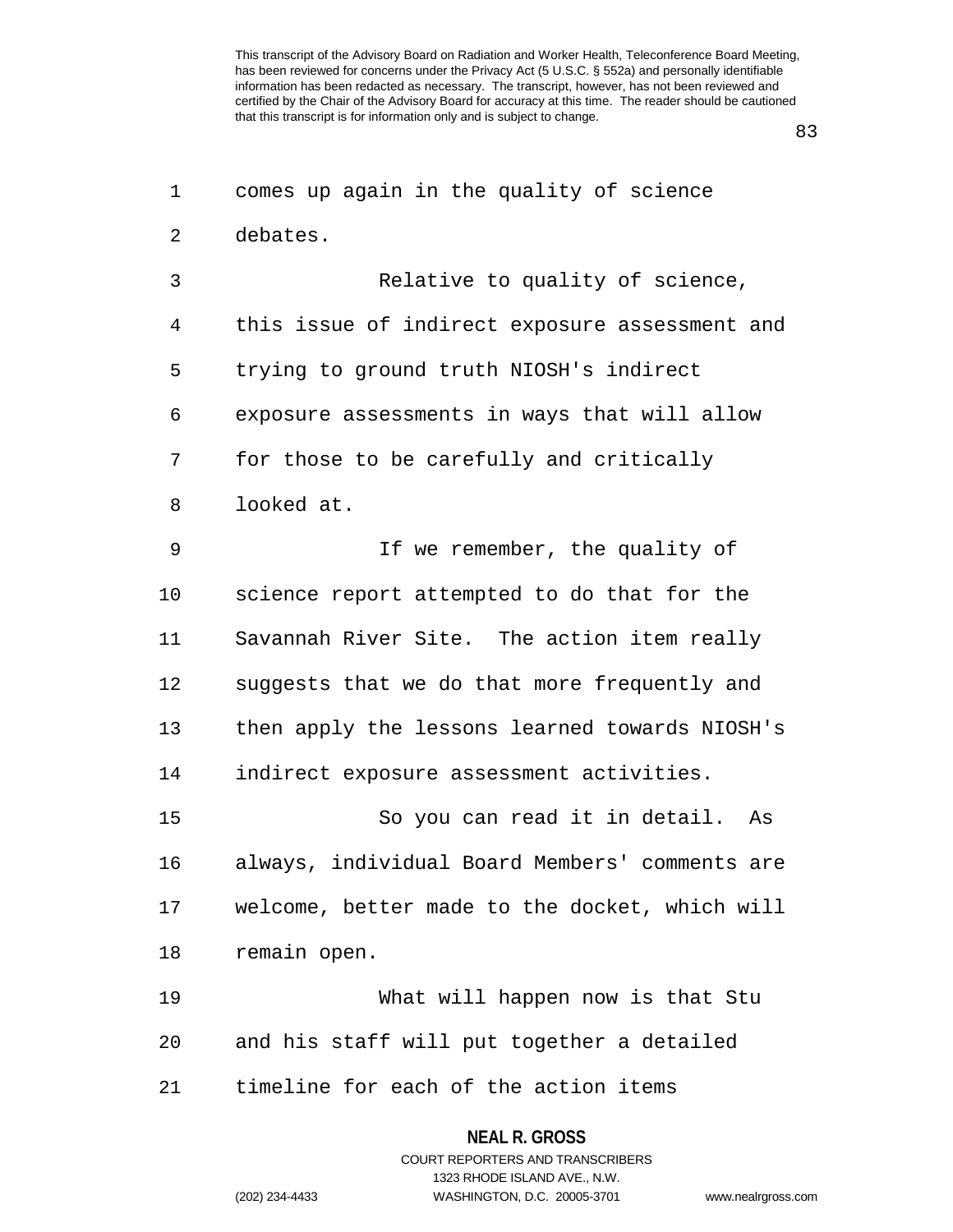84

| 1  | specified here. And on a weekly basis, we      |
|----|------------------------------------------------|
| 2  | will start to report progress to the NIOSH     |
| 3  | leadership.                                    |
| 4  | At the August meeting, we will be              |
| 5  | before the Board again to present progress and |
| 6  | also engage in any interactive dialogue the    |
| 7  | Board would like to have on any part of this,  |
| 8  | the nature of the high-priority                |
| 9  | recommendations, the action items that are     |
| 10 | laid out, the progress on those action items.  |
| 11 | So that's where we are. And,                   |
| 12 | again, the Board's views are always valued in  |
| 13 | this process. So thank you for your time.      |
| 14 | CHAIRMAN MELIUS: Okay. Thank                   |
| 15 | you, Lew.                                      |
| 16 | I might have missed it, but is                 |
| 17 | this document going to be posted on the        |
| 18 | website, too, or what is the plan?             |
| 19 | DR. WADE: It is all right to do                |
| 20 | that, yes.                                     |
| 21 | CHAIRMAN MELIUS: You might have                |

**NEAL R. GROSS** COURT REPORTERS AND TRANSCRIBERS

1323 RHODE ISLAND AVE., N.W.

(202) 234-4433 WASHINGTON, D.C. 20005-3701 www.nealrgross.com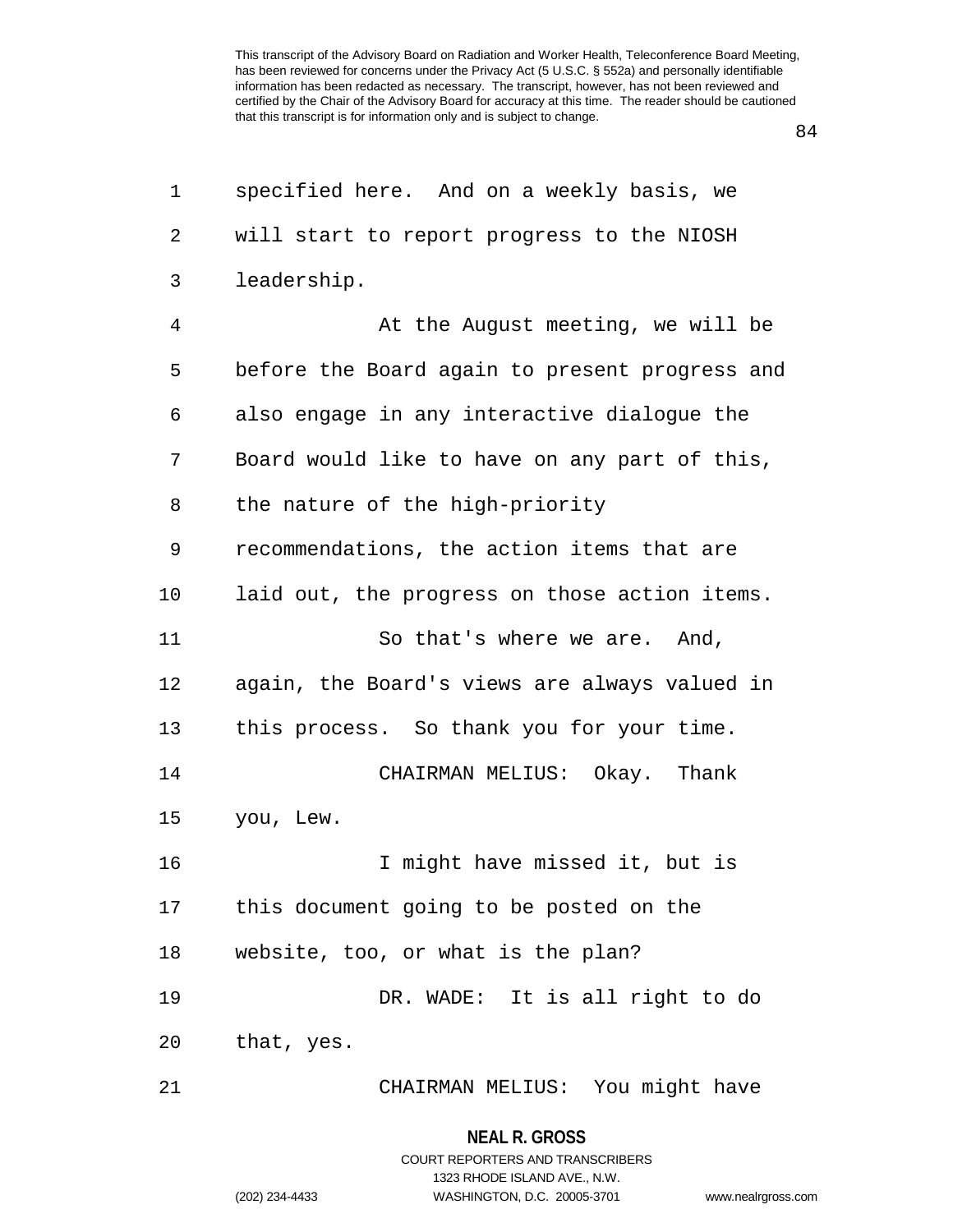85

| 1              | said it. I might have --                      |
|----------------|-----------------------------------------------|
| $\overline{2}$ | DR. WADE: I don't think I did, as             |
| 3              | a matter of fact.                             |
| 4              | CHAIRMAN MELIUS: Okay. Any Board              |
| 5              | Members have questions or comments?           |
| 6              | MEMBER MUNN: Yes. This is Wanda.              |
| 7              | Lew, thank you for all the work that is going |
| 8              | into this. This is very interesting work.     |
| 9              | And I personally am appalled that I have not  |
| 10             | had more of an opportunity to devote my time  |
| 11             | to getting into the real detail of what you   |
| 12             | have been doing and what you have been        |
| 13             | writing.                                      |
| 14             | I certainly applaud your concept              |
| 15             | of strengthening the idea of peer review      |
| 16             | inside the agency. That is always a good      |
| 17             | idea, I think, for any group that deals with  |
| 18             | scientific material and with the kind of      |
| 19             | technical mechanics that are involved in what |
| 20             | the agency has to do.                         |
| 21             | I wondered a couple of things.                |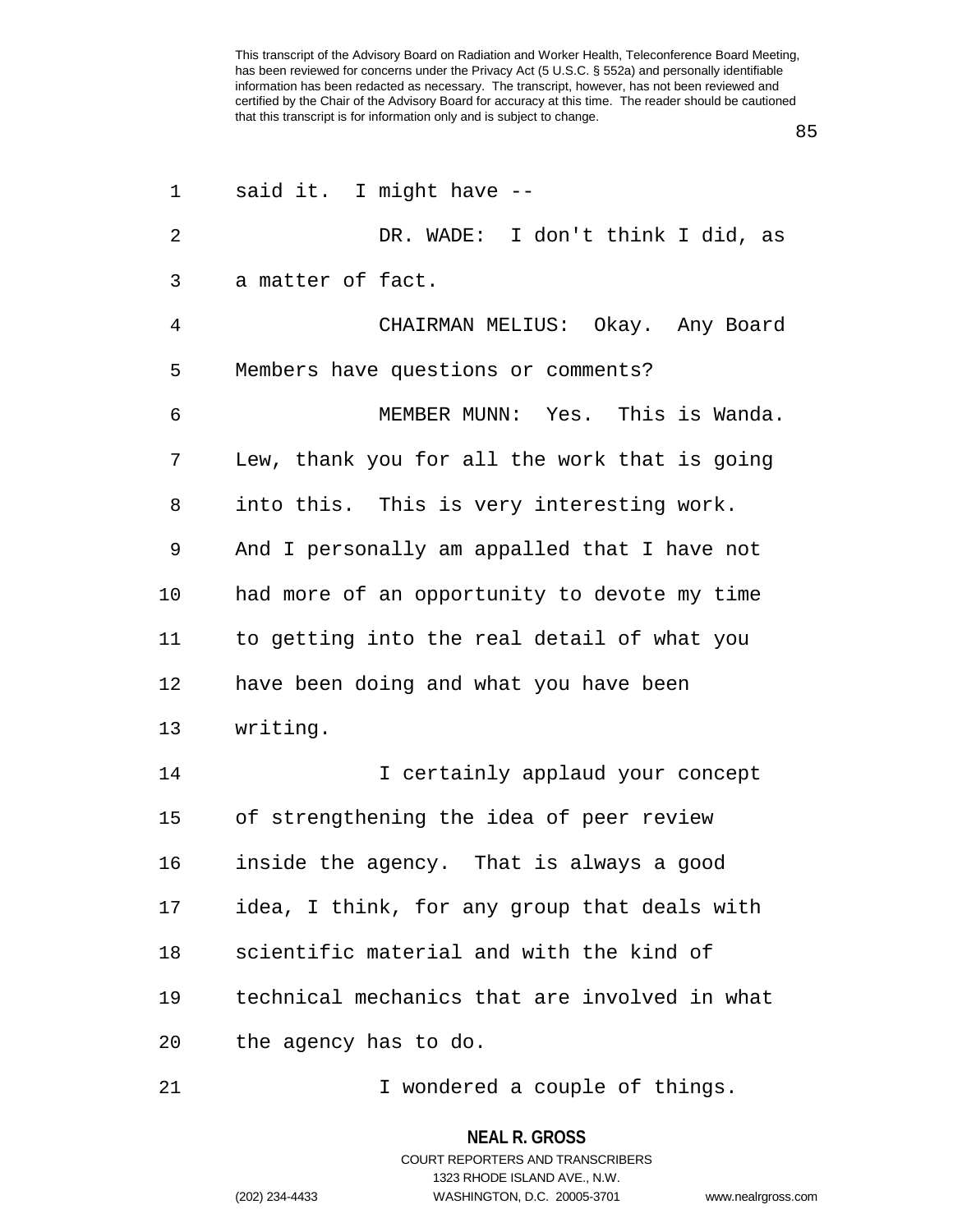86

| 1  | When you are talking about involving more      |
|----|------------------------------------------------|
| 2  | people who are not health physicists in what   |
| 3  | you are doing, could you be a little more      |
| 4  | clear? I don't know whether the material that  |
| 5  | you have given us recently that I have not     |
| 6  | read might be more prescriptive in that, but   |
| 7  | I wasn't sure exactly what sort of people,     |
| 8  | what sort of expertise, what broad scope you   |
| 9  | had in mind when you were talking about        |
| 10 | additional involvement in these -- what to me  |
| 11 | are very specific and very limited kinds of    |
| 12 | calculations.                                  |
| 13 | DR. WADE: Wanda, I think we would              |
| 14 | point to epidemiologists. And we're really     |
| 15 | not trying to limit ourselves only to that but |
| 16 | to take our documents and show them to a       |
| 17 | variety of people starting across NIOSH,       |
| 18 | people involved in modeling and a variety of   |
| 19 | health assessments, and trying to get a very   |
| 20 | diverse reaction to what we are doing.         |
| 21 | So I would offer epidemiologists               |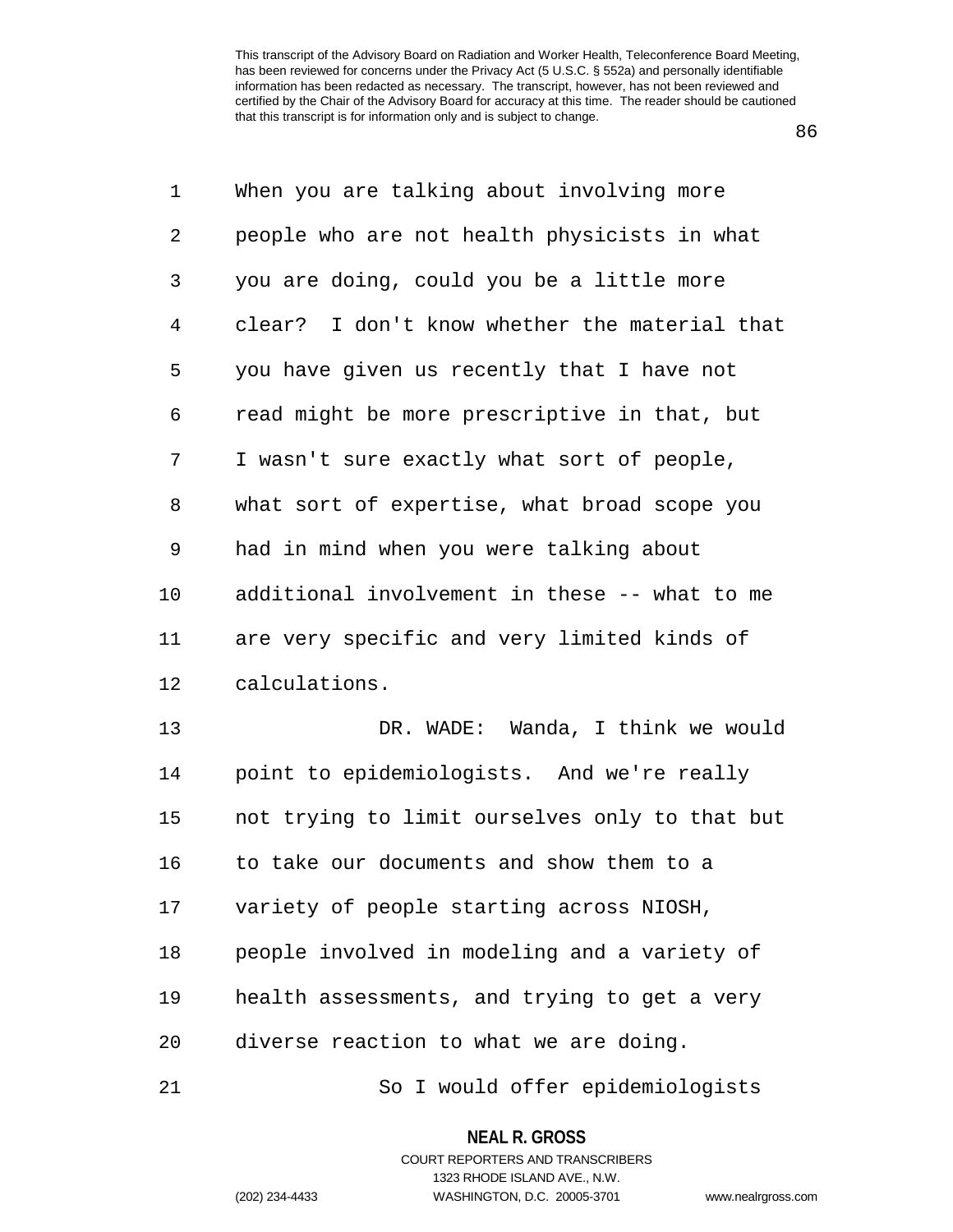87

| 1  | as an illustrative example, but I wouldn't     |
|----|------------------------------------------------|
| 2  | want to limit it only to that.                 |
| 3  | MEMBER MUNN: But you are talking               |
| 4  | about people inside the HHS framework.         |
| 5  | DR. WADE: Only as a starting                   |
| 6  | point. I think, you know, that the early       |
| 7  | attempts I think we would attempt internally,  |
| 8  | but once we understood the breadth and the way |
| 9  | to engage the tasks, I think we would quickly  |
| 10 | try and move outside of the agency.            |
| 11 | MEMBER MUNN: I am a little                     |
| 12 | concerned about how one identifies bias, both  |
| 13 | inside and outside the agency. There are       |
| 14 | times when it is obvious, other times when     |
| 15 | it's not so.                                   |
| 16 | I understand, as I think we all                |
| 17 | do, how those biases affect everything that we |
| 18 | do in one way or another. But dealing with it  |
| 19 | is a difficult subject. And that is why I      |
| 20 | think it is important if we are going to be    |
| 21 | choosing individuals outside of our already    |

**NEAL R. GROSS** COURT REPORTERS AND TRANSCRIBERS

1323 RHODE ISLAND AVE., N.W.

(202) 234-4433 WASHINGTON, D.C. 20005-3701 www.nealrgross.com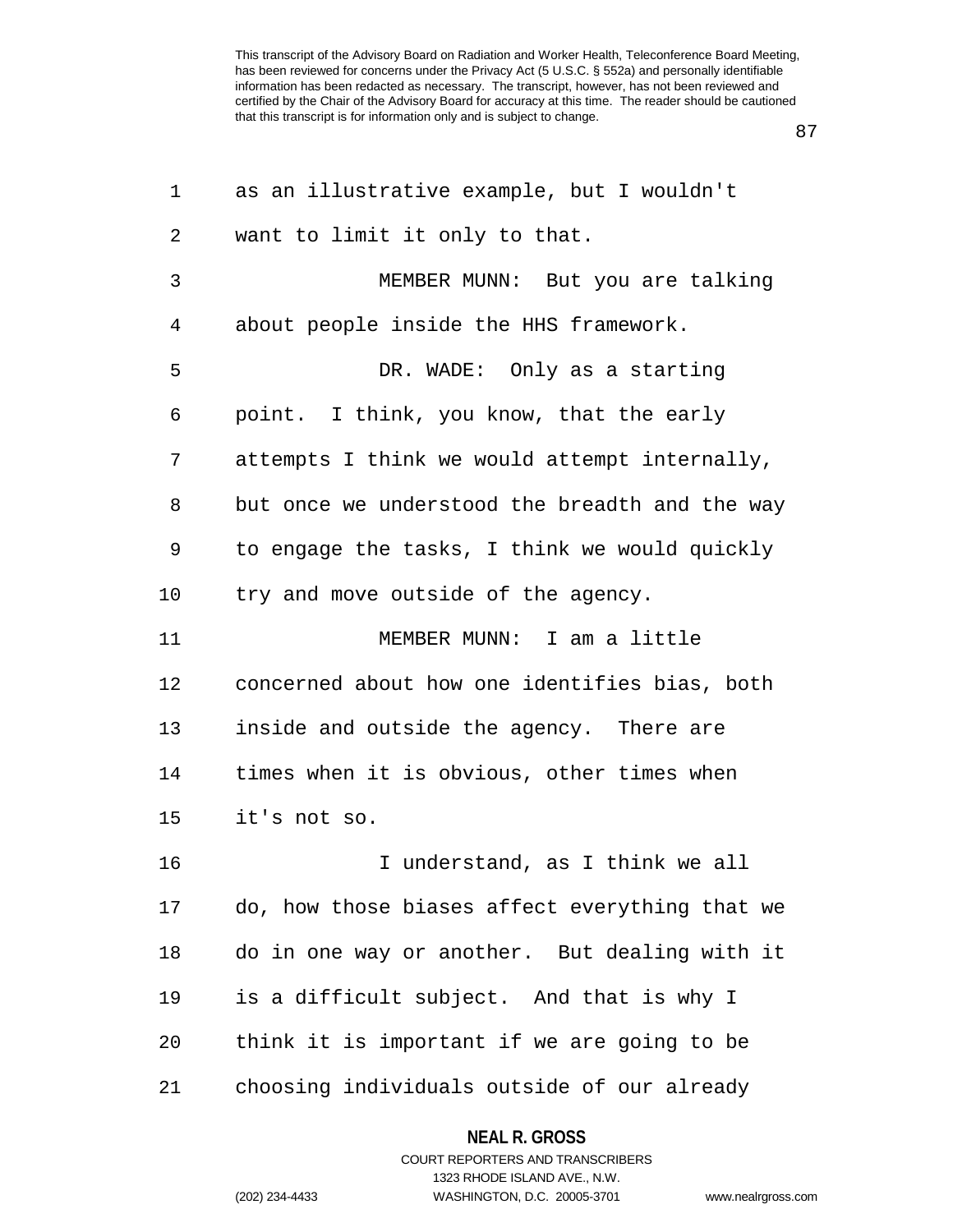88

| 1  | familiar and prescribed boundaries, that we    |
|----|------------------------------------------------|
| 2  | have a decent idea, that the Board have a      |
| 3  | decent idea, of where we are going with that.  |
| 4  | DR. WADE: That's reasonable. I                 |
| 5  | would commit to, really, not taking this       |
| 6  | outside the boundaries of HHS without coming   |
| 7  | back to the Board and sharing a more detailed  |
| 8  | plan with you. We might do some                |
| 9  | experimentation inside those boundaries as we  |
| 10 | decide ourselves on an action plan, but I will |
| 11 | come back to the Board before we leave the     |
| 12 | boundaries of HHS.                             |
| 13 | MEMBER MUNN: That would be                     |
| 14 | helpful. I'm sure several of us would be very  |
| 15 | interested in being updated on a regular basis |
| 16 | on that particular aspect of your efforts.     |
| 17 | One last question. The final                   |
| 18 | statement that you had in your material that   |
| 19 | you gave us was an action relative to          |
| 20 | surrogate data. You indicated you had          |
| 21 | undertaken a detailed review of the EPA        |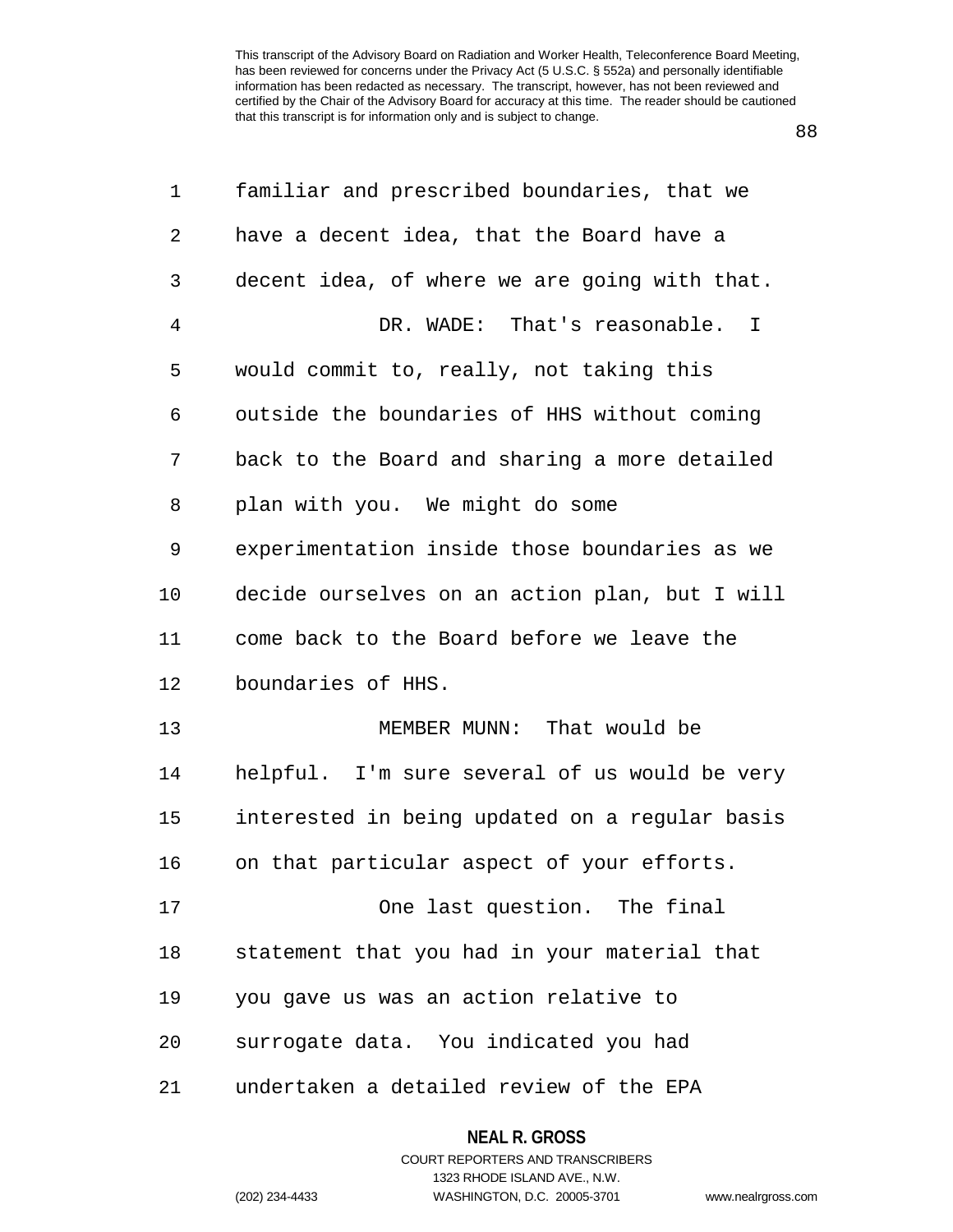89

| 1  | methodology. And EPA was not spelled out in    |
|----|------------------------------------------------|
| 2  | my mind.                                       |
| 3  | Are you talking about the                      |
| 4  | Environmental Protection Agency?               |
| 5  | DR. WADE: Yes. I'm sorry. It                   |
| 6  | was a specific report referred to in the       |
| 7  | quality of science report, where the           |
| 8  | recommendation was to look at a particular EPA |
| 9  | methodology. I'm sorry for the use of the      |
| 10 | shorthand, but $-$                             |
| 11 | MEMBER MUNN: No, that's quite all              |
| 12 | right. I just wanted to make very sure that    |
| 13 | that was the reference and that it was not     |
| 14 | something else.                                |
| 15 | DR. WADE: Sorry for not spelling               |
| 16 | it out.                                        |
| 17 | MEMBER MUNN: All right. Thank                  |
| 18 | you very much.                                 |
| 19 | CHAIRMAN MELIUS: Anybody else                  |
| 20 | have questions or comments?                    |
| 21 | (No response.)                                 |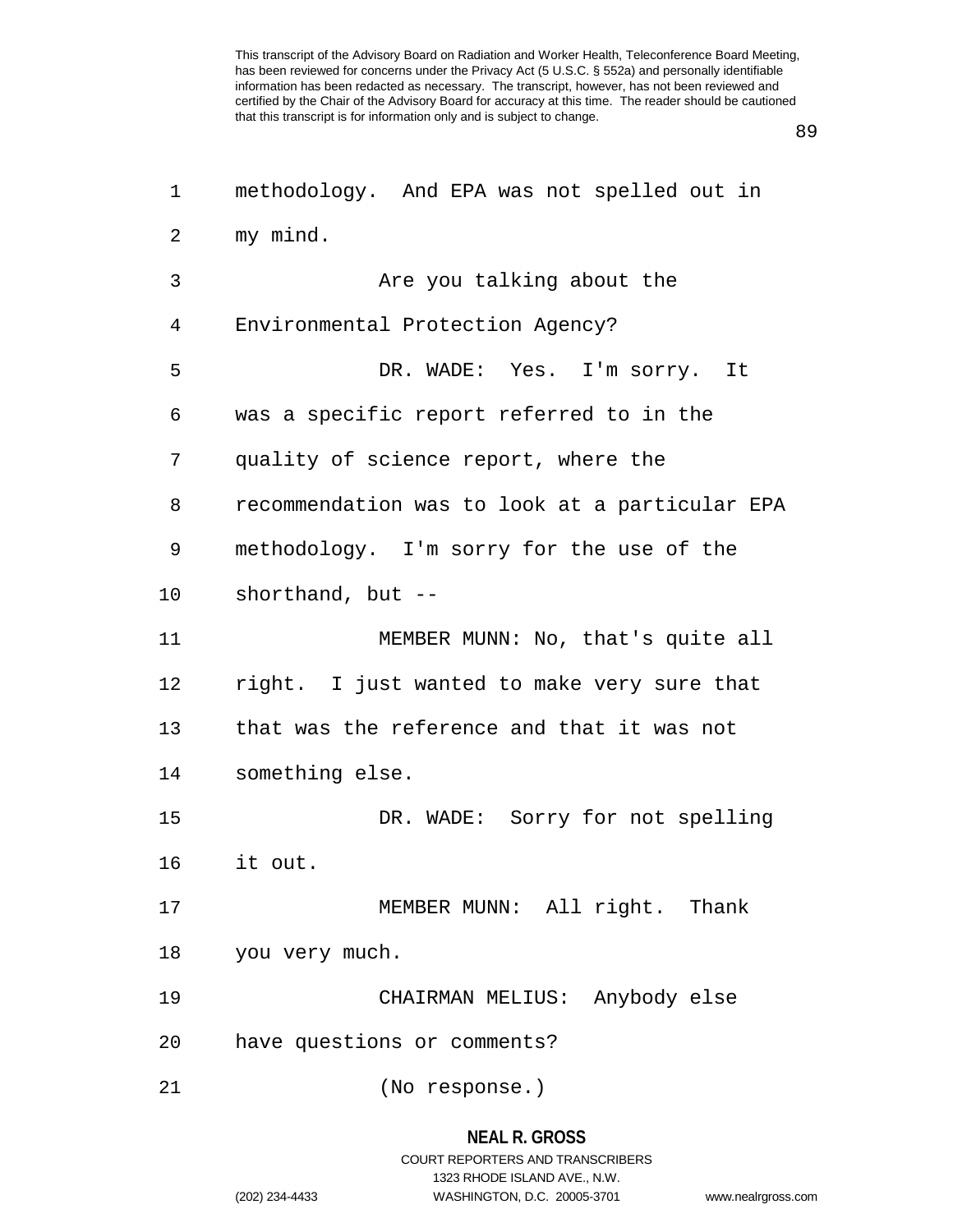90

| $\mathbf{1}$ | CHAIRMAN MELIUS: If not, I again               |
|--------------|------------------------------------------------|
| 2            | would urge everyone, if you have comments, you |
| 3            | have time to review this document as well as   |
| 4            | the other documents that are part of the       |
| 5            | ten-year review with recommendations, I would  |
| 6            | urge you to make them to the docket that's     |
| 7            | still open. And we will have time to discuss   |
| 8            | this more on the agenda for our August Board   |
| 9            | meeting.                                       |
| 10           | Thank you very much, Lew, for the              |
| 11           | update.                                        |
| 12           | DR. WADE: Yes. Thank you.                      |
| 13           | CHAIRMAN MELIUS: Now we'll hear                |
| 14           | from someone we haven't heard from in a while, |
| 15           | about ten minutes, Special Exposure Cohort     |
| 16           | Petition Status Update. LaVon?                 |
| 17           | MR. RUTHERFORD: Hopefully, this                |
| 18           | one will be much shorter than the previous     |
| 19           | two.                                           |
| 20           | CHAIRMAN MELIUS: Well, we'll see.              |
| 21           | MR. RUTHERFORD: Yes. Actually, I               |

## **NEAL R. GROSS**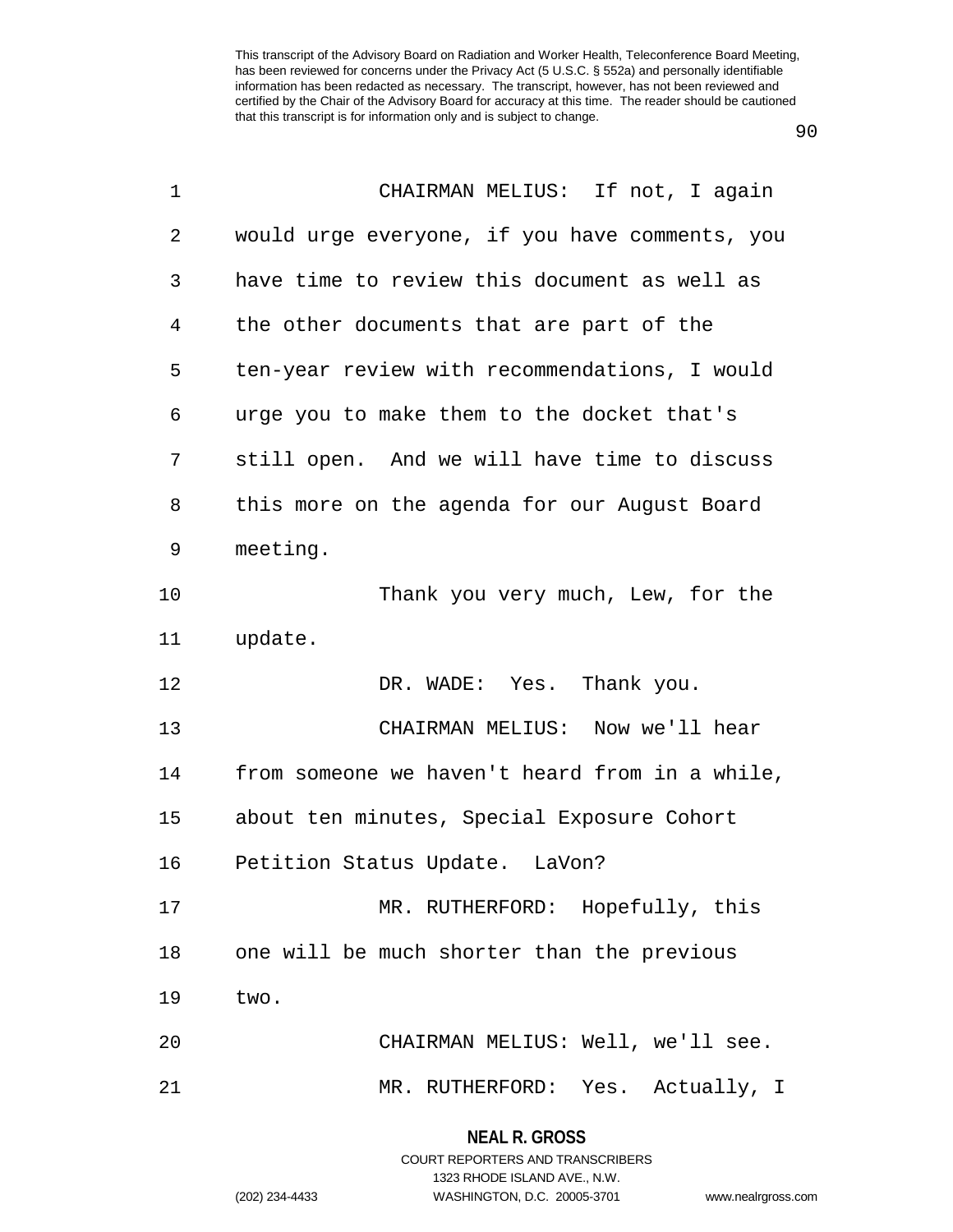91

| 1              | am just going to talk about the petitions and  |
|----------------|------------------------------------------------|
| 2              | evaluations that we are going to present at    |
| 3              | the August Board meeting.                      |
| $\overline{4}$ | We are going to present an 83.14               |
| 5              | for $Y-12$ . We have an 83.13, W. R. Grace in  |
| 6              | Curtis Bay, Maryland, that we will be          |
| 7              | presenting. We have an addendum for Vitro      |
| 8              | Manufacturing.                                 |
| 9              | If you might remember, we had                  |
| 10             | actually added a Class for Vitro some time     |
| 11             | back. And at the time, we had reserved -- and  |
| 12             | I believe it's the post-1960 period. We had    |
| 13             | reserved that period because we were trying to |
| 14             | determine whether the Fort Hope piles that     |
| 15             | were at Vitro were covered exposures under the |
| 16             | program. We have got that determination, and   |
| 17             | they are. And so we have put together an       |
| 18             | addendum for that, and we are going to present |
| 19             | that.                                          |
| 20             | Savannah River Site. We plan to                |
|                |                                                |

21 present a second addendum for the thorium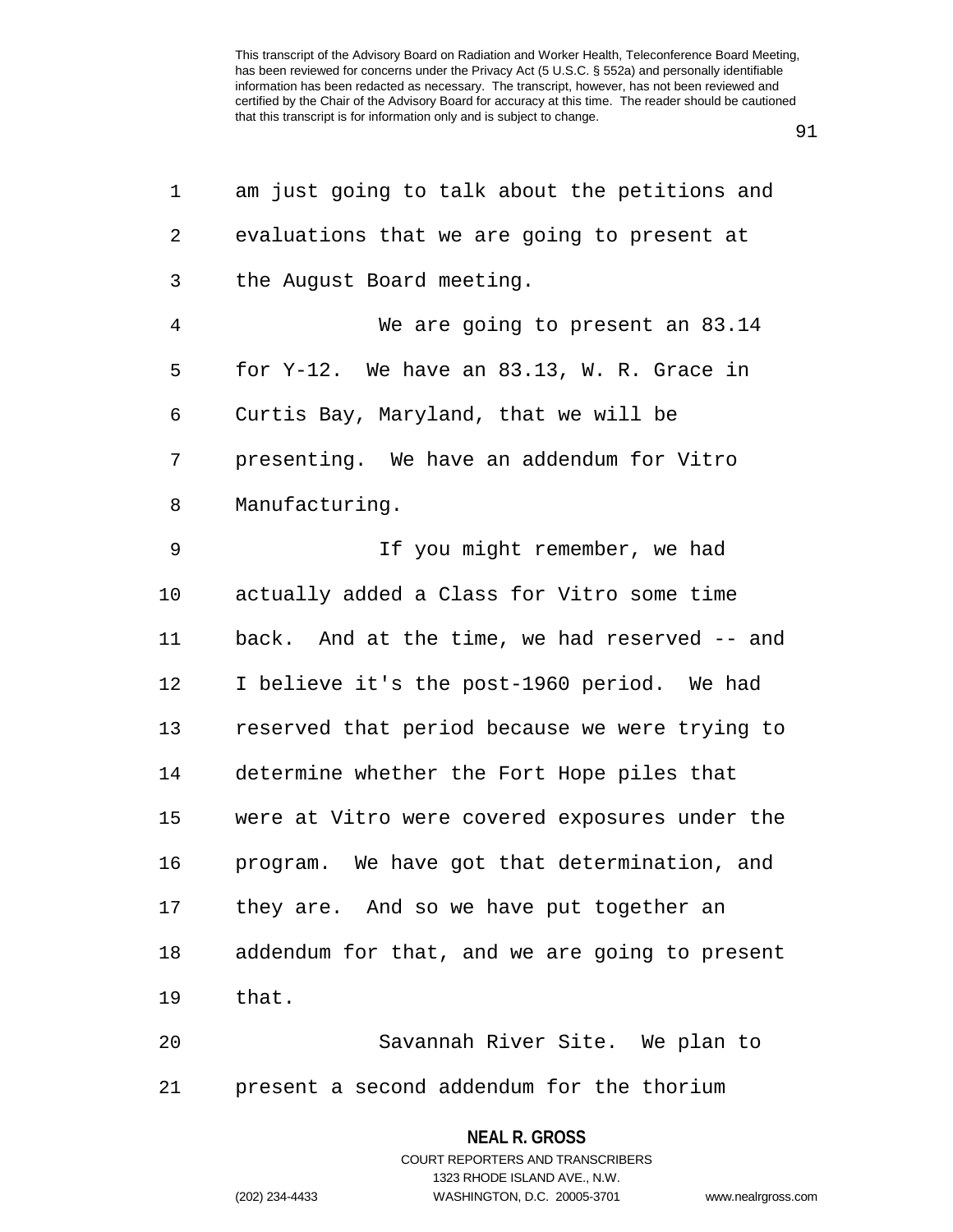92

| 1  | operations and, as well, as we are going to    |
|----|------------------------------------------------|
| 2  | follow up on hangar 481 and hopefully be able  |
| 3  | to give the Board enough information to close  |
| 4  | out that or make a recommendation one way or   |
| 5  | the other on that one as well.                 |
| 6  | I know that there are a number of              |
| 7  | Work Groups that may be presenting on top of   |
| 8  | that, but those are the main SEC new stuff     |
| 9  | that we will be bringing to the table.         |
| 10 | That's it.                                     |
| 11 | CHAIRMAN MELIUS: Okay. Thanks,                 |
| 12 | LaVon.                                         |
| 13 | Questions for LaVon?                           |
| 14 | (No response.)                                 |
| 15 | CHAIRMAN MELIUS: Okay. Updates                 |
| 16 | from Work Groups and Subcommittees? I know     |
| 17 | people have been busy meeting. And there are   |
| 18 | several meetings, Work Group meetings,         |
| 19 | scheduled between now and the Board meeting in |
| 20 | August. I don't know if anybody has anything   |
| 21 | special to report.                             |

# **NEAL R. GROSS**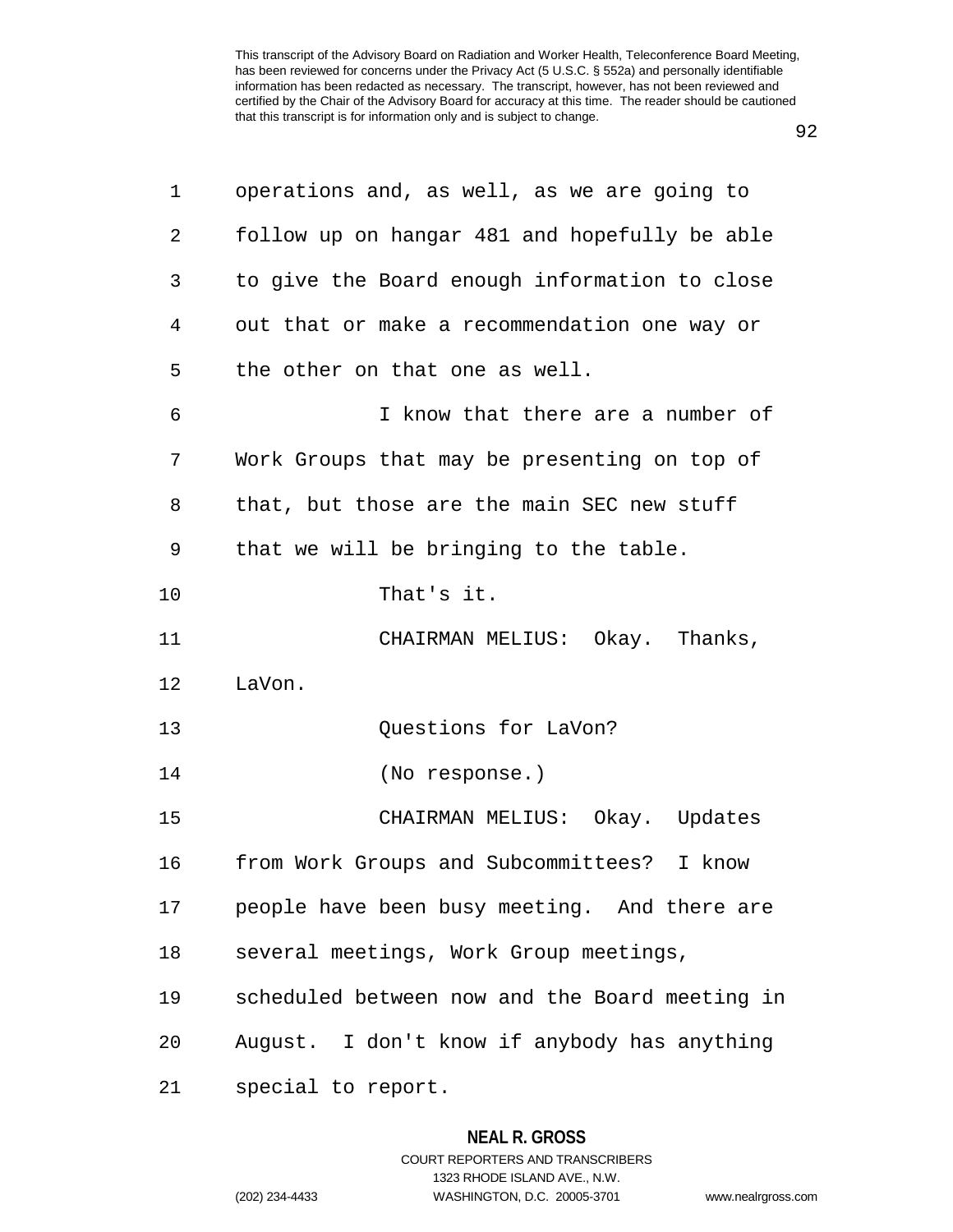93

| 1  | MEMBER BEACH: Jim, this is Josie.                |
|----|--------------------------------------------------|
| 2  | I have a quick update for Brookhaven.            |
| 3  | CHAIRMAN MELIUS: Go ahead.                       |
| 4  | MEMBER BEACH: We canceled our                    |
| 5  | July 7th meeting. NIOSH is in the process of     |
| 6  | evaluating some significant information for      |
| 7  | its impact on the currently proposed Class or    |
| 8  | they're going to be writing an 83.14. So the     |
| 9  | Work Group is waiting to hear from NIOSH on      |
| 10 | that new development for Brookhaven.             |
| 11 | CHAIRMAN MELIUS:<br>Okay.                        |
| 12 | MEMBER ROESSLER: This is Gen.                    |
| 13 | CHAIRMAN MELIUS: Yes?                            |
| 14 | MEMBER ROESSLER: We also canceled                |
| 15 | our July meeting for the Linde Work Group. It    |
| 16 | was the same day as the Brookhaven, canceled     |
| 17 | for similar reasons, but we are now              |
| 18 | rescheduled to meet August 15th at 9:00,         |
| 19 | Cincinnati Airport Marriott. I was hoping        |
| 20 | that this meeting will be over by $1:30$ because |
| 21 | Josie and I both have asked for flights that     |

**NEAL R. GROSS** COURT REPORTERS AND TRANSCRIBERS

1323 RHODE ISLAND AVE., N.W. (202) 234-4433 WASHINGTON, D.C. 20005-3701 www.nealrgross.com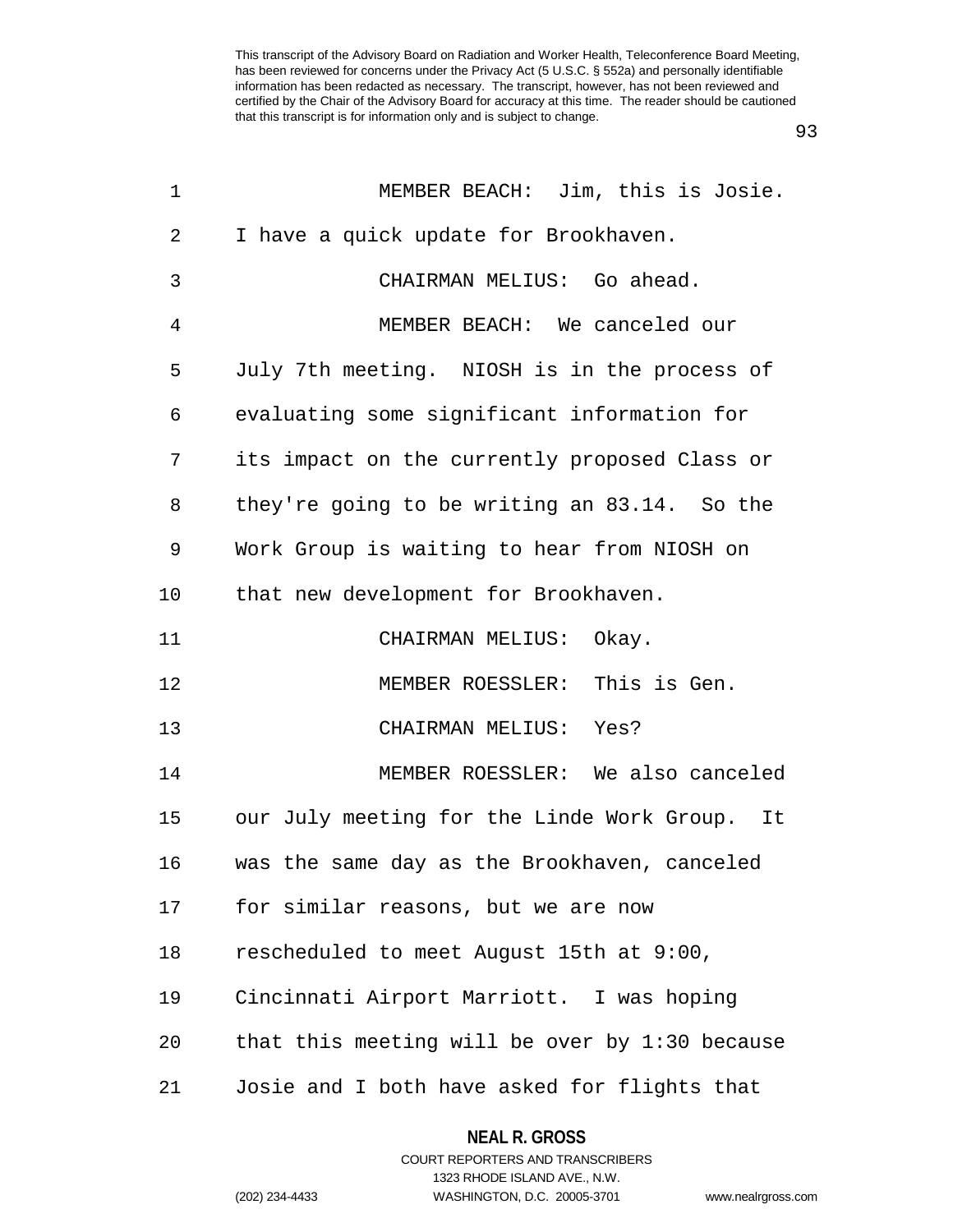94

| 1  | leave later that afternoon.                    |
|----|------------------------------------------------|
| 2  | CHAIRMAN MELIUS: Okay. Good                    |
| 3  | reminder, Gen.                                 |
| 4  | Any other Work Group Chairs or                 |
| 5  | Subcommittee Chairs have updates?              |
| 6  | MEMBER MUNN: This is Wanda. I                  |
| 7  | can give a brief report on where we are with   |
| 8  | the Procedures Subcommittee. We have not met   |
| 9  | since March, so we have had a long hiatus for  |
| 10 | a number of reasons, not the least of which is |
| 11 | the other activities that were involving key   |
| 12 | personnel that are involved.                   |
| 13 | We have a fairly packed schedule               |
| 14 | ahead of us for our Work Group meeting, which  |
| 15 | will occur on Thursday, the 14th, the agenda   |
| 16 | for which will be posted today. Not having     |
| 17 | had any additional information from others,    |
| 18 | with a couple of exceptions, we will move      |
| 19 | forward with that agenda.                      |
| 20 | We anticipate a full day of                    |
| 21 | activity. And, as usual, I urge the Members    |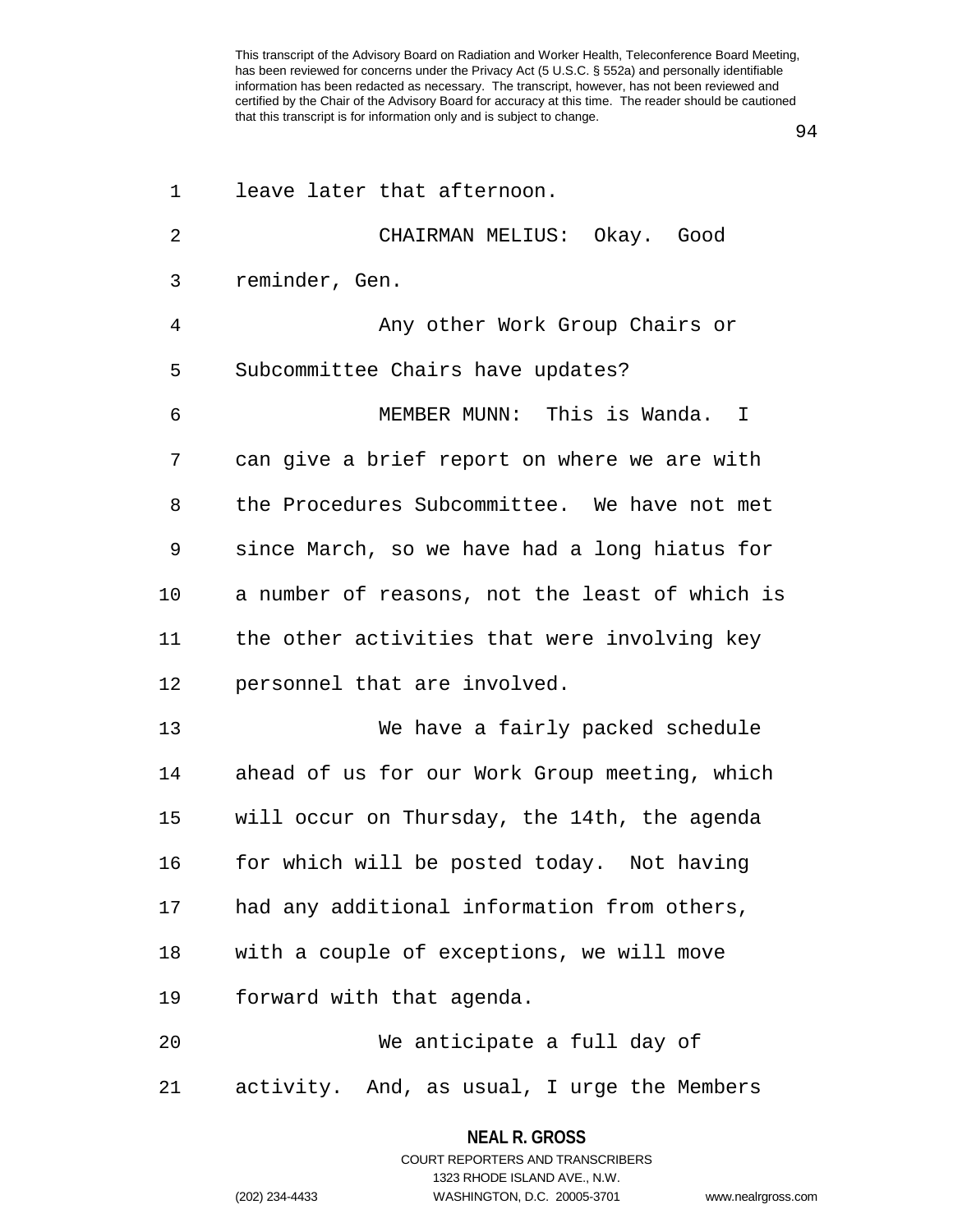95

| $\mathbf 1$    | of the Subcommittee to plan on staying the     |
|----------------|------------------------------------------------|
| $\overline{2}$ | full day because we have a full day of work to |
| 3              | do.                                            |
| 4              | CHAIRMAN MELIUS: Okay. Good.                   |
| 5              | Any other Work Group or Subcommittee chairs?   |
| 6              | MEMBER CLAWSON: Yes, Jim. This                 |
| 7              | is Brad. I just wanted to remind the Board     |
| 8              | that we should be having something brought     |
| 9              | before the Board on Fernald and also probably  |
| 10             | Pantex at this next full Board meeting.        |
| 11             | CHAIRMAN MELIUS: And I believe                 |
| 12             | there are Work Group meetings scheduled for    |
| 13             | both of those.                                 |
| 14             | MEMBER CLAWSON: Right. There is.               |
| 15             | August 10th and 11th, yes.                     |
| 16             | MEMBER SCHOFIELD: Jim, this is                 |
| 17             | Phil. Just a quick, brief update. We met for   |
| 18             | the INL Work Group in June. We got a number    |
| 19             | of things accomplished.                        |
| 20             | Then on the 6th of July, we had                |
| 21             | the Gaseous Diffusion Plants. And we made      |
|                |                                                |

1323 RHODE ISLAND AVE., N.W. (202) 234-4433 WASHINGTON, D.C. 20005-3701 www.nealrgross.com

**NEAL R. GROSS** COURT REPORTERS AND TRANSCRIBERS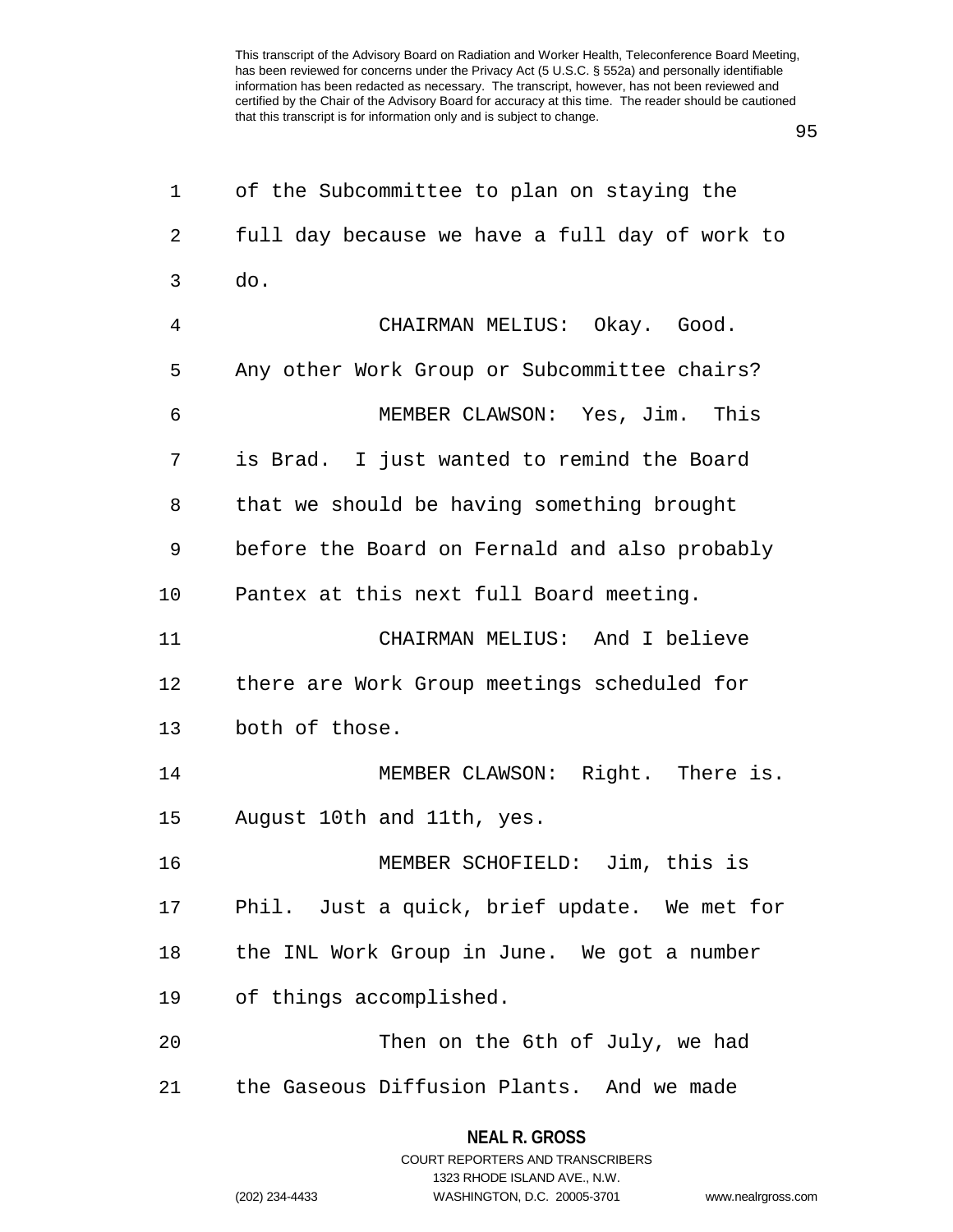96

| 1              | significant progress on the matrices, closed  |
|----------------|-----------------------------------------------|
| $\overline{2}$ | out a number of items. And then we have some  |
| 3              | other items that we still have to come back   |
| 4              | and look at again. So that's where we stand.  |
| 5              | CHAIRMAN MELIUS: Good. Anybody                |
| 6              | else?                                         |
| 7              | DR. MAKHIJANI: Jim, this is                   |
| 8              | Arjun.                                        |
| 9              | CHAIRMAN MELIUS: Yes, Arjun?                  |
| 10             | DR. MAKHIJANI: If it is                       |
| 11             | appropriate for me to say a word?             |
| 12             | CHAIRMAN MELIUS: Yes, maybe. One              |
| 13             | word. One word at a time. No. Go ahead,       |
| 14             | Arjun.                                        |
| 15             | MEMBER MUNN: As long as it's not a            |
| 16             | discouraging word.                            |
| 17             | (Laughter.)                                   |
| 18             | DR. MAKHIJANI: You asked me to                |
| 19             | prepare a matrix based on the review we have  |
| 20             | done of NIOSH's updated TBD. The review, of   |
| 21             | course, is finished. We have had a little bit |

#### **NEAL R. GROSS**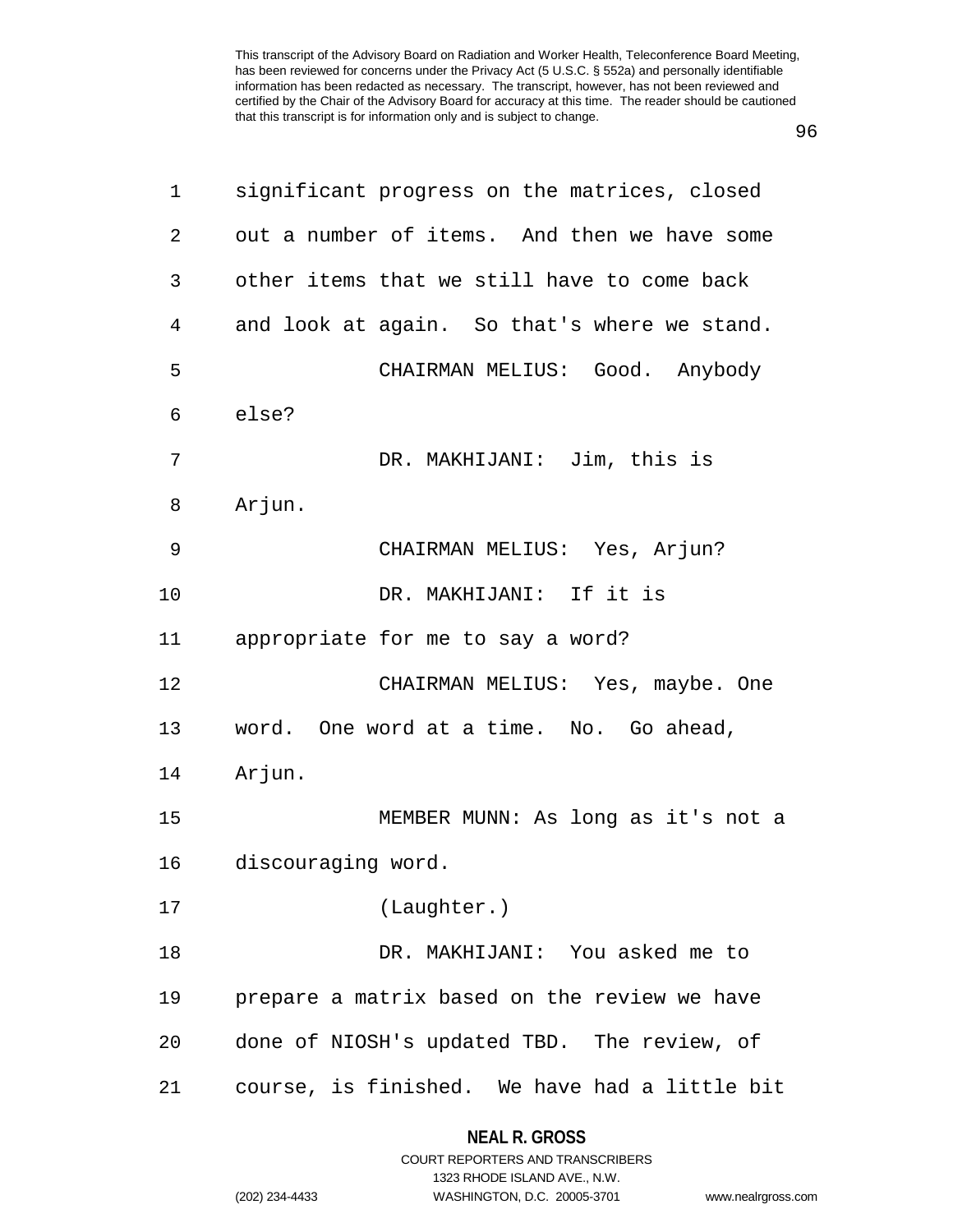97

| 1  | of a logjam with typesetting. And it will go   |
|----|------------------------------------------------|
| 2  | to the DOE soon. Part of it has gone to the    |
| 3  | DOE, the appendix.                             |
| 4  | As you asked me, I prepared the                |
| 5  | matrix, updated matrix, based on our review.   |
| 6  | And that has just gone out to the Working      |
| 7  | Group today. That is available for people who  |
| 8  | want to look at it.                            |
| 9  | CHAIRMAN MELIUS: And we are going              |
| 10 | to try to schedule a conference call of the    |
| 11 | Work Group, Hanson Work Group, to review that  |
| 12 | and talk about it.                             |
| 13 | MEMBER MUNN: I don't want to                   |
| 14 | surprise anybody, but, Josie, should there be  |
| 15 | a brief report on the Worker Outreach meeting? |
| 16 | MEMBER BEACH: Oh. Well, there                  |
| 17 | should be, but I wasn't even thinking about    |
| 18 | that. So go ahead.                             |
| 19 | MEMBER MUNN: Well, no. I'm sorry               |
| 20 | about that.                                    |
| 21 | CHAIRMAN MELIUS: Since no one is               |
|    |                                                |

#### **NEAL R. GROSS**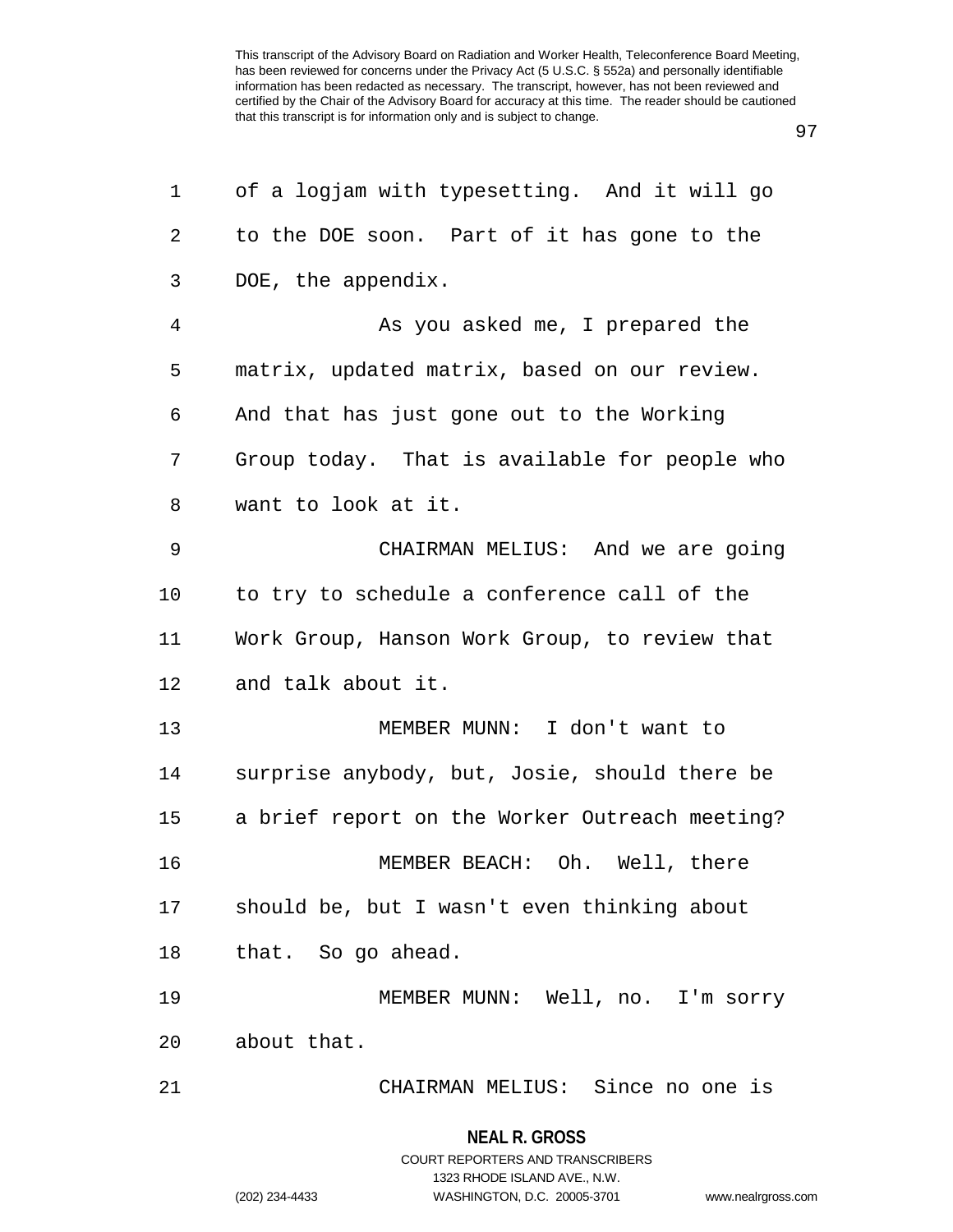98

| 1              | ready and the Chair of the Work Group isn't    |
|----------------|------------------------------------------------|
| $\overline{2}$ | here, why don't we just hold that until        |
| 3              | August?                                        |
| 4              | MEMBER MUNN: All right.                        |
| 5              | CHAIRMAN MELIUS: I don't think                 |
| 6              | there is anything urgent. My understanding is  |
| 7              | the group did meet.                            |
| 8              | MEMBER MUNN: Yes, it did, as                   |
| 9              | scheduled and was ably chaired by Ms. Beach.   |
| 10             | CHAIRMAN MELIUS: Yes. Thank you,               |
| 11             | Josie.                                         |
| 12             | Any other updates?                             |
| 13             | (No response.)                                 |
| 14             | CHAIRMAN MELIUS: Okay. I don't                 |
| 15             | think we have any Board correspondence to deal |
| 16             | with.                                          |
| 17             | CHAIRMAN MELIUS: August Board                  |
| 18             | meeting. Ted?                                  |
| 19             | MR. KATZ: So no need to update it              |
| 20             | now because we have another agenda item, but   |
| 21             | I have sent everybody a draft annotated        |

#### **NEAL R. GROSS**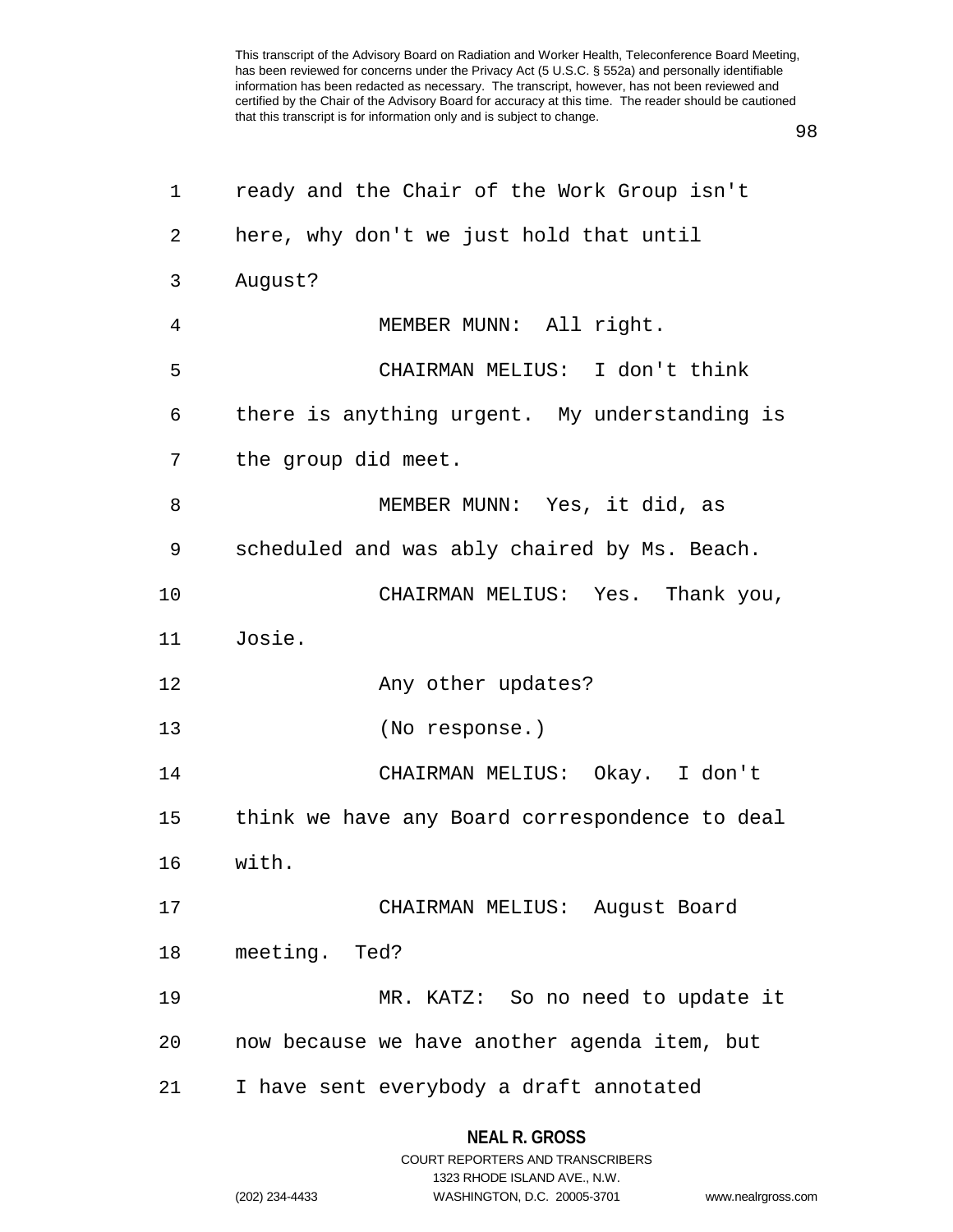99

| 1  | version for your comment and ask for your     |
|----|-----------------------------------------------|
| 2  | responses by next Monday.                     |
| 3  | It is full but not deadly. It's a             |
| 4  | two and a half-day agenda starting on the     |
| 5  | 23rd. So you should all have it in your       |
| 6  | emails. And you can email me back issues as   |
| 7  | to whether there is anything else you want to |
| 8  | see on that agenda as well as whether I've    |
| 9  | allotted the right times to some of these.    |
| 10 | And the Ames, I probably can fit              |
| 11 | that in on the third day.                     |
| 12 | CHAIRMAN MELIUS: Okay. So it is               |
| 13 | full, and there are a number of things to do  |
| 14 | there. So we will be busy out there.          |
| 15 | Anybody have, any Board Members               |
| 16 | have, questions or comments? We are planning  |
| 17 | to try to finish up, though, before noon on   |
| 18 | the Thursday, the 25th. So that helps people  |
| 19 | with their travel plans.                      |
| 20 | MEMBER MUNN: Travel plans are                 |
| 21 | difficult, I hear.                            |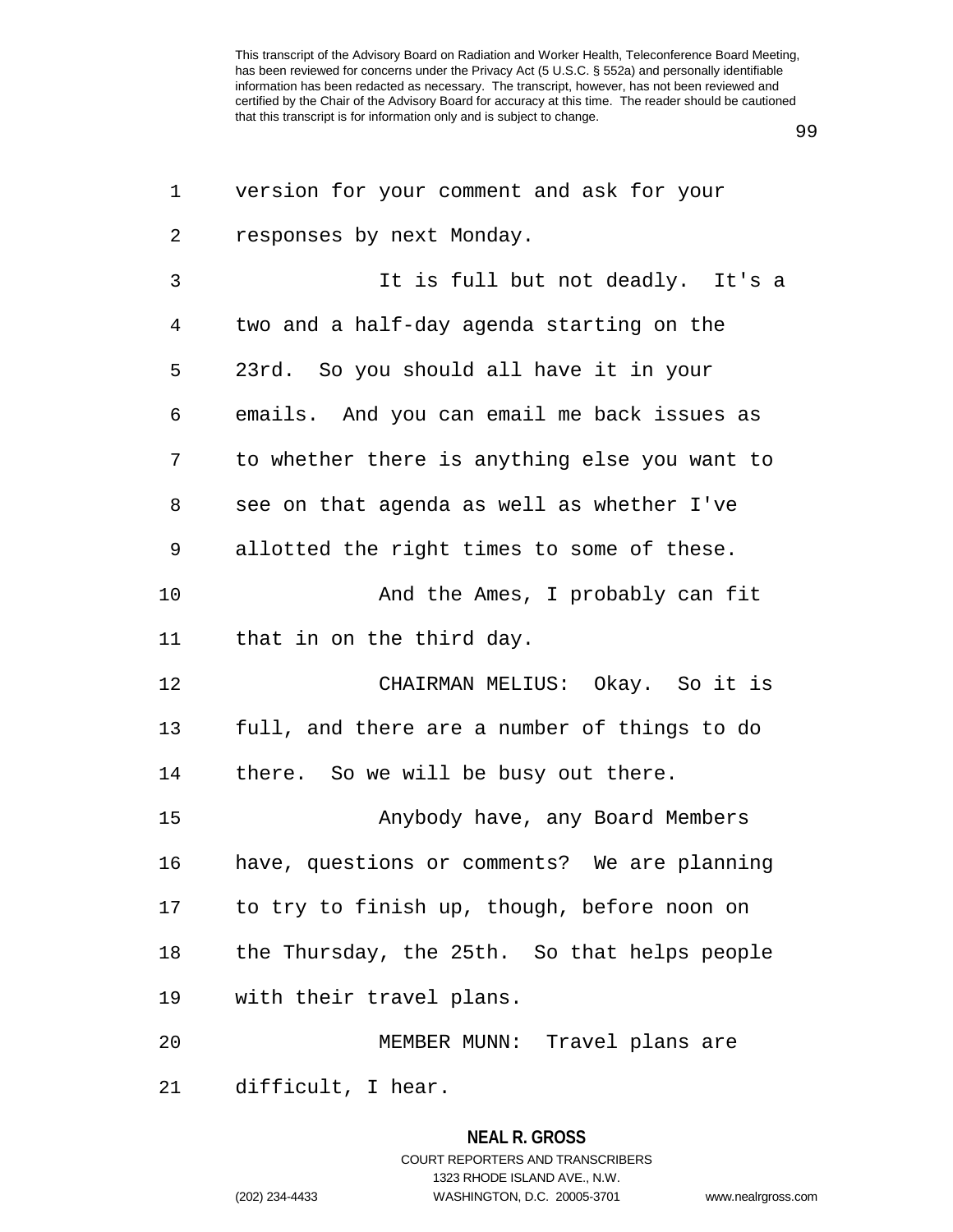100

| $\mathbf 1$ | CHAIRMAN MELIUS: I know. You                |
|-------------|---------------------------------------------|
| 2           | just like us to stay.                       |
| 3           | MEMBER MUNN: Yes, I know.                   |
| 4           | There's always something fun to do.         |
| 5           | CHAIRMAN MELIUS: Good. And I                |
| 6           | believe there is a tour of the facility     |
| 7           | scheduled for Monday.July 29, 2011          |
| 8           | MEMBER MUNN: Monday, as I                   |
| 9           | understand it. I think Brad is setting that |
| 10          | all up.                                     |
| 11          | CHAIRMAN MELIUS: Okay. No                   |
| 12          | further questions or business. I believe we |
| 13          | can adjourn. Thank you.                     |
| 14          | MR. KATZ: Thank you, everyone.              |
| 15          | (Whereupon, the above-entitled              |
| 16          | matter was concluded at 12:40 p.m.)         |
| 17          |                                             |
| 18          |                                             |
| 19          |                                             |
| 20          |                                             |
| 21          |                                             |